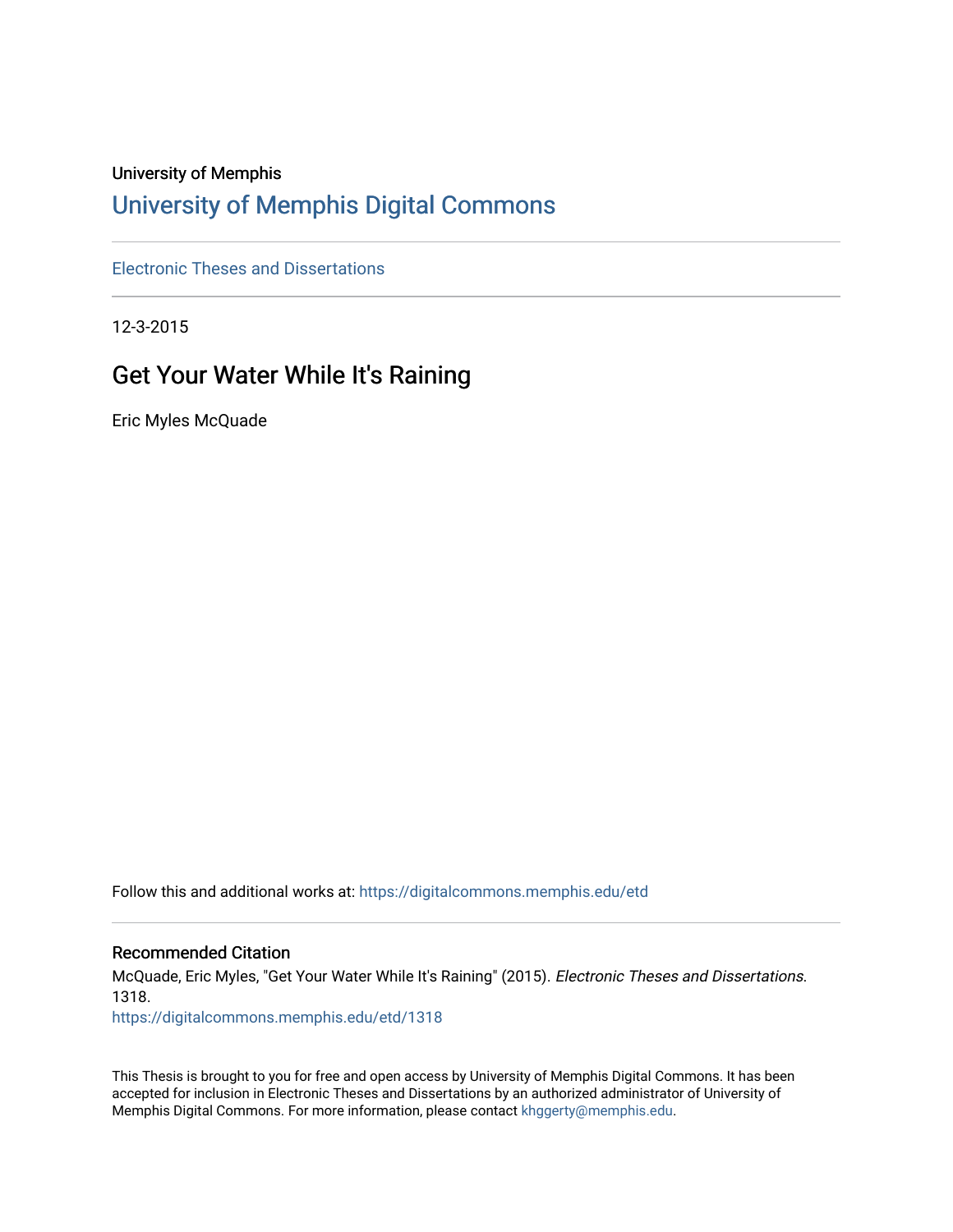## GET YOUR WATER WHILE IT'S RAINING

by

Eric Myles McQuade

A Thesis

Submitted in Partial Fulfillment of the

Requirements for the Degree of

Master of Fine Arts

Major: Creative Writing

The University of Memphis

December 2015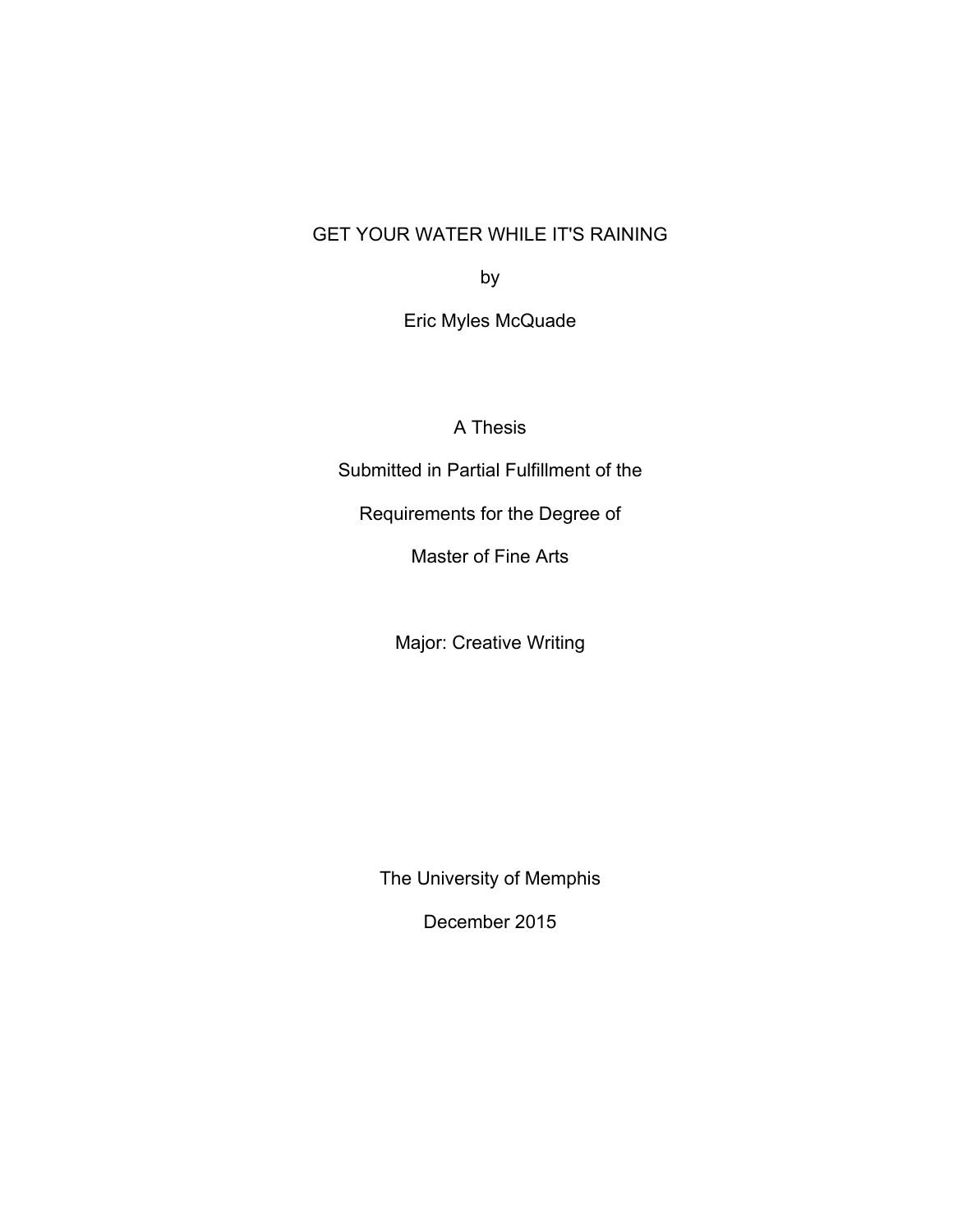Table of Contents

Whoa Broke / 1

The Knockout in Slow Motion / 12

Get Your Water While It's Raining / 31

Down South You'd Be Ugly / 48

Soon To Be a Major Motion Picture / 64

Missing Persons / 81

Sunday Brunch / 91

Highwaymen / 105

Early Onset Middle Age / 125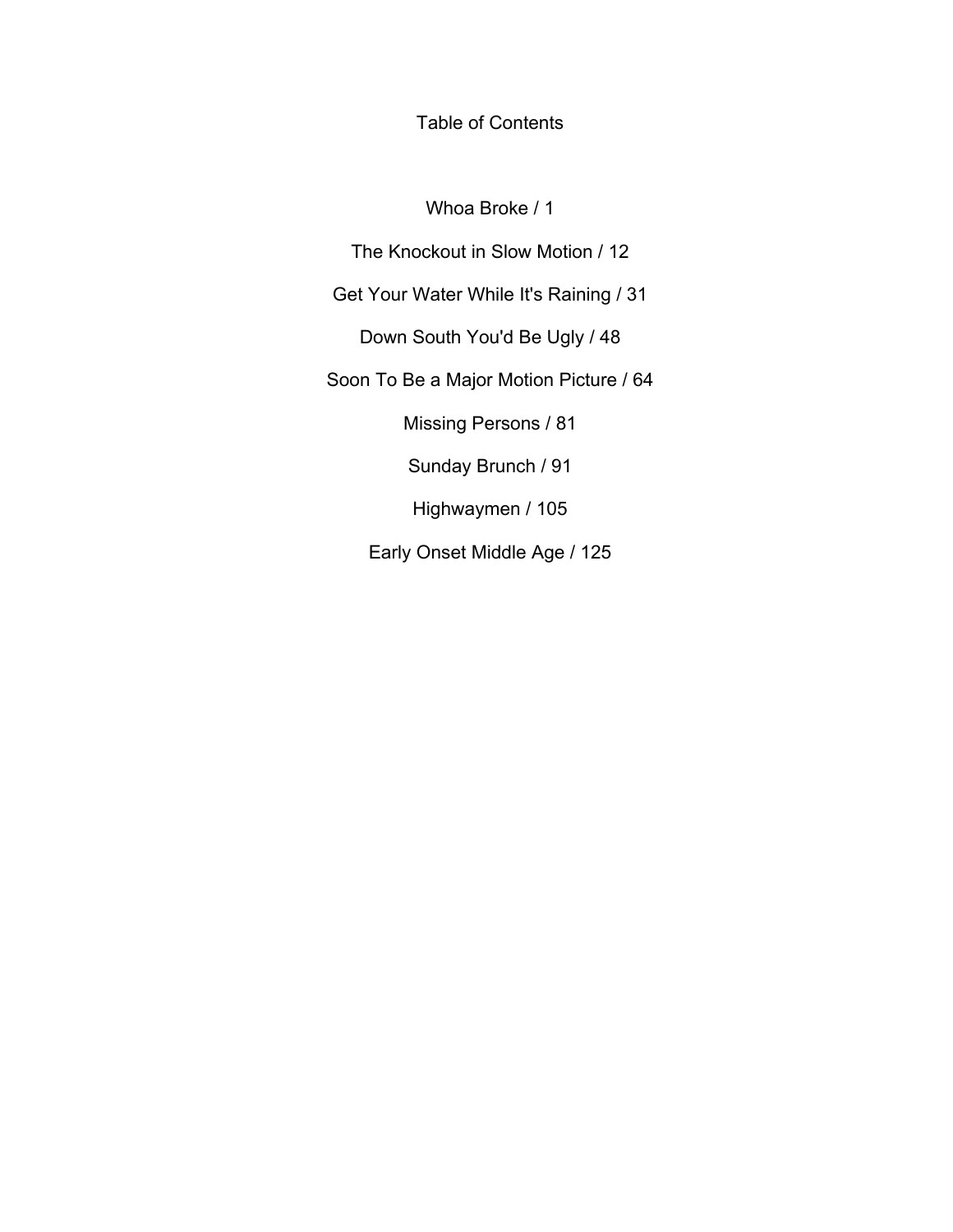#### WHOA BROKE

Jeremy Franklin had just whipped the mower around a stack of railroad ties when a Chevy pick-up missing a bumper met him in the driveway.

There was a dog in the passenger seat. Mangy coat and all, it was clearly an English setter, a young one, its hair matted and stained brown with mud. Before he got a good look he thought the dog might be one of his grandfather's. Pop owned twelve pointing dogs and a two-thousand acre game ranch around Sugar Tree. Jeremy was sixteen. He'd been in charge of the dogs for a year.

"Your grandpa around?" the driver asked. It was Fitz, a man Pop called an old con. Pop should know because he was seventy-five and had seen all kinds. Fitz owed Pop money, too.

"Yes, sir," Jeremy said.

"Can you fetch him for me?"

He'd make no argument with Fitz. Fitz was not the kind of man he should be talking to alone.

Inside the house, in the office, Pop wore the bifocals he used when looking over the receipts. The ledger was open. All he seemed to do these days was look at the same things over and over. Since Jeremy's mother had passed, Pop had to handle all the details. She was always better organized.

"Fitz?" Pop said. "Fitzy is here?"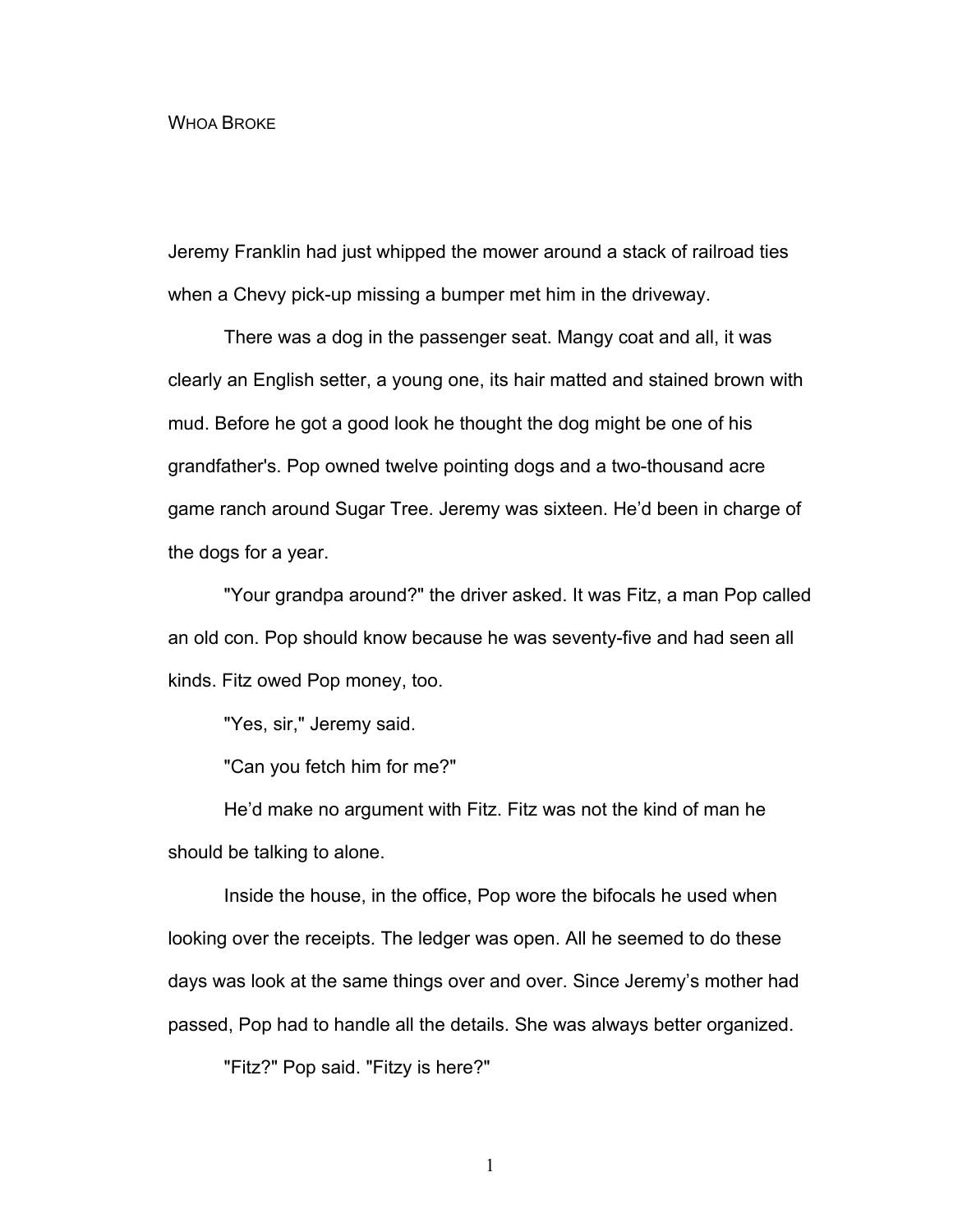It was enough to make Pop forgive the interruption. He got up and went outside to talk.

"Good morning, Mr. Franklin," Fitz said.

"You looking for work?"

"On account of our debt, I wanted to make you a trade."

Pop squinted at the dog in the truck. "For a mutt?"

"She's a real hunting dog," Fitz said. "She's got papers

and everything."

"Papers don't help a dog point."

"What do you pay for a nice pretty girl like this? I'm talking about a broke dog. A genuine pointer. Whoa broke."

"Why would you have a dog like this?" Pop asked.

"I won her fair in a card game."

"Well, that sounds about right."

"She can point. I've seen it myself. She's stylish."

Pop shook his head. He looked at the filthy dog. Then without looking at Jeremy he said, "We have room for one more in the pens, right?"

"We're full, sir," he said. It was two, even three to a cage. It was like Pop lost count walking out to the yard. He and his mother had come to the Sugar Tree farm ten years ago, when Jeremy was six, because Pop had begun losing everything. First Grandma to diabetes, and then, slowly, his memory.

"I don't think—" Pop began.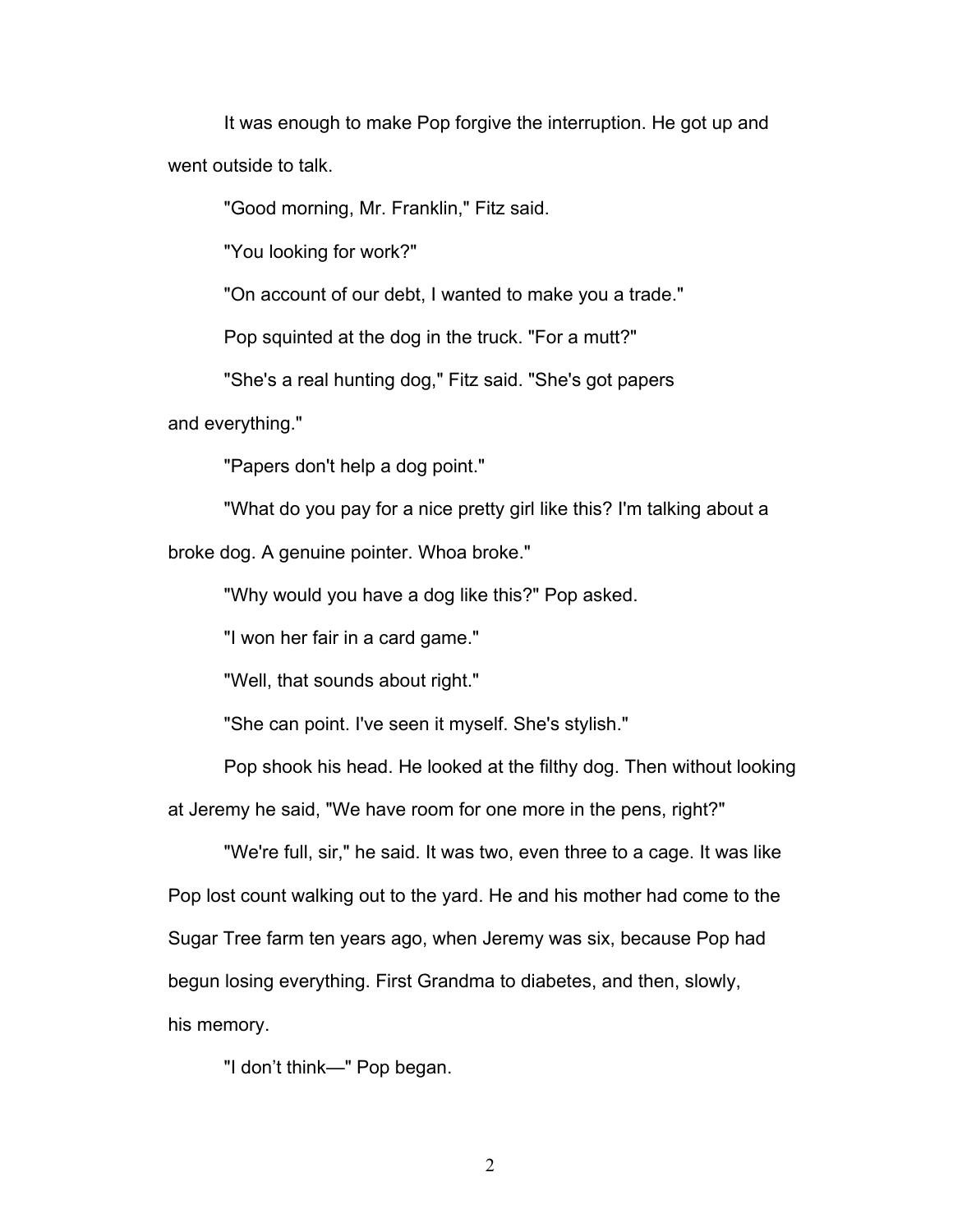"It's worth your while," Fitz said. "Now—*for real*—what would a dog like this cost you?"

"It would settle us up if what you're saying is true, and then some. I do want a litter. She ain't fixed, is she?"

"No, sir." Fitz smiled. "She's perfect as she is. Her name is Winnie. Don't go changing her name. She'll heel, but only if you use her name proper."

Winnie smelled like an old knee brace. She didn't heel worth a damn, didn't come. Didn't mind anything Jeremy asked her to do.

\*\*\*

She licked his face when told to sit. Man, she was dirty. Where in God's name had she been? He bathed her over at the hose in the backyard. He started with the ears and worked back to her tail and down to her paws, and she shivered the whole time, scared as hell. If his mother were there, she'd already know what to do to keep Winnie out of trouble with Pop. She used to let Jeremy sneak the dogs in the house to take hot baths, and she spoiled them with snacks of bacon and grease. When Pop really started losing it, he called from the hardware store saying someone stole his truck. Mom drove up and walked him around downtown until they found his truck, and made him feel as if someone really had taken it. They weren't to embarrass him in his old age, was Mom's message. She kept the family in balance.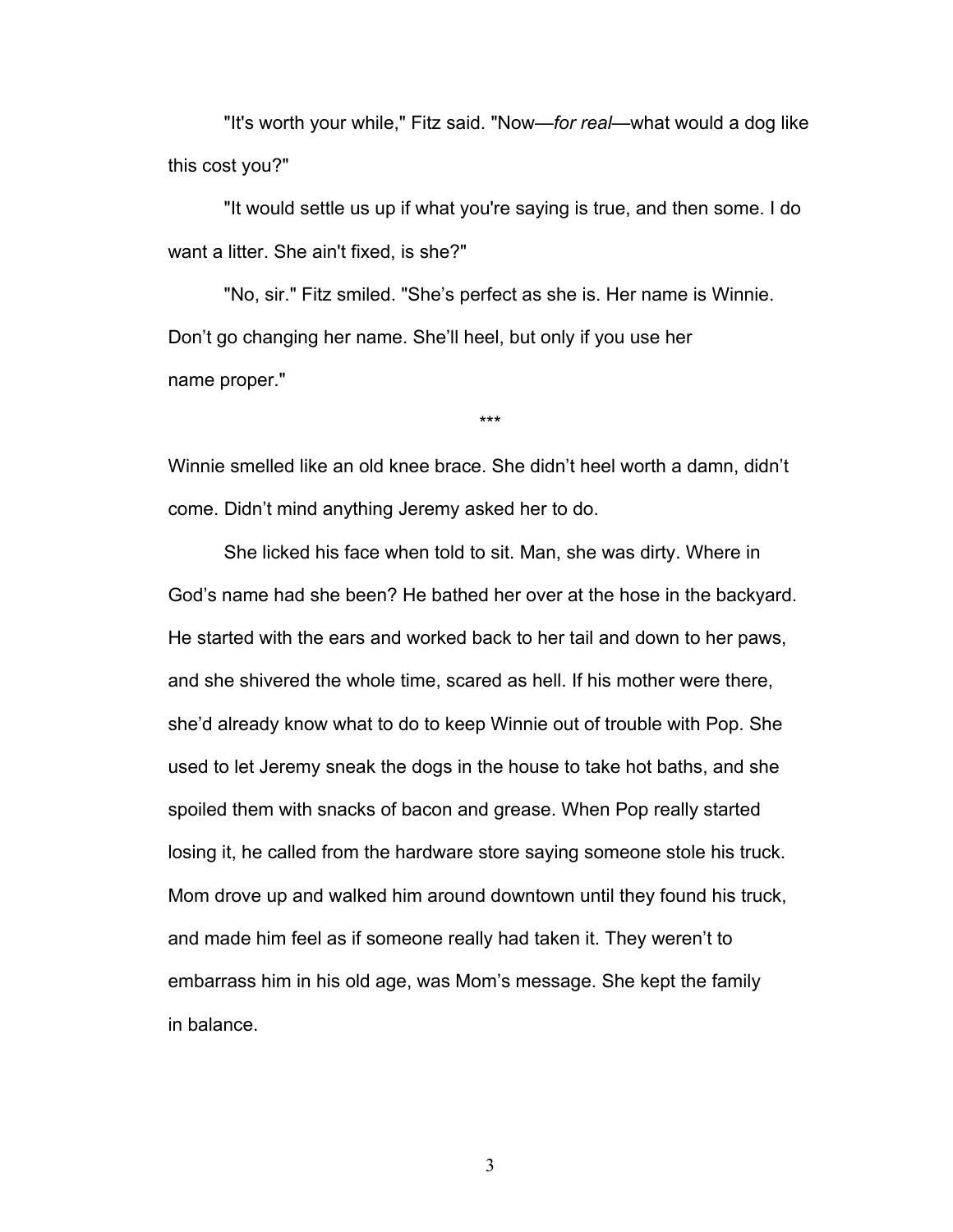Careful not to cut the dog's skin, Jeremy sliced out burrs snarled in her fur. She was white except for a black and brown mask and some dark freckles on her back. She was brand new, and he wanted to keep her.

He leashed her. "Winnie," he commanded. "Sit."

She rolled over and tried to dry off in the grass.

"Get up and sit down now."

She kept on in the grass.

"Winnie?"

Might as well be asking her to make breakfast.

"That's your name," he said. "Isn't it, girl?" He wrapped a towel around her, lifted her to her feet, held her, and talked quietly to her.

After a while he led her by the leash to the chain link pens. The two females, Bessie and Sarah, barked when he brought her close, and she tried to hide behind his legs.

No use moving her in with that jealous lot.

He nudged her forward, and the other dogs gathered at the gates to sniff her. Second from the end was old Ripley, an orange and white setter, nine years old, and gentle. She nuzzled up to Ripley through a space between the wires. Ripley could work. Rearrange the dogs and pair her with Ripley, and it might just happen peaceful and quiet.

\*\*\*

At lunch he told Pop about Winnie and her new friend Ripley. He left out that Winnie didn't know her name and was feral as a turkey buzzard. She was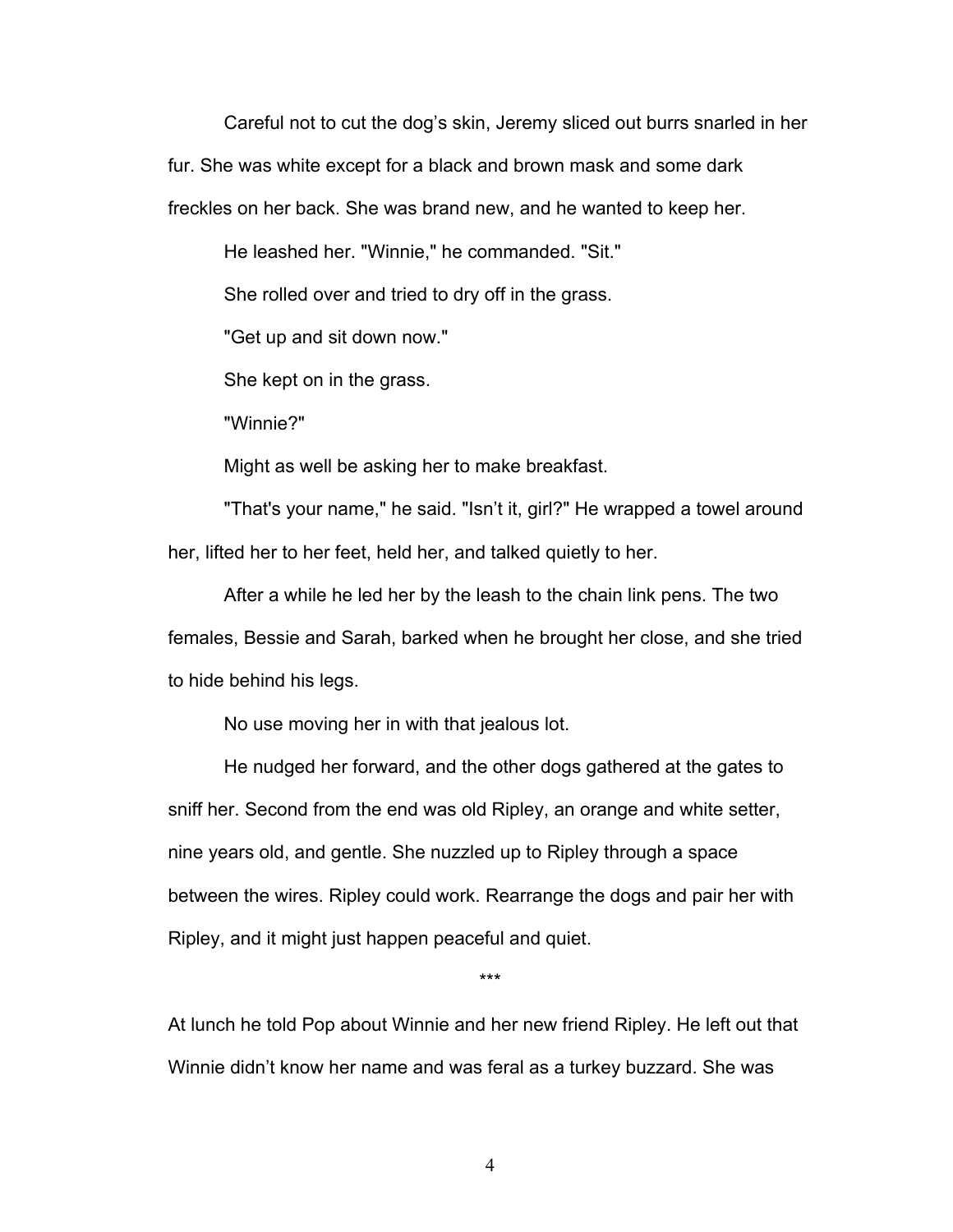sweet, yes, but she did not have the formal training Fitz claimed she did. This Jeremy kept to himself.

"We got to take your girl for a hunt tomorrow morning," Pop all but shouted at him over the TV.

"Yes, sir."

"Why don't you bring the other one along if they're getting on so good? There aren't any bookings tomorrow, so we can rustle up some wild quail in the east coveys near the river."

"What if Winnie ain't much of a pointer?"

"She'll point."

"But what if she won't? Could we keep her as an inside dog?" He

might as well be asking if he could grow his hair out and vote Democrat.

"Fitz says she works with style."

"The man's been known to stretch the truth, sir."

Pop didn't look away from the TV. "Sounds like I'm a fool and Fitz is a liar."

Jeremy shuddered at challenging Pop. "I didn't say that, Pop..."

Pop stared at the TV. "Tell you one thing about Fitz you may not know."

"Yes, sir."

"Fitz never run out on his wife and little boy." He pounded his fist on the table. "Man stuck." He looked hard at Jeremy, but then his look softened, as if he was surprised to find Jeremy sitting there and not someone else.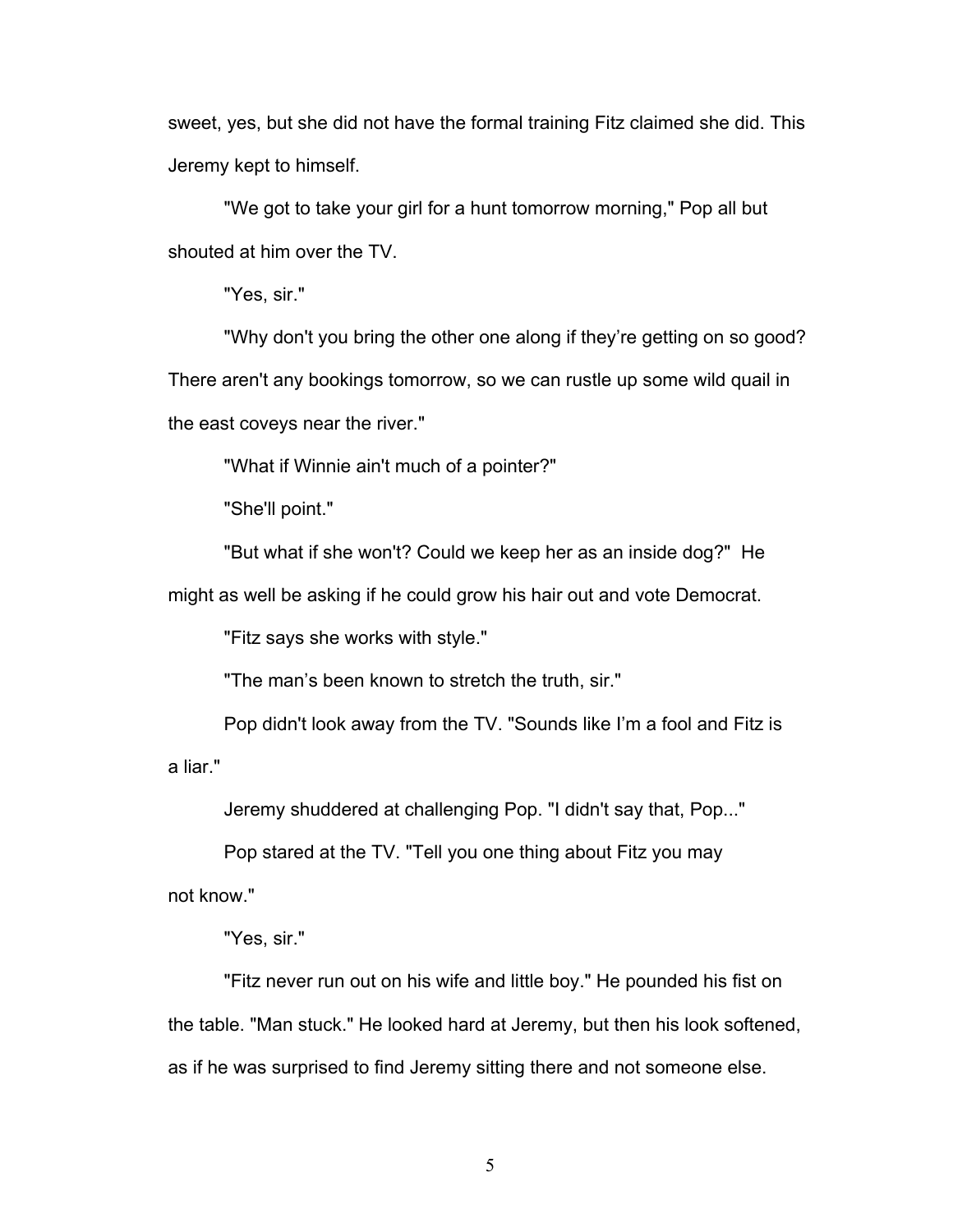"You just have them dogs ready to go in the morning, son," Pop said. "We'll see if she can point or if she can't."

\*\*\*

*McClintock.* That had been Jeremy's last name, his father's last name, until Pop took him down to the courthouse and changed it after Mom died. Pop rode him pretty hard, as if he were trying to whup something out of him, some bad thing in his bloodline. Since that day at the courthouse, Pop had never again said the name *McClintock.* Like he'd wiped it clean from his mind.

When a dog wouldn't come around, or got too old, when a dog had used up its last chance with Pop, Pop drove off with that dog and came back alone. Before Mom died two summers back, she told Jeremy about a dog that bit him as a child. She said she'd never seen Pop so angry. Yes, Pop worked him hard, she insisted, but it was out of love. You had to earn your meals on a farm. It was years before Jeremy figured out that every time Mom snuck him out to the movies and a Mexican restaurant, it meant one of the dogs would be gone when they got back.

\*\*\*

At first light he went to the pens. One by one he slid a metal dish full of wet canned food under the fences. He took turns letting them out to stretch their legs. Pop didn't approve of comforting dogs—dogs served one purpose and that was to hunt. But his grandfather spent less time with the dogs these days; he got too agitated with them, and all the chores on the ranch consumed him more than ever.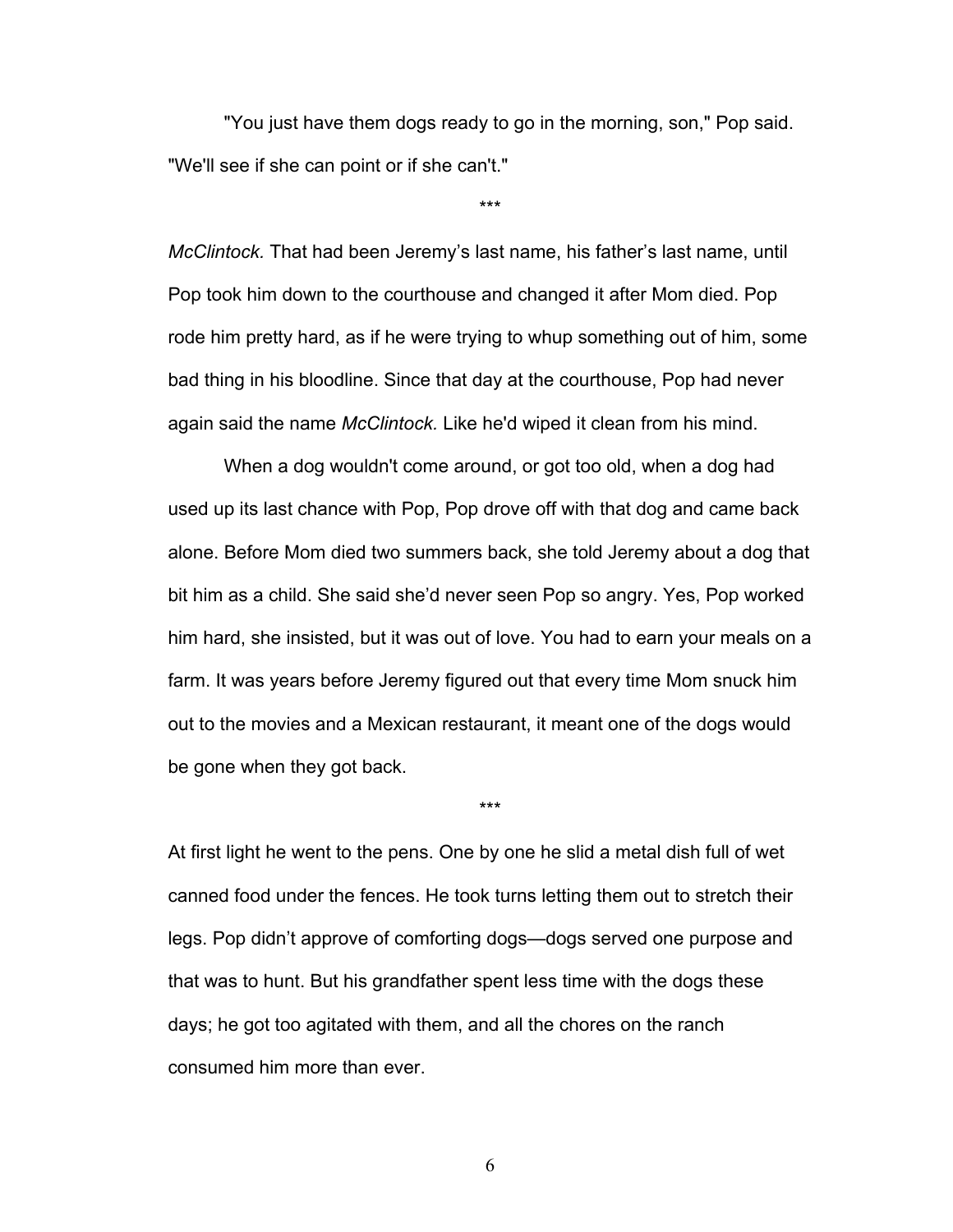It wrecked Jeremy to see the dogs stuck in cages, so he wore them out on runs when they were restless.

After corralling the last of the dogs into the fences, he collared up Winnie and Ripley and met Pop by the stone road that led east to the river.

Pop finished racking the twenty gauges for the hunt and came over to scratch Ripley's neck. "There you are." Pop mulled something—the same furrowed look he made when he tried his hand at the accounting. "What's this dog's name again?"

"That's Ripley, Pop."

"Hell, I knew that." He roughed up the dog's ears. "You know this old boy has been with me a long while. He used to cover a hundred yards like it was the space between a hungry man and the refrigerator."

"A good pointing dog, too," Jeremy said.

"You're telling Noah about rising water." Pop slapped Ripley hard on the side. "Ain't that right, you old rebel? Let's move out, anyhow," Pop said. "Ride in the back with the dogs."

Pop didn't want dirty fingers on the leather. The seats weren't shiny leather, but lived-in leather like a pair of cattleman's gloves. It came that way. Pop can't live without a new truck, Jeremy's mom used to say.

Approaching the quail coveys, he held the dogs near him and listened to the tires on the long, flat stones they'd laid one backbreaking offseason through the ranch. Pop drove faster than he should, and here and there the stones jostled them violently. Jeremy held onto the dogs. He told Winnie to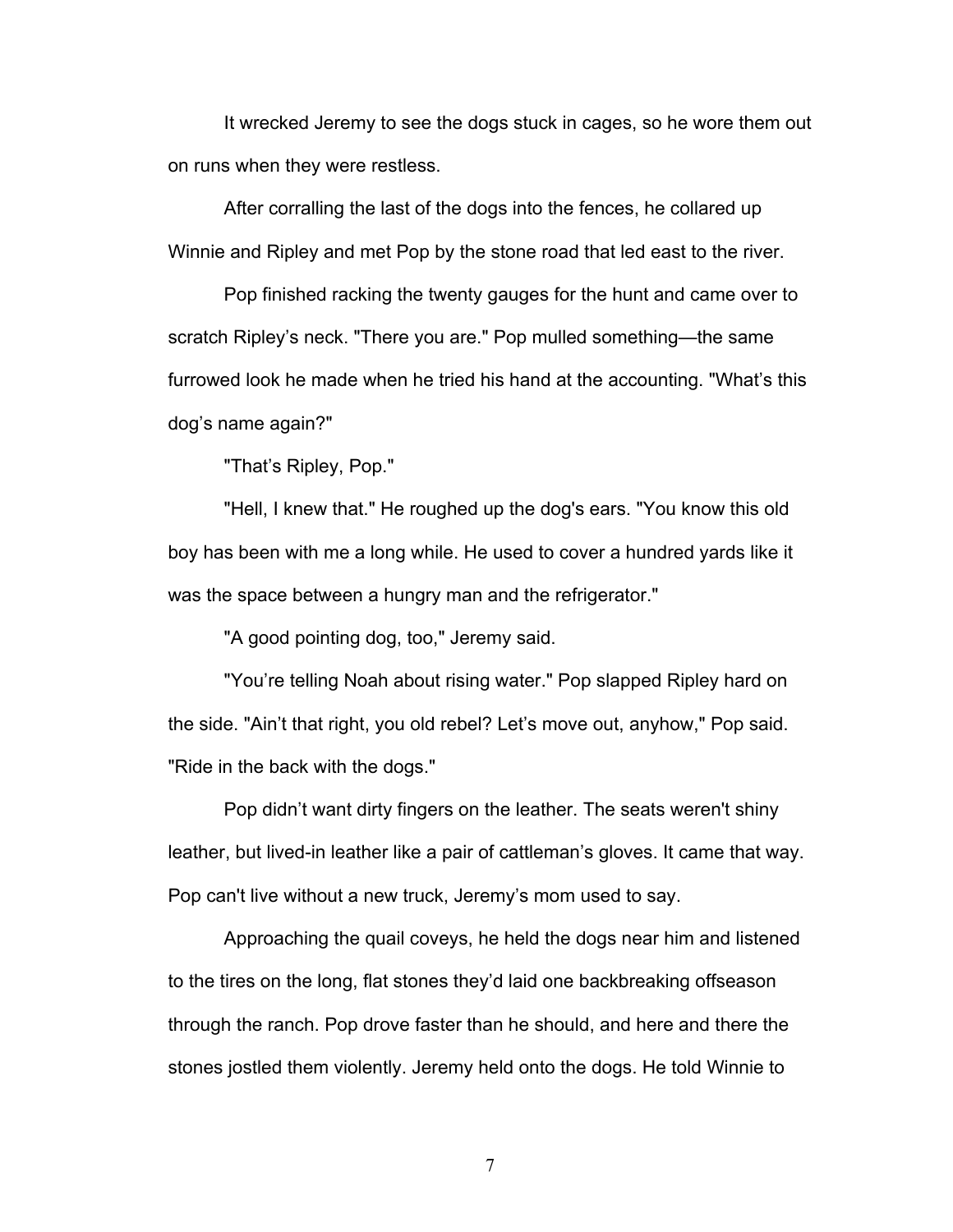watch Ripley when they got to the coveys. He told her to hold her point and don't do anything stupid.

They stopped near a field of tall grass colored gold from a late-summer drought, waist high and full of prickles. Out here were wild quail, not the birds Pop released on the ranch to stock for the hunters. Pop climbed out of the cab. "Let's see what these dogs can do." He slapped the tailgate, whistled, and the dogs leapt out, full of purpose. "Get on it," Pop said, as he always did.

Winnie and Ripley sprinted into the fields and crisscrossed at full speed until they were almost out of sight. Jeremy liked this part of the property, where the sky was biggest and you could see forever in most any direction. It was a place Pop saved for the family to hunt.

"She can run, all right," Jeremy said.

"Running ain't hunting. There aren't any quail here anyhow," Pop said. That wasn't true. The wild ones were down near one of the creeks that fed into the river. For someone who spent his whole life here, Pop mistook a landmark way too often.

"She does run pretty," Pop admitted. In the distance, Winnie bounded out of the open field, disappeared, and then flashed back across the dried-up basin.

Good pointers didn't flush birds; they froze at the point. That left a hunter to come and bump them out for a shot.

Ripley ran a step behind Winnie, but veered towards the underbrush where the birds were. Jeremy and Pop plodded well behind, watching for a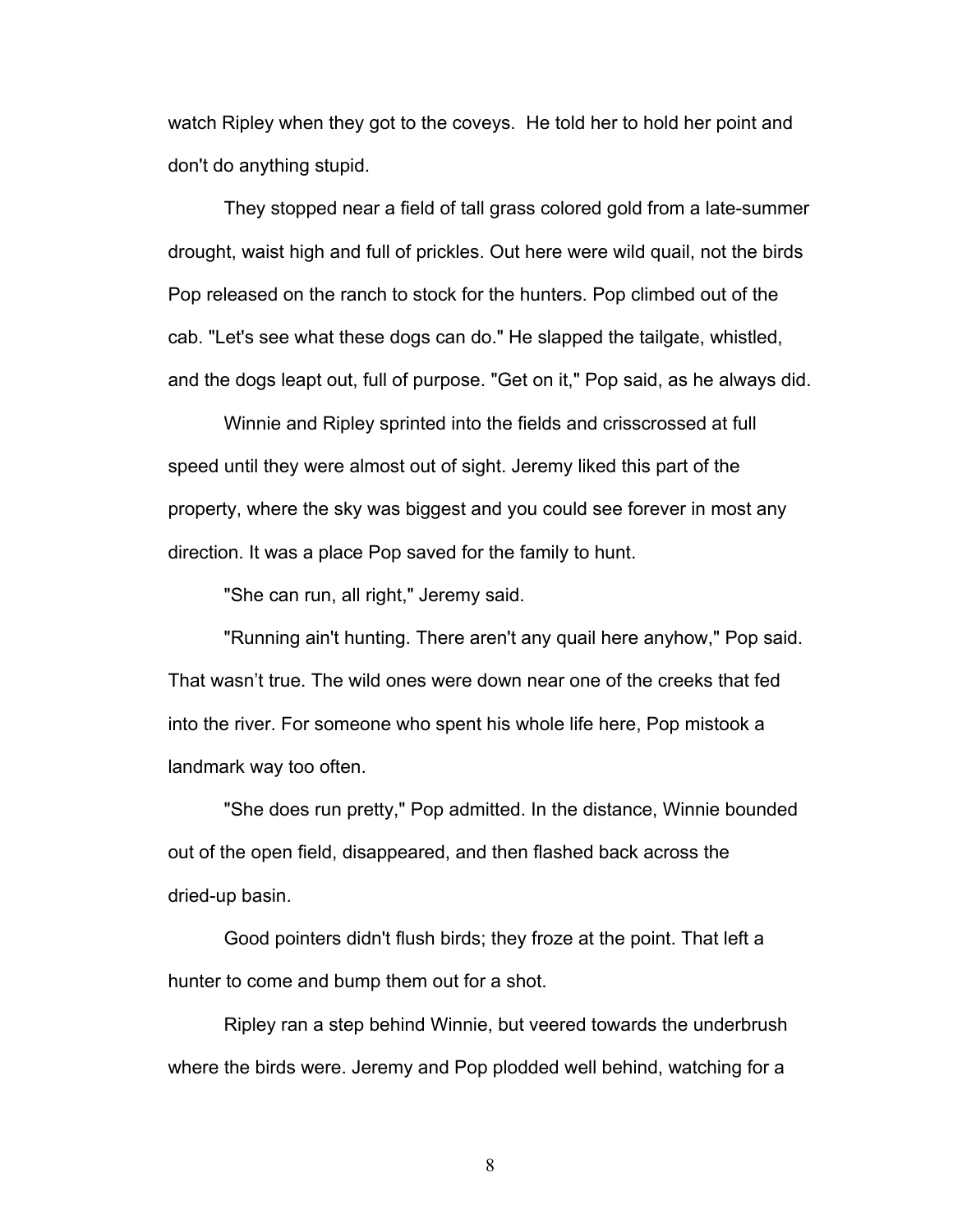point. The dogs kept fanning back and forth. Winnie darted like a kite in a crosswind, yet she kept an eye on Ripley and weaved back to follow him. Ripley guided her towards the saplings and brush where the quail fed. If you had a staunch pointer like Ripley, you could have a real day hunting and come home with enough quail to fill the freezer.

Ripley tracked a scent into a green patch and coiled tight, his right knee bent off the ground. His spine bowed. His tail went up rigid, and his nose and eyes formed a perfect line on something in front of him.

Winnie stepped in just behind Ripley and froze.

"Let's go see," Pop said.

They crept up on the point.

Jeremy moved ahead of Pop, his heart thumping, imagining the bird taking flight and turning into the sky, the quiet before the shot—a perfect hunt her first time out. He loaded a few rounds and clicked off the safety and readied for the flush.

But just then Winnie smelled something. She barked and plunged into the cover in front of Ripley, and a family of quail foraging in the thicket flushed before he could take aim.

\*\*\*

Ten minutes later the dogs were back in the truck, panting and lapping up water from one of Mom's old saucepans. He and Pop sat on the tailgate drinking ice water from a Thermos. Pop said, "You need to be up tomorrow and ready with eggs and bacon for the boys around seven. They need a hot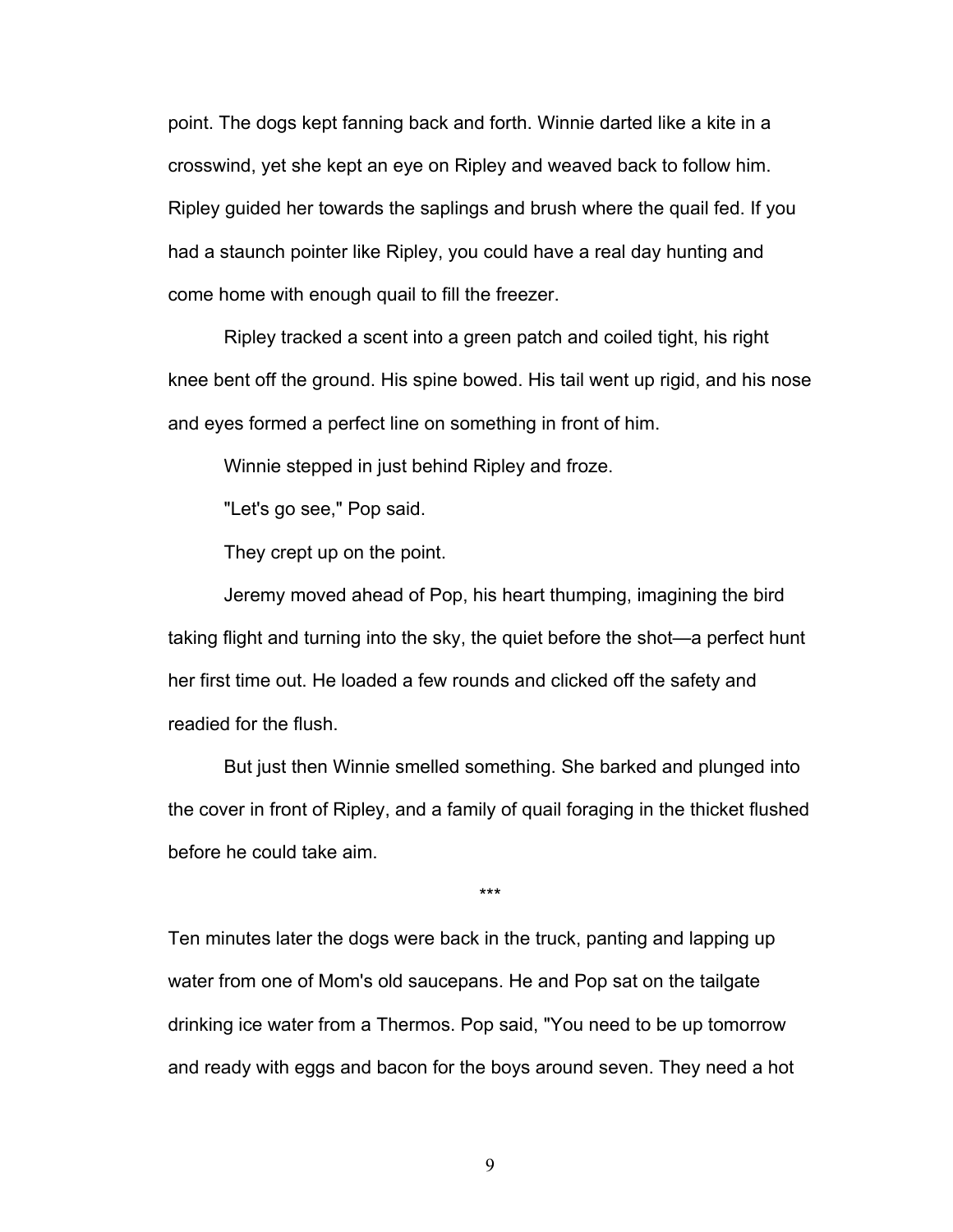breakfast before the hunt. I'll clean out the pens and feed the dogs for you." Pop fanned himself with the brim of his Stetson. In the distance a quail returned to the covey and landed without a sound. A hen, maybe. "Too crowded in the pens with all these dogs," Pop said. "Why didn't you tell me it was so bad out there?"

"We can add space." He'd told Pop several times they needed more room.

"I don't know about that. These dogs already run our lives. Somebody has to go."

Pop shut the tailgate on Winnie and Ripley. Jeremy looked at them and felt himself tremble.

"Let's get back," Pop said. "Why don't you ride up front?"

Pop knew he was worried about Winnie. That's why he wanted him up front. Jeremy wanted to say it wasn't fair—it wasn't fair to punish her for not being broke. With a little help from Ripley and some training, she could point just like Fitz had said she could. Better even.

"I want to talk about this girl," Pop said.

Jeremy waited.

"Maybe she just ain't cut out for hunting," Pop said.

"We can still have puppies with her, right?"

"I don't want puppies with a fool dog."

Jeremy was quiet. Then he said, "Why don't you let me break her, sir?"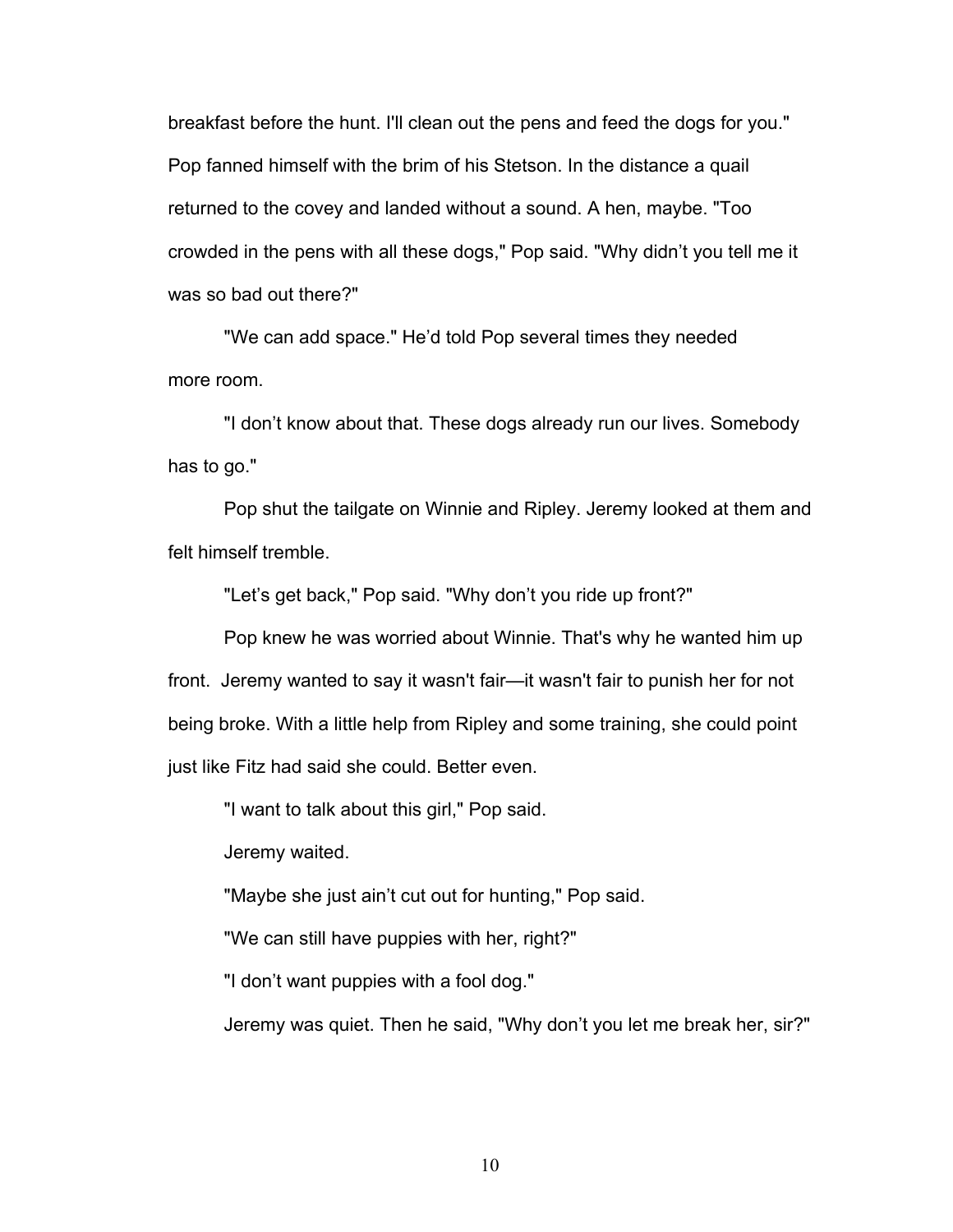For this Pop had no answer, and they drove the rest of the way in silence. Now that hunting season had arrived, it would be hard as hell with all the work. And cold soon enough. All the things Mom did seemed impossible to replace—mostly the kindness she found in Pop and brought out, the way Pop could once bring out the best in his dogs. Kindness was there, all right, but Jeremy didn't know how to bring it out.

When they made it back, Pop took both dogs and tied their leashes to the old post in the backyard. "Did Ripley seem slow to you?"

Jeremy felt wrecked all over again. "He looked stylish to me, Pop."

Pop nodded. He looked at the sky a minute. "All right, Jeremy, take the quail inside and help your mother dress them for supper."

Jeremy looked at the dogs circling the post on their leashes, wagging their long tails. Pop had lost his memory for good. There were no quail. They hadn't even gotten a shot off. His mom was dead. Otherwise she'd be there to meet them after the hunt with Cokes and sandwiches.

Pop left the shotguns racked in the truck. The dogs wound themselves around the post. Jeremy could name every movie he and his mother had seen together, and every dog that wasn't there when they got back. Names stuck.

"Okay, Pop," he said finally, and lifted the empty cooler and carried it into the house.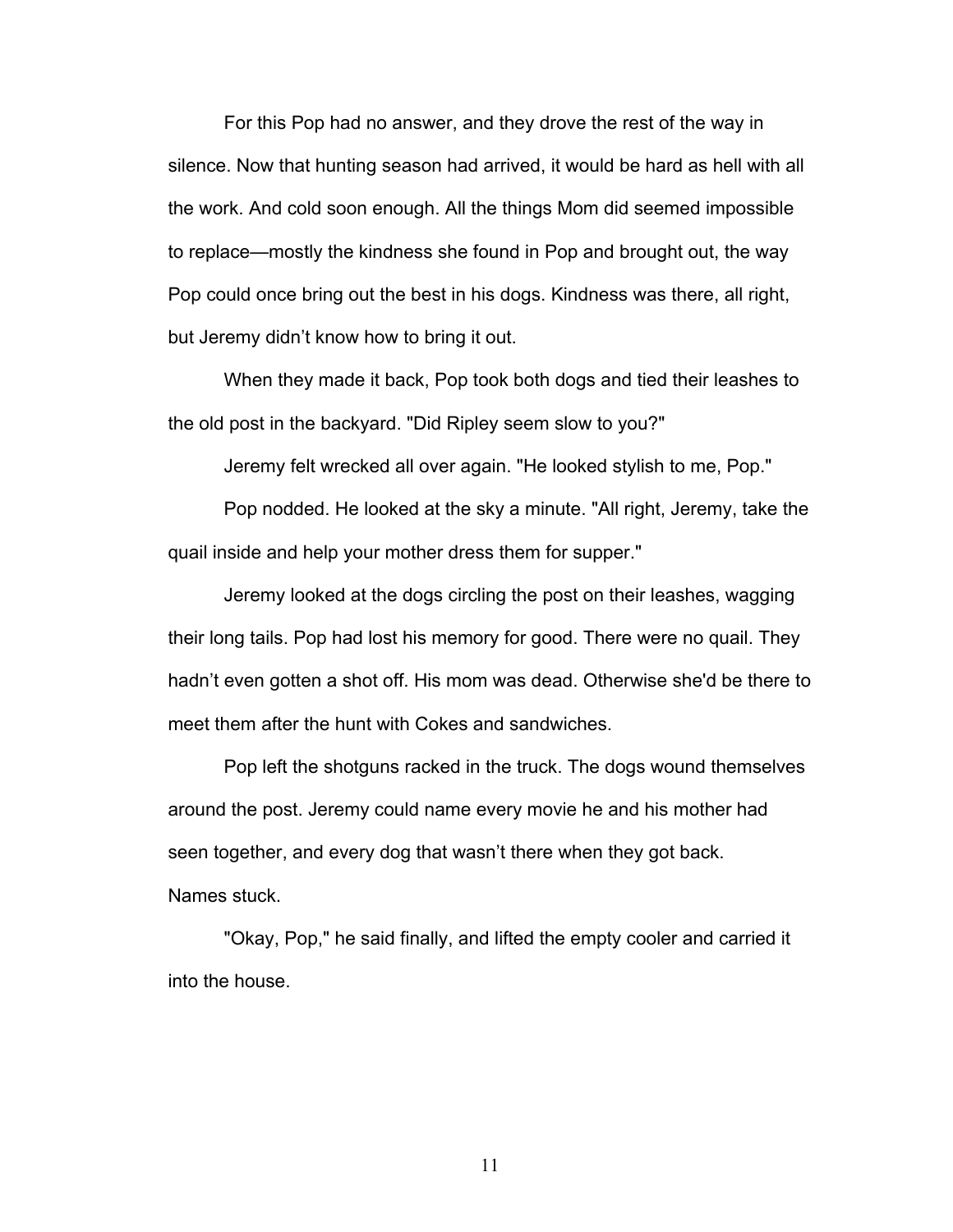### THE KNOCKOUT IN SLOW MOTION

Walking to downtown Abilene from the bus station, Johnny spotted a place called Rex's Billiards between a BBQ joint and Goodman's Heating and Air Conditioning. It was summertime and he was here in this unknown place for his eleven year-old daughter Sandra's custody hearing.

Two concrete steps ran up to a door with blacked out windows. All he could see in the glass was a special for forty-nine cent pitchers of beer written in white acrylic, almost like a child would do. Everything else was cinderblock.

In his left hand, Johnny carried a duffel bag with three pool cues in it. Slung over his right shoulder, he held two suit bags. That was the gear he needed, no more and no less, to play any juke joint in the country. He needed the cues to play and the getup to hustle. One couldn't live without the other.

He took everything inside with him, determined to find a game. Inside, Rex's looked more than just fine: twelve stained glass lights hanging over twelve tables. Rex ran enough felt to feed a hustler or two, that was for sure. Going up and down the rows of tables, Johnny found one he liked near the bar, and then he hung his suits on a hat rack. He thought he might make a go of it.

He took a leather pouch with one of his cues out of his duffel bag.

"A kid in green shoes wants action," the bartender told him. The guy must have been sizing him up the minute he walked in.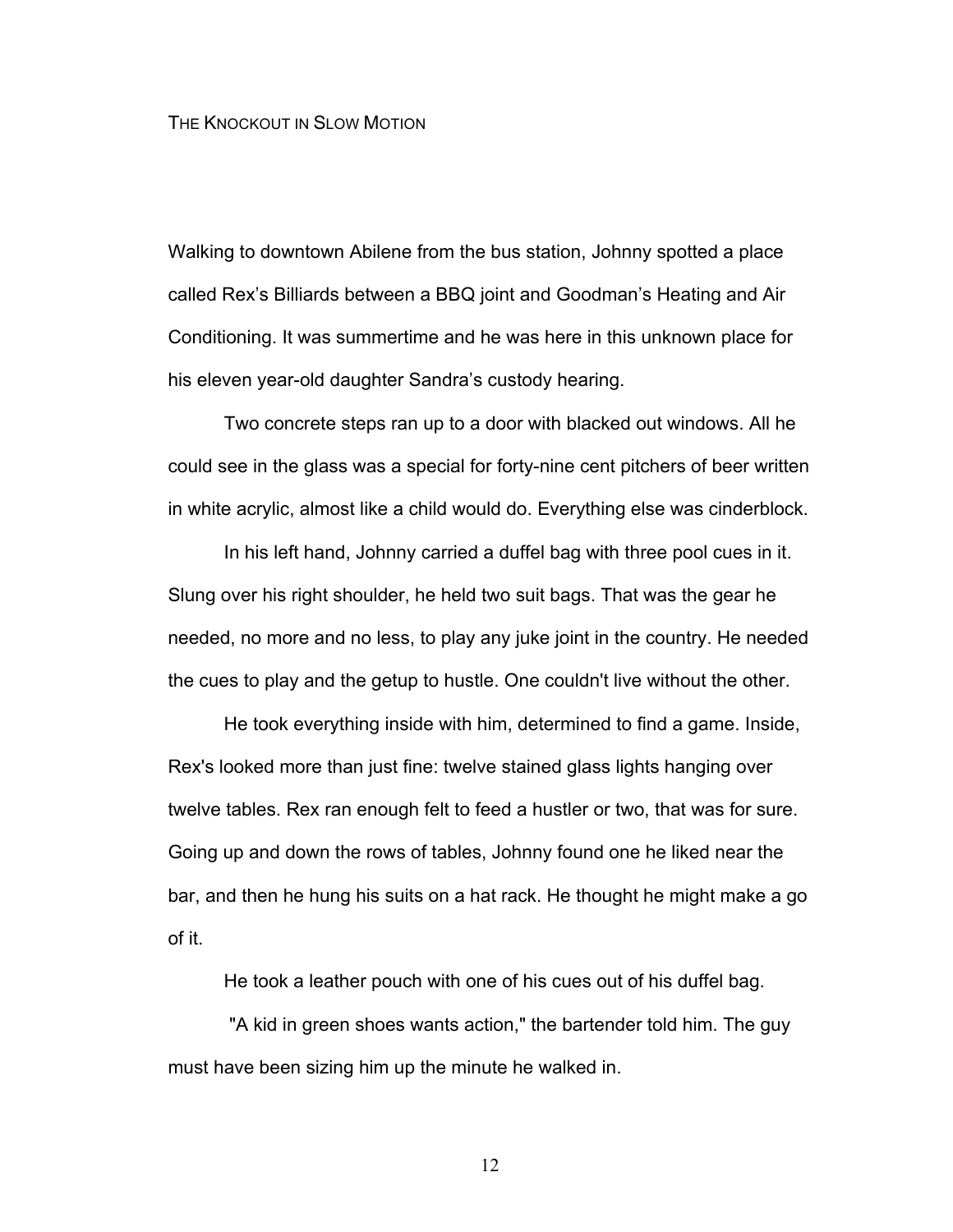"Thanks, but I'm looking for some real action." He screwed his breaking cue together and tested its strength. "I'm only in town for a short while, and I don't have time for nickel games."

"This is my place. I'm not a stranger to a real player."

"You Rex?"

"That's right." Rex came out from behind the bar. He was tall with white hair, and he had on a pair of shitkickers that made him look like a rancher.

"Well, if you knew all about real players, you'd know me already."

"The kid, Sonny, plays all hours, except when he has to go to school." Rex was no stranger to the hustle, Johnny knew, but he wanted to give this guy the bad cop routine.

"Tell me more about him."

"He's my son."

"It's a pleasure to meet you," Johnny said. He reached out and Rex shook his hand. Johnny wore a pressed suit jacket and trousers, unlike a lot of these younger players. It was 1975, but he still cared about presenting himself like a goddamn human being like they did in the old days. "You give a rate for the day?"

"You got cash?" said Rex.

"Some. I travel light." Johnny had over ten thousand on him. "About to have a lot more." He dug around his belongings looking for his watch. There were no clocks inside Rex's poolroom—there seldom were in the places Johnny played. A hustler like Johnny just wanted the action—dead money,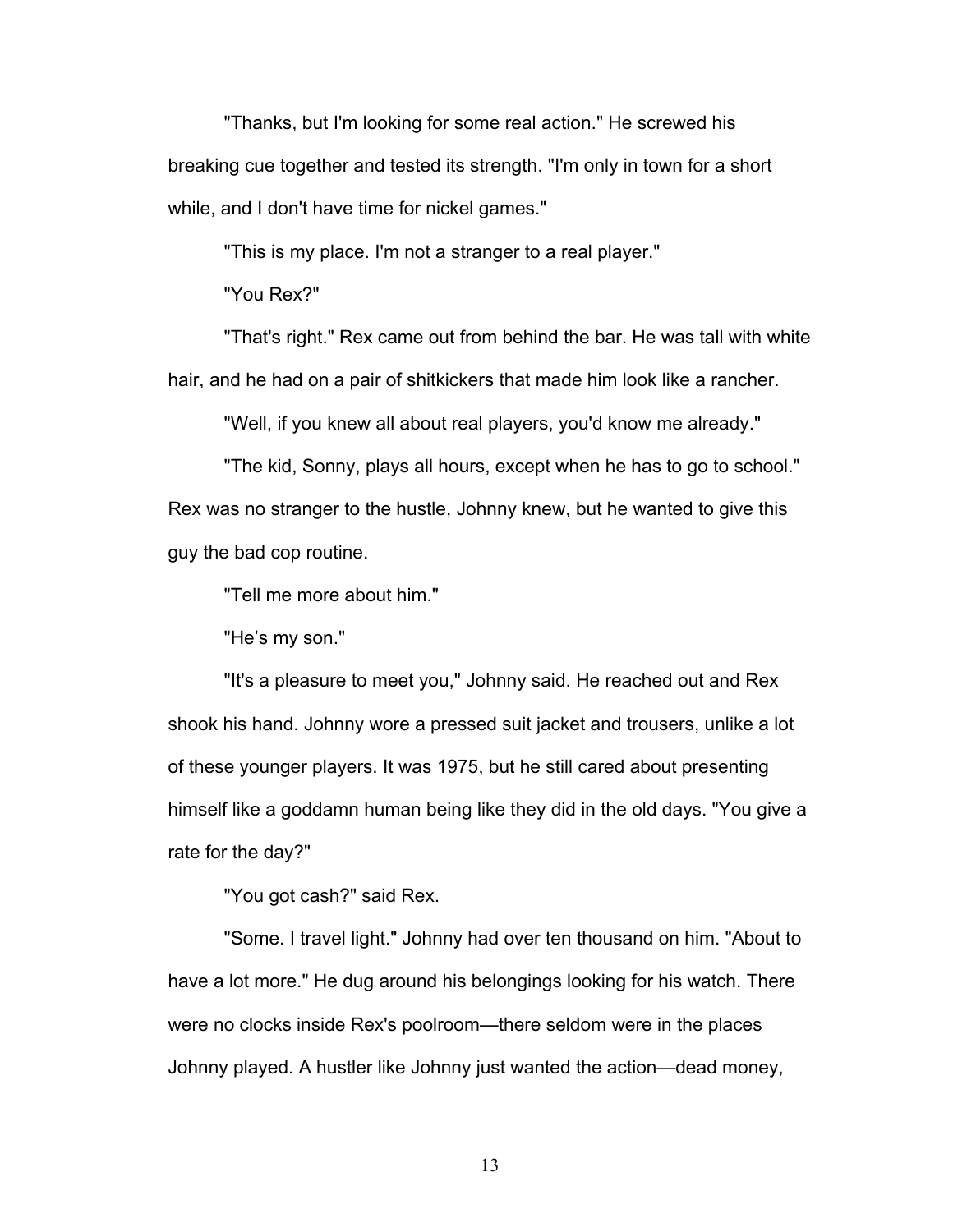straight up, hustle, no-hustle, no matter. But Johnny needed one more thing. He needed the time, always.

"You know what time it is, Rex?"

"Two thirty."

He kept time because he worried about minutes and seconds. Time ruined his thoughts. In the old days he'd learned that. They ran him off the tables in Johnston City because the hustlers figured out how often he'd miss a big shot. Give him the pressure, and he collapsed. His stake horses dried up, and they told him to quit dogging it and call them only if they could get action against him. So he sped the game up to stop the thinking. That was ages ago—back in the very beginning. He was nothing more than an easy mark for the real hustlers then. In the places he was known now they called him Machine Gun Johnny because he popped off games of nine ball and he'd fire off another set if you'd be so kind as to hurry the fuck up and rack the next game.

"Can't find my damn watch."

"I'll give you a table for two dollars a day," Rex said.

"How about nine for the week?"

"You plan on settling in?"

"Just here for my day in court. My daughter just moved out here with her momma. I might as well play a few games."

He was not known here yet. Texas was live territory.

"Fine by me," Rex said.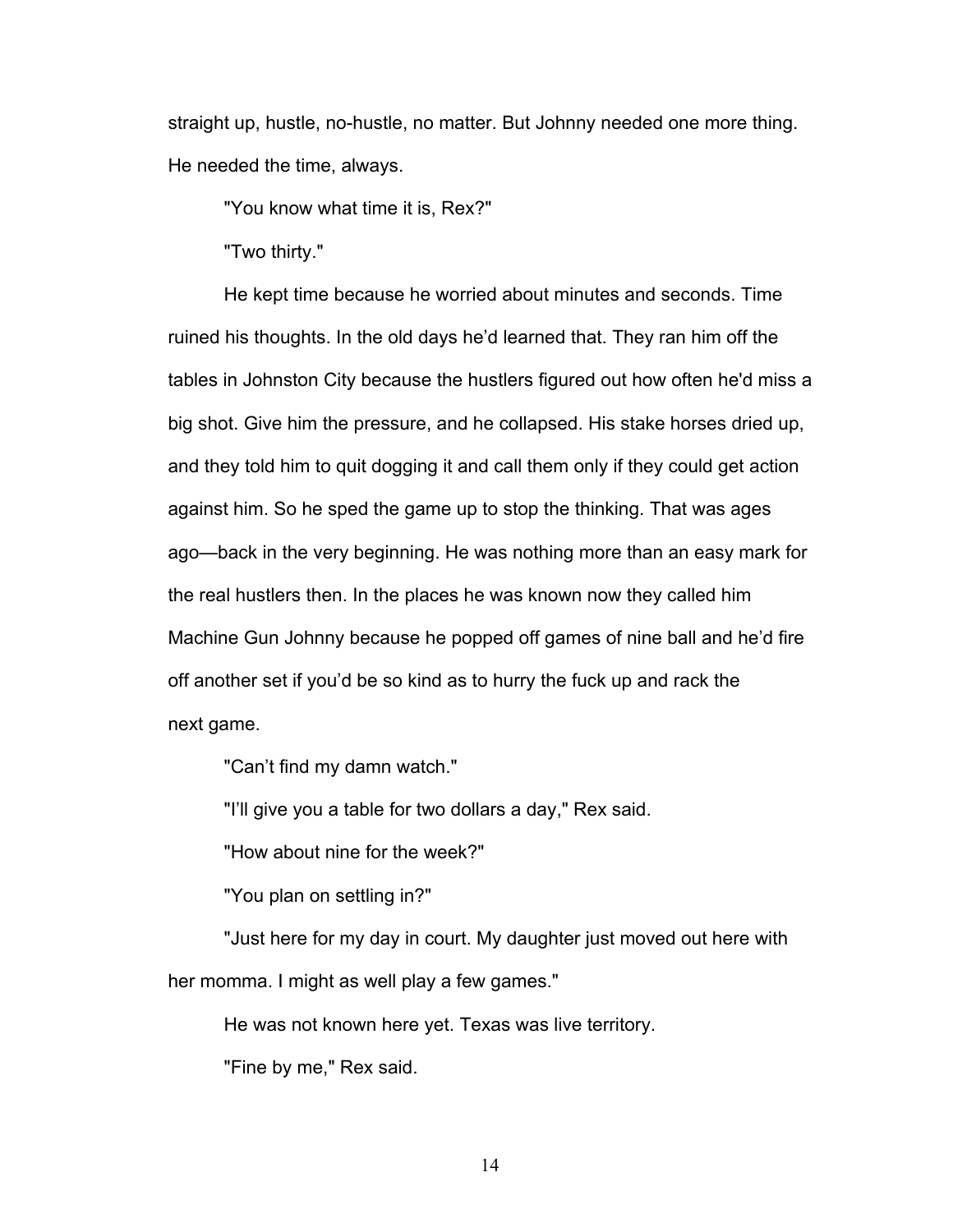"Grand place you've got here. Only thing nicer is up in Norfolk."

He laid his hands flat against the felt and ran his palms rail to rail. He must have given Rex the impression he was looking for ticks on dog. He picked up a piece of lint near the pocket and then flicked it on the floor.

Rex pulled a set off keys off his belt and started searching through them. "Sonny's the best thing to come out of Texas," Rex said.

"That good?"

"Nothing good about it." Rex found a small, silver key and then he unlocked the pool table. "He should be in school." The balls in the table came crashing down into a pocket near Rex's knees.

"Who's staking him?" Johnny asked.

"I'm backing him." Rex took a triangle and racked up the table.

"What kind of cheese you carrying?"

"Big enough."

"I want to get inside Daddy's pockets."

"You ought to make money, young man, not lose it."

"My name is Jonathan Albers." It was nice to give his real name for a change.

"I can stake you a ways, but not against Sonny. I'd rather be on the winning side," Rex said.

"You think your boy can beat me?"

"I've been around a long time in this business. Sonny can play jam up better than any I've seen."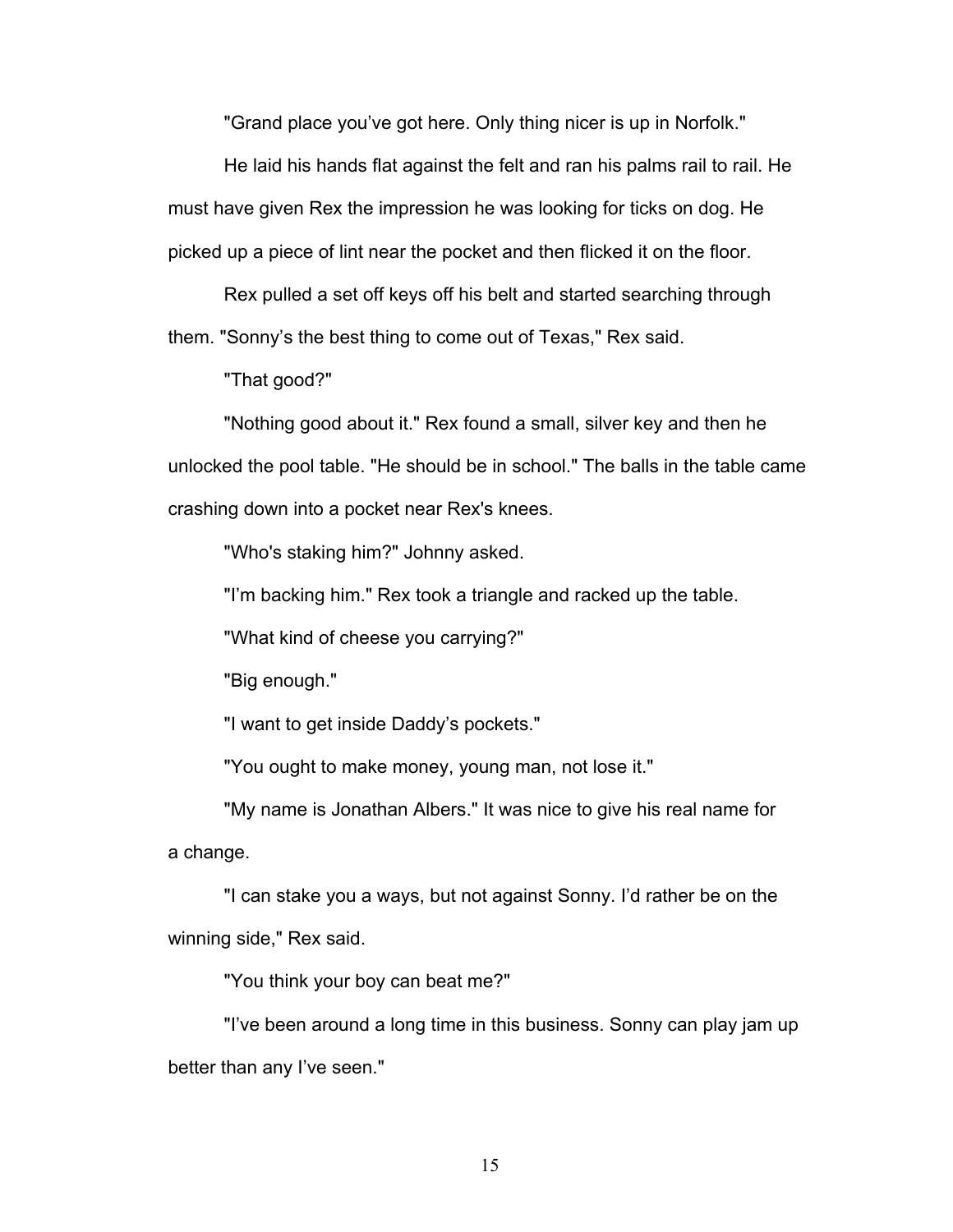Johnny went up to the head of the table and put the cue ball down right behind the head spot. Then he made his left hand into a cradle and rested the cue stick between his knuckles. After he pumped the stick a few times, he swung back and cracked the cue ball with one smooth motion. A few people in the bar looked over at the sound of the break.

"So where is he?" Johnny asked.

"You tell me."

\*\*\*

Johnny stayed until five exactly and the kid never showed. Johnny walked east towards a vacancy sign. It was still plenty hot. He paid the woman at the front desk \$12.83 for a queen.

"Won't be ready for an hour," she said.

"That's no good. I'll take whatever you have now."

"It's going to be two dollars—"

"That's fine, sweetheart. I need to make a phone call." He paid extra for two double beds and hurried up to his room.

At 5:59 pm he picked up the phone and help it up to his ear. Just as the alarm clock hit 6:00 pm, he dialed his ex-wife's number. His daughter, Sandra, would know to be by the phone.

He let it ring once, and then he hung up. That was his message to Sandra, *I love you*, something they'd done for years now while he was on the road. It had become habit now.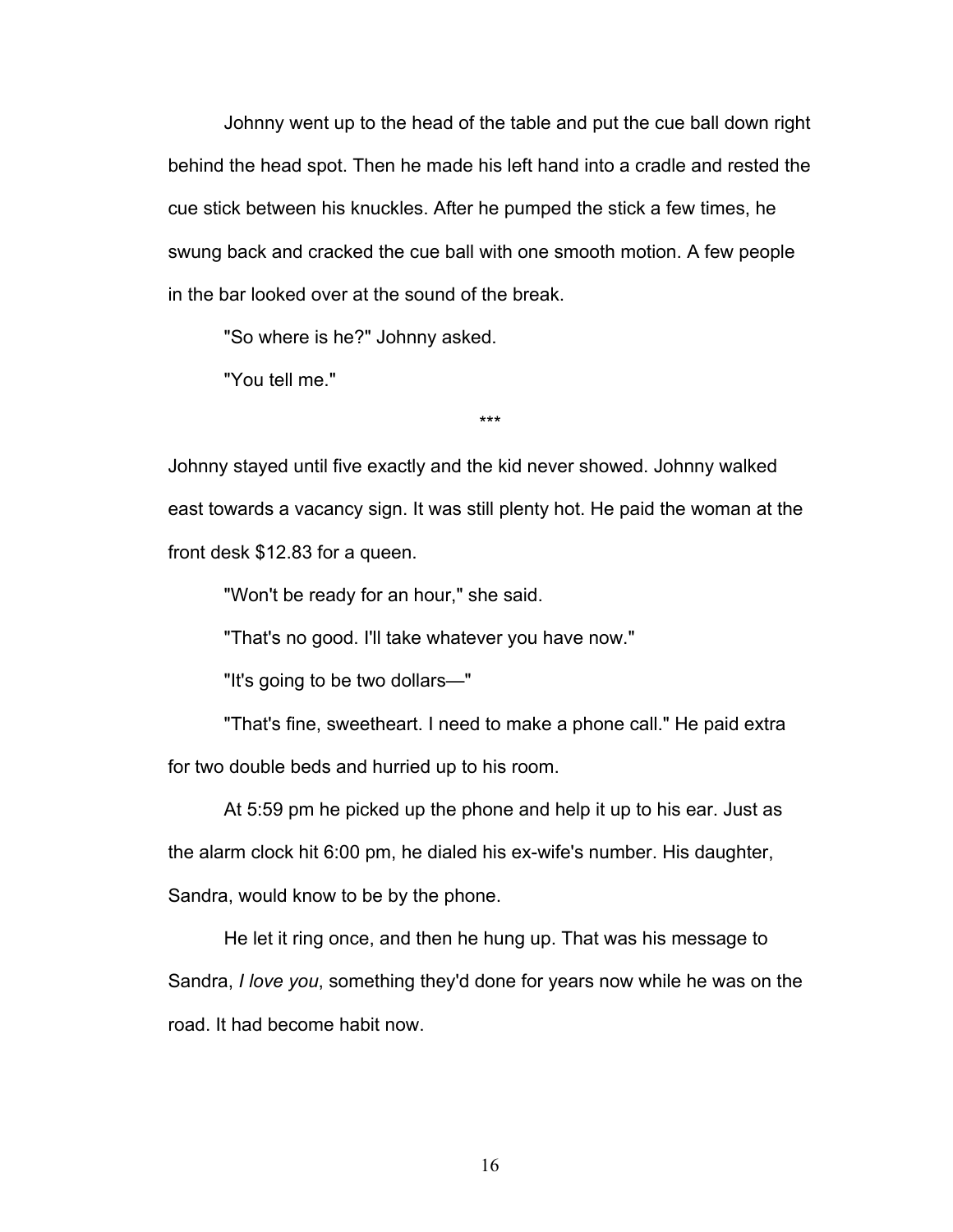Before he settled down for the night, he went out to the package store and bought a case of Miller to put in the small fridge in his room. On the way back to his room, a cruiser tore past him with its sirens screaming. It sped east and ran a red light before disappearing.

Back in the hotel, more sirens crashed past the window. Then more.

He stayed up late to watch Carson and fell asleep with the TV on.

He never slept well after he drank and woke at sunup. He read the newspaper they left in front of his door until he thought someone might be up at the pool hall.

On the way to Rex's, a huge posse of cop cars and county sheriff vehicles came roaring past him. From what he'd observed, Abilene was full of pickups and burnouts. The streets carried no sense of vitality—just a hot sun and panhandlers. Many buildings were boarded, including the air conditioning place next to Rex's, where one of the regulars having a smoke let him in the side door.

Johnny racked up his table and smacked twenty consecutive nine ball games. He played fast. Always. At eleven o'clock he practiced jumps and then tooled around with trick shots.

He ordered a double burger from Rex when the old man showed up just before noon.

A few locals trickled in to drink and took an interest in his cue work. He double-banked in shots. He jumped over balls. He put ungodly English on the cue ball.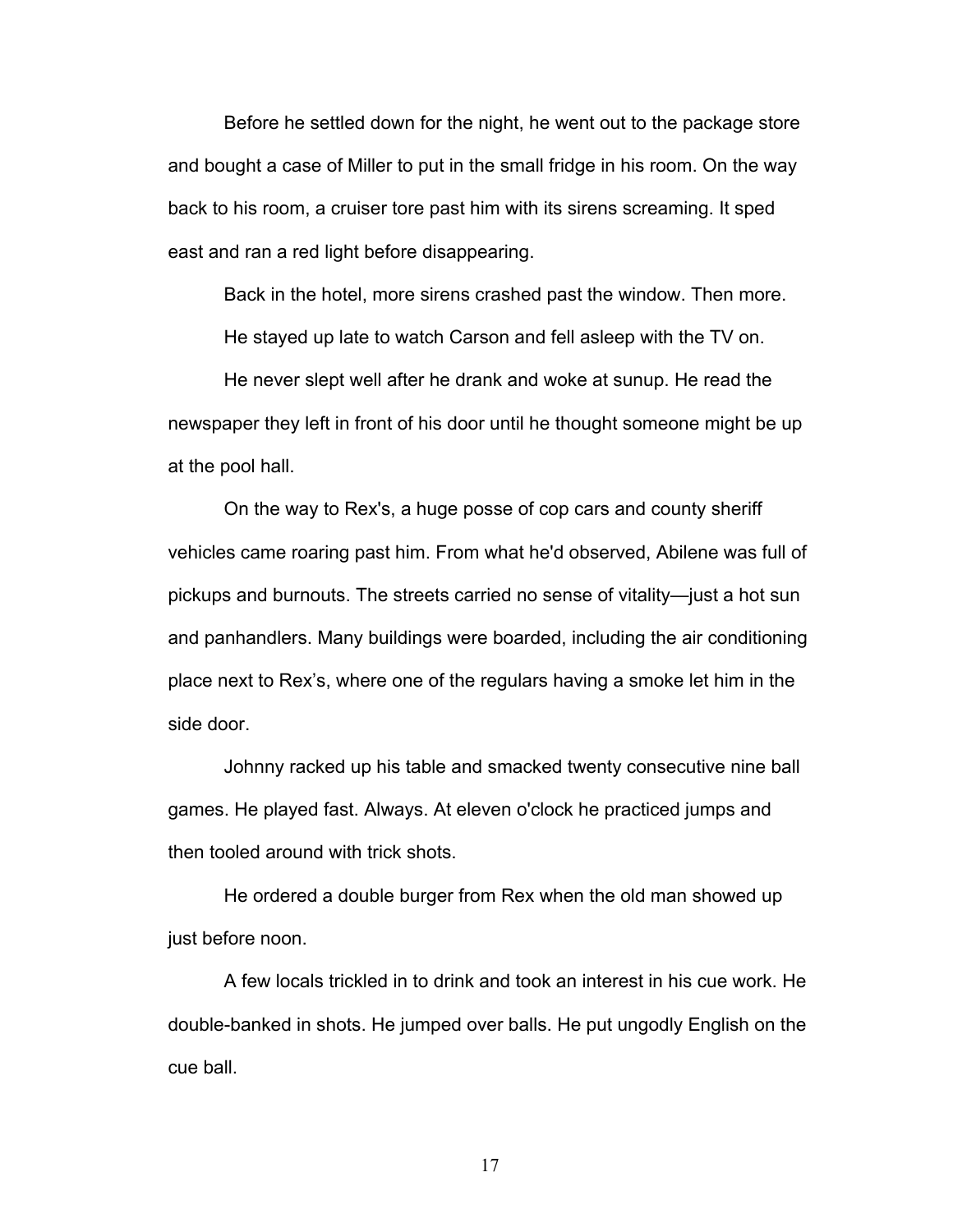"You want a drink?" one of them asked.

"I've got a game tonight," he said. "Is there a payphone around here?"

"Out front," another man said. "Take a right, and it's next to the coke machine in front of the barbeque joint."

Johnny went outside. Another cop car whizzed by him up towards his hotel. He picked up the receiver, heard the dial tone, hung it up, and thought about his daughter, Sandra. For the better part of two years, he'd been calling her—every day at six o'clock—and hanging up after one ring. It started off as a way to save money on a long distance call, but now it'd turned into habit. He could put all this behind him if he'd just get partial custody. Just this once he'd like to see a judge cut him a break.

He finally let go of the receiver and went back inside. Rex came out with the double burger, and Johnny asked him for a coffee. Coffee gave him the jitters, but it kept his mind off drinking when he needed to shoot well.

He returned to his table. There were pieces of chalk littered along the rail.

The door opened and light came in like a beacon, and there was the kid. Jewelry hung off him like fishing lures. He stood in the doorway shimmering just enough to let everyone notice him. The kid was no son to Rex. Sonny was full Mexican, and half a foot shorter than Rex.

He wiped clean a few chalk smudges as the kid came over to him.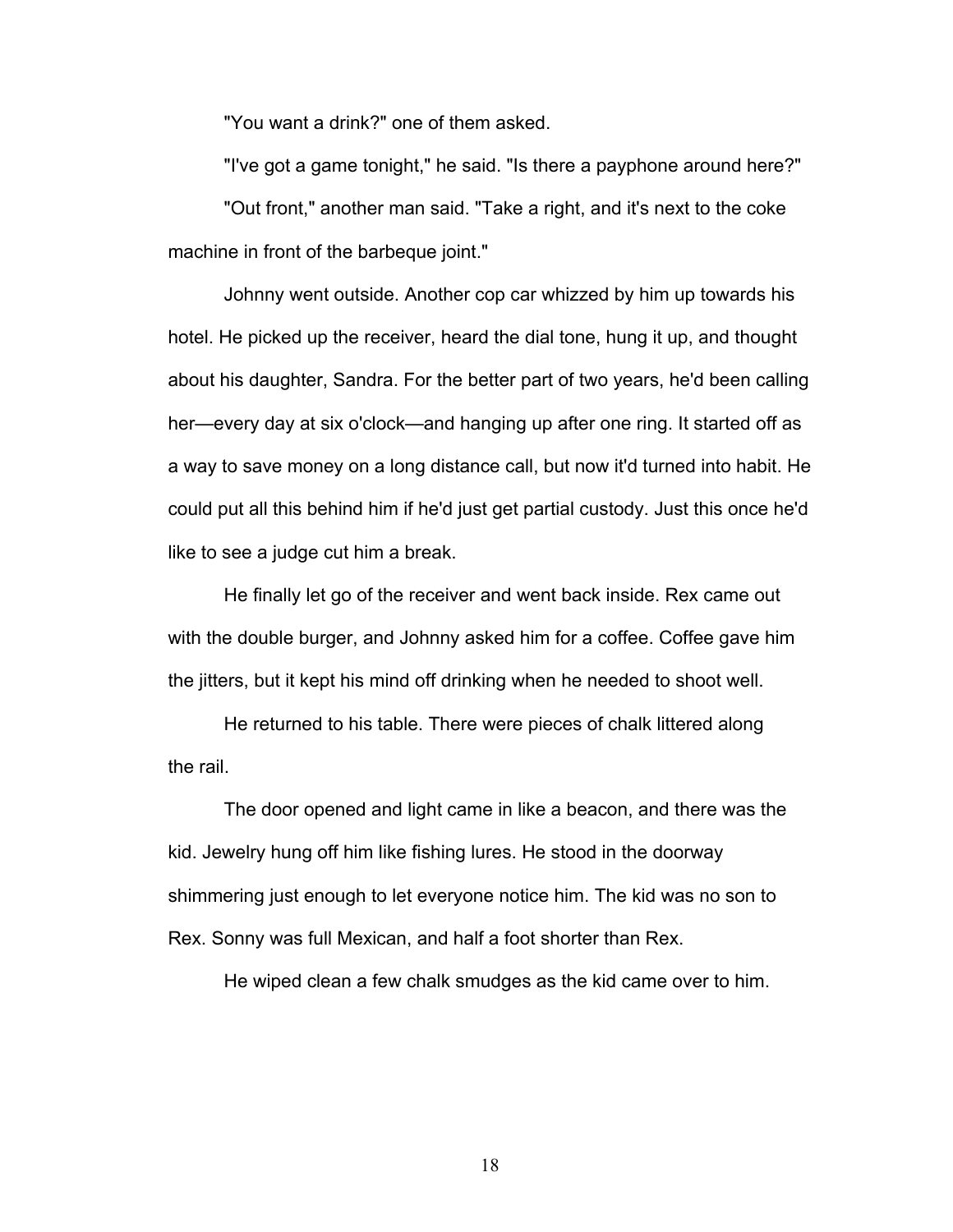"You should come clean my house," Sonny said. He couldn't have been more than seventeen. Maybe he was a hundred thirty pounds soaking wet holding a barbell.

Johnny hand-bounced the cue ball against all four rails exactly a dozen times each. The kid just stood and watched.

"You won't do, kid. I'd feel bad taking your money." He placed five hundred dollars above the light.

"You want to give me three balls?" the kid asked. Being young or fat or too pretty gave a real player an advantage handicapping games. No pool player worth a carton of cigarettes would think this kid could beat him.

Johnny wasn't biting, though. "No weight. Don't try to hustle me."

"I guess I'll just have to just take two."

"Hustling is an insult to me," Johnny said. " You want to play, let's play. I can beat you fast. Two or three games in fifteen minutes, one hundred a game."

He needed to get big money before Rex and Sonny saw his speed. He'd try to take a little off and see if the kid was good for a thousand after he ran the set.

"What do you do, kid?" Johnny asked.

"Just shoot a little pool. I don't work for nobody. All I ever done is play."

"You in school?"

"This is school for me. Did you say a hundred a game?"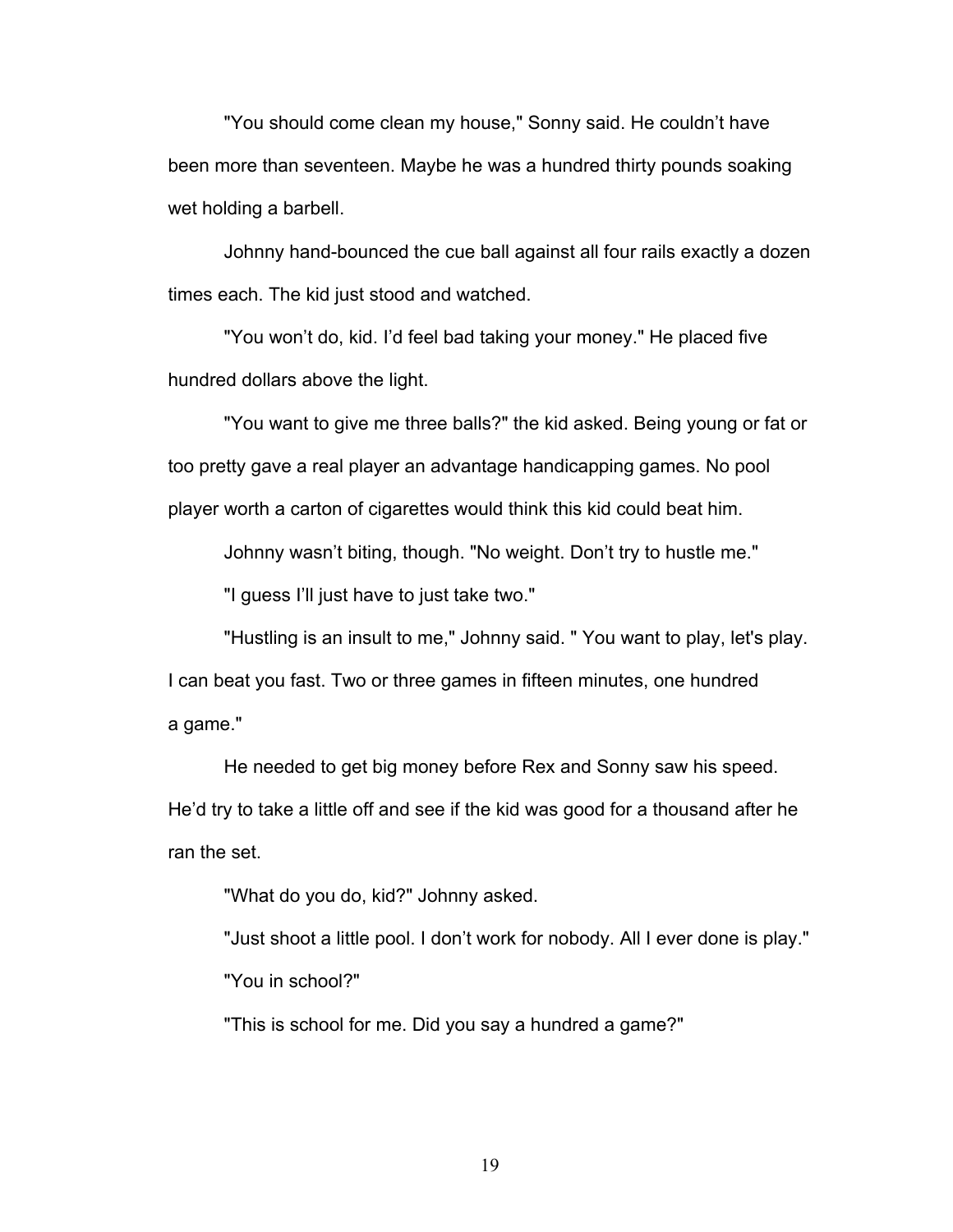They played the rails for break. The kid won and chalked up slowly. After Sonny broke and pocketed two balls, he surveyed the table the way a pit

boss does a game of craps.

"All right," Johnny said. "Hurry up. I'd be on the nine by now. You got your whole life ahead of you, but I don't."

The door opened again just then and a cop walked in with a badge on his belt. He was one of those black cowboys you only find in Texas. He saw Sonny and walked straight up to them.

"Don't let me interrupt," the cop said. He folded his arms.

The kid ran out the table lickety split with the cop watching. Boom boom, and Johnny was down a hundred with two games left.

"Were ya'll in here last night?" the cop asked.

"Yeah," the kid said.

"What about you?"

"Some of the night," Johnny said.

The cop held up a piece of paper with three faces on it—sketches of two girls and one boy. "These kids were murdered last night up at the lake."

The kid looked at the sketches and then chalked up. "Never seen them," he said.

"Me, neither. How'd they die?" Johnny asked.

The cop lowered the pieces of paper. "You two play here often?" The

cop stared at the kid. "Aren't you a little young to be here?"

"We're just shooting pool," Sonny said.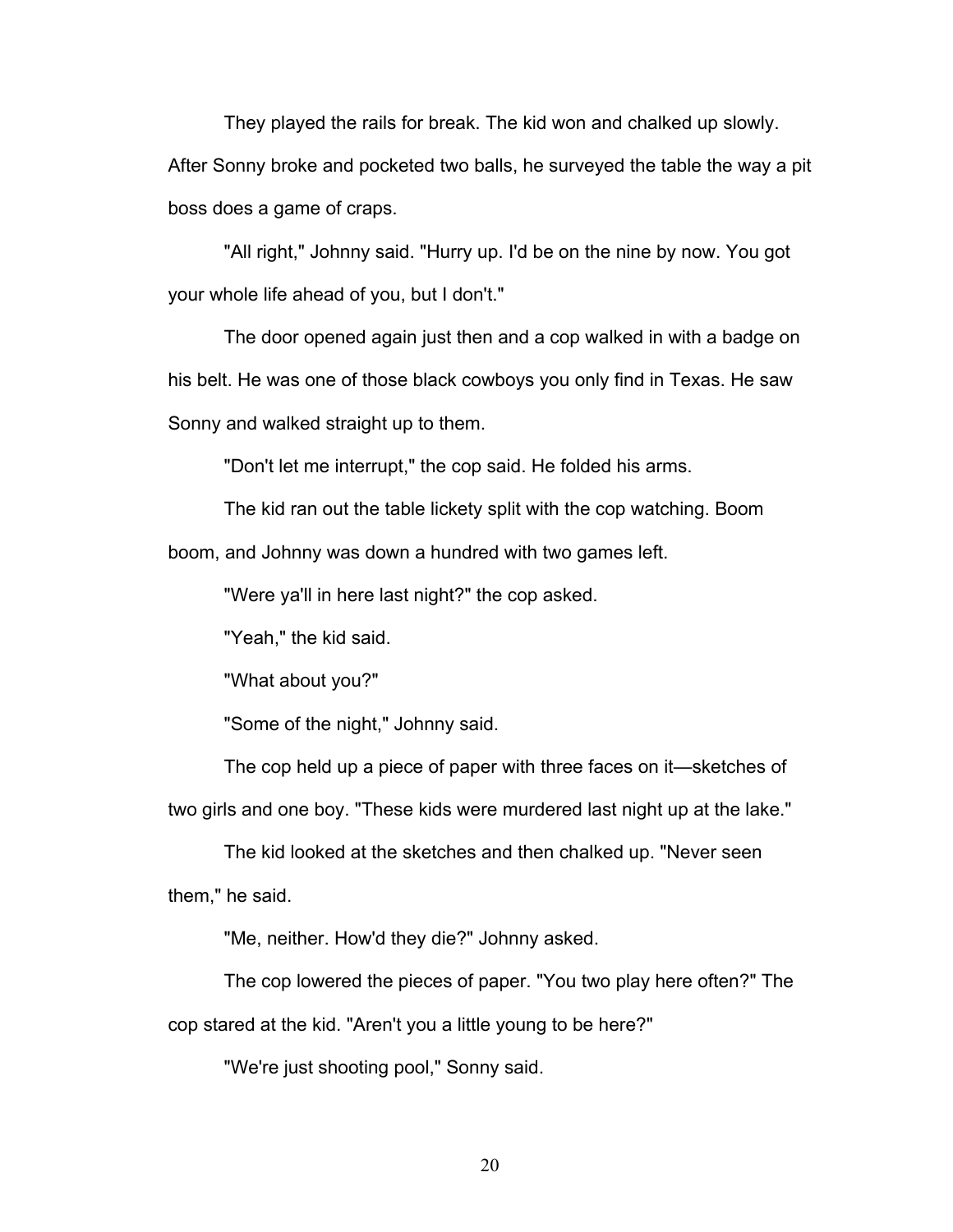"Let me see some ID. Both of you."

"I don't have nothing," the kid said.

Johnny shook his head. "I don't carry it anymore."

"Why not?"

"My license got revoked."

The cop shook his head. "All right, kid. Get out of here. Right now."

The kid unscrewed his cue and put it in his case. On the way out he patted Johnny on the shoulder, "You still owe me a bill."

Sonny opened the door and the place was once again lit up like a camera flash.

The cop shook his head at Johnny.

"Your job is a hustle too, officer. You're hustling me right now. I just came to town last night to go to court."

"For what?"

Johnny pulled out a picture of his baby girl from his wallet.

The cop looked but said nothing about it. "You didn't see anyone

strange in here last night?"

"I was by far the strangest one here."

The cop laughed and pinned the picture of the three kids on a

corkboard. "How long you in town for?"

"As long as I need to be."

"Here's my card. Call me if you want to talk."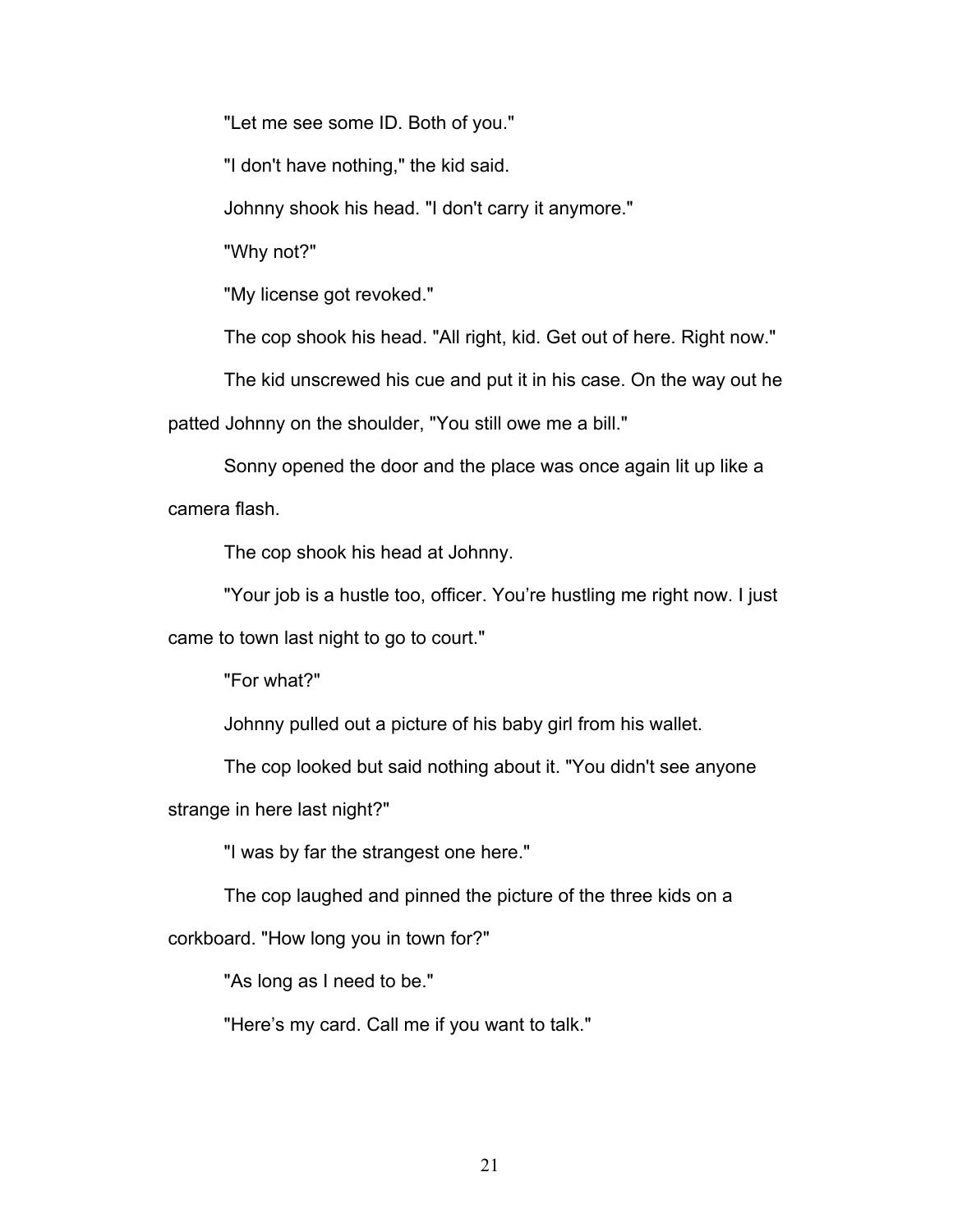After the cop left he shot exactly twenty games and practiced jumps for an hour. He didn't want to do tricks and no one else showed up for a game. At this rate, he'd be in town for much longer than he planned.

Later that day, he packed up his gear, went outside, and dropped twenty cents into the newspaper dispenser, and pulled out a paper. He read the entire front page. High school students murdered at Lewisville Lake. Now he knew what all the fuss was about.

He followed the sidewalk east under a pink neon boot towards a different motel. He never liked staying in the same place twice.

In his new room, he lay down in the bed and read the entire newspaper. One boy. Two girls. Stabbed to death. They went up to the lake to swim and now their parents were heartbroken. He thought of the mothers and fathers, and how they might not sleep for months. The more he thought about it, the more he needed a drink.

He slipped out of the motel and found a steakhouse a half block from the courthouse on the square. He ordered a sixteen-ounce rib eye.

"Rare," he told the waitress. She was sixteen, tops. "Make sure it's bloody."

When she served it she asked him if he wanted anything else.

"I'll take a Jack Daniels and a Budweiser."

She returned with his drinks, and he shouted before she got back to the kitchen, "I'll be ready for another round when you get back." He took the shot and gulped the beer.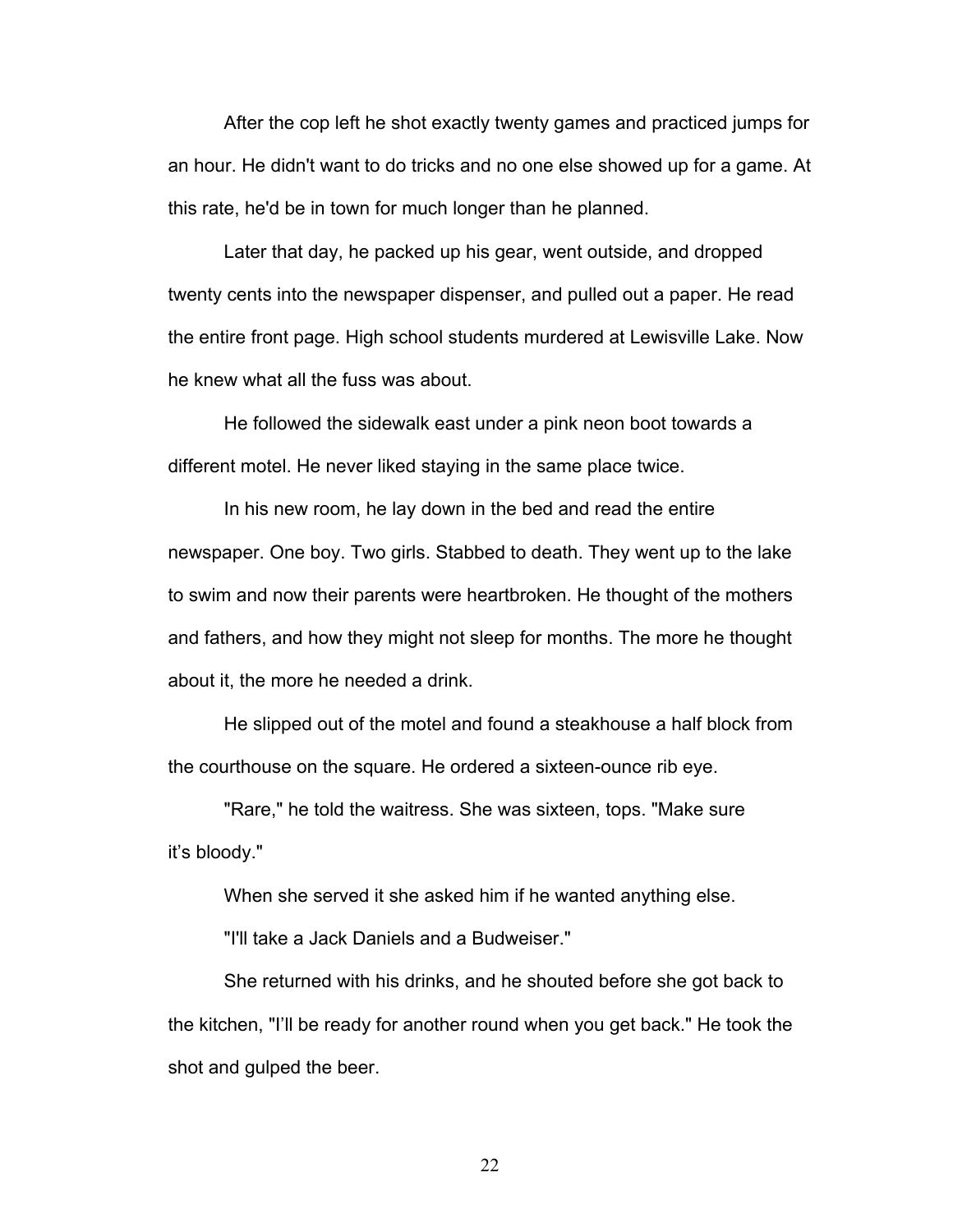Now he was feeling better.

He drank three more shots before he worked up the courage to ask her about it. "Did you know the kids that were killed?"

"What kids?" she asked. She looked scared.

"Never mind," he said. "What about Sonny. Do you know Sonny?" "I'm sorry," she said.

A few minutes or hours later the manager came over and asked him to pay his bill and leave.

\*\*\*

The next day Sonny was at Rex's looking like a gigolo. A linked gold bracelet dangled from his wrist, and he wore tight nylon pants. Sonny ran through five or six games with some college kids, trying hard to barely beat them. When they caught on he was for real, they just decided to play each other.

Johnny stepped up to Sonny. "You done with that low-stakes crowd?"

"My dad doesn't want me playing you anymore. You still owe me a hundred, too."

"You catch a lucky break and you're calling it quits?" He peeled off a bill and handed it to Sonny. "At least let me get my money back."

"I don't know."

"I'll beat you quick."

They put their cash above the light.

Johnny won the break and he took out his cue and mashed in the one and four. The two he hit too hard, yet it went in after banging around the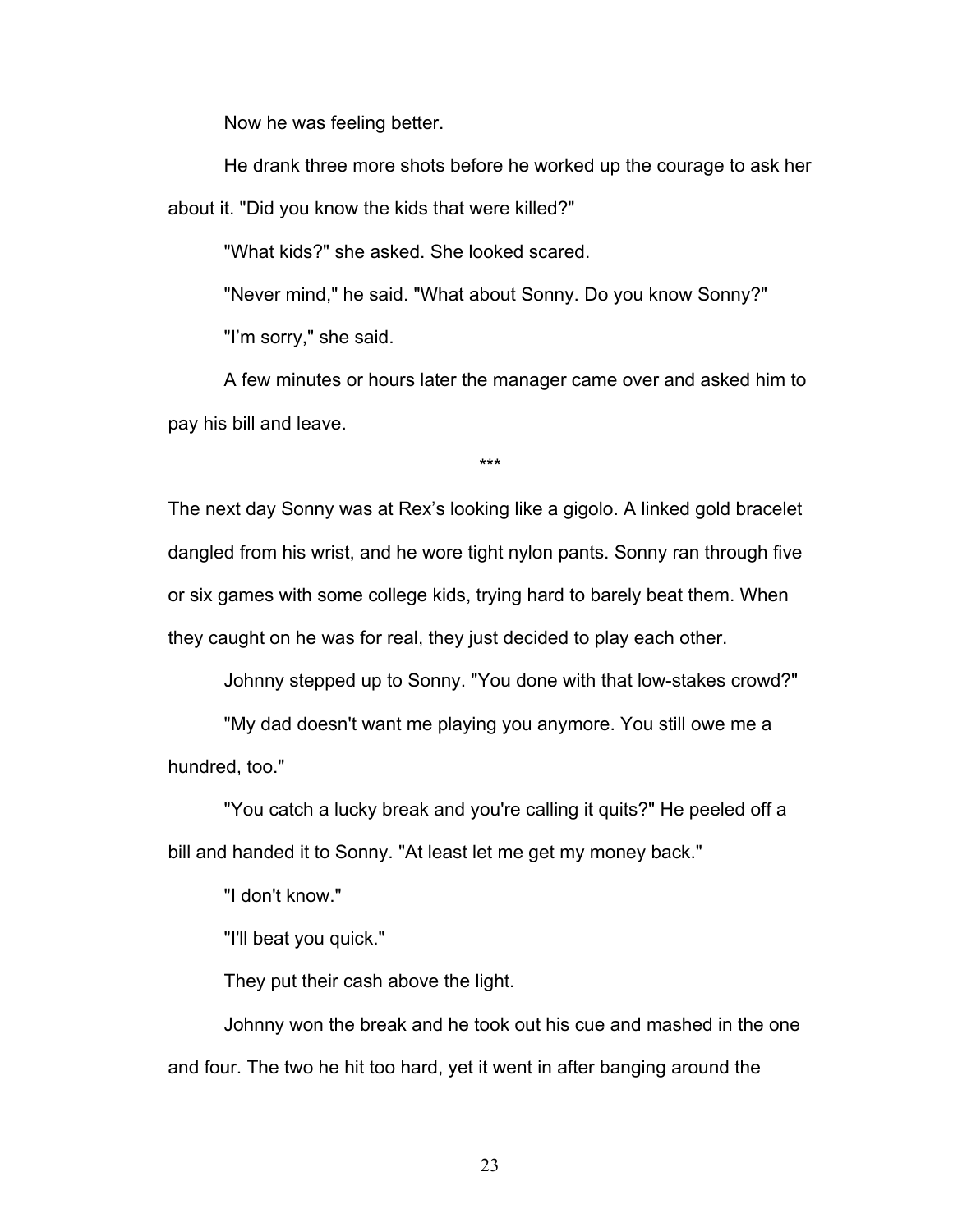pocket. That was lucky. He had to jump the eight to get to the three, but he ran it flush along the rail and it dropped corner pocket. The rest of the balls dropped in order. He looked at his watch. Two minutes and forty seconds. After the next break, he had to go thin on the one and missed it. The kid made one two three but scratched badly on the four. Johnny took ball in hand and ran the table. Third break he pocketed three balls and knocked the rest in easy. His gut started hurting him on the fourth break, but he won with a dual ball, splitting the eight and nine with the cue ball. He peeked at his watch fourteen minutes.

"No more," the kid said.

"Tell your daddy to bring more money. I want the real cabbage. Make it green." He grabbed his three hundred off the fluorescent light.

"You want to spot me the eight-nine?"

"Kid, that's not pool. What kind of hustle is this? Eight-nine? You're so bad I should probably give you the seven too. Get your daddy. Get Rex down here with real timber. I want action. A five grand set."

"I don't think he's going to like it."

After the kid left, he hustled the townies for pocket change. If he could get a game for nickel and a Bud, he played. He lost to an electrician on purpose and threw a fit. Then he upped the stake to a hundred and ran out the set. Soon he had a little crowd. It wasn't about big money just yet. Action sent the buzz loose on the street. It brought the derelicts to the rail. Chumming the waters. The kid was the prize. Pool is more theater than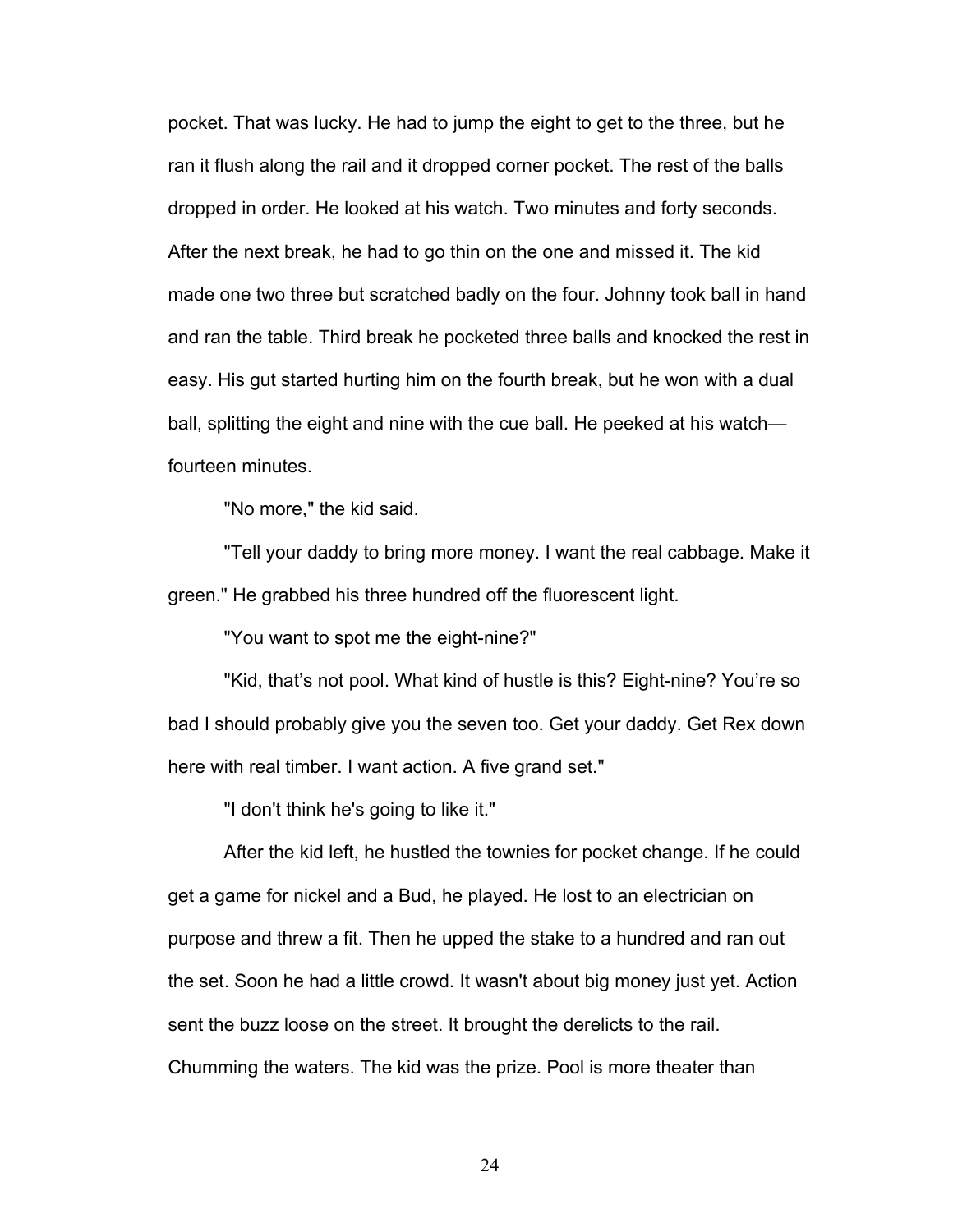English and bank shots. Lining up the stake horses, seducing the railbirds that was real work. Knocking down the balls clickity clack was like taking a piss before bed. It was just something he did.

At 5:45 pm he put down his cues and told the dead money he was done for the day. He packed up his kit and left Rex's and went out to the payphone. At one minute to six, he called the operator and put in a collect call to Sandra's house. The phone rang once, and then he hung up.

\*\*\*

He woke up early and grabbed the paper. He had one more full day to put in before the hearing on his daughter. According to an article, there were a few leads that the killer may have already left town. Eyewitnesses reported seeing a strange man in downtown Abilene in the ice cream shop talking to underage women.

Johnny packed up his duffel the way he always did and prepared for a late night. He planned on leaving town as soon as the hearing finished the next day.

He wrapped up ten hundreds with a rubber band, and he slid his stake into his back right pocket. Then he buried a bet of five thousand into the side pocket of his bag.

Before he left, he ironed a pair of grey cotton slacks and broke out a pair of new black socks. He hated playing in anything loose. He put on a tshirt and jacket. His belly pushed out over the waist of his pants.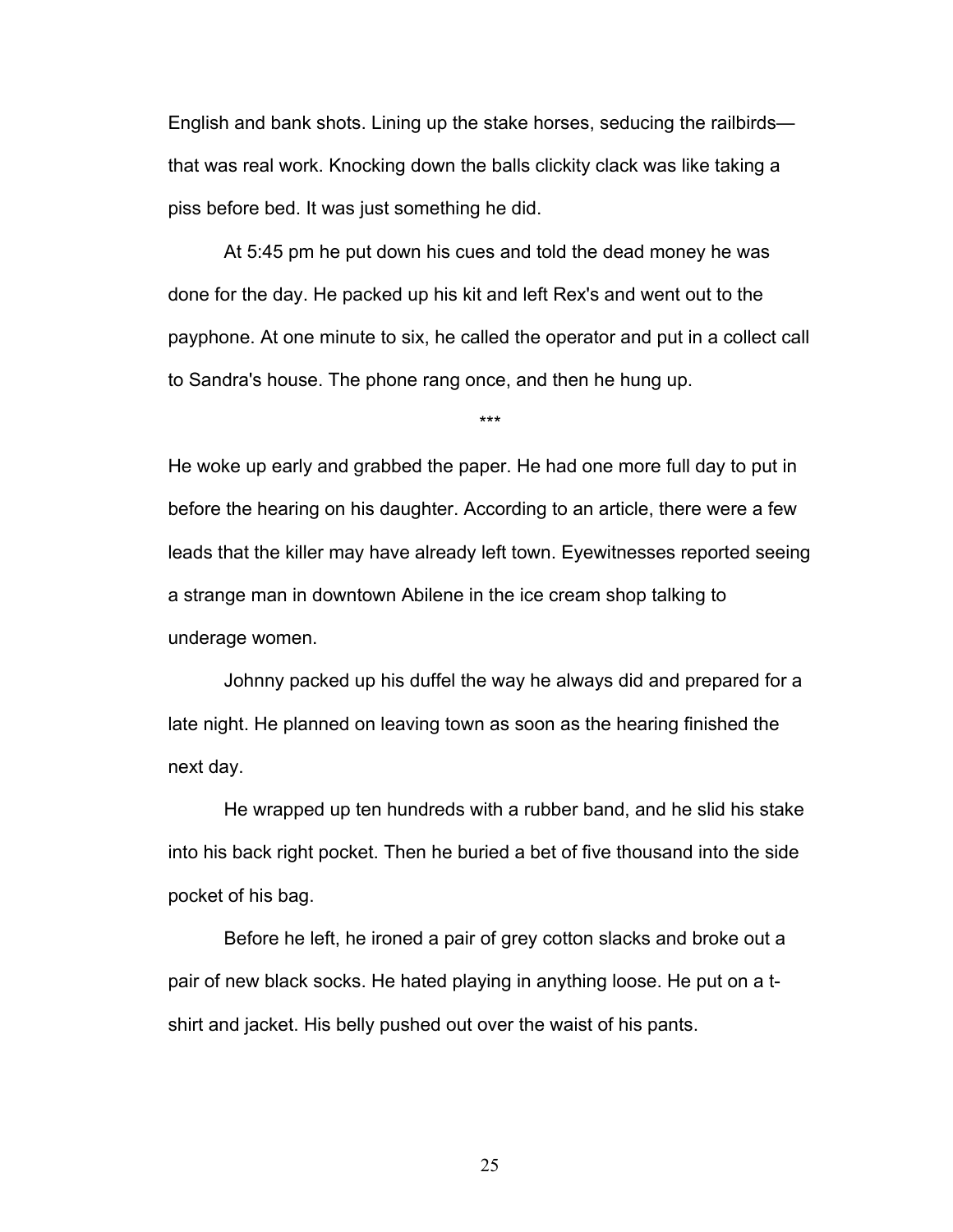He was thirty-five now. His daughter was eleven. Soon she'd be making real decisions for herself. First, you got dolls and dance classes. Then it's makeup and boys. His ex had full custody of Sandra. He had no reportable income. No identification. No family without her. No home except the closest pool table. His friends hustled. They smoked, drank, and took trips to the dog park.

He paid his lawyers in cash, and his money was as good as anyone's. The game they played was one of court dates and briefcases. His lawyers petitioned the judge for split-custody. He'd take Sandra for the summer and promise to stay put. The number one thing a judge looks for is stability. That's why he'd bought an old pizza joint in Elizabeth City, North Carolina, not too far from the water. Had the paperwork, tax records, and everything. He needed to show the court that he'd spent two straight years of living the domesticated life, even though he barely spent three weeks in North Carolina the entire time he'd owned the restaurant.

He left his room littered with newspaper, went to the front desk and checked out.

When he made it back to the pool hall, it was a hornet's nest. There must have been fifty people inside. Hustlers crawled out like centipedes. There was word that Johnny was looking to score and the kid might play him. That drew a nice crowd.

They were waiting for him.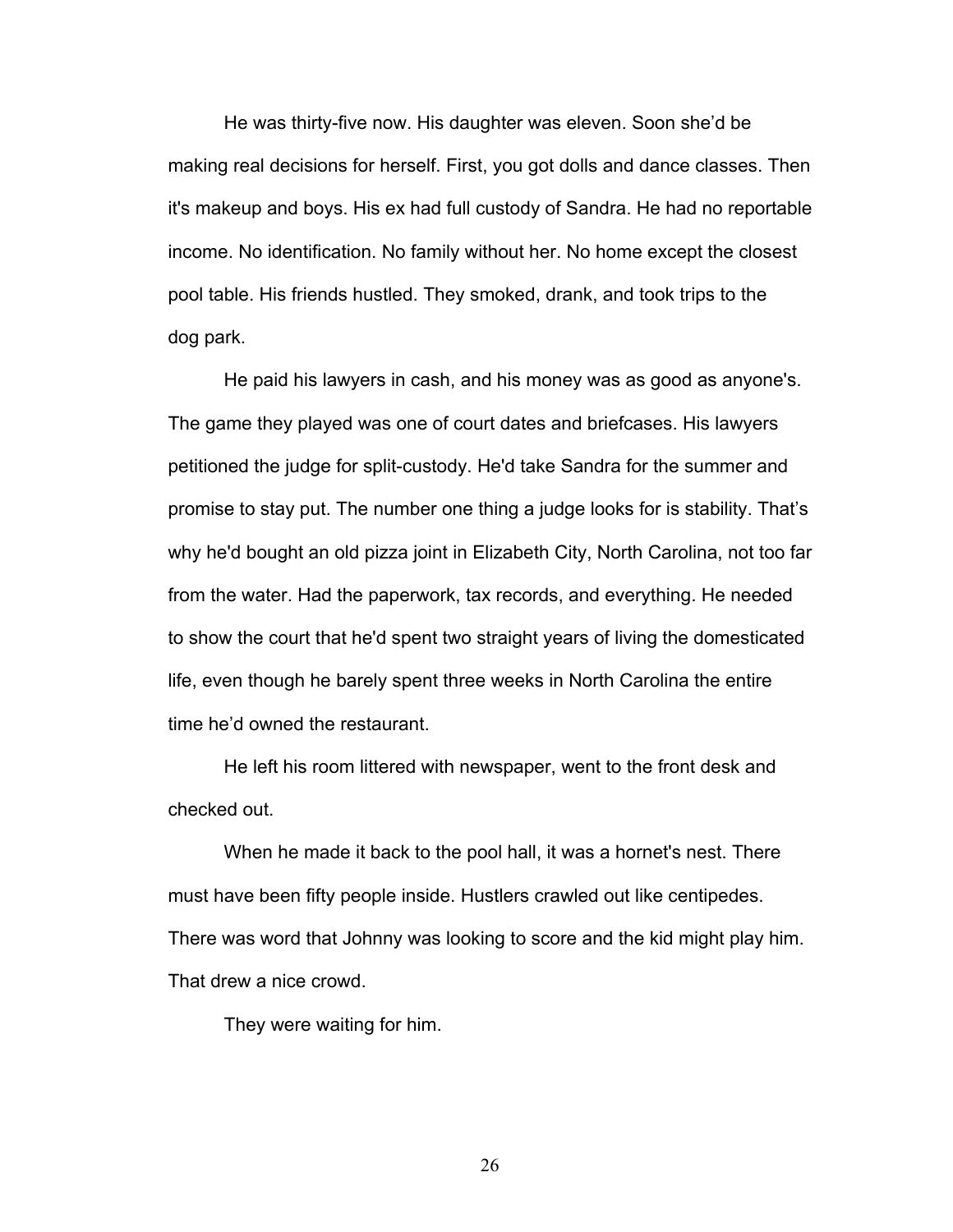While he waited for the kid, he did trick shots for cash. Set them up and dared people to tell him it couldn't be done. He could put damn near anything into a pocket for money. Fifty bucks. Twenty. He'd take two if they'd just put the money down. No skin off his nose. They were all bangers and too stupid to know that everything in this hustle is preordained. A fool and his money, and this town was all fools.

Rex came up to him around ten o'clock.

"Kid's coming."

"You're backing him?"

"No. Not unless you're giving two balls."

"Two balls is like handing me your money. I could give him four and he'd still lose."

"Five grand. Five games out of nine. Two balls."

Rex didn't know his ass from his elbow when it came to reading him. The kid dogged it for the hustle. He was good. Johnny knew it. Rex just thought Johnny didn't know it. But they were short on time. "Let's do it." He'd won worse bets. It was almost more fun letting Rex and the kid think they'd bamboozled him. Before morning he'd be up almost six grand and do a victory lap at the courthouse before he took the bus back to North Carolina.

The kid came in an hour later wearing a pair of green shoes.

"Nice shoes, kid. They help you play?"

"Alligator skin. Money green."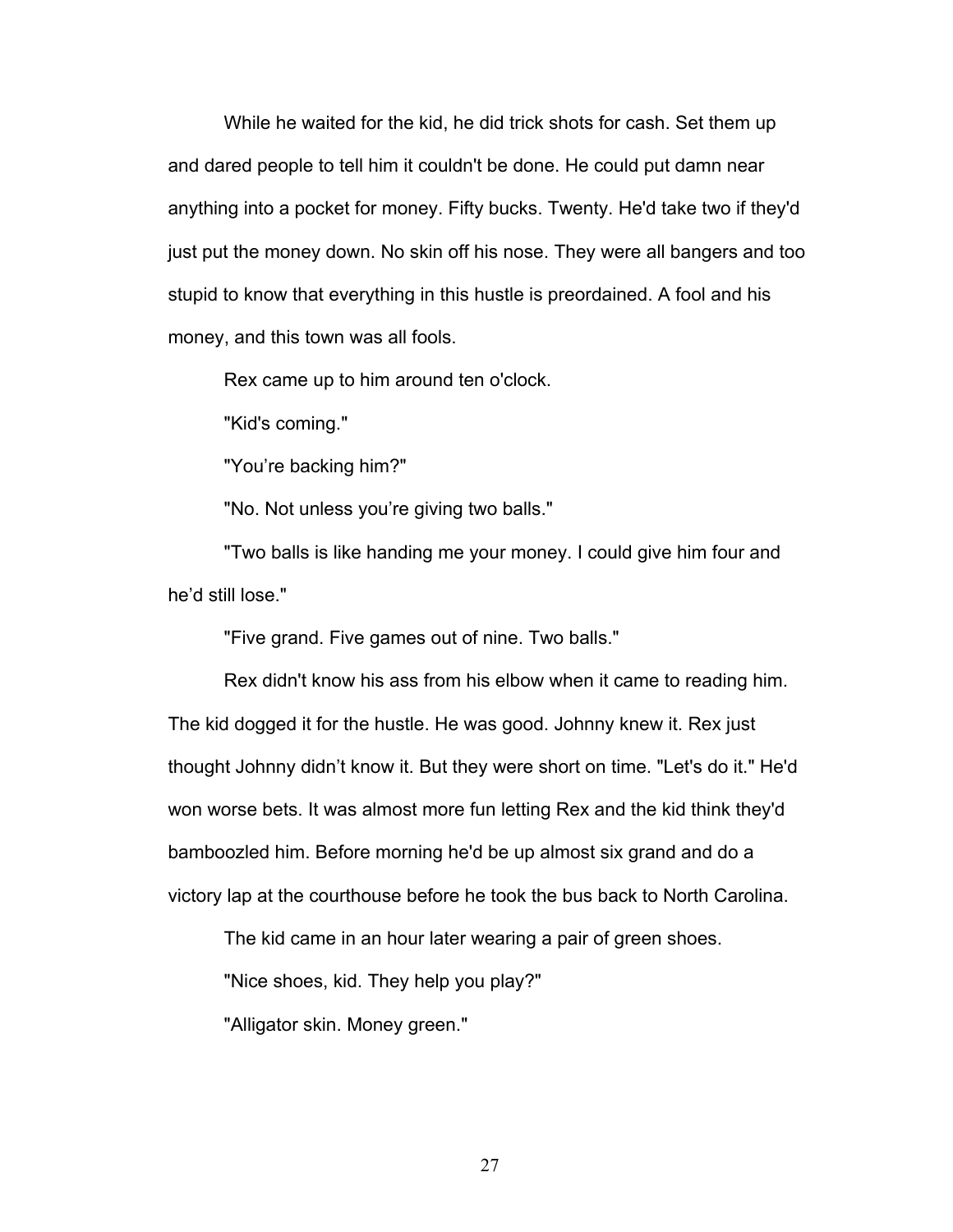Rex was up against the wall taking every bet against Johnny he could get his hands on.

The kid played a different game, now. He put English on it. Johnny didn't like what he saw. Sonny was better than good—he was a player. The kid took the first game easily while Johnny stood in the crowd like a chump. Rex wouldn't even look at Sonny, as if he didn't want to jinx the run the kid was on. Between shots the cheering was audible, and then it dropped to a murmur just before Sonny smacked another one in. The door kept flinging open so more people could cram into the pool hall.

The kid took the first four games easily. Johnny barely used his cue. It lay against the wall like a coat hanger. When it came to the hustle, the kid played all right.

On the fifth rack the kid dropped in two balls. Five more and he'd have five grand in his wallet. He ran two three but left an outrageous shot—his first mistake of the set—and then missed badly trying to bank it in.

A guy with money on Sonny hissed loudly and Rex nudged him away from the table. The people who were cheering for Johnny started clapping. Some guy whistled for Johnny.

What happened next was something they were still talking about in Texas. If they weren't, they were even bigger fools than Johnny thought. He chalked up. A spray of blue powder dusted into his hands and he wiped it on his shirt.

"Rex, what time is it?"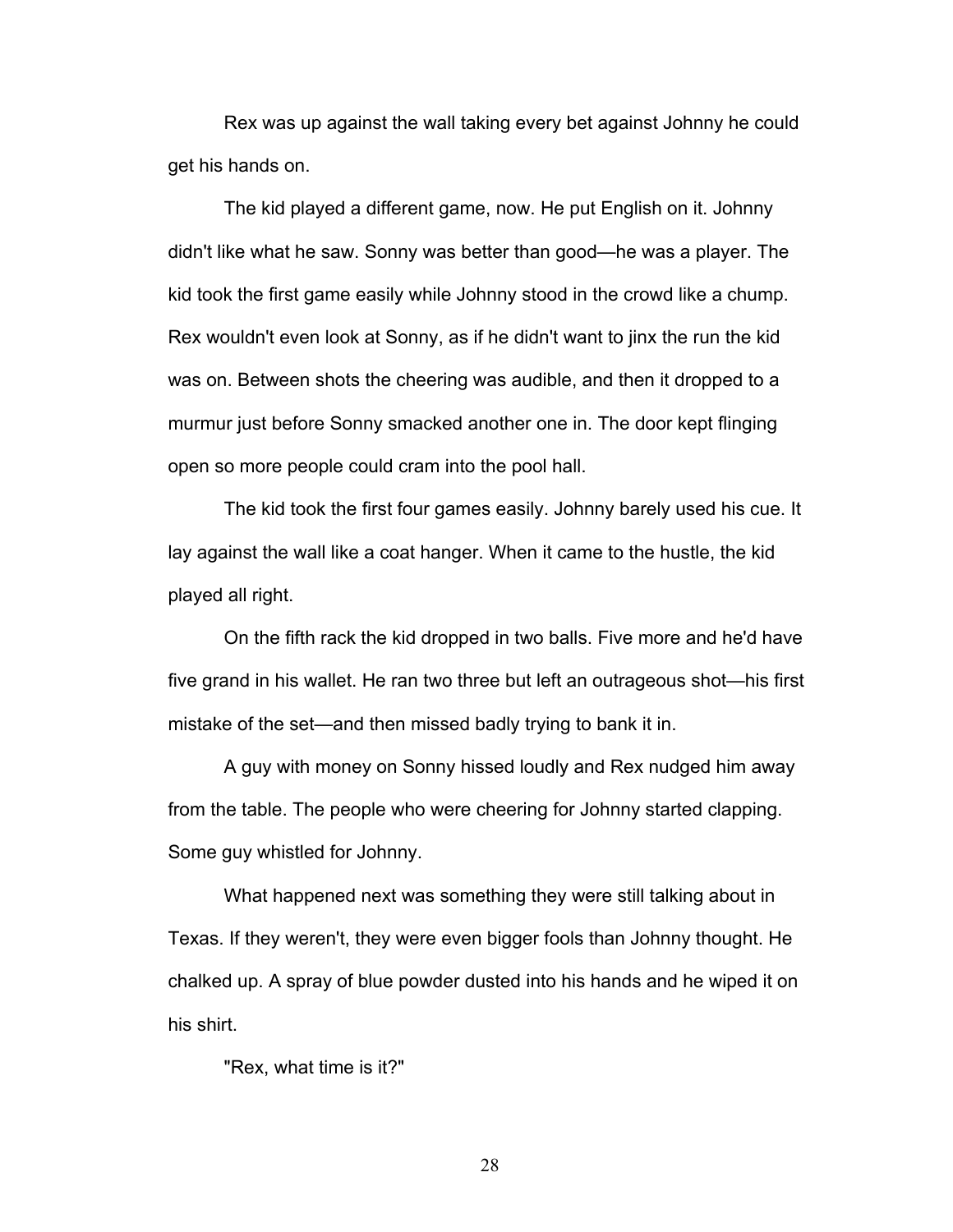"Midnight."

"Time me."

He ran out the rack. Four games to one.

"Time."

Rex couldn't keep up with him.

"Uh, one minute, fifty seconds."

One game in that time was good, but he'd only had to bang in five balls on an easy spread. The next rack broke like a piñata, and he ran it out. The crowd went nuts.

"How long?"

"Shit," Rex said. He fumbled with his watch. "Four minutes, twenty seconds."

Sometimes in a hustler's life, when he's playing jam up, he sees the pockets as large as a paint bucket. He damn near ran out the next three games in ten minutes. He was deadeye. He might play a thousand times and never run five racks out, yet he still had one game and one ball. The nine.

A single ball separated Johnny from five thousand dollars. It wasn't a gimme, but a simple enough bank shot. He went quickly up to it and hesitated for a second. Rex wasn't even looking anymore. The kid sulked over in the corner. Bets hovered on the edge of other tables. All action on this one shot.

So. He cocked the cue back and popped the cue ball. He dogged it left a hanger for the kid. The nine just sat on the lip of the pocket.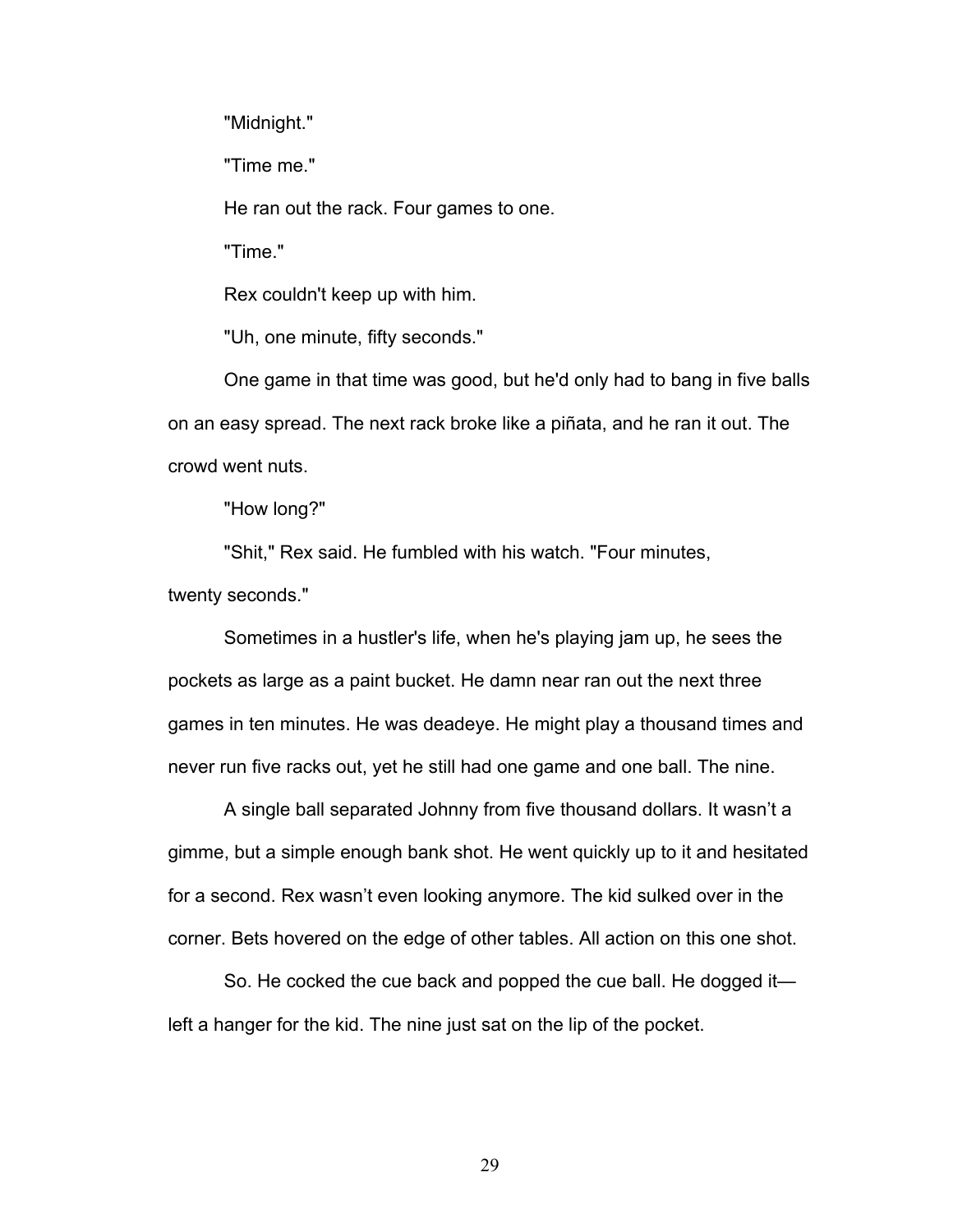The kid couldn't believe his luck. It was too good to be true. Sonny strutted over to the table and rammed the last ball home. He went over to the light and took the wad of hundreds and stuffed it in his pocket. "The rat takes the cheese."

Rex looked at Johnny. "Did you just dump that game?"

"I don't know," Johnny said.

There is an old player's adage that gamblers spend their winnings on booze and women, and then they fritter the rest of it away. It was something Johnny had said and lived a hundred times. It wasn't until a year later when he came back in town to appeal the custody case, that he found out Sonny had gone out drinking all night after his big win. Someone found him dead, lying on his back in a parking lot up at Lewisville Lake. His face swollen so badly that it took the cops a few weeks to identify him.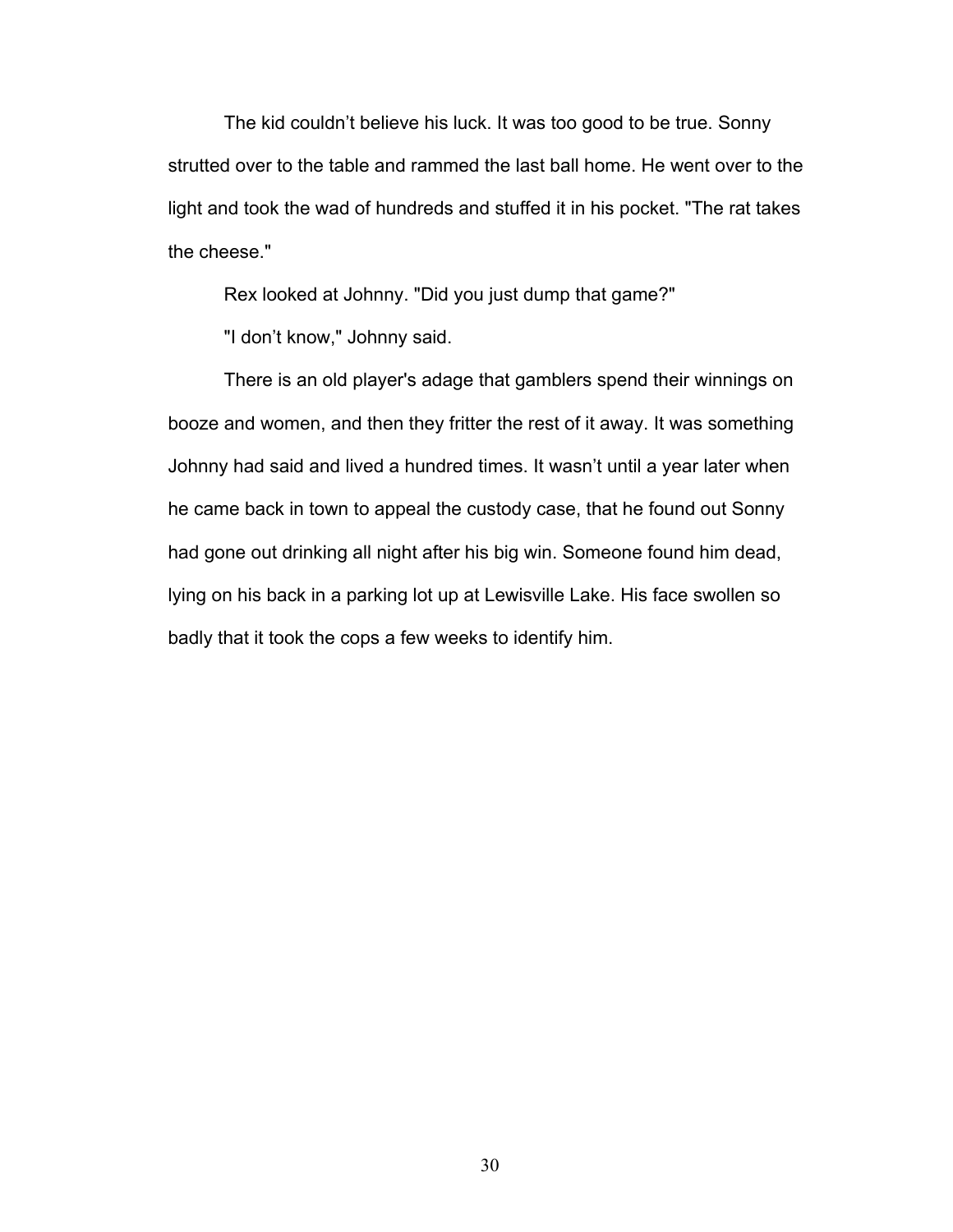Jimmy Gallo—gesturing with his hand—slashed his throat, and Fran muscled the boat into neutral to slow it hard against the choppy water. They were on the Long Island Sound, the New York side. Fran thought it was busy territory to be raising another lobsterman's pots but didn't say anything.

"This is it," Jimmy told him and yanked up the buoy. Jimmy inspected the tag, nodding.

Fran grabbed the utility knife.

"What the fuck you doing?" Jimmy said.

"I'm cutting the traps."

"We're taking the lobster. We might as well make some money while we're here."

"There's a lot here."

Fran knew none of this was up for discussion.

"I'm not banding the claws," Jimmy said. "We'll be quick. Help me toss them in the chests."

It was more dangerous to argue than to clean out the traps. Second season on the job and there Fran was, tossing his cigarette into the sea and stealing another man's pots.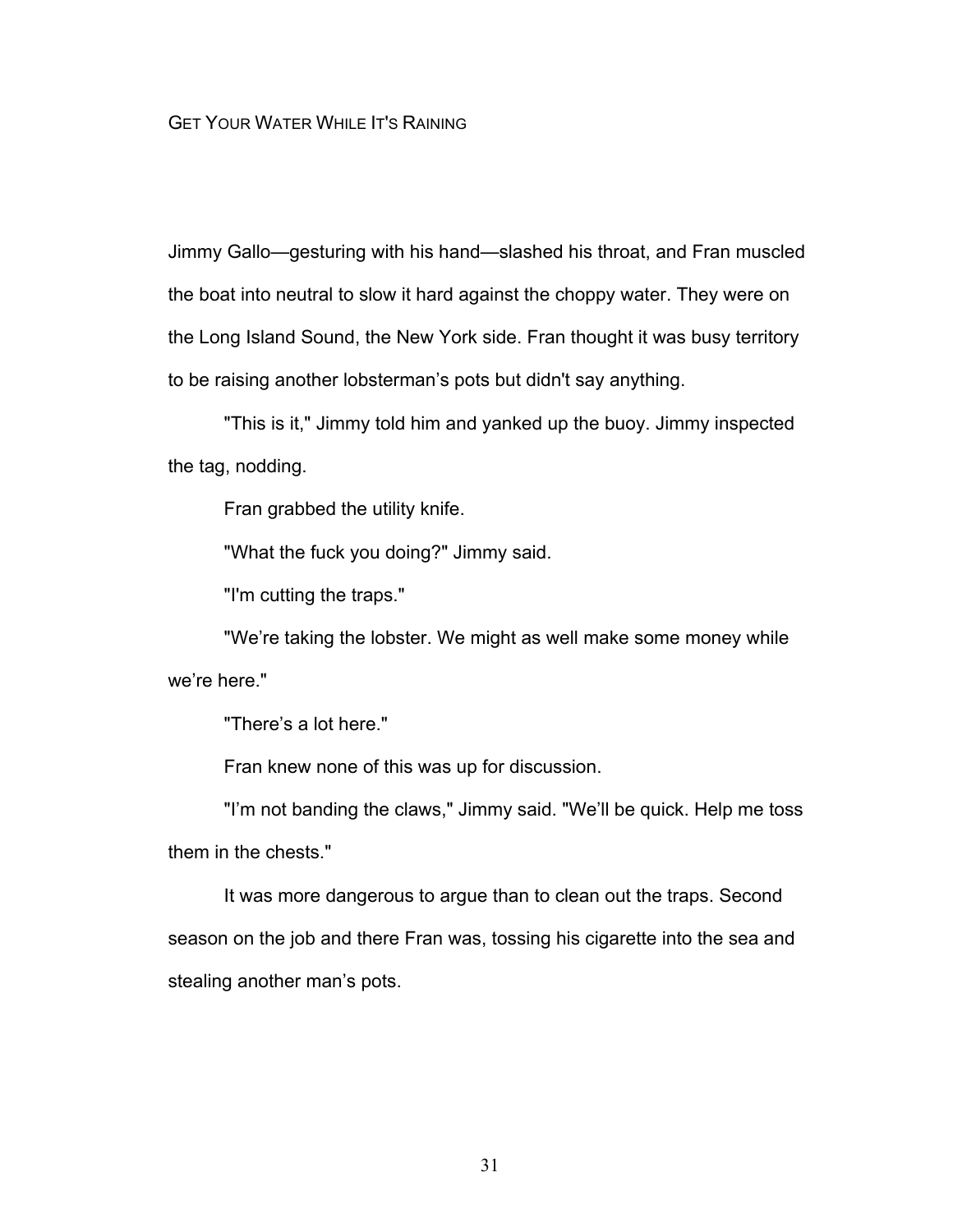If they saw a lobsterman on the horizon, they'd have seconds to leave. Getting caught meant Fran would never work again. After learning the business and seeing the cash you could make, Fran wanted in, not out.

But Jimmy wasn't someone to fuck with, so he jerked the little monsters out of the cages—claws snapping at him—looking over his shoulder for other boats. He tossed the lobsters into crates in front of Jimmy to be sorted. Only the babies were thrown back. No measurements, nothing.

Nervous as he was, he had to laugh. "Yo, Jimmy, we work faster on other peoples' pots."

The traps came in swarming with lobsters. At three and a half dollars a pound at the dock, you could imagine the windfall.

On Jimmy's orders Fran cut the rope below the buoys connecting them to the traps. They tossed the pots overboard, watching them disappear into the murky sound.

"So this guy. What he do to you?" Fran said. He rushed to the wheel.

"He's new. He's like a seagull. He flies in and takes what he wants, shits all over everybody."

"Does Ronnie know?"

Nothing happened at the Bellport wharf without Ronnie Little knowing.

Jimmy lit a cigarette. He was raspy, with a pile of cinders for a voice box. The guy probably smoked in line for communion. "Ronnie's the one that told me. This prick's moved down from Connecticut. Rhode Island. Someplace."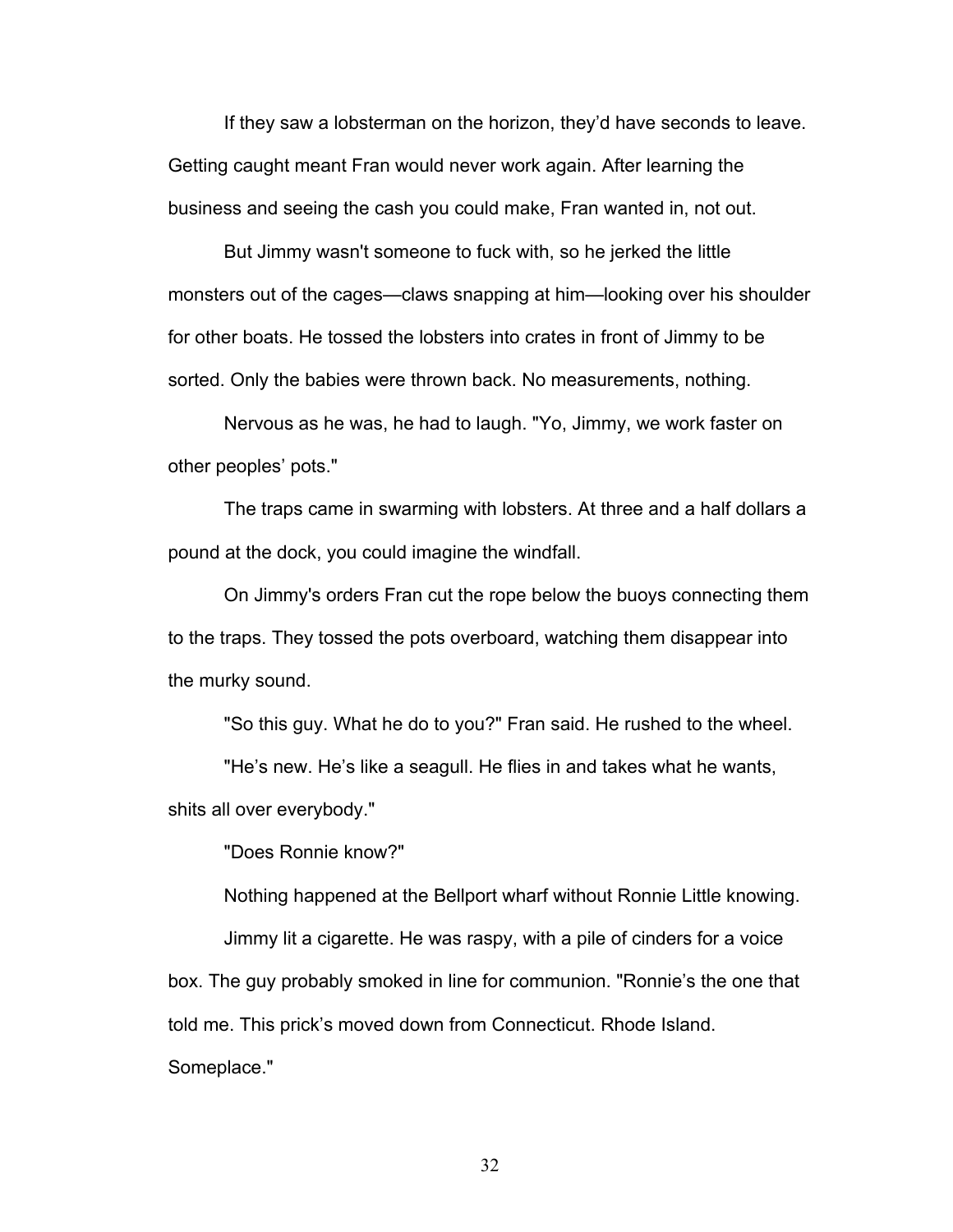"Ronnie can't vouch for us if we're caught stealing."

"No shit, kid. Maybe you should meet Ronnie and tell him that yourself." Jimmy plopped down in the captain's seat. "Now let's get the fuck out of here."

Maybe he would meet Ronnie, Fran thought, and then he'd get his own tags.

Jimmy mashed the throttle and the boat kicked a frothy wake out behind them.

\*\*\*

Just after they'd stolen the traps out in the sound, Fran attended a party Jimmy threw every year on Memorial Day. Usually, Jimmy just boiled lobster and melted butter to celebrate the season. This year it was huge. Tables and piles of hard salami and platters of vegetables and dipping sauces cluttered the yard, smoke floating over peoples' heads. There was lobster salad. Lobster rolls. There was a circus tent to cover the food. A smoker had been pulled in behind a truck to roast a glistening pig. All the lobstermen came down to celebrate. Of course, Jimmy didn't pay for any of it.

"I can't believe Jimmy got someone to cook a hog," Fran said.

"He didn't. He built those guys a stone wall and they owed him a favor," Harry Meyers said. "You know the one there at Oleander and Laurel Hill?" Harry had been a lobsterman his entire life and had helped Jimmy get started with Ronnie. No one lobstered without Ronnie's blessing, not even Jimmy.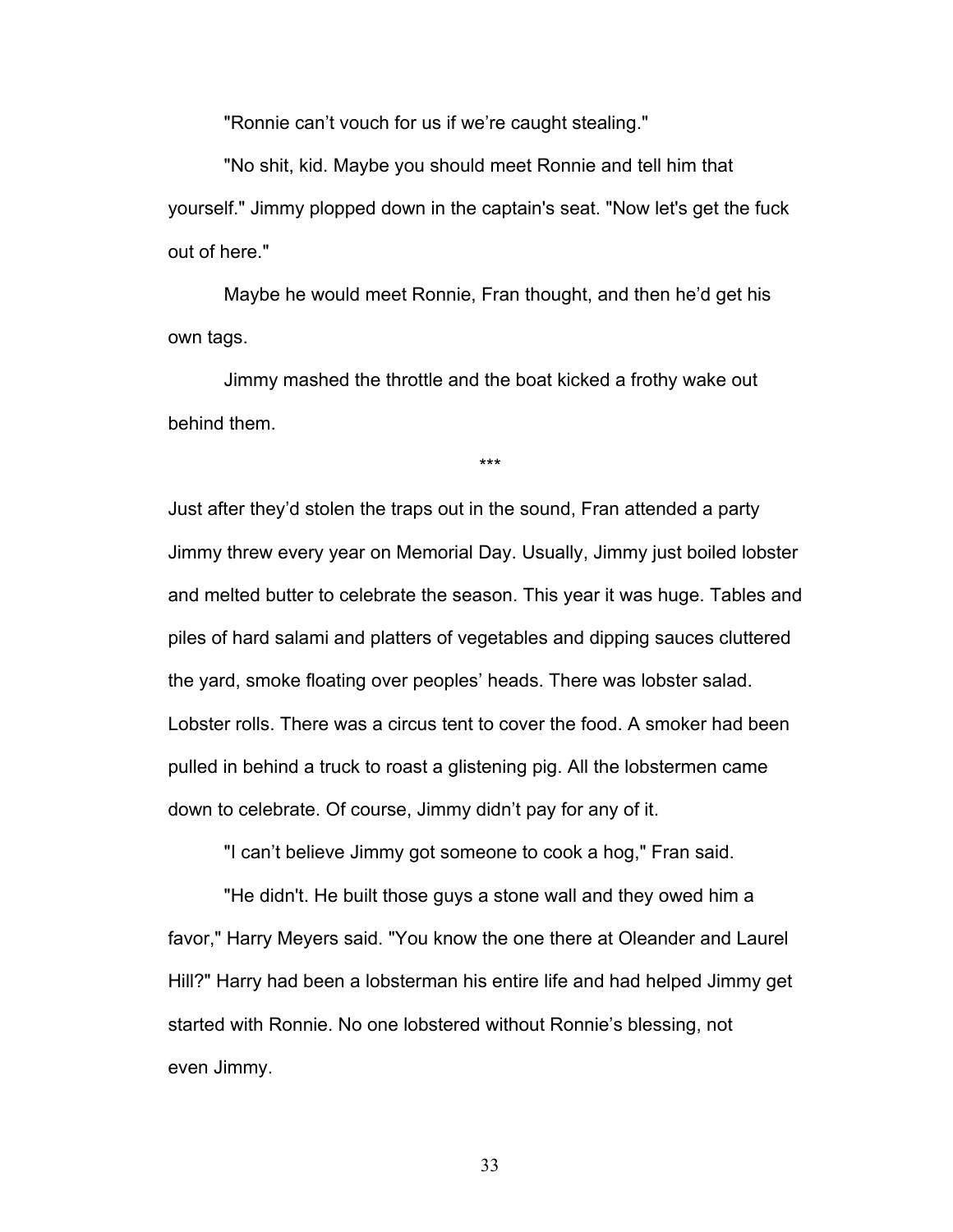"Yeah, that's a good one. That grey one there," Fran said. Jimmy built a nice wall. He could have been a stonemason if he wasn't on the water so much.

That's how it went with everything at the party once you asked around. The trailer full of toilets: borrowed from some guy upstate that Jimmy schmoozed on vacation. The tents came on loan from the yacht club that hosted his fortieth birthday party. Kegs and ice: a debt repaid from Samson's Deli for installing central air. Besides which, Jimmy had a way of making the guests bring more food and drink than they needed.

"Can you believe this guy?" Fran said to Harry. They were gnawing on chicken wings.

Mrs. Gallo, Jimmy's wife, crossed in front of Fran and then waved. He never saw her hold Jimmy's hand even once in his life, but she managed to stand by his side for a few minutes and smile. That was a pretty big deal because it was known around the neighborhood that Mrs. Gallo had tried to divorce Jimmy. Some people said he crashed on the couch every night for three years. When Jimmy added some square footage on the house a few years back, Fran heard one of the neighbors joking that Jimmy was building himself a place to sleep.

Fran had grown up idolizing Jimmy because the guy hated laziness like it was a parasite that rotted your brain. Jimmy loved equipment—trucks and tools and repairing things that needed mending. He would never let anyone do something if he could do it himself. The guy had more scrap than a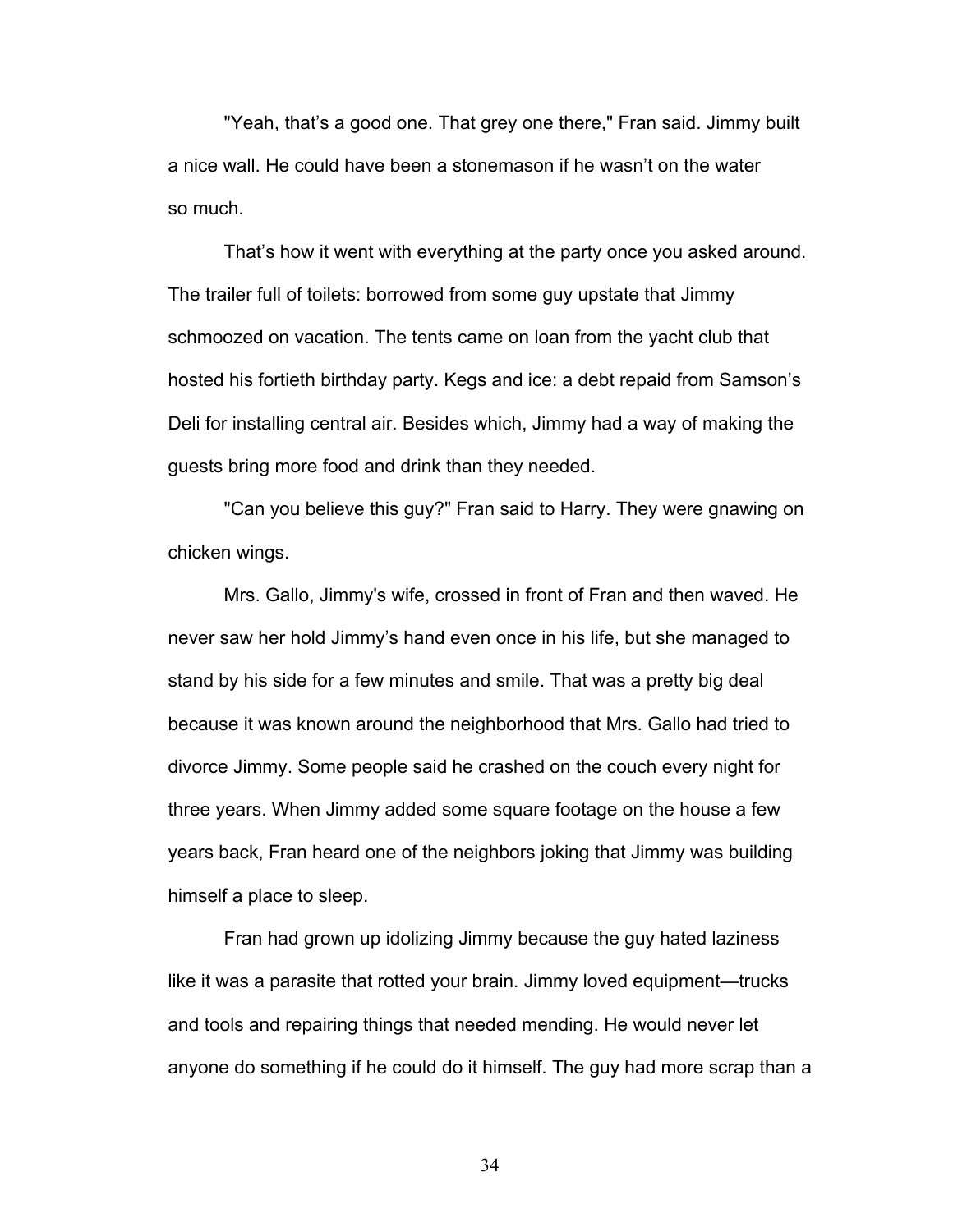lumberyard, more tools than a cabinetmaker. Hundreds of them: compressors, hacksaws, pipe wrenches, chisels and miter saws. Always dealing too. He'd barter for any gadget. Faded, battered, it didn't matter—even better. Once, he traded fifty pounds of lobster tails for an old station wagon with wood paneling down the side that looked like it should have been junked in the seventies. In a few weeks Jimmy had it running and he'd cruise the neighborhood honking at people. Harry told Fran that he'd borrowed Jimmy's truck once but he'd never do it again. He said it hurt his neck having to turn and wave at everyone who thought he was Jimmy. The mayor of Bellport—that's what they called Jimmy.

"Jimmy's never left Bellport. Not once," Fran's mom said before she'd died a few years back. "Look what he's built for himself."

Fran was the first guy Jimmy ever hired full time. Jimmy had been a lobsterman a few years at that time. Jimmy was tall and bald—all belly, sunbaked with red skin, never in the shade long enough to cure, and shoulders like an oak mantelpiece. He began pulling in single pots without a hauler, but soon he couldn't do it himself the loads got so big, and the guy already worked from sunup to midnight. For Jimmy a crew was a necessity. He didn't understand luxury. They cleared twelve-hundred pounds some days as a two-man crew. The most Jimmy had ever done alone was eight hundred.

Fran drank beers with Harry to get a few words in about getting his tags. Fran told him how he wanted to captain his own boat some day, because he knew Harry was tight with Ronnie.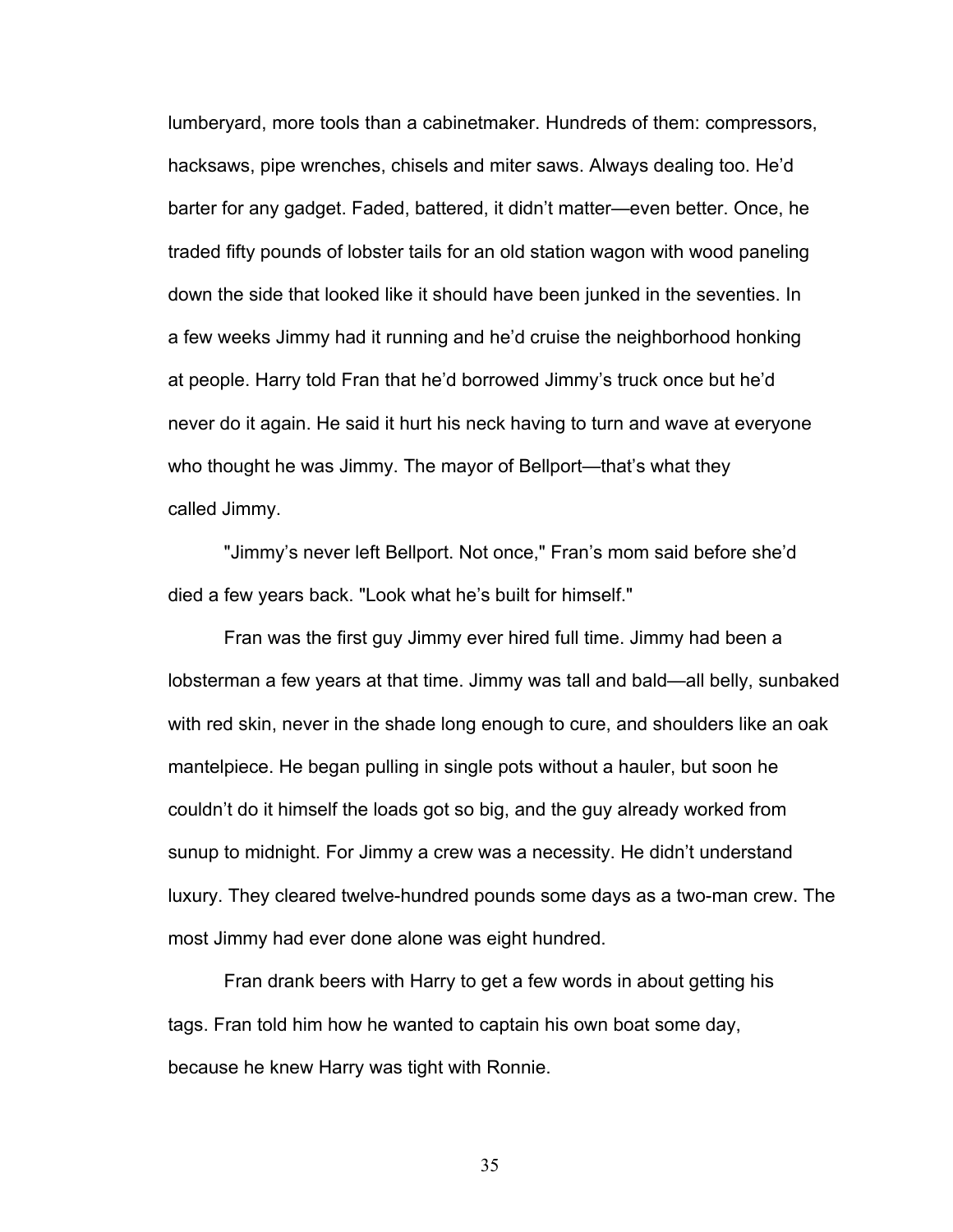"How have things been with Jimmy?" Harry said.

"Jimmy's okay with you guys, right?"

"That's not what I asked."

"Things are good," Fran said.

"There's good money in lobstering," Harry said. "Some party, huh?"

"The best," Fran said. "But I'm interested in doing it straight, you know? I'd like to put out my pots without all the extra work."

"There is no such thing as crooked. You play by Ronnie's rules, you're playing it straight."

"Can I talk to Ronnie if it's okay with you and Jimmy?"

"I don't know about that."

"You know Jimmy—I have to get coffee for him every morning. I love the guy, but I was hoping to do things my way, you know what I mean?"

"You just worry about doing what Jimmy says," Harry said. "You'll have to find your own space out there. It's not easy. It's tight right now with all the money coming in. Nobody wants to give up their pots."

"I'll make do with what Ronnie gives me."

A short while later everyone was drunk. Jimmy cracked open two beers, put one in Fran's hand, and then they walked out to Jimmy's shed. It was once a small building, but Jimmy had added on so much it was now the size of a barn. They went out there and everything was packed in cardboard boxes, stacked like in a warehouse waiting for delivery. Black marker inked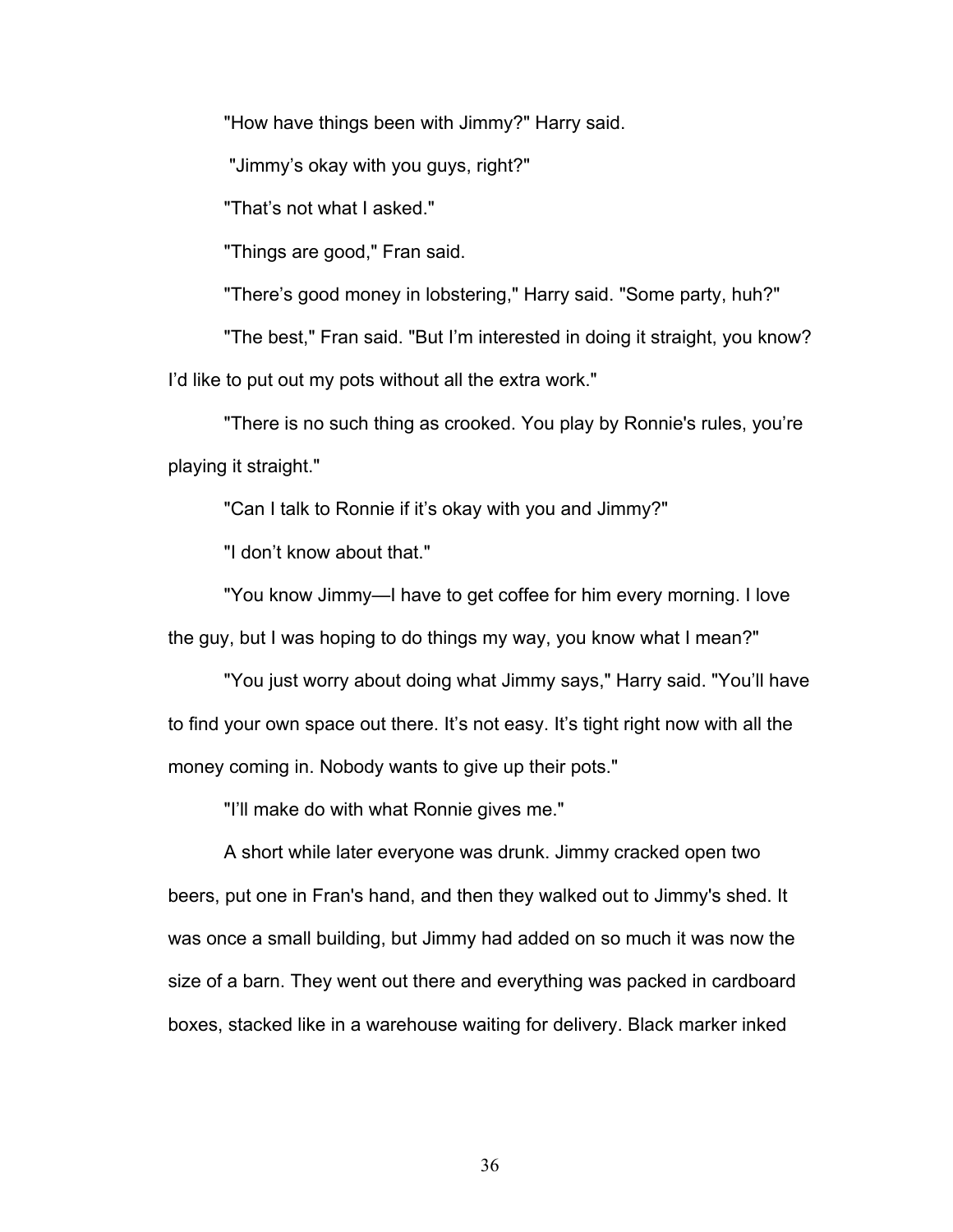on the sides. *Kitchen. Garage. Guest Bedroom*. They tore open a box with an inflatable pool and dragged it out to the yard so the children could swim in it.

"You moving somewhere, Jimmy?"

"My old lady. She wants out."

The next time Fran was at Jimmy's house, weeks later, Mrs. Gallo had taken her stuff and moved to New Hampshire.

\*\*\*

After discharging from the Marines when he was twenty-three, Fran washed out trying to get work. Two weeks at home he was a hero, a Gulf War veteran, shaking hands and looking at proud neighbors; a month later he was a bum. People talked about how he was living off his mom's social security. As if six hundred a month even paid the rent. *What's Fran Keefe doing now?* everyone asked. At twenty-five he still couldn't find a real job.

In combat school at Camp Lejeune he got trained to light up the enemy with fifty caliber shells. An instructor named Sergeant Bowman was up on the platform behind the weapon, a gun that looked like a grim metal insect and dispensed over four hundred rounds a minute. "When you're up on the fifty cal," Bowman said, "you need to be getting your kill on." He clasped the machine gun and pantomimed some carnage for them. A bunch of guys laughed.

 The first time Fran fired on live targets, he was on the Humvee, tracking militiamen as they fled across a desert smoldering with bombed out husks of armored vehicles. Adrenaline made the slaughter manageable. They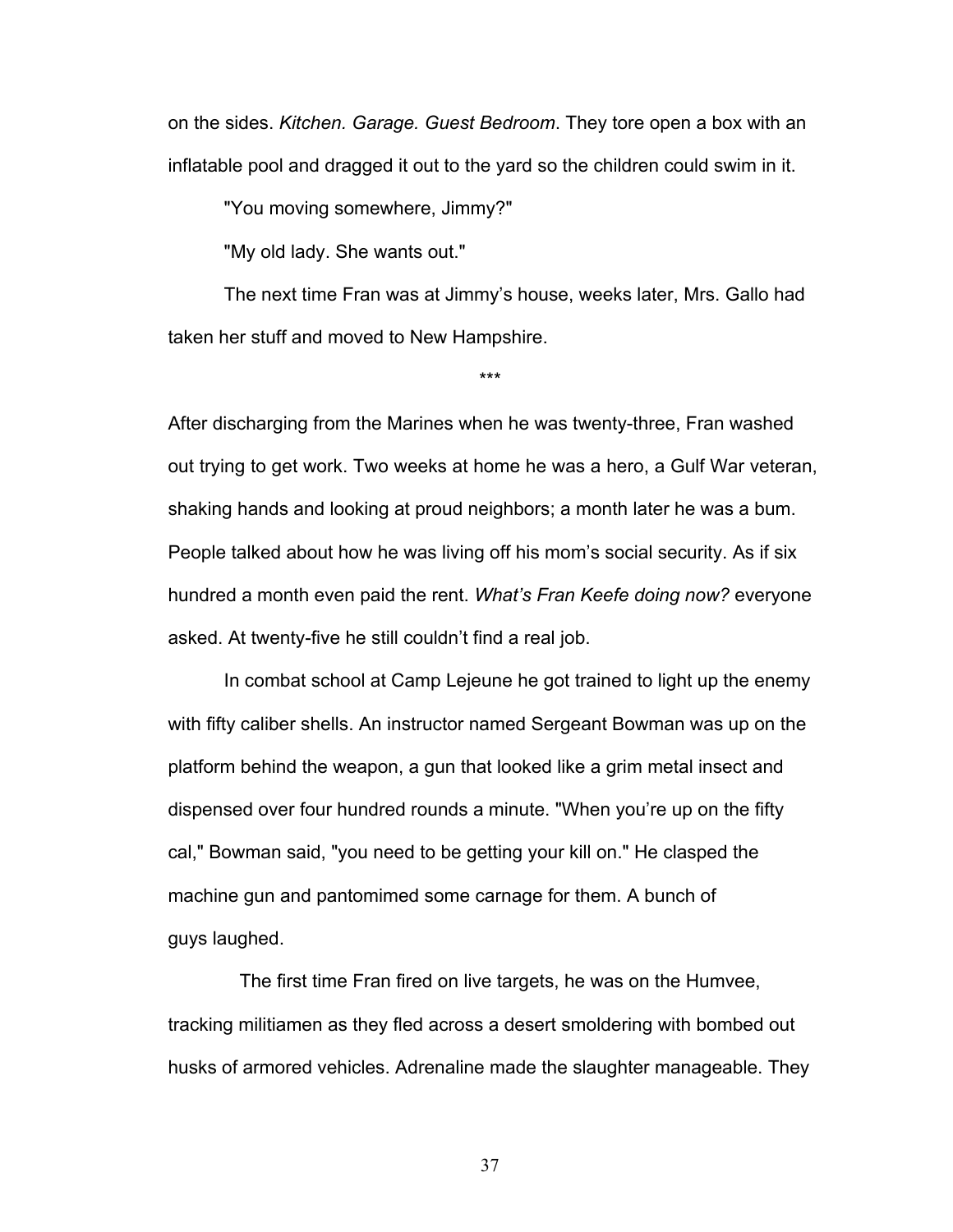were dropping their weapons—while he unloaded—and turning to run. Bodies corkscrewed as bullets ripped through shoulders and legs. Only a few things will get you that high—stealing, he found out, was one of them.

Fran learned to love the sea working beside Jimmy. Here was a place where a man could be alone in nature with nothing but the sea and his boat. Self-employment meant freedom—no bosses or bullshit union rules. It was the smell of fuel vapors hovering on the sound, the motor whirring behind you and the gurgling of the sea as you slowly cruised out past the empty vessels anchored in the harbor and out to open sea. When you do something for the entire day your body and the job learn to harmonize. You loaded up the haulers, letting muscle memory take over. You memorized the exact spot where the land will jut out to the ocean. It was eleven minutes from his door to the harbor. Twenty-seven from his truck to open water. The tank swallowed two hundred and forty dollars in gas. He woke up early to the snarling of the outboard in his bed and the carpet swelling beneath him, as if the job never ceased.

He and Jimmy attacked the work, coming in fast on the pots and emptying them, then immediately moving for the next haul. Back then it was all legit too. None of the stealing that he and Jimmy got caught up in later.

All day he cleaned out traps and baited them with mackerel.

He was exhausted by the time they made it down to the wharf to unload the catch.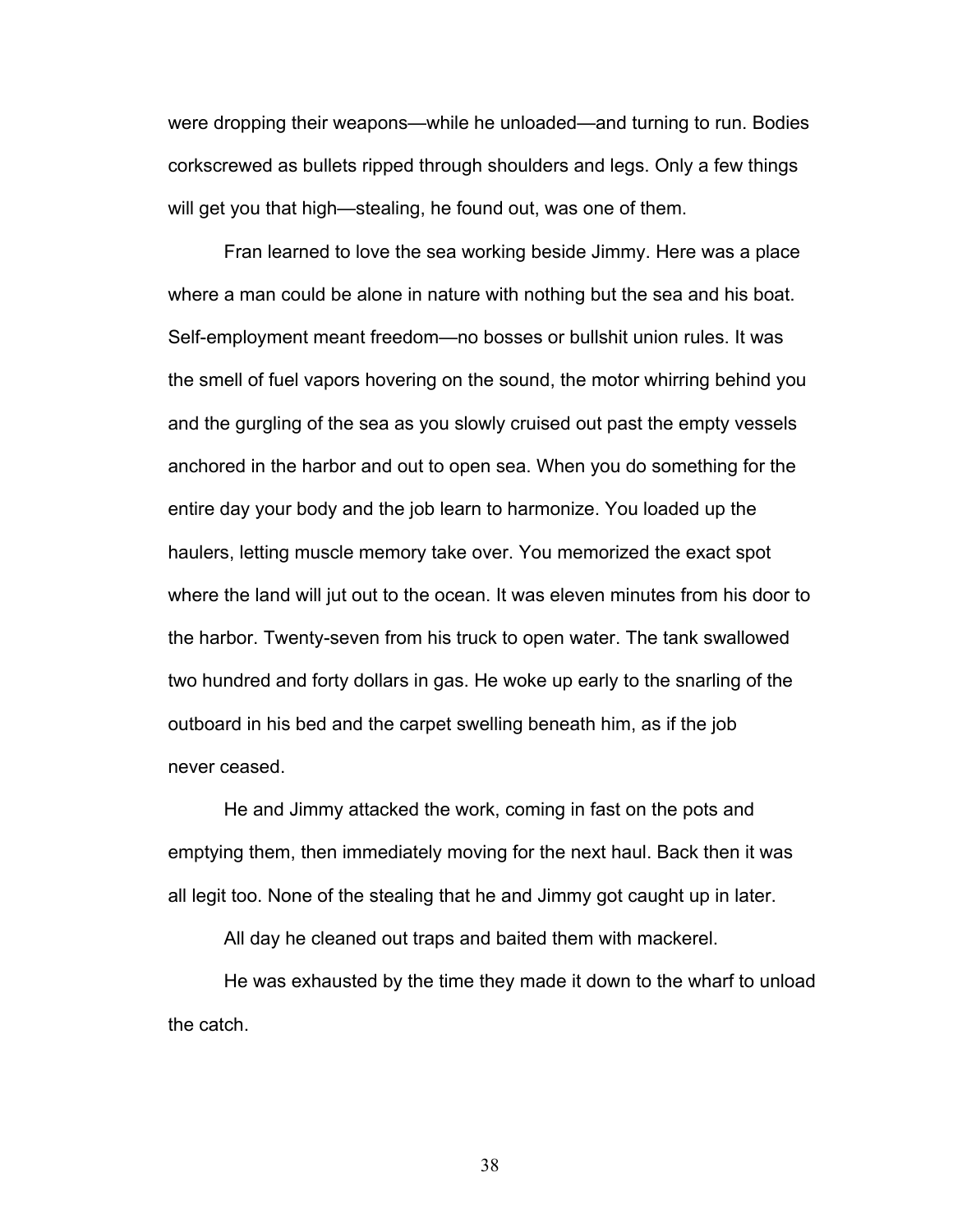One morning they took the boat out past the village, pushing west towards Huntington, and stopped in an alcove that looked like a swimming hole where they used to anchor when Fran was a kid. There was a marker. They tugged up the cages and sorted the lobster into the tank.

"Some of these guys have been expanding their territory and fishing in Bellport," Jimmy said. "The money is too good." Jimmy was a busy son of a bitch. There was too much to repair, to sell, to grow, and to expand. "These jerks are lazy. You have to be smart if you want to drop pots on our turf."

Another day Jimmy told him they had an emergency and they went clear over to Oyster Bay, plucked up a bunch of traps, emptied the catch into the boat, and transported the pots all the way back to the harbor and stacked them in the back of Fran's truck.

"Now you have your own, for when you get your boat."

"Where am I going to put all this?" Fran said.

"You can stick them up your ass for all I care. You'll come up with something."

Once you get caught up in such a thing the weight of it starts to fade. Fran rented a storage space and stuck the whole lot inside, counting the days until he could run his own operation.

\*\*\*

The next week, Jimmy and Fran started taking traps from guys in Bellport.

"What's this guy's problem?" Fran asked.

"He owes Ronnie money."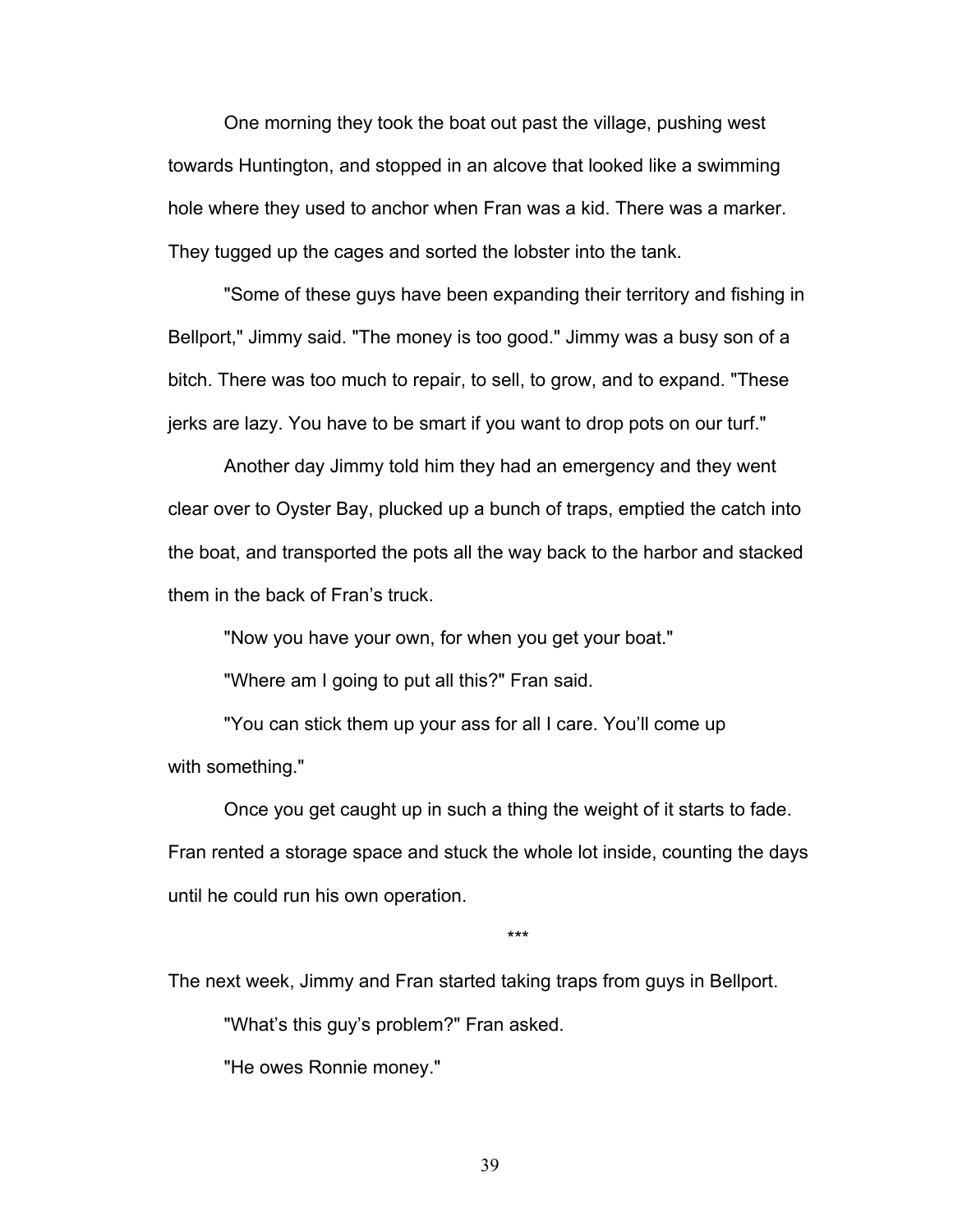"So how's this going to solve anything?"

"It keeps Ronnie happy and me on the water."

They took it all. Left only a rotting fish head reeking on the bait needle.

"I don't care what Ronnie says," Fran said. "I won't steal from people in town."

"You can tell him that yourself," Jimmy said. "This is going to work out for you if you stay patient. I'm buying a new boat. What do you think about taking this one off my hands?"

"Are you kidding, Jimmy? I'd love to." He patted one of the motors in the back and thought about how much a rig like this would cost. "But you now I can't afford it right now."

"Thirty-five grand. We can set up a payment plan." The boat was a custom twenty-seven footer. Fran couldn't get a fiberglass hull for that much, let alone the whole setup. It was robbery. Nobody had ever made a dollar off Jimmy Gallo until Fran did. He guessed it was the price of loyalty, possibly his silence—the boat wasn't free. He knew that.

The good days of doing honest work pretty much ended after Jimmy offered to sell him the boat. That's when the late night runs started. One night they parked away from the pier and launched the skiff where no one would see them. They paddled toward his boat in the harbor tightlipped, and vaulted aboard silently. The motor sounded like a choked out lawnmower cranking to life, a storm siren screeching off the coast. They were amped up steering out of the harbor, until they reached the point where the village was a distant glow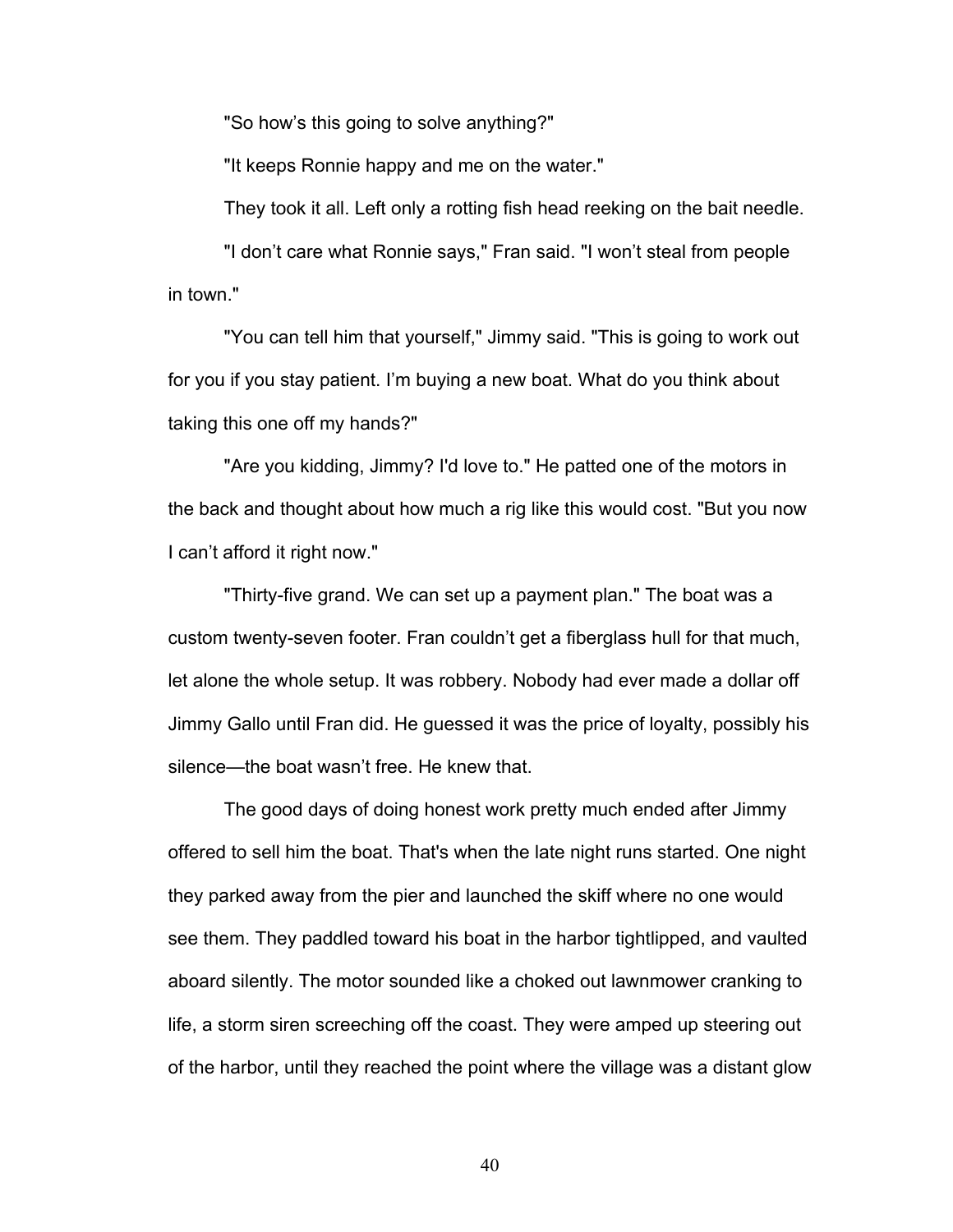in the background. They dangled cigarettes from their mouths and sipped gas station coffee. By then he'd quit asking questions—Fran didn't even want to look at the buoys in case he knew the poor lobsterman who owned them. The plunder went into the hauler and they went bang bang fast, hooking the buoy onto the pulley, loading up the holds and filling the bait bags with clean fish heads so the guys never knew they cleaned out their cages.

Just before dawn they turned legit.

Jimmy compensated him for the extra work. With the overtime, Fran was clearing five hundred dollars some days.

One moonless night they went out and ran the spotlight off the side. Jimmy took them past Gull Island into a stretch of water Fran didn't recognize in the dark. They went through their usual routine, unburdening some chump of his day's wages.

Jimmy put his hand on his shoulder, his rank cigarette breath in his ear. "You hear that," he said.

Fran turned off the hauler. Voices carried over the water, muffled whispers and disembodied talking. Jimmy cut the lines they were pulling up. Fran swiveled his head a hundred and eighty degrees but saw nothing. Someone was there, though. Jimmy jumped in the captain's seat and goosed the engine and they went straight for the harbor nonstop, not turning around to look behind them until they'd been going a full ten minutes.

Back in the truck, Jimmy laughed so hard he started hacking, and then he'd start right back up once he'd cleared his throat.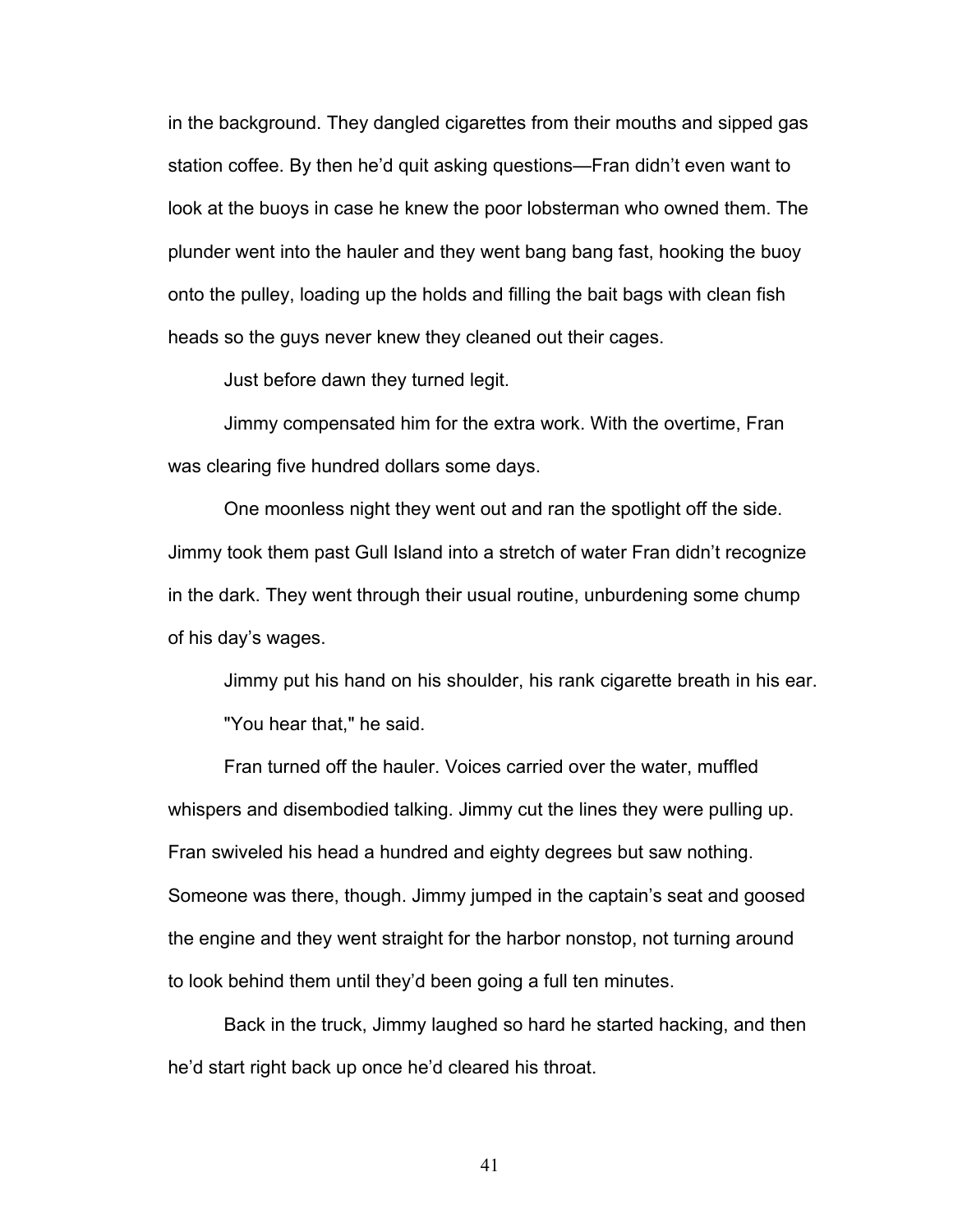Fran shook his head. "Jimmy, come on. These guys—"

"These guys what?"

"They must know what's going on."

"That could have been anyone." He kept laughing. "Might have been some dumb shit kid like you."

He wasn't strong enough to stand up to Jimmy and Jimmy new it.

\*\*\*

"Let's take a day off," Jimmy said. That was a first. "Meet me here tomorrow at noon. I got a surprise for you."

Down at the harbor the next day there was a buzz all over Jimmy. He'd bought a brand new forty-two foot boat, still propped on a borrowed trailer, straight from the manufacturer. Fran brushed his fingers along the hull. He would have his own now, weathered by diesel fumes and cracked with salt still not paid off—but a boat, a way to make money without groveling to a boss. Locals came over to gawk at the gorgeous white cruiser—the one Jimmy'd use to patrol the sound for decades. It had a Cummins inboard, and he said it could coast at fifteen knots like it was idling in a fresh water pond. Below deck there were two fish holds and up top a fourteen-inch stainless hauler.

They dropped her in and she floated like a bobber, a gleaming new behemoth as gentle as a guppy in a choppy sea. After the launch they went right to work, clearing eight hundred pounds in less than half a day. He even caught Jimmy beaming like a schmuck when they anchored mid-afternoon to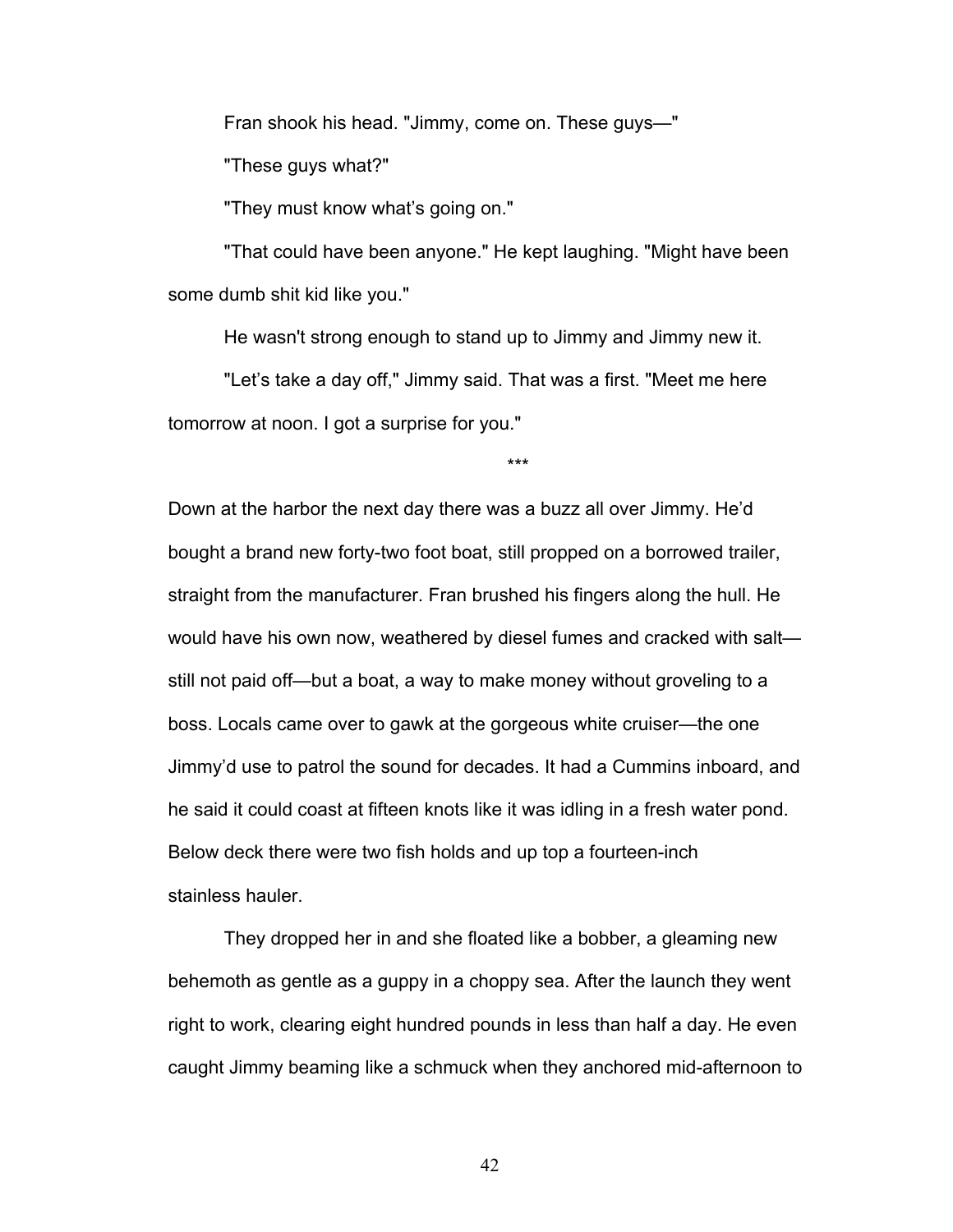take a dip off the side. Jimmy stood gazing out at a tract of ocean while Fran dove off the castle tower cabin. The sun pounded the water so it looked like shards of a broken bottle refracting the light below until it disappeared into the cold and black.

\*\*\*

Fran woke up with a wicked burn across his belly and shoulders. He met Jimmy at the harbor like usual.

"Where's the coffee, kid?"

"Listen, Jimmy. I need to talk to you."

"Coffee first. Your problems second."

Jimmy marched towards the deli.

The guy behind the counter had to brew another pot. They sat at a table.

"Christ, now I got to wait ten more minutes for something I should already have."

"I'm done stealing pots, Jimmy." He had his own boat now—they

worked out two thousand down with monthly payments of six hundred dollars.

"So we're losing daylight so you can quit?"

"Jimmy—"

"Season's over for you, Fran. I got money to make. You're the only white person I know that doesn't have to work for a living." He pushed the table to get up, grabbed his coffee, and walked to the door.

"Jimmy—"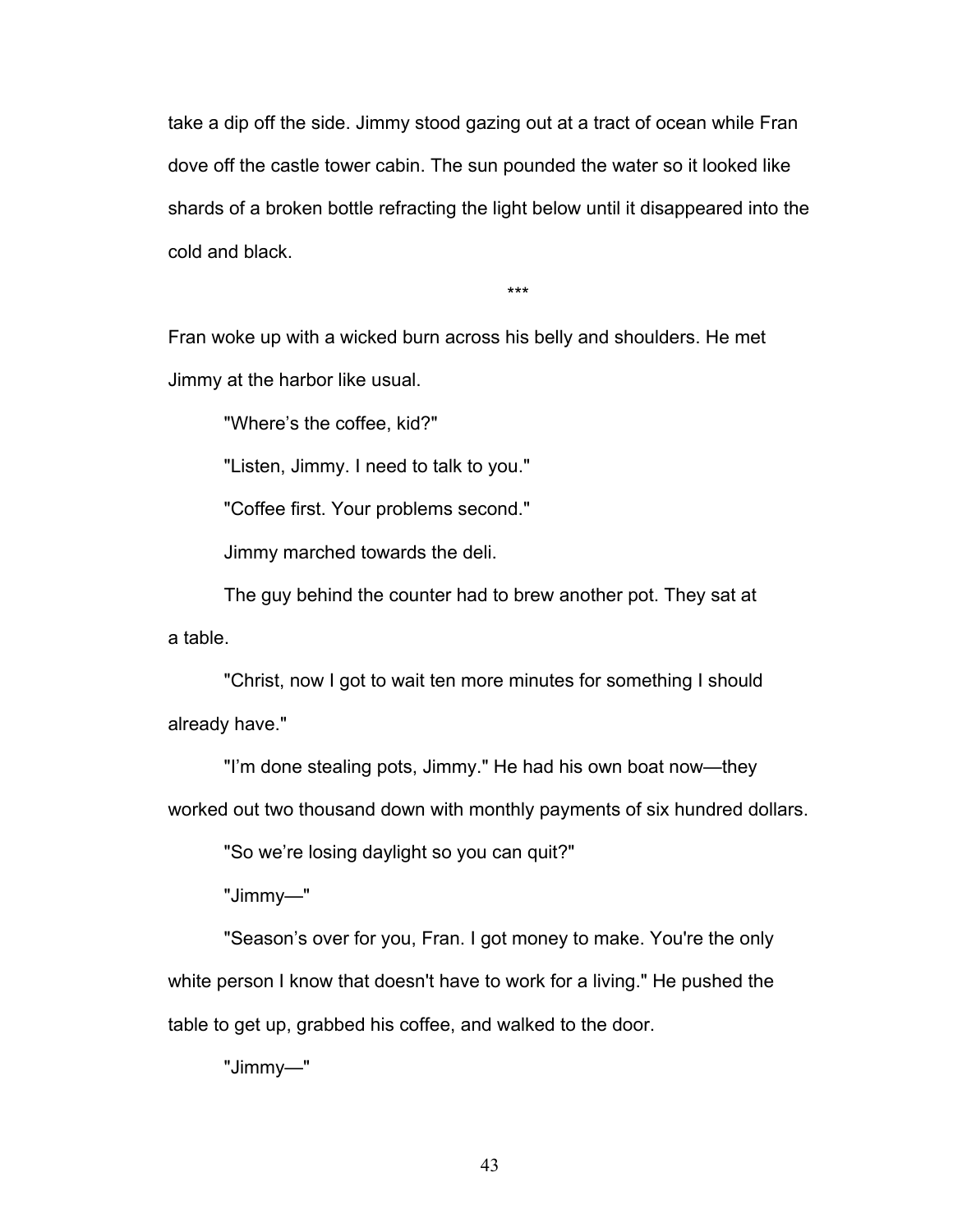The surly bastard left. Fran took his cup and drove down to the harbor to catch him before he went out for the day. His boat was on the move, edging out toward the sound.

Fran took his out instead. Just travelled west toward the city and stopped in Great Neck. Kept her going with no wake, just floating past all the mansions and dreaming that no one in the world knew where he was.

\*\*\*

All of the sudden Ronnie said he wanted to meet with him. Fran walked down to the diner. Ronnie was at a booth by himself.

"I hear you're having problems with Jimmy," he said.

"No problems," Fran said.

"A lot of reports about traps coming up light."

"I'm off Jimmy's boat, Ronnie. Got my own, now."

"We got guys coming over to the village saying they saw you lifting pots that don't belong to you. People've seen you out in Huntington. Why would a captain and his deckhand be seen in Huntington?"

"That ain't me. That's just Jimmy. He's got deals everywhere."

"You should come work for me the rest of the season. So I can keep an eye on you."

When Ronnie suggested you do something, you had no choice.

Although it sounded like an offer, it was actually an order.

His first day on the job with Ronnie they caught a late breakfast, and the sun was up thirty minutes before they got out on the water. A few guys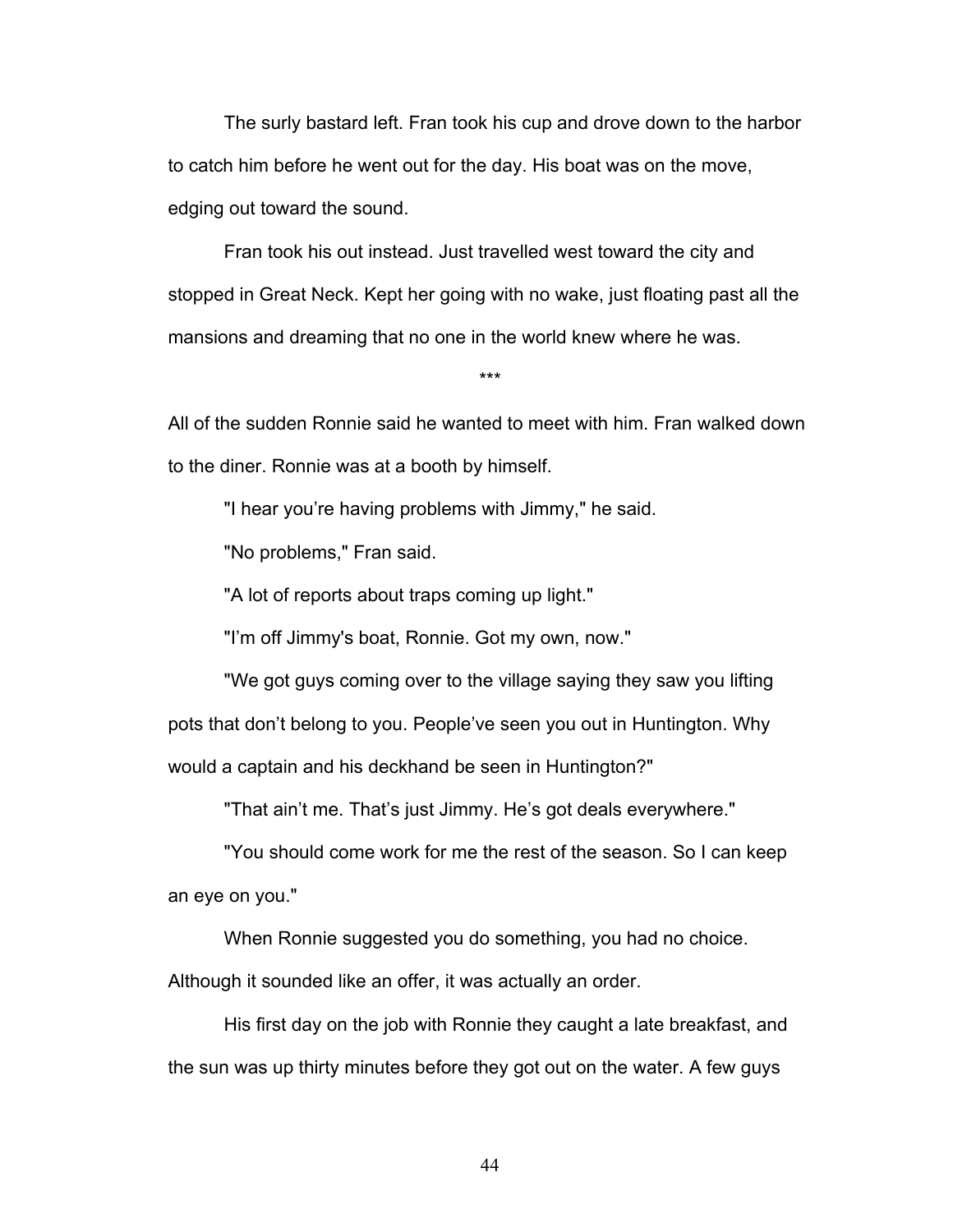came in to the deli to talk business. Harry wanted to put down some more traps. Another guy wanted to take over a spot vacated by another lobsterman who retired to Florida

Ronnie had a nice rig himself. They cleared the harbor after an hour of prep. Most of the prime spots belonged to him—he drank a beer while Fran ran the hauler. They cruised out to a rocky island and Fran drenched his shirt with sweat pulling out the lobster.

"Let's hurry up," Ronnie said. "I want to get back and show you something."

Before sundown they were back on land, sitting together on a bench at the end of the pier watching the sun fizzle out.

"This is a ritual of mine," Ronnie said. "I like to come back here and have a drink and watch the day end."

Fran watched a black plastic bag scoot with the breeze across the boards on the dock. It was so odd—he thought it was a remote control car at first, how quickly it tore through his vision.

Then a loud snap like the discharge of a mortar round popped nearby.

An explosion cracked and a cannonball discharge of fiberglass planks shot up into the sky. Fran's twenty-seven footer ignited in the harbor and then hovered on the surface of water like a dead fish. Shards of the vessel landed on boats anchored hundreds of feet away. The explosion launched projectiles, one of them thwacking into the gazebo at the park a quarter-mile away. The boat snapped into a pile of smoky matchsticks. Ronnie peeked at his watch.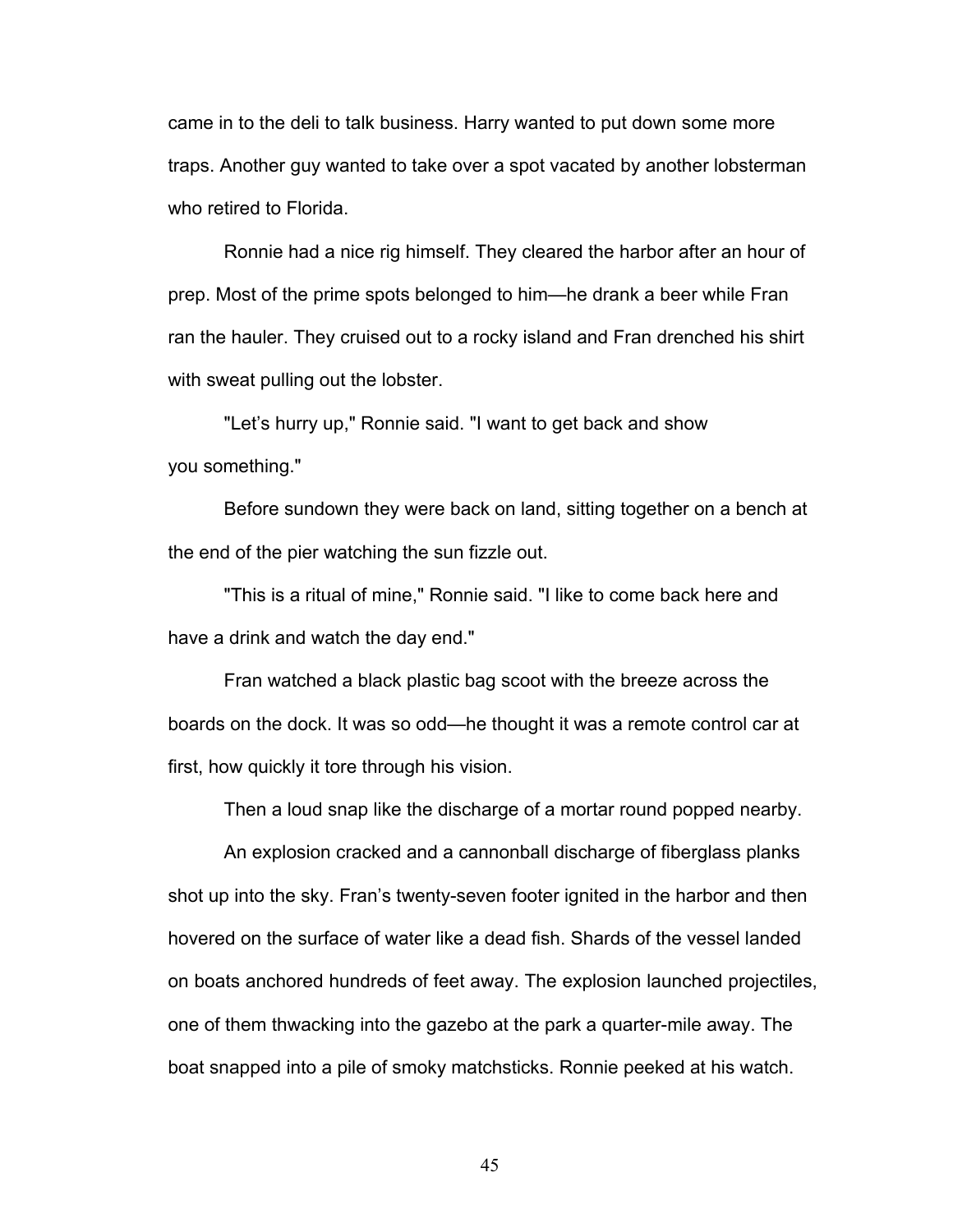Fran saw the time. It was eight thirty. A pall rose over the water, blowing sideways and up with the breeze.

"I couldn't reason with the guys in Huntington," Ronnie said. "Someone needed to pay for those missing traps."

"I was just doing as I was told," Fran said. His head slumped forward. "It'll take me years to save up that kind of money again."

"Most people would gladly pay for that kind of lesson."

Fran lay down flat on the dock, breathless.

"See you, kid," Ronnie said and left.

In less than ten minutes sirens engulfed the harbor. Polices cars filled the parking lot.

When the cops brought him down to the station, he just said, "Why would I blow up my own boat? I don't even have insurance."

\*\*\*

During the offseason, Fran did it all. Raked leaves. Built a doghouse. A couple of guys teamed up with him to paint houses.

Jimmy hired him for part time work with his new crew come the next spring. Harry Meyer's kid took work with them as a deckhand but didn't know shit. He was a mouth-breather, all the way, a high-school dropout looking to make big money with little effort.

"Do we get a cut of the lobster?" the kid asked.

"Shut up and get on the hauler," Fran said.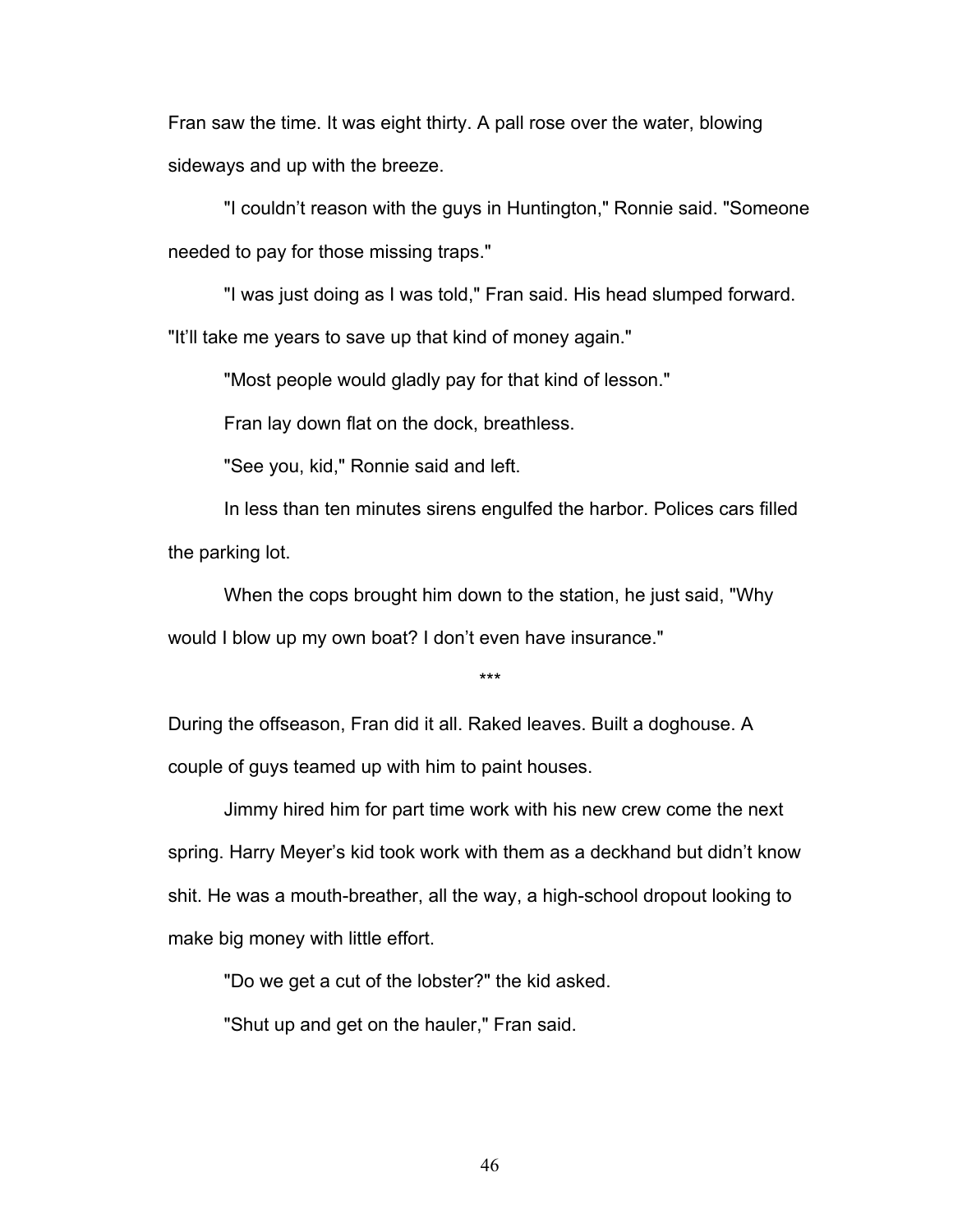They'd baited a few pots, but they were only now going around to collect them. The first one came up full.

"These things stink," the kid said.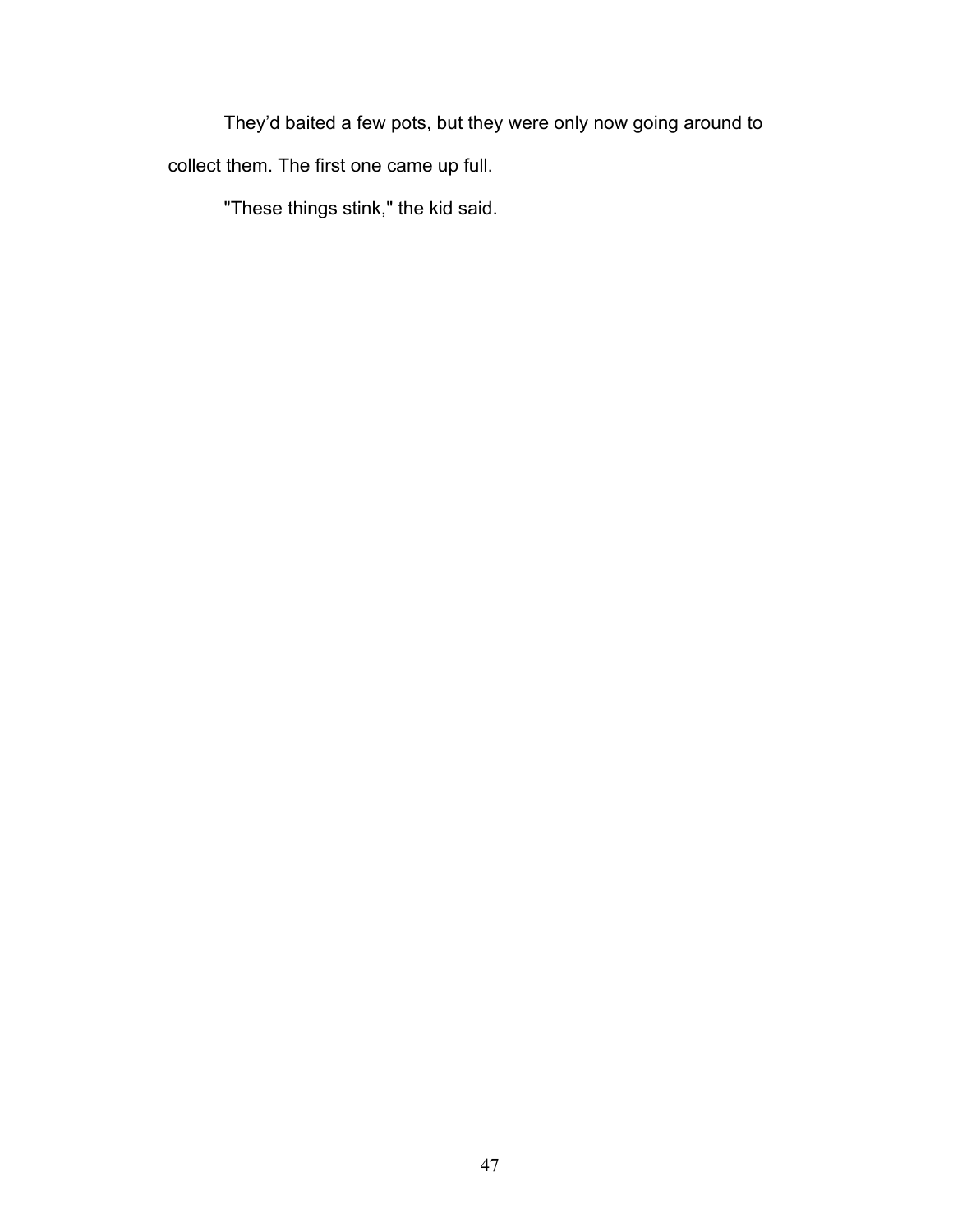## DOWN SOUTH YOU'D BE UGLY

Tara Matheson swatted mosquitos on the tarmac of the King Salmon airport. She was waiting for her mentor, Jasper McIntosh, and as soon as he arrived with the pilot, they'd be airborne. The radar had cleared for the first time in days and it was September, their last window to retrieve the equipment from the stations and repair the antennas monitoring the volcanoes in the Valley of Ten Thousand Smokes.

The summers in Alaska brought a scourge of insects that would have made Moses shudder. A few more stings and she might just head inside. Signs draped against the ragged terminal advertised exotic travel. In the village beyond, a few smoky pubs nestled against a machinist shop. Tender red welts formed on her wrists and neck. She sprayed more deet on her skin, took pleasure in the fog of chemicals, and then applied more and more and more.

She itched her bites and then her nose, her nostrils already raw from work at altitude. Her lips were beyond the repair of moisturizing. They had grown scales.

She hadn't seen Jasper in months. While she spent all summer racing through her fieldwork—understaffed as usual—he politicked for grant money in the lower forty-eight to continue their research with the Alaska Volcano Observatory. Although he had scrounged together the money year after year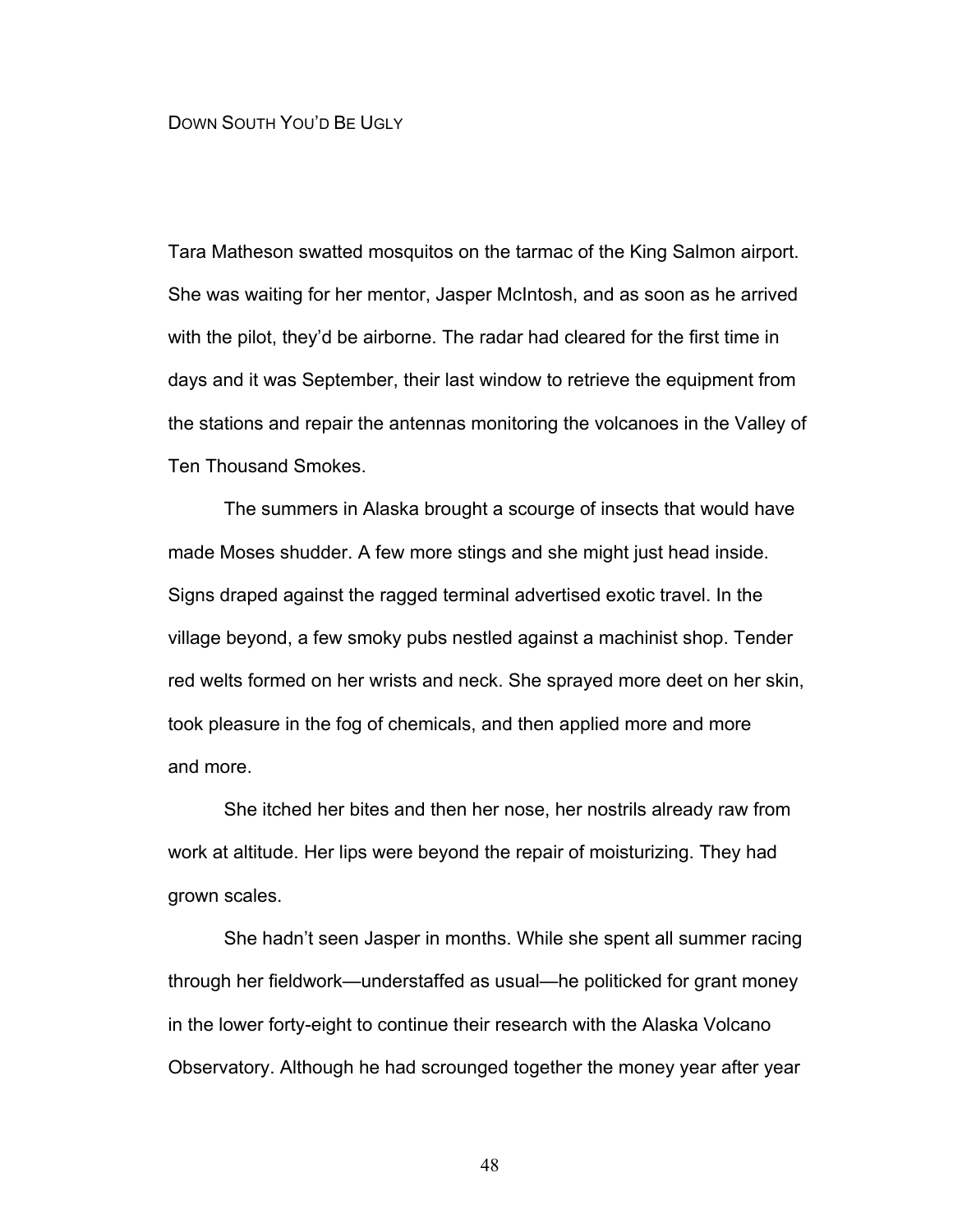for her position, the recent budget cuts made her work expendable. They measured volcanic gases and studied seismic activity, so how could anyone handling the purse strings possibly care?

Someone tapped her on the shoulder.

"Oh, Christ," she said. She turned around. "Jasper, I almost collapsed." Jasper was tall and lumbering as a moose, yet somehow perfectly capable of disappearing in a crowd. He was a brilliant geophysicist, a legend in the field twenty years older than she.

Before the summer, after a nasty fight with him over her career, she'd lied and told him she had plans to go to Chile and pick up work with some of their former colleagues. He was determined to stay home in Alaska where he'd lived all his life. Too proud to tell him she didn't want to leave, she still hoped for good news or she'd get sacked and flown back to England at the age of thirty-five to live with—oh God—her parents.

"Tara, look," he said. He put a hand on her shoulder and signaled toward the banks of the Naknek River just beyond the runway. It was a wide, sometimes violent body of water given to shifting tides. A floatplane rolled on top of the water with the current. "We have to come back and fish again in July during the salmon run. We've never used my parents' lodge."

It felt wonderful to have his hands on her after all this time apart, but he too must have known they loved each other only when they were alone in the field on some remote campaign, stuck in a tent together with nothing to do but the obvious. Years ago it bothered her to be another young woman crawling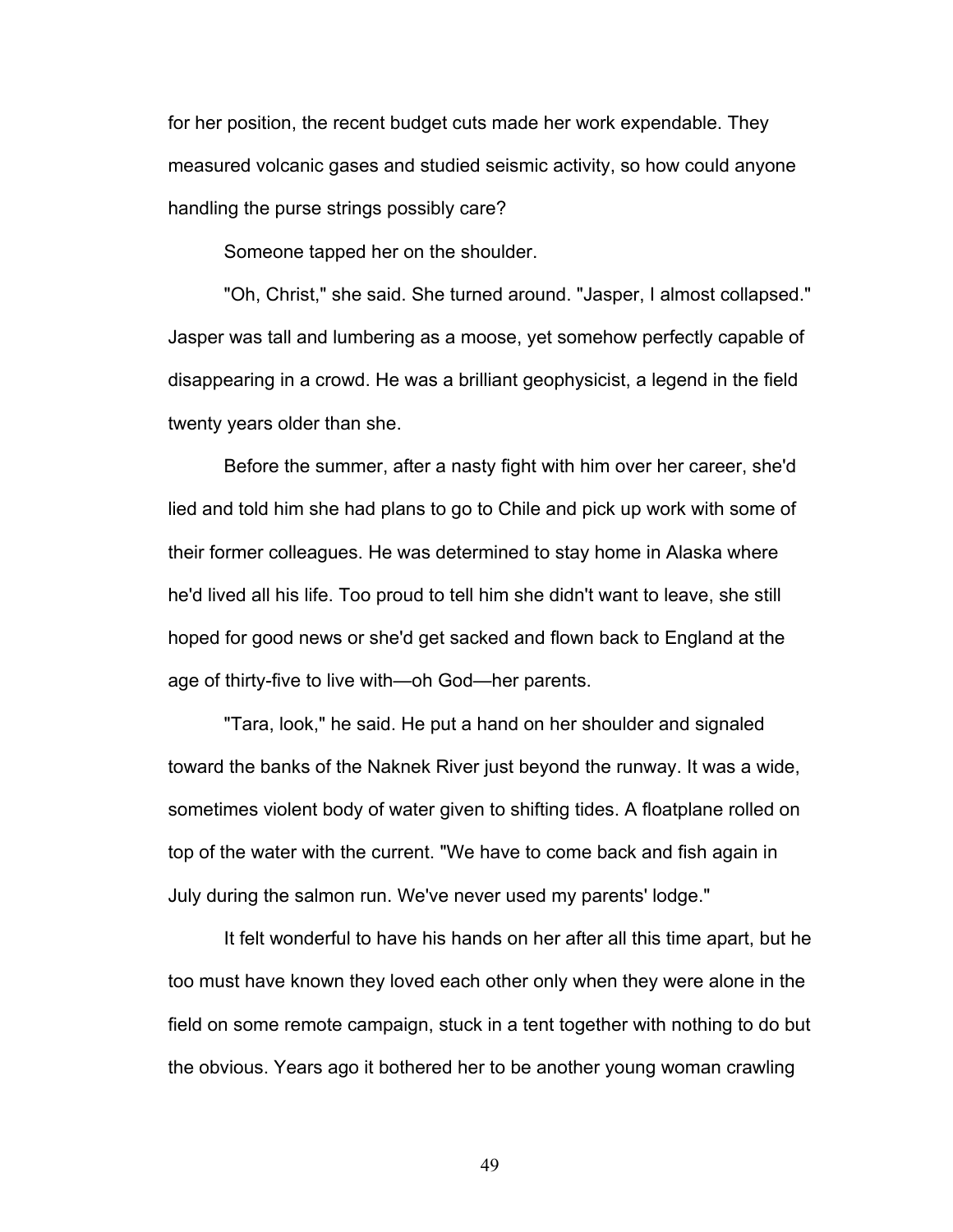into bed with her boss. Like all twenty-somethings, everything she did was obvious then. She'd been a twenty-something twit.

"Where's the pilot?" she asked.

He pulled out a piece of a paper and a brown sack tucked under his arm.

"I meant to tell you. Our normal guy is running supplies out to the bush. It was a last minute thing. We got a different guy." He scanned the printout. "Dillon Hamrick. You know him?"

"What do you have in the bag for me?" He handed it to her and she rummaged through it, pulling out a container of English chocolate biscuits. "Oh, thank you."

"You know this Hamrick guy?" he asked again.

Best that Jasper didn't know about her adventures with Hamrick.

"Oh, certainly. I remember him," she said. "He flew us out to the field this summer when you were in Washington begging for my job."

"They're not going to fund you this year," he said.

"Way to bury the *fucking* lead, Jasper."

"I wanted to tell you in person," he said. The university in Fairbanks funded Jasper, but she worked off the federal grant money. "There's always next year. I planted a seed with these people."

"What do I do until then?"

"We'll hire you as a tech. I know it's not ideal, but you can continue your work."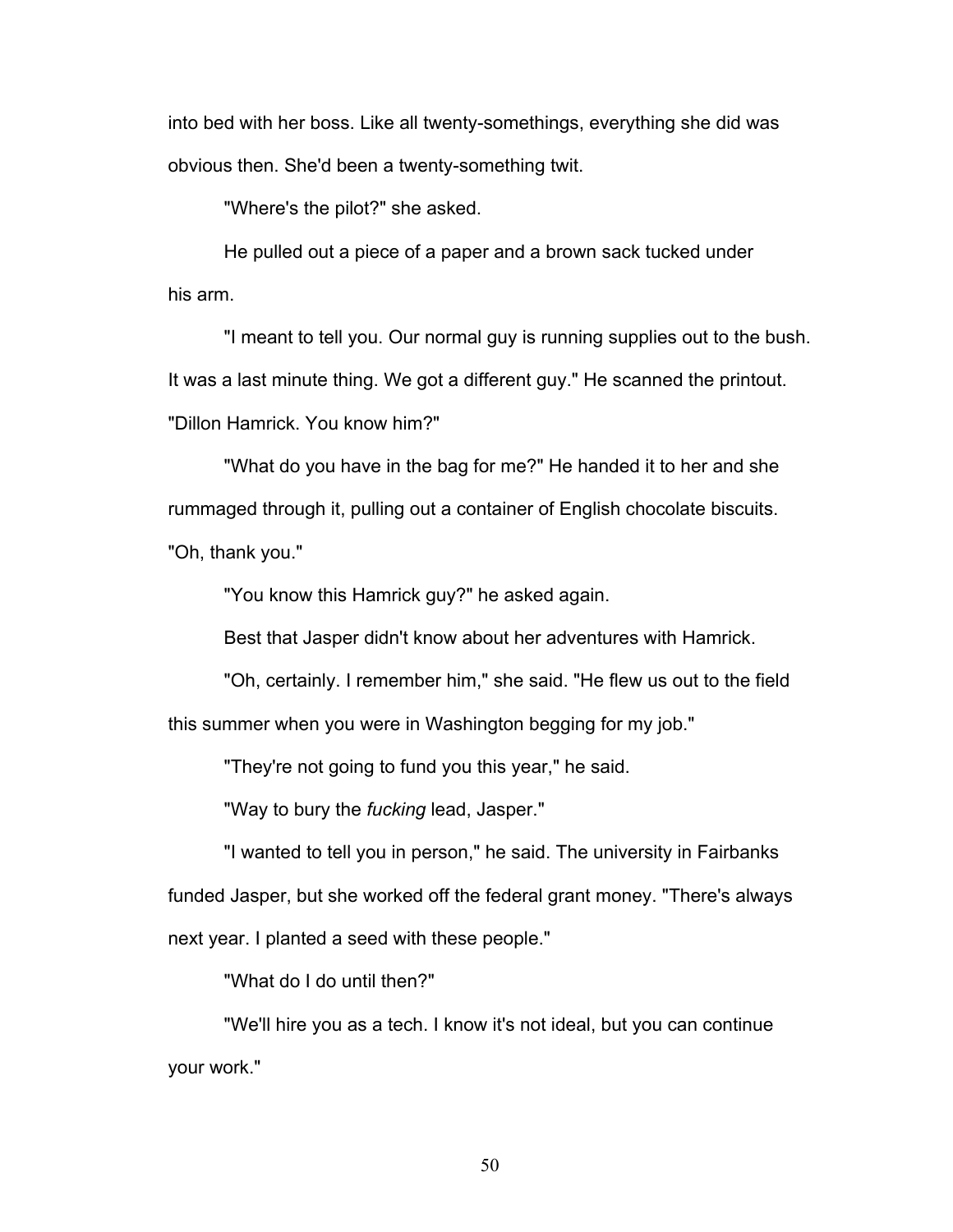"I will not."

Hamrick pulled up then in his old Land Rover. The rig was caked in deicing salts and on the back of the vehicle a bumper sticker read *Down South You'd Be Ugly*.

Hamrick climbed out like a bombardier and went straight for her.

As he got very close, she smiled so only he could see it.

"Tara Matheson." Hamrick engulfed her in his yellow windbreaker and squeezed her until she thought she might snap.

He let her go, pulled a tin from his pocket, and pinched together a preposterous amount of tobacco from inside it. "Are you McIntosh?" he said to Jasper and plugged the wad into his gums. She inhaled the nauseating smell of wintergreen and slipped back into a memory from the summer. It took restraint to block out a few of the fonder moments.

He wiped his fingers on his trousers and shook hands with Jasper.

"How many winters you been here?" Jasper asked. "I've never flown with you before." A strange question coming from Jasper. He was sizing up Hamrick.

"No winters." He smiled with flecks of tobacco stuck to his perfect teeth. Hamrick usually never gave a straight answer, but this was true. Most people in Alaska hung their winters like taxidermy. "I leave for Seattle tomorrow and I'll be in Hawaii by Christmas. It's too cold to be here. I wanted to geek out today but I had to get you two heroes up top." He pointed to a hanger. "I've got the fixed-wing loaded and ready to go once we're back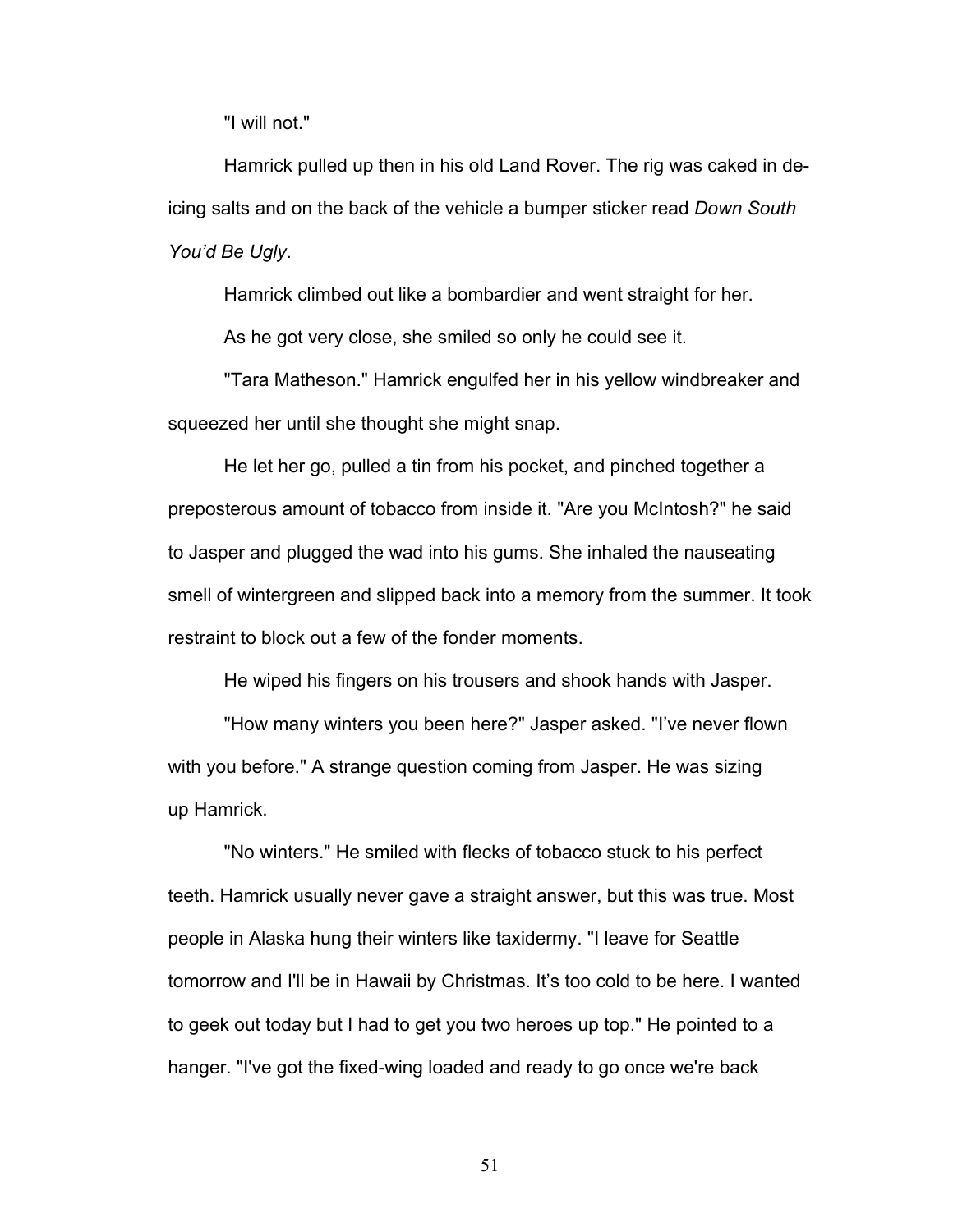down." According to Hamrick, he spent all winter surfing, hiking, and rock climbing.

"Oh, I thought you were from here," Jasper said.

"I am," Hamrick said. He couldn't be counted on to do anything without that self-congratulatory grin. "Half-Aleut. My mom's side."

She'd heard this before. If it weren't for those dragon-like eyes, green and gold, you'd assume he was lying. He was almost certainly not Eskimo. Beauty wasted on the beautiful.

Hamrick was a great pilot, too. A pair of hen's teeth might fetch you an average one in Alaska. It was the only thing that made Hamrick worth keeping around. Sure he was great in bed, but he'd more likely take an office job than settle down with a woman.

She'd blown over from England, Swindon of all unlikely places, to study seismology, only to be taken by volcanoes. That was Hamrick, too. He'd stormed in like a tempest this summer when everything had been pointing elsewhere—to comfort, to love, to Jasper.

"Oh, I got you something," Hamrick said. He returned to the Rover and brought back a jar of Branston Pickle. "I was hoping to run into you before I left."

"Where in God's name did you find this?" she asked.

"Just making the rounds," he said.

She dropped it in the bag with the biscuits. Every bachelor on the whole damn peninsula was buying her gifts now. Best not to open one's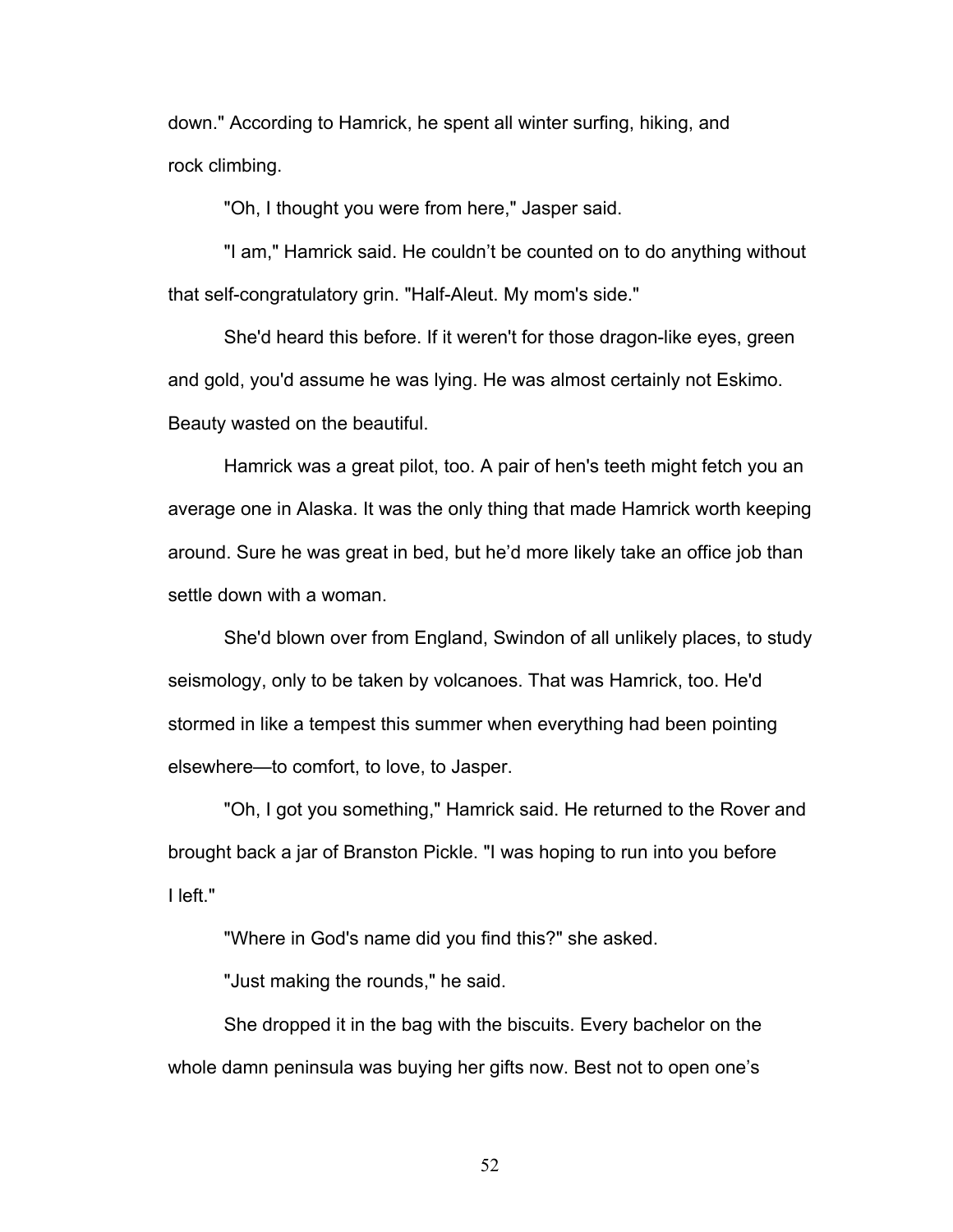mouth to men about British treats. You say you miss the food from home and they start going on missions to buy you things.

\*\*\*

They took off in Hamrick's helicopter and flew towards Baked Mountain. She and Hamrick left loads of equipment there at base camp just months before when she'd installed the monitoring stations. The camp was the last refuge on a barren ridge before the summit push.

Jasper had taken the co-pilot seat before she could make a move for it, which left her stuffed in the back shouting up front to be heard. The chop of the blades, the vibrations of the aircraft, and the smell of motor oil filled the cabin. It was like riding in a mechanic's garage with a mountain view.

As they flew toward the Valley of Ten Thousand Smokes she saw, finally, her volcano, Mt. Mageik, a majestic fire breather in a chain of massive mountains. So many of these peaks rumbled and hissed with active fumaroles, a rare phenomenon in such a tight cluster. A hundred years ago a nearby eruption at Novarupta crowded the sky with hot ash as far away as Kodiak Island. She could have made a career studying that blast.

"You ought to teach me to fly," she screamed to Hamrick over the roar. There was no response from either of them.

"I'd like to be able to do this myself," she added.

Out came Hamrick's smile as he turned back to her. "What's in it for me?"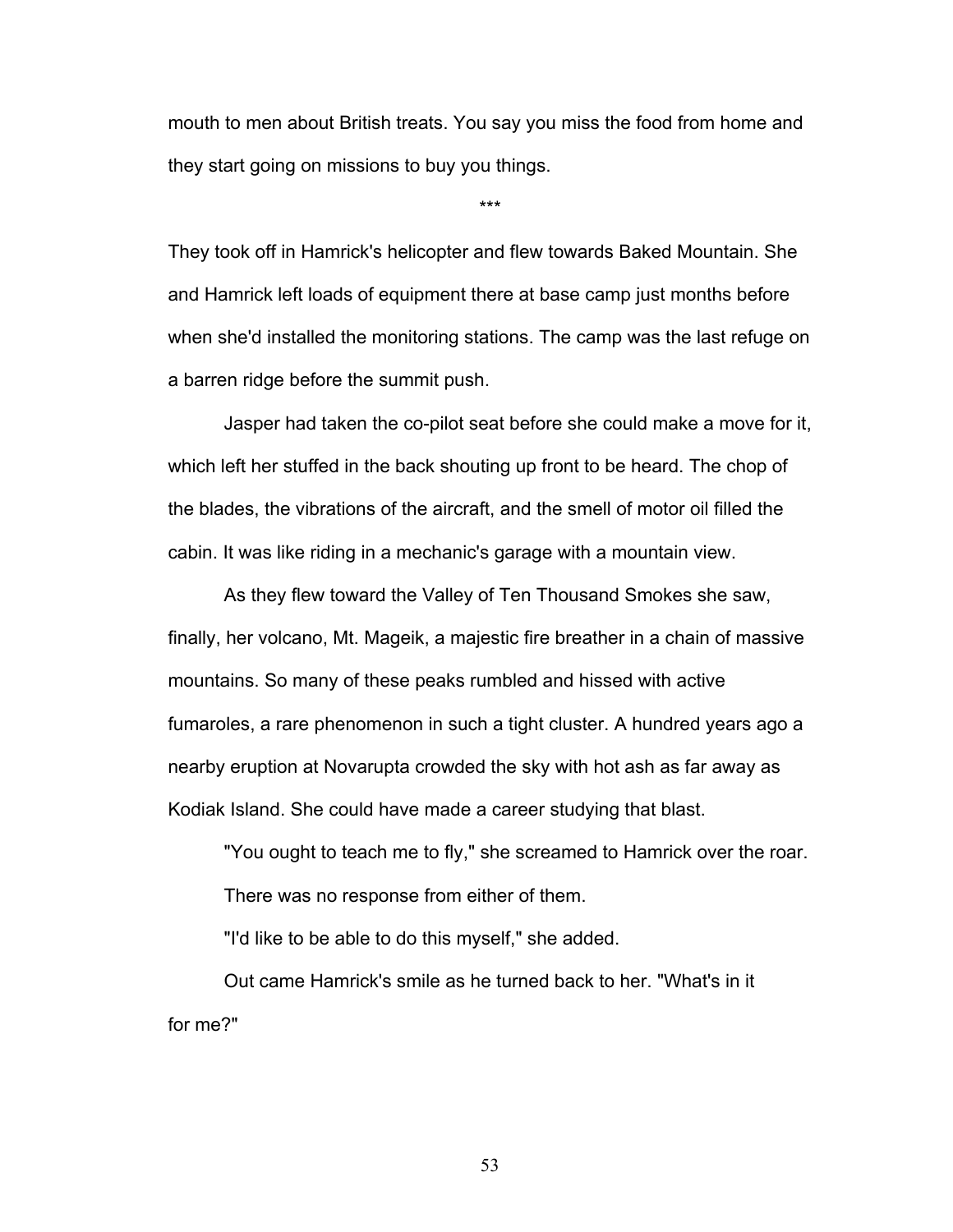"*What's in it for me?*" she said, rummaging through some things Hamrick had stacked in the back. "You may have just stumbled backwards into your epitaph."

"Why don't you fly down to Seattle with me for the offseason?" Hamrick shouted back. "We could fly every day if you want. By the time we make it back, you'll have enough hours to fly on your own."

It was unclear whether Hamrick was trying to cause trouble or whether he was clueless that she loved Jasper. She'd mentioned it over the summer. Not that it stopped Hamrick—or her—then.

"What a charmed life you lead." She found an odd attaché case in the back that looked like it might hold government secrets.

"What do you do for money during the winter?" Jasper asked him.

"I save up all summer," Hamrick said. "A few big jobs and I have enough for the offseason."

"I didn't know pilots get paid that much," Jasper said.

"Not working for you we don't. I have a few contracts that pay out much bigger. A few rich guys that expect me to go wherever they tell me at a moment's notice," Hamrick said. "Who pays you?"

"I work for the University of Alaska," Jasper said. "Fairbanks."

"Not me," she said. "I'm losing my funding."

"What happened?" Hamrick said.

"Talk to him." She patted Jasper on the shoulder.

"Don't you have something to fall back on?" Hamrick said to her.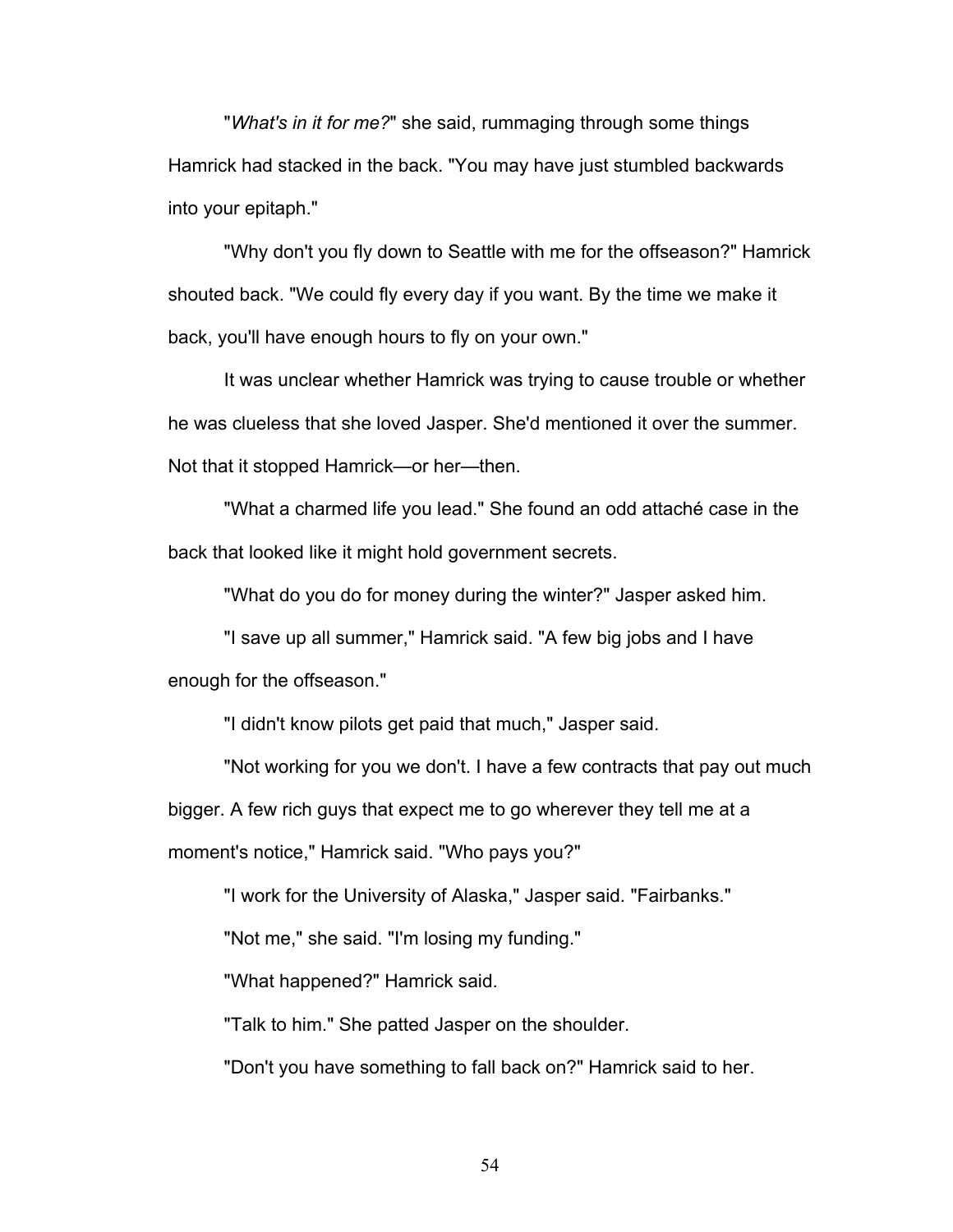"I can go to Chile." She lied again so Hamrick could hear it too. "We have a lot of colleagues down there in the Andes."

She rested her face against the glass, but the vibration was too much.

Mt. Mageik jutted 7,103 feet into the sky at the end of a long valley carpeted in pale brown ash and pumice. The formation was a devil's spire with a rolling plume for a crown. Not much grew here in the valley because the snowcapped volcanoes rained burning soot down on its floor, creating a basin of scorched dust. Yet the earth lived on somehow, despite the ages of eruptions. Rivers of melted snow sliced gorges into the beige desert of the valley.

But this was all down below. Her attention veered up top where the skies today ran clear, but where conditions there could change with a thunderclap. In the time it would take them to get their equipment into the helicopter, their window might close.

Hamrick touched down on Baked Mountain near the dingy storage building. He cut the engine, and she and Jasper waited for the blades to stop lurching. Without a word, Hamrick flung himself out into the wind and made for the toilet, an outhouse that stood thirty or forty meters from the rest of the buildings.

Jasper stepped out of the helicopter and she followed him out and they moved toward the top of ridge to take in the view.

The Baked Mountain huts were several corrugated tin shelters perched on a bed of rock that looked like the belly of a crab.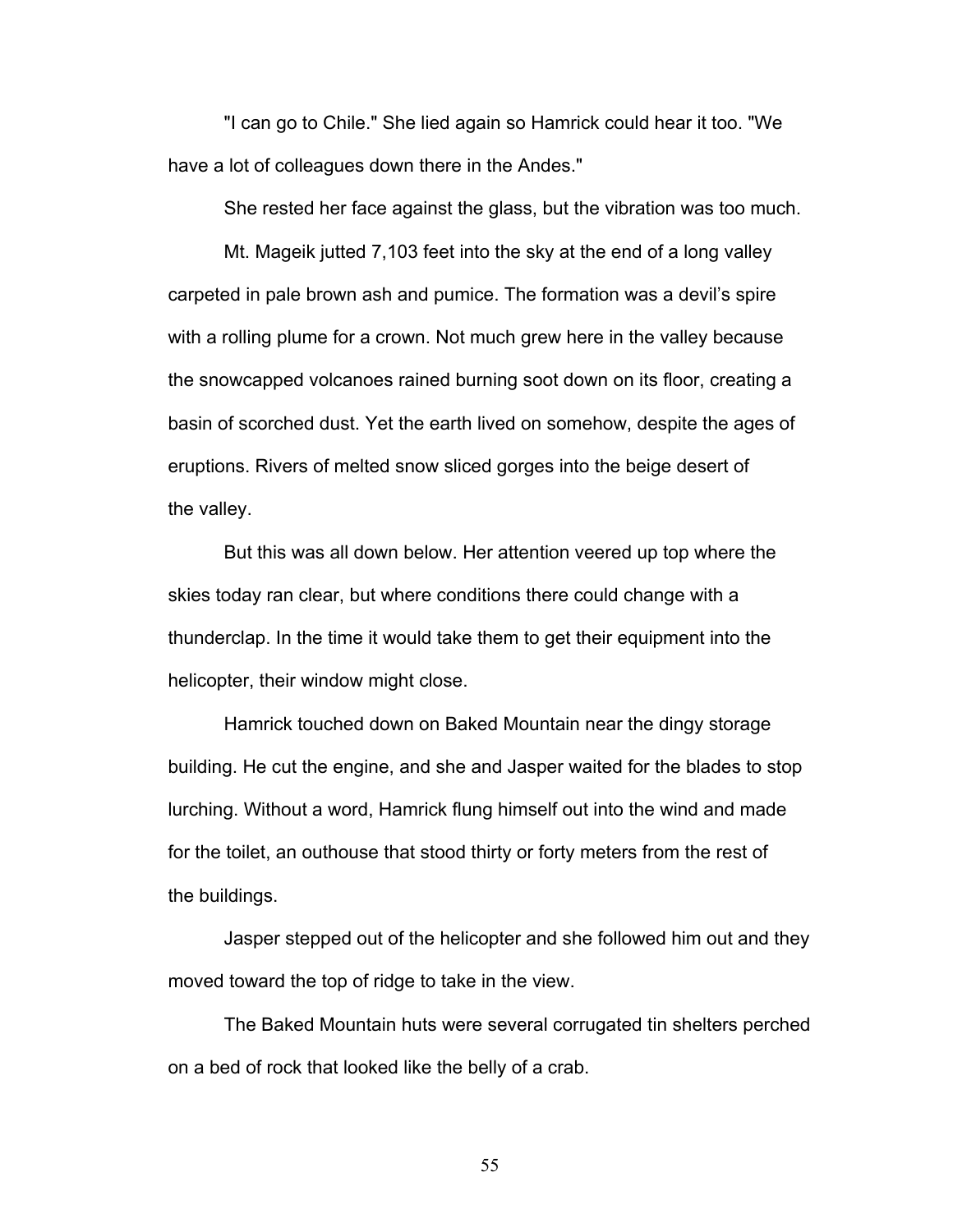"Jasper, come and look." Had it really been a year since they were last here together?

The entire valley was a jagged bowl of mountains and volcanoes with Mt. Mageik towering above it all.

The Baked Mountain huts meant something much more, though. She and Jasper had had sex in the bunks here for the first time a decade before.

"Where will I go if I lose all this?" she now asked him. "I can't

go home."

"Just stay here." Jasper kissed her.

"I'm not working as your lab tech."

"Move in with me," he said. Not once had he ever expressed a desire to live with her. "You'll continue your research."

"On an expired visa? Even if I did, I deserve to be paid."

Jasper scratched his jaw.

"What if we go to Chile?" She thought of the Italians that flew to Alaska

two summers ago to study with them and would soon travel to the Andes.

"If you stay here, I can groom you to take over my position."

Hamrick returned from the outhouse.

"I'm going to need your muscles," Hamrick said.

"You've obviously come to the wrong place," she said.

They walked with Hamrick to the storage sheds and Hamrick led them inside to a large bin. He entered a code on the padlock and flipped it open.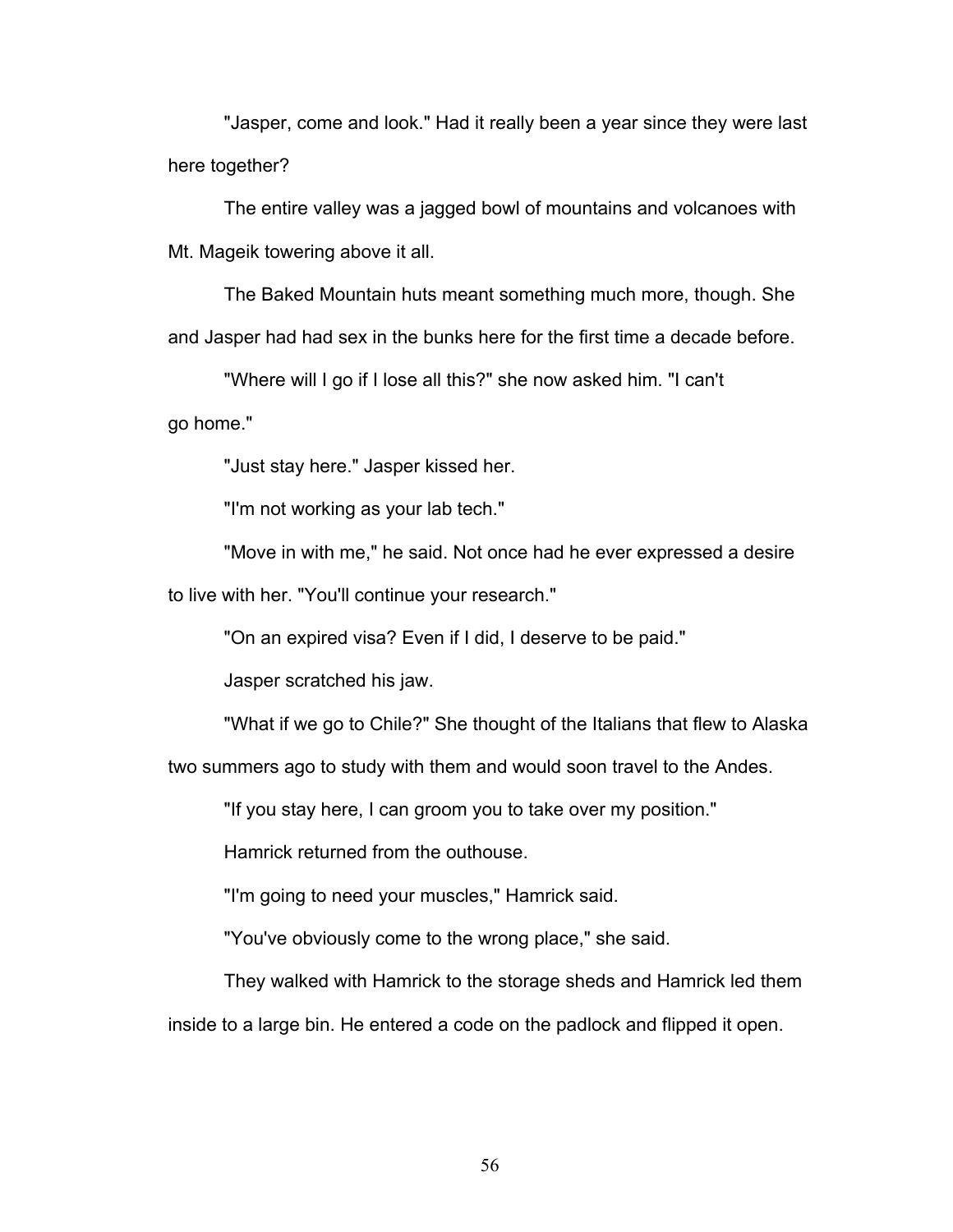Inside were blankets, jackets, and clean socks. He pulled up a few smaller crates and handed them to Jasper.

"They're heavy," he said. "Just leave them by the chopper. I'll load them."

Jasper grabbed the supplies and left the shed.

"What was in those boxes?" she asked.

"Dinosaur bones." Hamrick smiled.

"Tell me."

Hamrick put in a dip and smiled. "They smuggle them from Mongolia into Russia. I fly them down to Seattle and someone pays me more money than you make in a year."

"What's in them? Really?"

He rolled up some sleeping bags and warm jackets and shoved them in her chest. "Carry that out to the aircraft. We need to get moving."

\*\*\*

They were up the air again and ascending to Mt. Mageik. Except for the patches of charcoal rock exposed to the sun, everything here lay in the shadows of its towering summit. Even the town, so far behind and out of sight, was somehow contending with it. There was a reason the Greeks gave Mt. Olympus to their gods. Up top, a hundred meters in front of them, the massive crater bubbled and boiled.

They homed in on the rim of the crater lake with the helicopter. Hamrick landed on an icy bald just a short walk to the station.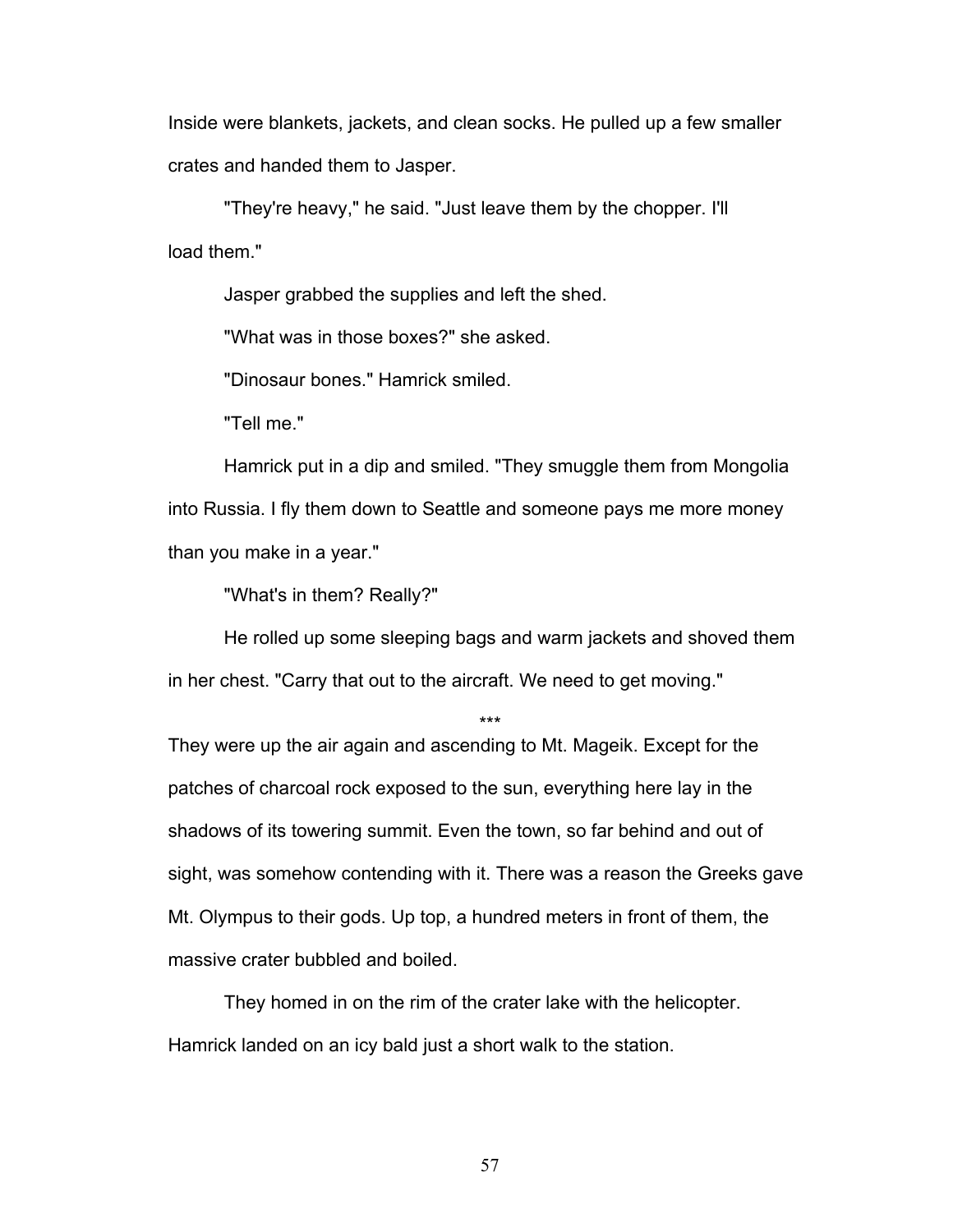"I'm staying here," Hamrick said from the cockpit. "I'll stay on the radio and check the weather."

Jasper flung open the door to the aircraft and they stepped out on the mountaintop. At this elevation, ice plated the ground like armor. It was so cold she could feel the enamel on her teeth, and she pulled down her balaclava to protect her skin from the sun. They waddled across the countertop of ice dragging a toolbox towards a shallow bowl to the monitoring station.

The station antenna was a meter tall and measured gas and chemical output from the crater burrowed down so many feet below. Perched like a condor's nest on a ledge above the massive broth of the volcano, it fed data into a storage locker buried in snow next to it. The station recorded the data methodically, week after week, waiting for her to extract them.

"We need a blowtorch to get the box open," she said.

"Don't know if we have one."

"I know Hamrick has one. I saw him pack it."

"I think I can get it," Jasper said. He pulled a chisel from the toolbox and began to chisel at the layers of hardened ice over the hinges. She found a flathead screwdriver and tried to pry open the door. It wouldn't budge.

"Let's just take the whole box if it won't open," she said. It was the size of a laundry basket.

"It's frozen into the ground."

"We're getting it out."

"Tell me about, Hamrick," Jasper said.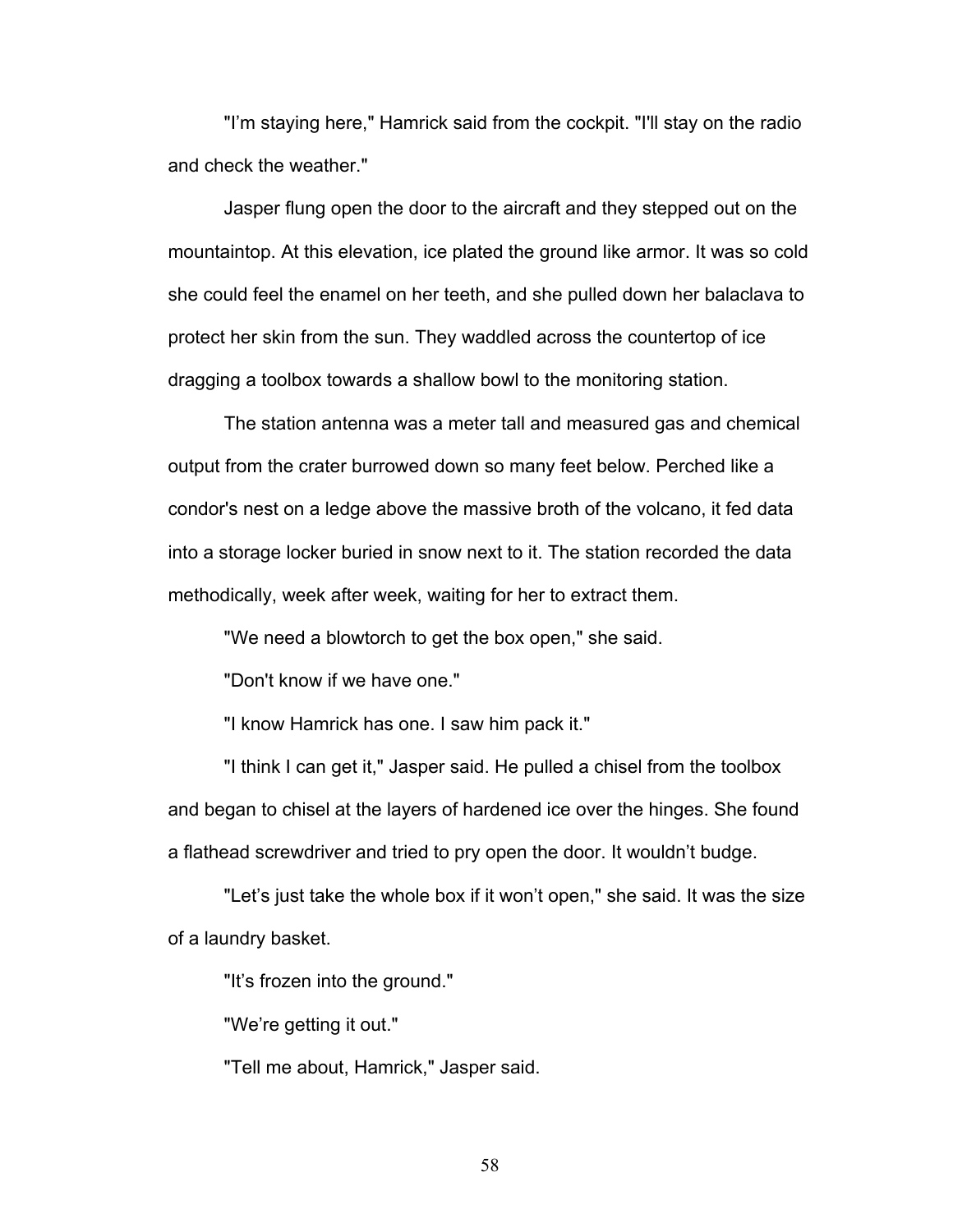"Let's get back to the helicopter," she said.

"I want to know."

"Not now, Jasper."

"Nice guys finish last, huh?"

She smiled. "They finish first. You know that." She clutched his face,

pulling him down, and kissed him. She loved him. Right now.

"Go get the blowtorch," he said.

She hiked back to the helicopter. The visibility was still holding. She could see for days. If they could pry the hinges open on the monitoring equipment, they'd be back at base camp by mid-afternoon.

Hamrick threw the cockpit door open just as she was about to reach for it.

"What's wrong?" she said.

"Take this," he shouted.

Hamrick shoved a paint scraper in her hands. "I need you to help me get the ice off the blades."

"What happened?"

"A patch of fog rolled in and dumped some moisture on us. It only takes a little to unbalance the rotors. We can't take off until they're clean."

Hamrick went to work on one side of the copter, and she worked on the other. It was hard to stand on the legs of the helicopter, keep her balance, and reach the blades well enough to get all the ice off.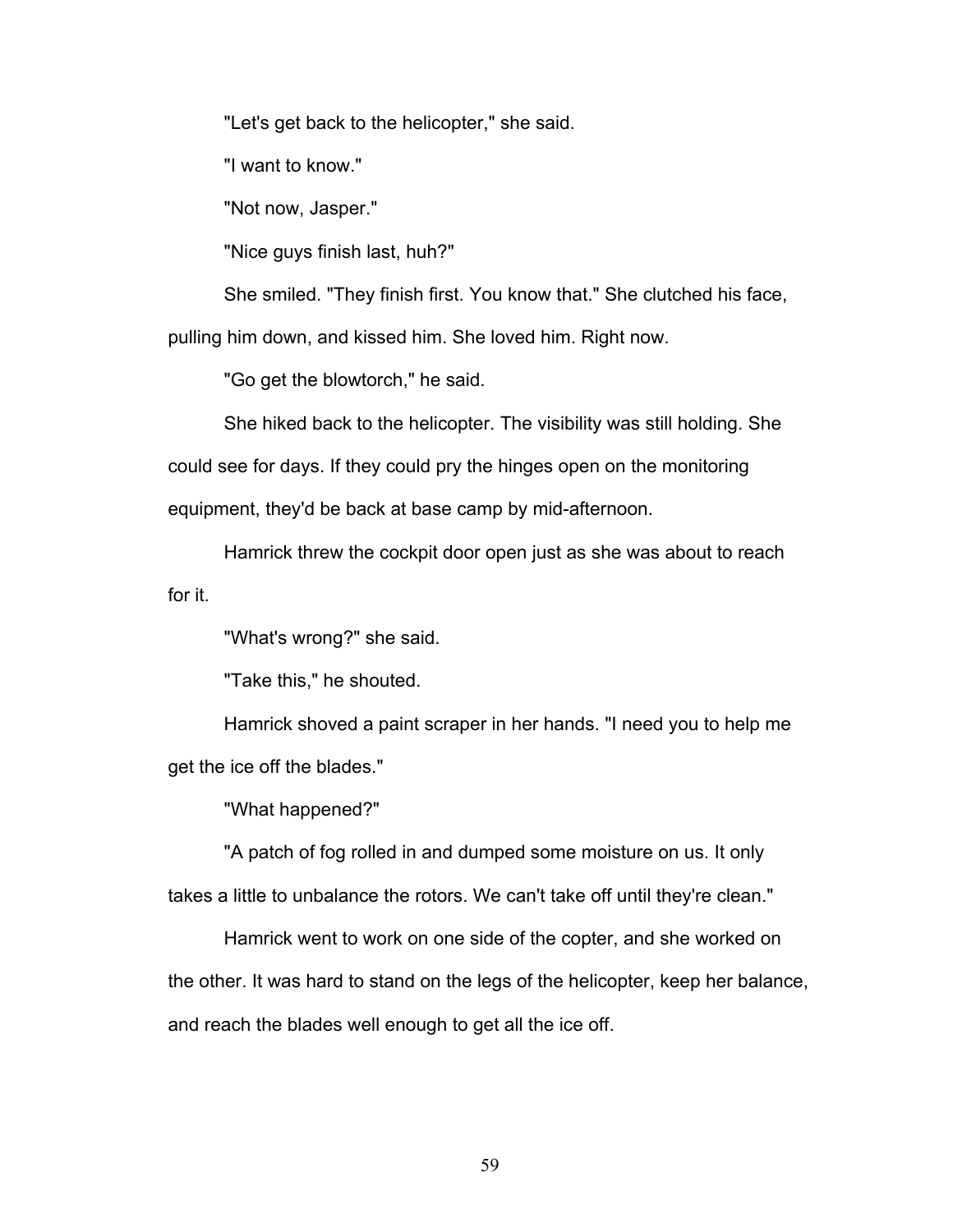No sign yet of Jasper, but he wouldn't think to come back for at least ten more minutes.

"Okay," Hamrick said. "Get down. Let me start it up."

They stepped down and jumped in the cabin and he fired up the engine.

The blades spun around a few half-hearted rotations and then cut off.

"There's ice still forming," Hamrick said. A slow moving fog crept in around them—sparse but present.

They returned to either side and started chipping away again. The ice was spreading haphazardly, and removing it was like trying to strip paint off a wall with a toothpick. She went at it for ten minutes but it was desperate and futile.

"Tara," Hamrick said. Then louder, "Tara." He was behind her, both arms around her waist. "It's done. We're stuck."

"We can get it."

"Stop."

"What's wrong?" she said. "Do you want to be stuck up here?"

"You can't sweat. You'll catch the chills."

"I'm not sweating."

"Exactly. Sit down with me and rest."

"What about the blades?"

He shook his head. "This helicopter just became a part of this mountain. Maybe you can study it next time you come up."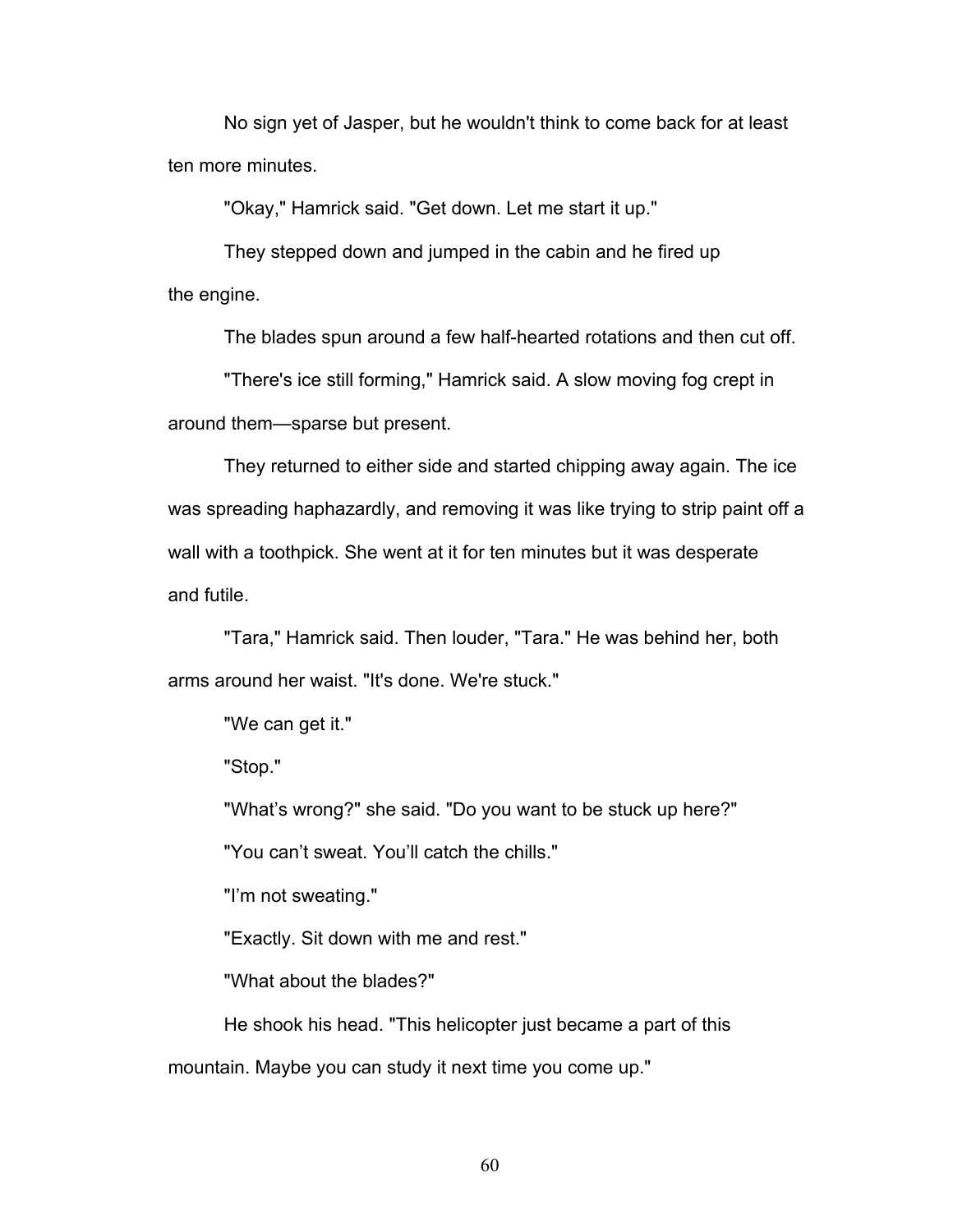"We should put out a distress call," she said.

"In a minute," he said. "I brought cheese. I don't go anywhere without cheese." He pulled out a block of Swiss cheese and cut it with a pocketknife. He held out the blade for her to take it.

Alaskans prepared for disaster. They toted food, sleeping bags, and firearms everywhere they went. It was the kind of thing she had once abhorred but now understood. No atheists in foxholes. Country like this demanded preparedness.

He unclipped the radio. "I have to SOS the Air National Guard."

"I'll do it."

He handed it to her. "I need you to do me a favor. Whenever we get out of here, I need you to help make sure we get my valuables out."

"What's really in those boxes?"

"I told you. Fossils."

The door burst open. It was Jasper. "The weather's getting nasty."

\*\*\*

"Time to get friendly," Hamrick said. "It's going to get cold up here and we need to get close." He had enough sleeping bags packed for all of them and he started arranging them while they huddled inside the copter.

The emergency call had gone just as she feared. The pilots couldn't come up to rescue them for the same reason they couldn't leave the summit. Once poor visibility and high winds took over, there wasn't a helicopter or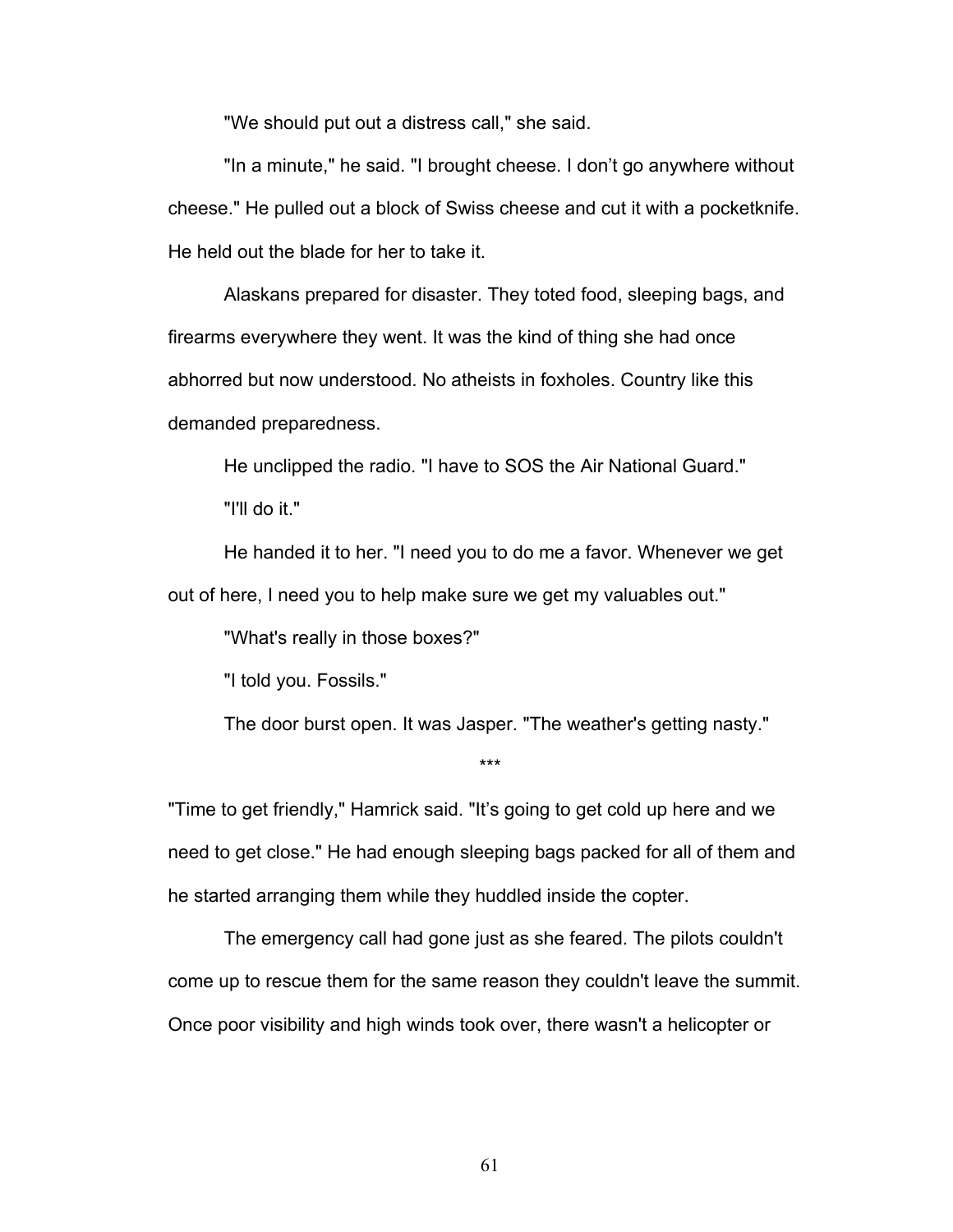fixed wing vehicle to save them. Until they had pristine skies, it was just the three of them in that tiny cabin.

Night came and with it a frightful sleep. Turn over. Lurch awake from a vivid dream where they are buried in an avalanche. Open the door just enough to let Jasper climb over her, go out, and use the toilet. Let the cold air rush in and use three bodies to heat it back up. They were packed in tight and Jasper brushed his body against her every hour to remind her that he was there. In her last dream she saw Jasper wandering the station, but it wasn't really the monitoring station. He destroyed the equipment and threw it into a volcano and watched it sink into lava.

She fought until morning and found Jasper still asleep next to her. She slipped out of her bag and went outside.

Rime ice grew like lichen on the helicopter. It was in her eyebrows now too. Crusty spots of it covered her knit cap and waterproof shell.

On the bald of the mountaintop she hurried toward the station. Twice the wind, fifty, sixty miles-per-hour, knocked her to the hard ground. In the distance she saw the cloud open and figured it was the clear patch the crew on the radio had told them about. But then the sky closed again and it was gone. Pushing ahead she found the metal box nearly completely frozen over and filled in with snow.

She worked a pick into the outline of the instrument panel. Once the edges were visible, she went at the top, scraping away the thick shell of ice. Now she was really sweating, but she kept working.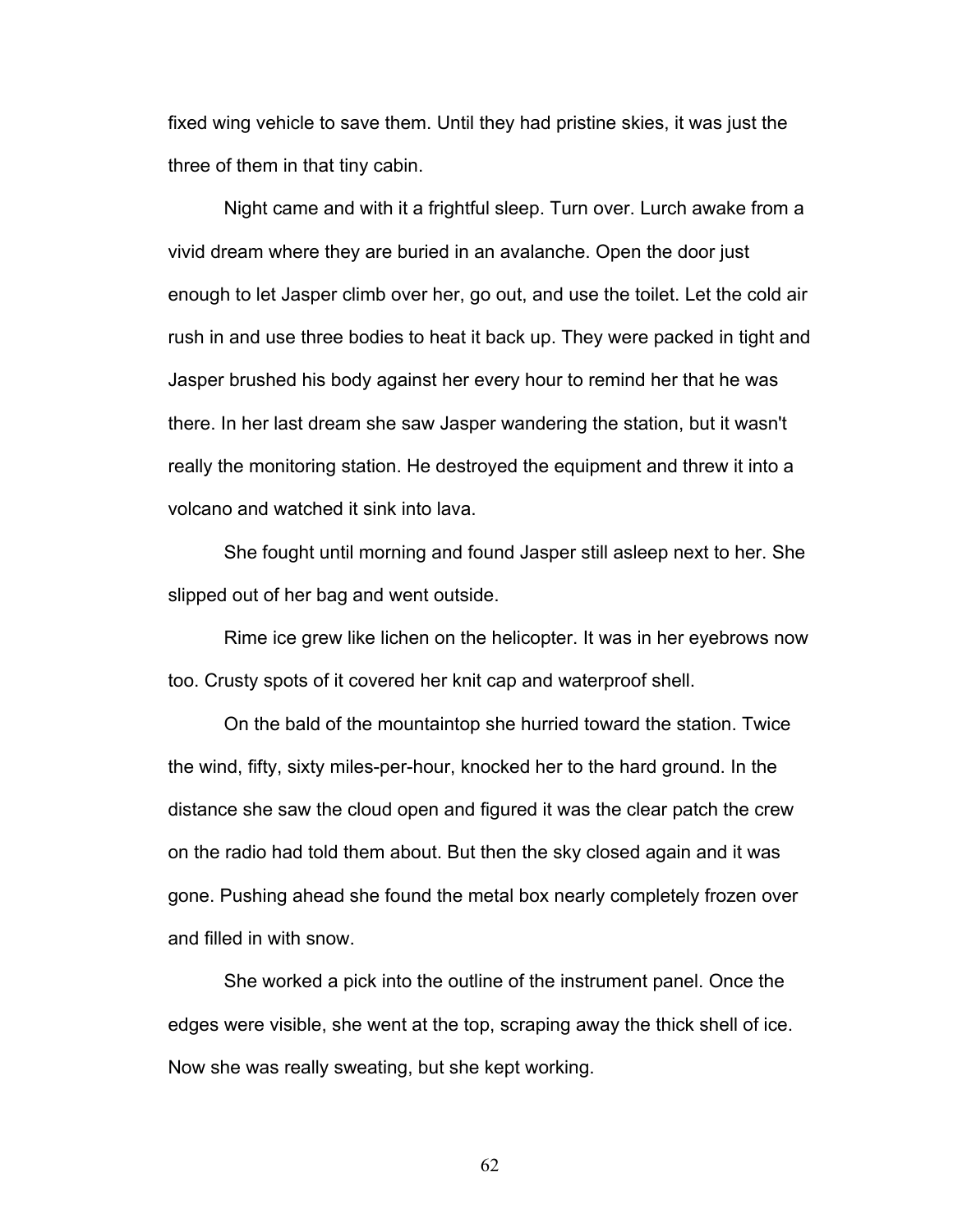Another patch of sunlight appeared and the sky ripped apart.

She was determined to do what she came here to do. Working the point of the pick around like a letter opener, she tried to free the lid from the metal bin that warehoused her project. She remembered installing it here, how she'd discovered joy in the explosion of volcanoes—how happy she'd been to witness their elegance and awesome capacity for destruction. And it wasn't just the volcano that seduced her—it was the flights into shimmering Alaskan skies and the rush of knowing that death had once lurked near each avalanche of lava.

Then she heard a loud pop. It wasn't the volcano or a rescue party. It was the clicking of the box opening like a treasure chest.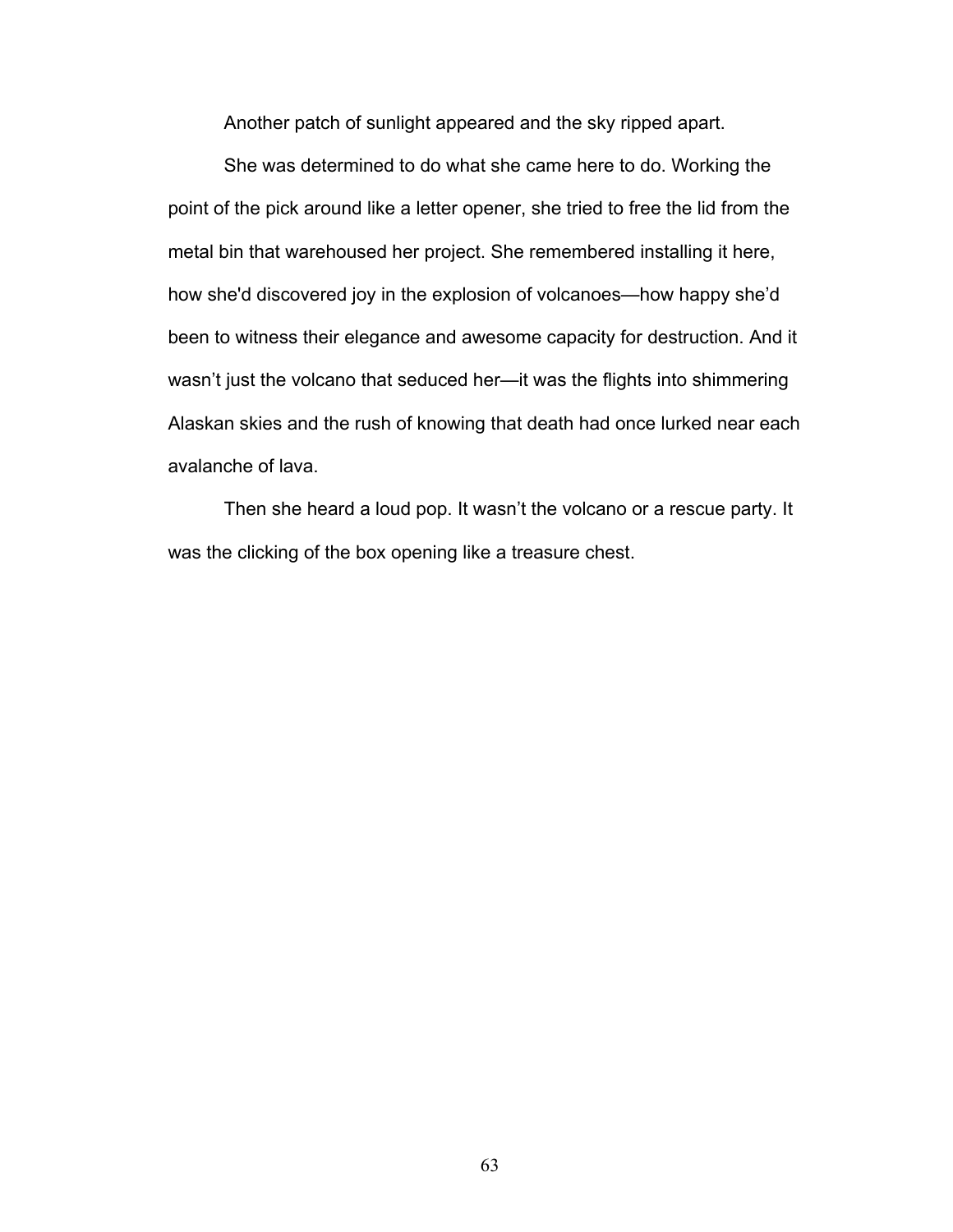## SOON TO BE A MAJOR MOTION PICTURE

Movie season comes crazy early this summer. *Jurassic Park* drops in June, so my boss, Bill Kennedy, asks us if we know anyone to hire at the theater.

"Can't think of anyone," I say. My friends from high school would kill to have a job at Pleasant Valley, which is exactly the reason I don't tell them, so I'm still the only guy with the cool job.

A few days after Kennedy told us about the job, I catch up with Ally at the podium after my shift starts. When she tears tickets, she draws on a pad she carries everywhere. These days she sketches Wolverine over and over again.

"I've been thinking a lot about whales," she says. Her hair is blue. Last week it was pink. She slides her drawing over—it's a whale. It's pretty dope, but the next minute she's penciling in a harpoon through its heart.

"That's cold," I say.

She doesn't answer questions about her art, but at least she shares it with me and not anyone else. She tells me I get her. Since I met her she's been talking about how she's one quarter Indian, which I don't see. I tell her that's just what white people say to feel like they have some kind of heritage, and besides, I'm Mexican, not Indian. It's a hell of a lot different, although maybe not to her.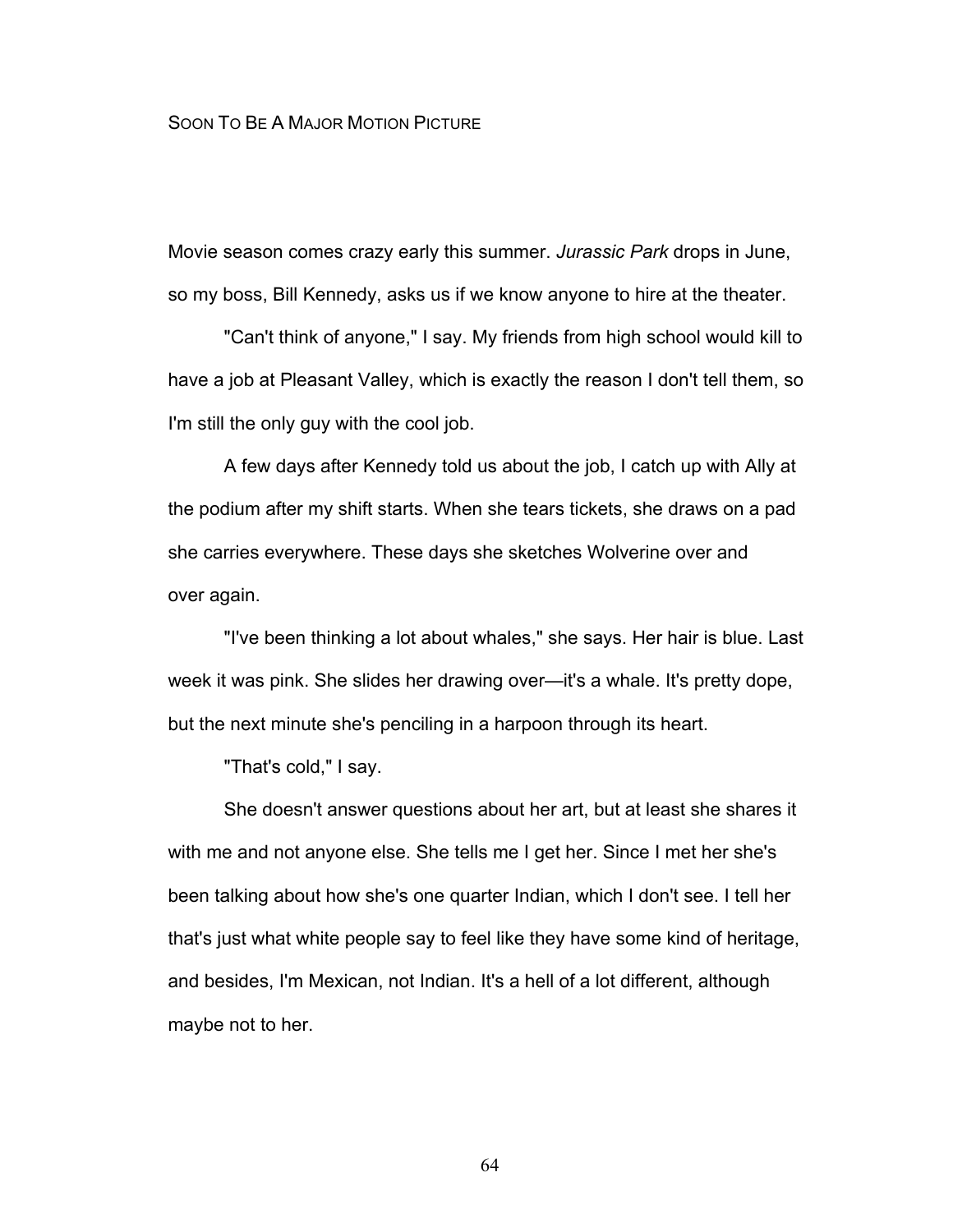Ally's pretty hot, but that's not why I like her. Being in high school makes us pretty tight—we've got these big plans for the future and how we're going to get out of this town. She's going to go to New York and then San Francisco, or maybe it's the other way around. I'm going to buy a motorcycle, travel out west, and pitch a tent on the side of the road whenever I get tired.

There's this other connection, too. We take home an extra \$40, \$60, \$100 a shift ripping the place off, and weekends are easy with all the business concession does. You ring up the total at the register and then void out the stuff you recycle from the theaters—big paper Coke cups and popcorn bags—right as the customers hand you the money. Kennedy's a motherfucker with inventory, so you have to be careful. It's gross when you think about, but no one ever notices they're eating from the same tub of buttered popcorn as the guy from the previous show.

Since we don't have school over the summer, we're going to load up on shifts. Kennedy doesn't care if we work doubles and go into overtime.

Ally's not in a mood for talking, so I decide to split. "Before things get busy, I'm going to take my fifteen and get some food. You want something?"

"Nah." Ally never eats.

Twenty minutes later I'm upstairs in the break room eating two junior bacon cheeseburgers from Wendy's, when a college kid with a bushy, whiteboy fro walks in.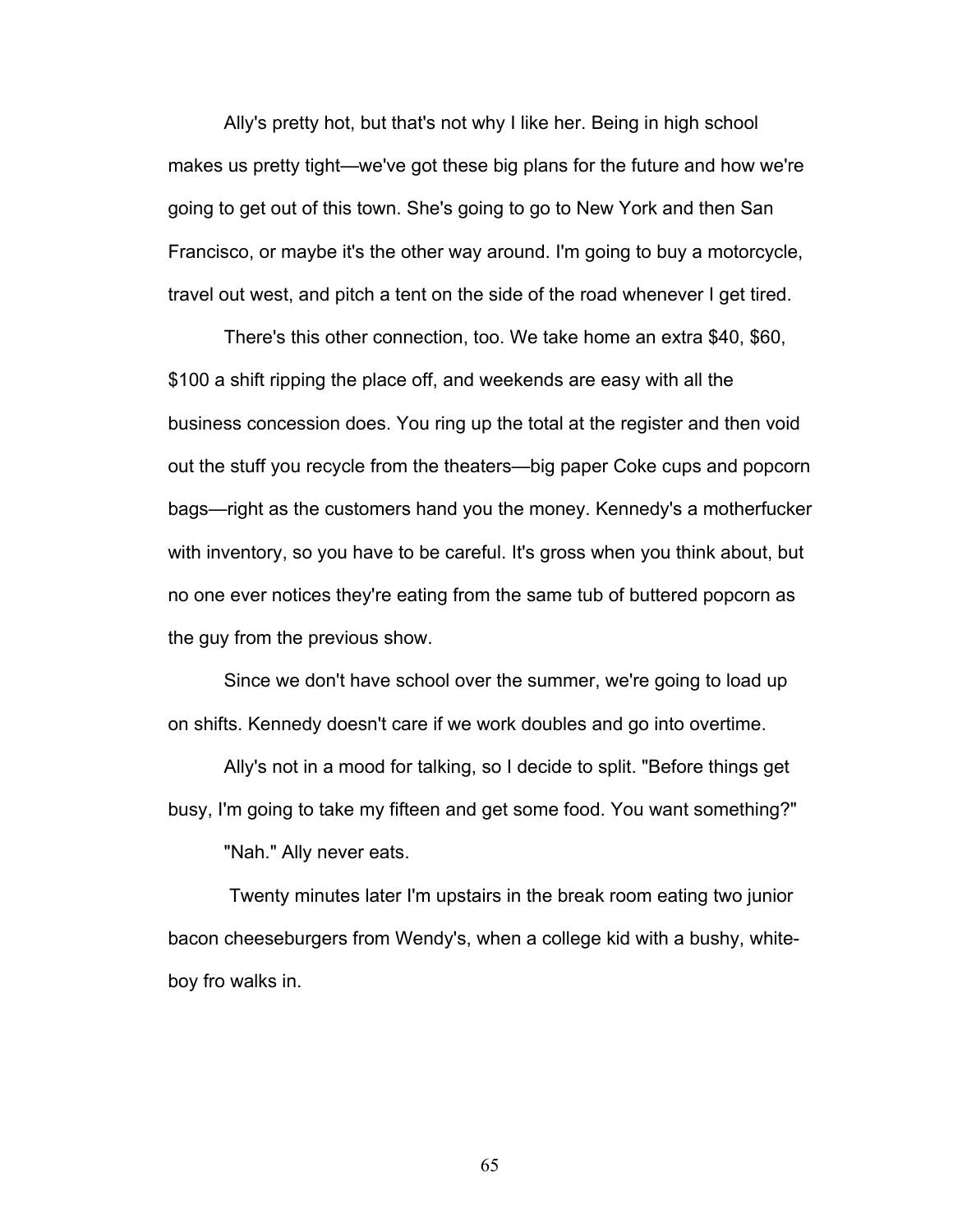Kennedy swoops in behind him quick enough for the blond part in his hair to take flight for a second. "Cesar," he says to me, "I need you to train Noah here on usher."

I hold up the burger as if to say give me a minute, but Kennedy just ignores the gesture. So much for my thirty-minute break.

"I've got to refund some tickets for some pissed off guests," he says and disappears. Dude always has something to do, so I get up to show the fucking new guy around.

I take Noah downstairs to the janitor's closet to grab the dustpans and brooms. "Get that big trashcan," I tell him.

We stack up all the shit on the trashcan and wheel it down to Theater One right as *Indecent Proposal* lets out. Roll credits. A few super fans watch them like they always do—to the bitter end—until there's nothing left but some shitty music playing against a black screen.

"I'm going to watch every movie in here before I leave," Noah says.

"You will," I say. "Over and over again—especially working usher."

"You don't like movies?" he asks.

"I can't sit still long enough." The lights come on as the last reel hits the end of the tape. "I'm squirrelly, man."

Just then Ally comes in the theater holding the night's schedule. "Can you guys get this ready quick? I got people lined up already for the seven fifteen." She looks up from the paper and notices Noah. "This the new guy?" she says to me.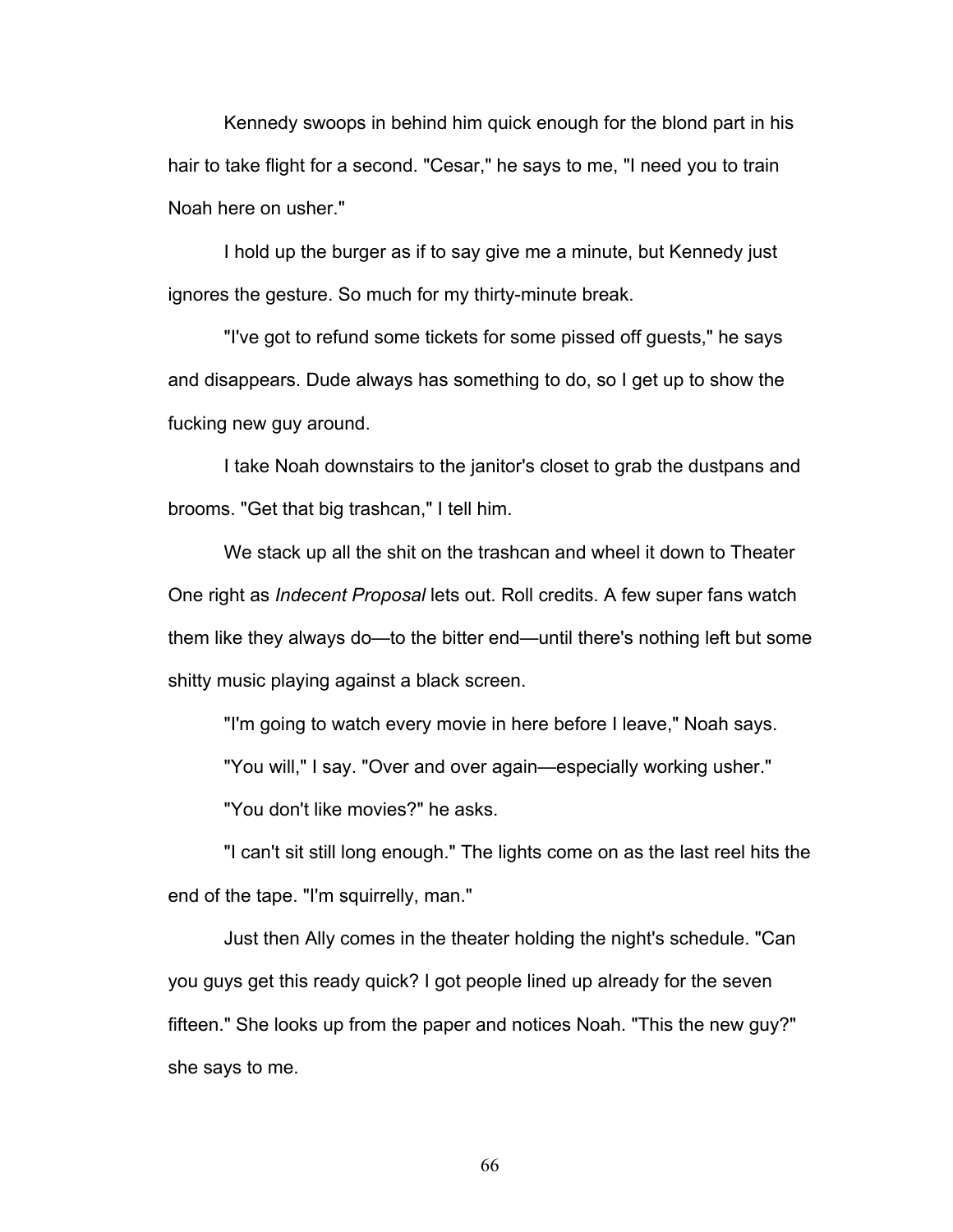"Yeah."

"What's your favorite movie?" Noah says to her.

Ally sort of stops. "Like right now?"

"Yeah. What's the best movie you saw this year?"

"*Army of Darkness*," she says.

"Yes," he shouts. "Brilliant movie. Bruce Campbell is a fucking genius."

"All right then, but hurry up," she says and leaves the theater.

"Who's that chick?" Noah asks. "She go to school with you?"

"No, different school."

"You should be all over that shit," Noah says.

"Take all the cups out of the holders. Then sweep the rows."

Noah cleans up the trash quickly, but I catch him tossing out

some Jujyfruits.

"What are you doing? Give me those." I pull them out of the trash and shake the box around so Noah hears them ping pong around. "These are still good, dude." I grab a few and toss the rest to him.

Noah's a good worker, but I don't know if he'll be cool with the shit we do around here. When I started last year I was a dumbass kid coming up from West Texas, where I spent most of my time skipping school and spending my allowance on Dr. Peppers and beef jerky from the 7-Eleven near my dad's body shop. The old man didn't even care what I did after my stepmom split. I'd probably be a dropout if we hadn't left Texas. We bounced after my uncle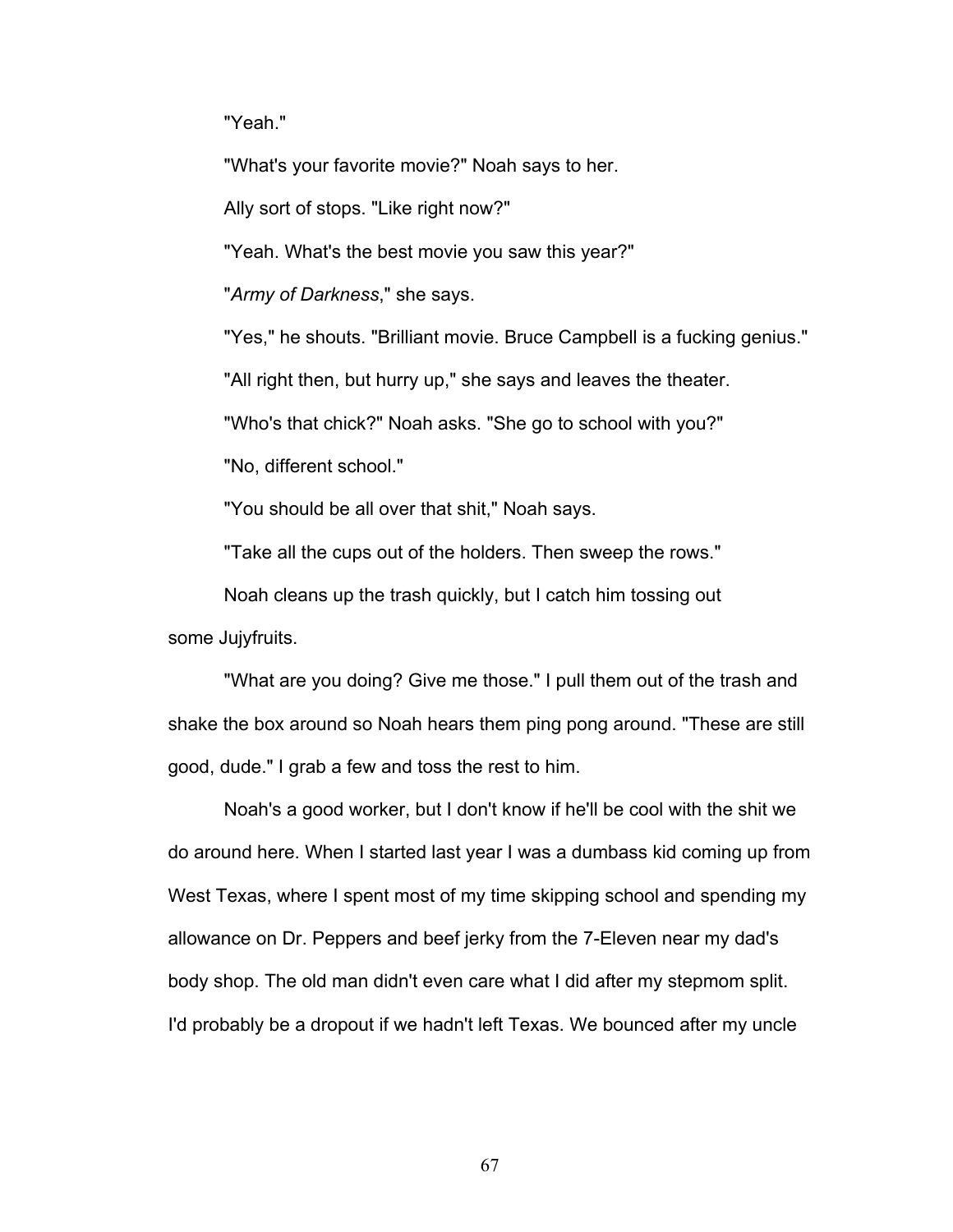got in trouble with some scary dudes. I still don't know much about it, but it was time to go.

Here, I got smart in a hurry. I go to a good school and I'm on the wrestling team. We live way out in the country, but my dad pulled some shit with the district so they'll let me go to a white school in Raleigh. They call it bussing, but I drive my own ass to school. There's no way I'm getting on the cheese wagon with those fucking rockbiters.

Me and Noah clean out the theaters all night really good. He's not one of those typical I'm-smarter-than-you college kids, but the dude is a pussy hound. I catch him flirting with some girl after *The Sandlot* lets out. It's packed too, but he goes up in our broke-ass theater uniform and starts doing some real player shit. He found a bracelet someone dropped in a seat earlier today and takes it up to this girl—right in front of all her hot friends—and he's like, "You dropped this."

"No," she says, "It's not mine."

"I know," he says and smiles at her so big it's almost uncomfortable. "I just wanted an excuse to talk to you." But it doesn't end there. The girl has a shirt on that says Stone Temple Pilots really big across her chest. "You ever been out to the quarry on Six Forks Road during a full moon?"

"Where?" she says. A few of her friends start tugging on her shirt like it's time to go.

"Yeah, behind the graveyard on Falls Lake."

She brushes off her friends for a moment. "Wait, what's that?"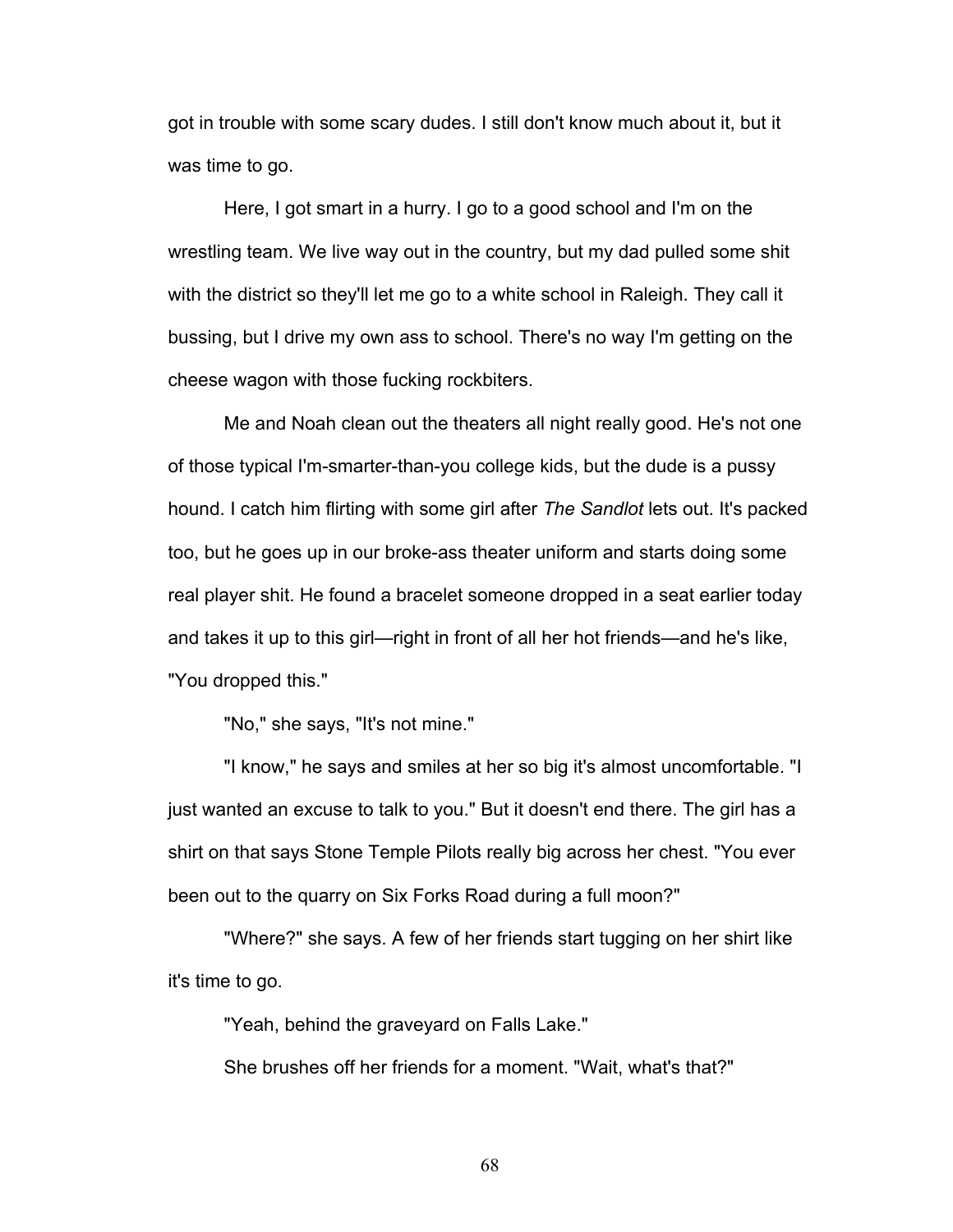"Tell you what," he says and puts his hand on his chest. "My name is Noah and this is my buddy Cesar." He grabs me with his other hand and pulls me close to them. "Give me your number and we'll take you there." He slaps me on the arm and says, "Get me a pen."

So just like that dude has her number.

Later, after we clean One for the nine-fifty showing, I tell Noah he can take off.

"You doing the midnight movie alone?" he says.

"Every Friday and Saturday." None of the college kids want to do it because they all want to get drunk, and Kennedy won't let girls walk out to the parking garage alone.

"I'm staying, man. I want to see that preview again for *Cliffhanger*."

Before the last movie of the night, Noah pulls me into Four, which is empty until the matinees tomorrow. "You smoke?"

"Yeah, man." And it's then that I realize he means weed because I can smell the stank out of his pocket. We get good and high and sit in the back row. "What goes on at the quarry?"

"Oh, man." he says. "It's a place you take girls."

"Why's that?"

"It just works, man." He snaps his fingers. "You aren't afraid of heights are you?"

"Nah," I lie. I can't even ride roller coasters.

The trailer for *Cliffhanger* starts running.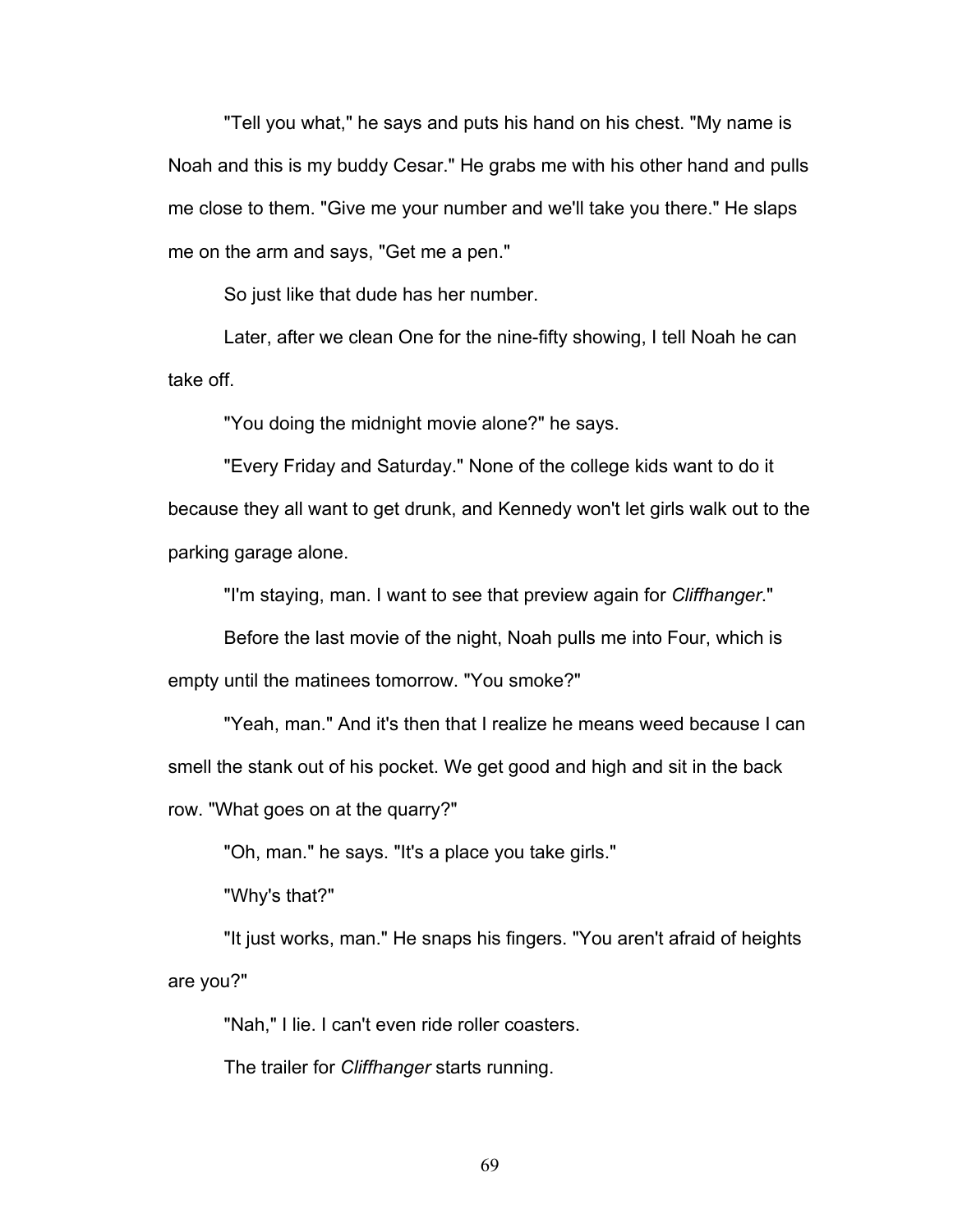"Stallone," he says. "*Fucking* Rambo, man." We laugh our asses off.

\*\*\*

Just a week after Noah scored the girl's number, he corners me in the break room.

"Where you going to college?"

I laugh. "Shit."

"You're smart. Just play up the Mexican thing."

"Fuck you," I say.

"I'm just saying."

I cram a Bojangle's biscuit in my mouth. Noah lights a cigarette.

"What did you get on your SAT?" he asks.

"I did okay." Truth is I don't know what an SAT is, and I don't know how people apply to college.

"What's okay?"

"Like average."

He tops off a black ashtray overflowing with cigs. "Just get into school

somewhere. What the fuck are you going to do if you stay here?"

"Work for my dad."

"And be one of *those* dudes?" He shakes his head at me like I'm some bitch.

"Like college is such a big deal," I say. He's going on cigarette number three. "You don't learn shit there, anyway. You just go there to get laid."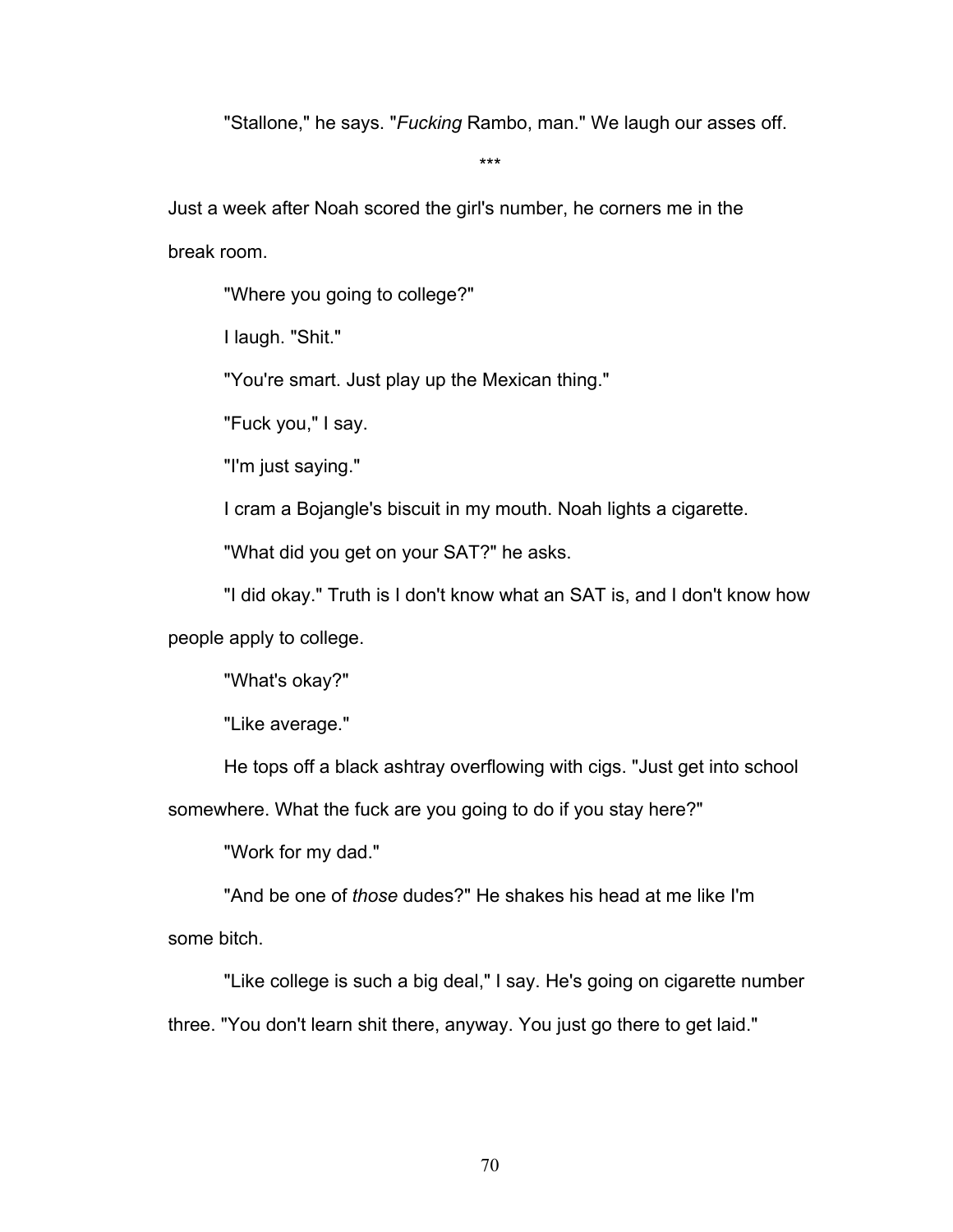"It's just a game man—no different from any other one. The only reason I'm in college is because I applied." He points the cigarette at me. "As should you."

"So what's up with that chick?" I ask because he's pissing me off. He holds a finger up. "I already called her. Set the whole thing up." "Already?"

"Why don't you ask Ally out, man? Take her to the quarry with us."

I look to the door to make sure no one's around. "Nah. It's not like that."

"Well, it looks like that."

"We've just worked together for a while."

"You need to own it. Tell her." Noah puts his hands up in the air. "We should just smoke a blunt in here. Does Kennedy have any idea what's going on around here?"

\*\*\*

*Jurassic Park* opens in two weeks. Me and Ally are all alone in the back of Two.

"I talked to Noah about this thing," I say. "The old quarry."

We're sitting there eating a box of Dots, watching the end of *Menace II Society*.

"Oh, yeah. Heard about that," she says.

"Wait. Did Noah tell you?"

"I can't remember." She puts her chin to her collarbone and pulls her feet up on the seat. "I think we should tell Noah about the whole thing," she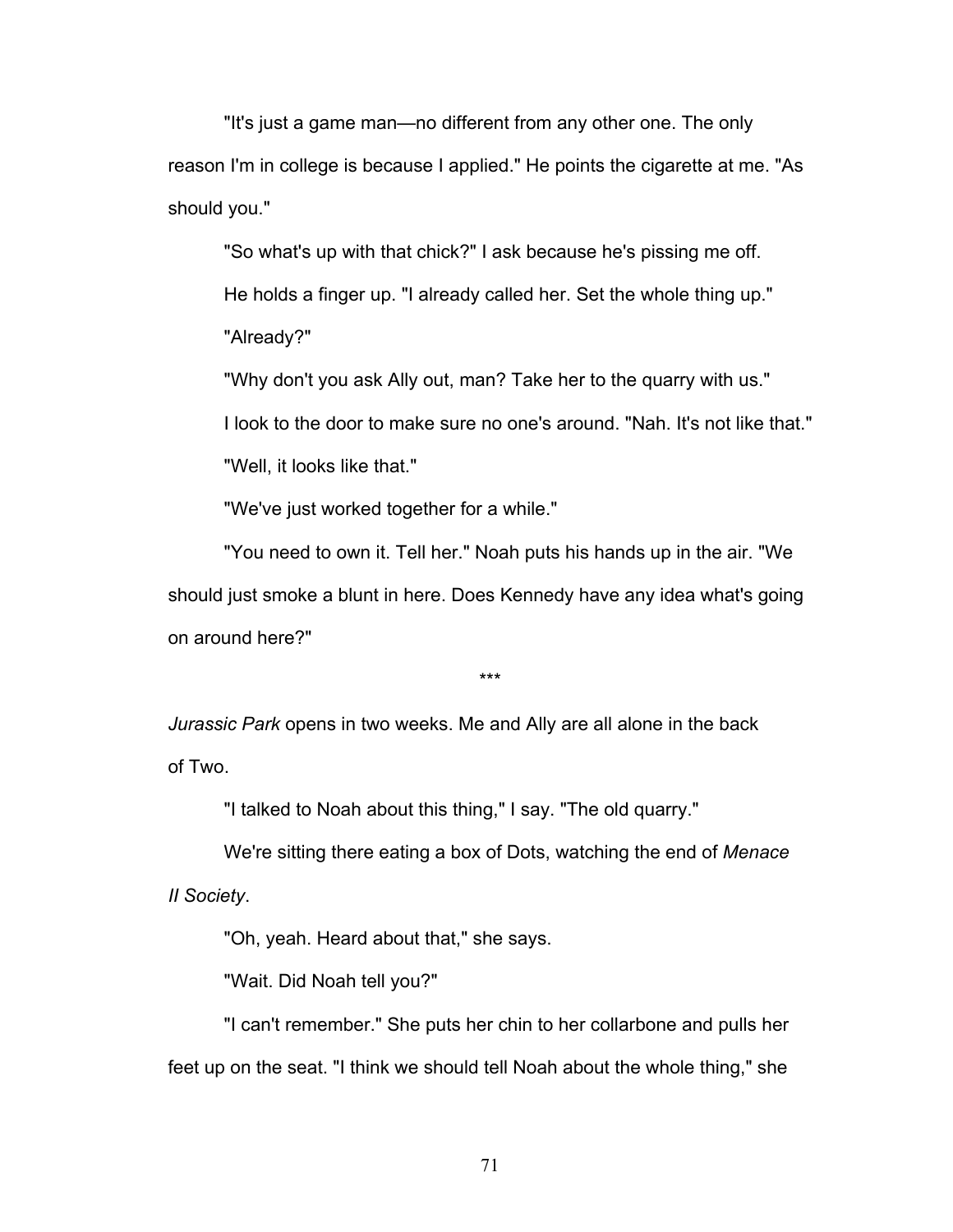says. "You know, selling the popcorn and drinks and all. We should get him in on the money so he knows what's up. Do you think he'll be cool?"

"I don't know about all that. Why get him involved?"

"I think we should tell him," she says. She's picking at her fingernails.

I lean up next to her and just think, *fuck it*, and say, "Yeah, do you want to come to the quarry with me?"

"Sure." She smiles now and puts her feet back on the floor. "Can you pick me up?" She writes her address down and tears the sheet out of her pad. No drawing, either side.

"What have you been sketching lately?"

"Nothing," she says. "I'm uninspired."

That night I walk Ally out to her car in the parking garage. It's dark except for the blinking floodlights. I'm as scared as hell when I have to walk with a girl knowing I want to kiss her and not knowing what she's going to do. So I grab her arm just above the elbow and go in close to her face. She's surprised but goes along and then she kisses me back and I push her back slowly, so she's up against the concrete pillar. She starts grabbing my dick and I rub her ass. It goes like that for a while until we pull back and look at each other. We do it all over again, but it loses momentum. Just sort of stops.

"I gotta go," she says.

I watch her pull away in her dad's Toyota and start wondering if I should have done more than just feel her up.

\*\*\*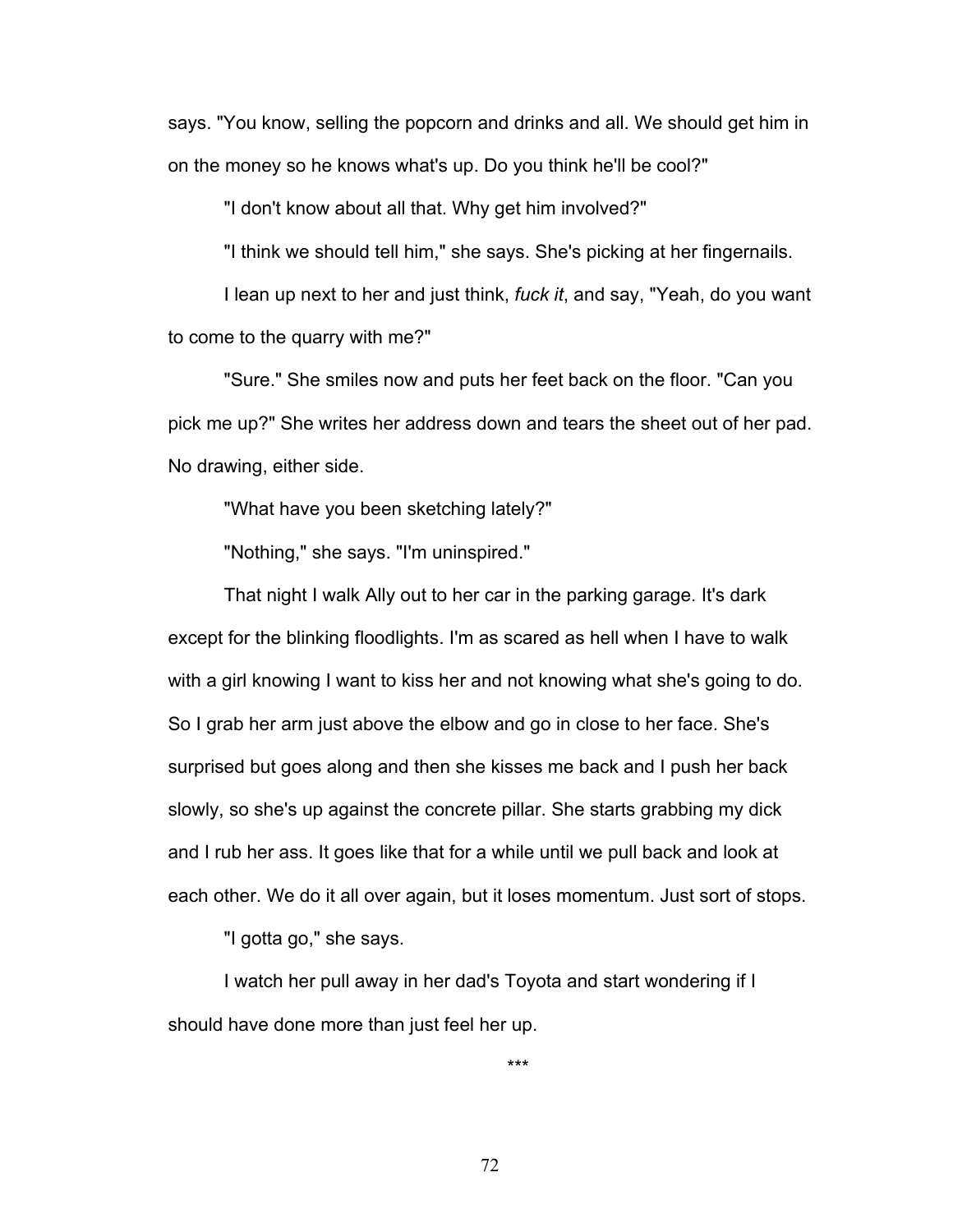It's a week before *Jurassic Park* drops and the afternoon before our big trip to the quarry. I'm carrying thirty-gallon bags of popcorn down to concession just before the three of us are supposed to head off to Burger King.

I can't find Ally and Noah anywhere for the food run, though, so I start looking for them in the back of the theaters. By the time I've hit all seven, I'm starving and I decide to go grab lunch myself. Before I can leave, though, Kennedy catches me in the hallway.

"Dude," he says, "I'm glad I found you."

"What's going on?"

"I need you to hold down the fort. Derrick is sick and I have to send him home."

So now I'm standing behind the register after all the movies start, with not much of anything to do but snack on popcorn. Then Noah and Ally slip out of Theater Four, right by the podium where we tear tickets.

"What are you guys doing?" I say.

"Yo, Cesar," Ally says. "Let's get strawberry shakes."

Noah laughs. They've been smoking.

"I'm stuck here covering for Derrick on concession. Bring me back a

Whopper." I think about it for a second. "Better get me two."

Thirty minutes blow by and Noah and Ally are still gone, and then

Kennedy, who must feel bad for me, relieves me.

I go up to the break room to wait for the food. Ally's backpack is on a hook next to the employee lockers. I zip it open and there's her drawing pad.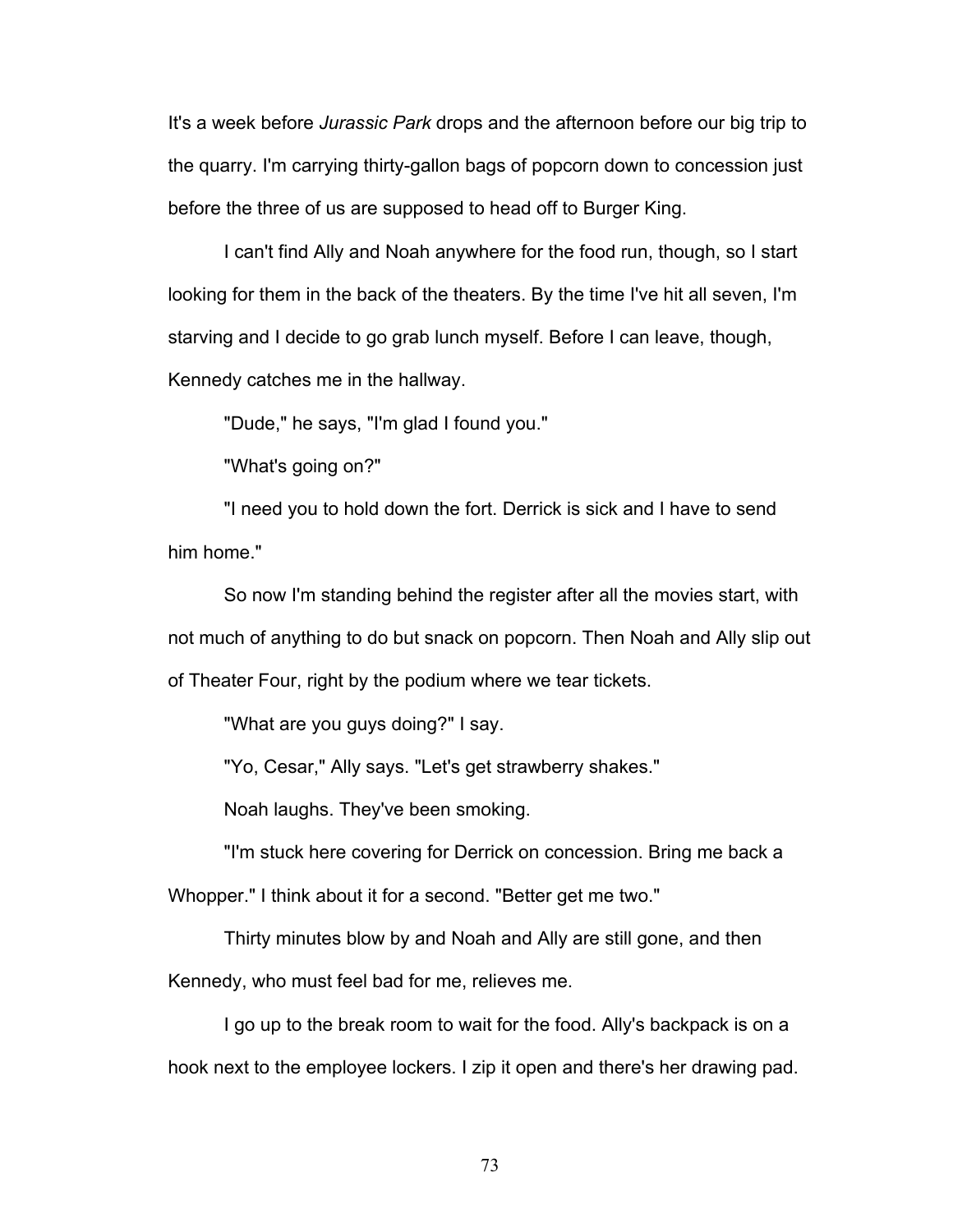Without hesitating, I flip it open. Since the time we made out in the parking garage, there are a bunch of new drawings of a stegosaurus. At the end, there is a sketch of Noah standing in front of the box office, and it's all black and white except for the sky, which is blue. It looks just like him. I throw it back in the backpack and zip it up.

Noah and Ally come up a few minutes later, and I can hear them laughing from the bottom of the stairs, up all the way to the break room. They are two peas in a motherfucking pod, these two.

"Two whoppers, dude," Noah says to me.

"What do I owe you?" I rip them out of his hand. It's all I can do to not go off on him.

"A few bucks. I don't know," Noah says and sits down close to me. "So, Ally was telling me about how you guys make money." He sucks on a shake and stares at me like I've been holding out on him.

"Yeah, that's right." I look over at Ally, but she's buried in a pile of chicken nuggets.

"Well, come on, man." He nudges me with his elbow. "Tell me how it works."

"Just be cool." I tell him about the scam just to shut him up. There's nothing to it, really. Me and Noah will work usher and empty out the theaters. We'll take all the large, four-dollar drinks and popcorns and wrap them in a second bag we hide under the actual trash. Once we get it back to the janitor's closet, one guy will stand guard while the other rinses out the stash.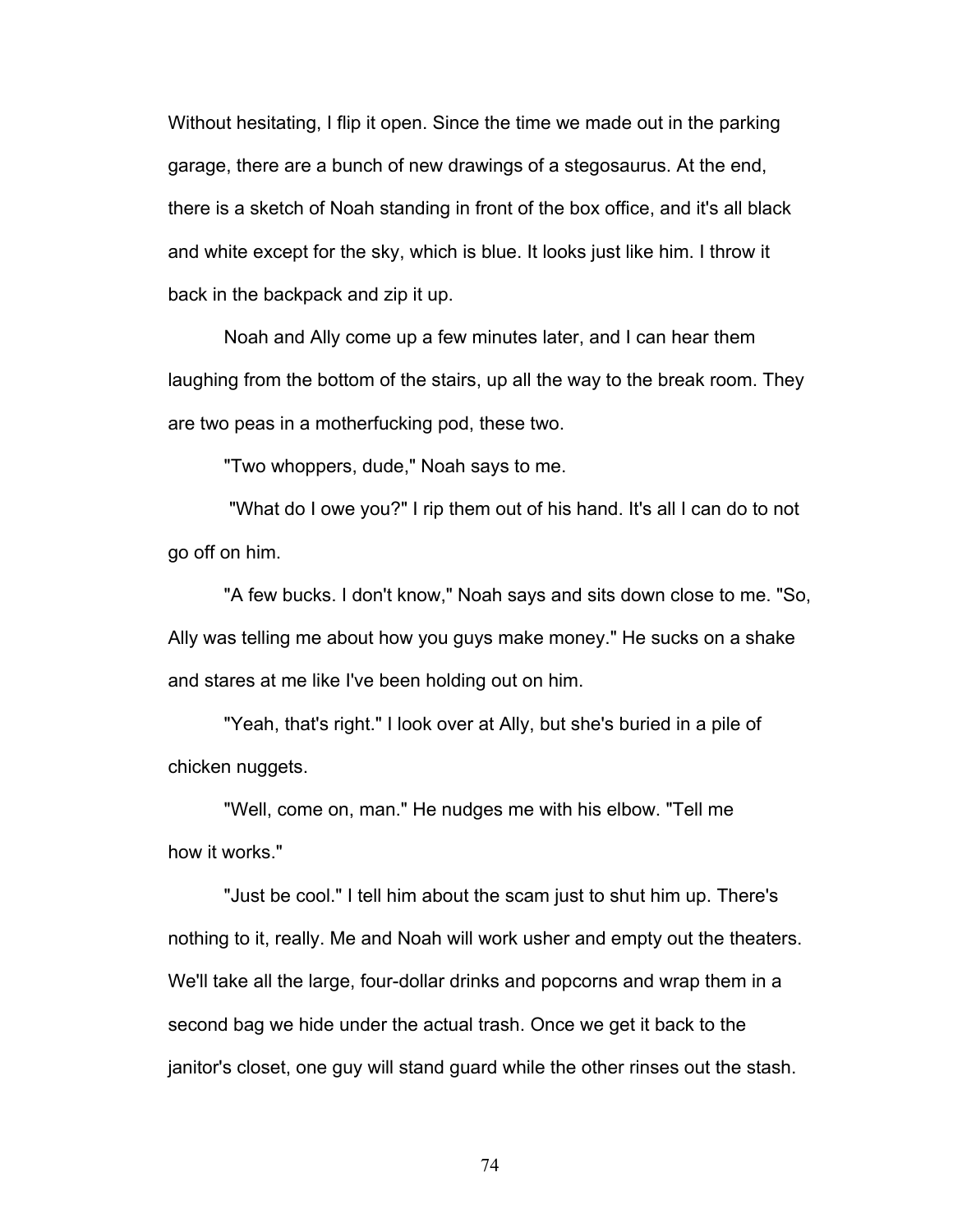That night, an hour before we're heading out to the quarry, I'm trying on every shirt in my closet. Me, pops, and my uncle live in this small brick house in Durham—out in the country—but it's on an acre of property with a fire pit in the back. My dad loves Camaros, so we've got three of them he salvaged from the shop. One of them is up on blocks and the other is my dad's, but mine's a Z28, a real fucking rocket ship. And I need it too, driving back and forth between here and school. I got a hardship license when I was fifteen, so I've been driving for two years now without a permit.

"A girl from school?" my dad says. He's old school as a motherfucker, thinks people should get married and settle down.

"I work with her." My dad's always wondering about the chicks I date. Not that I've brought anyone out here before. If you tell some white chick's dad that you live in Durham, you'll be holding your dick the rest of the night.

Dad's a funny dude. Says I'll take over the transmission business. He thinks college is for kids who don't want to work.

There's a knock at the door, and it's Noah.

"You ready?" he says. "Where's Ally?"

"I told her I'd pick her up as soon as you got here. Where's your girl?" "She flaked out," he said. "She sucked, anyway."

"So it's just the three of us?" I say, scooting out the door so my dad can't hear. "Isn't that a little weird?"

"No, it's cool man," Noah says.

\*\*\*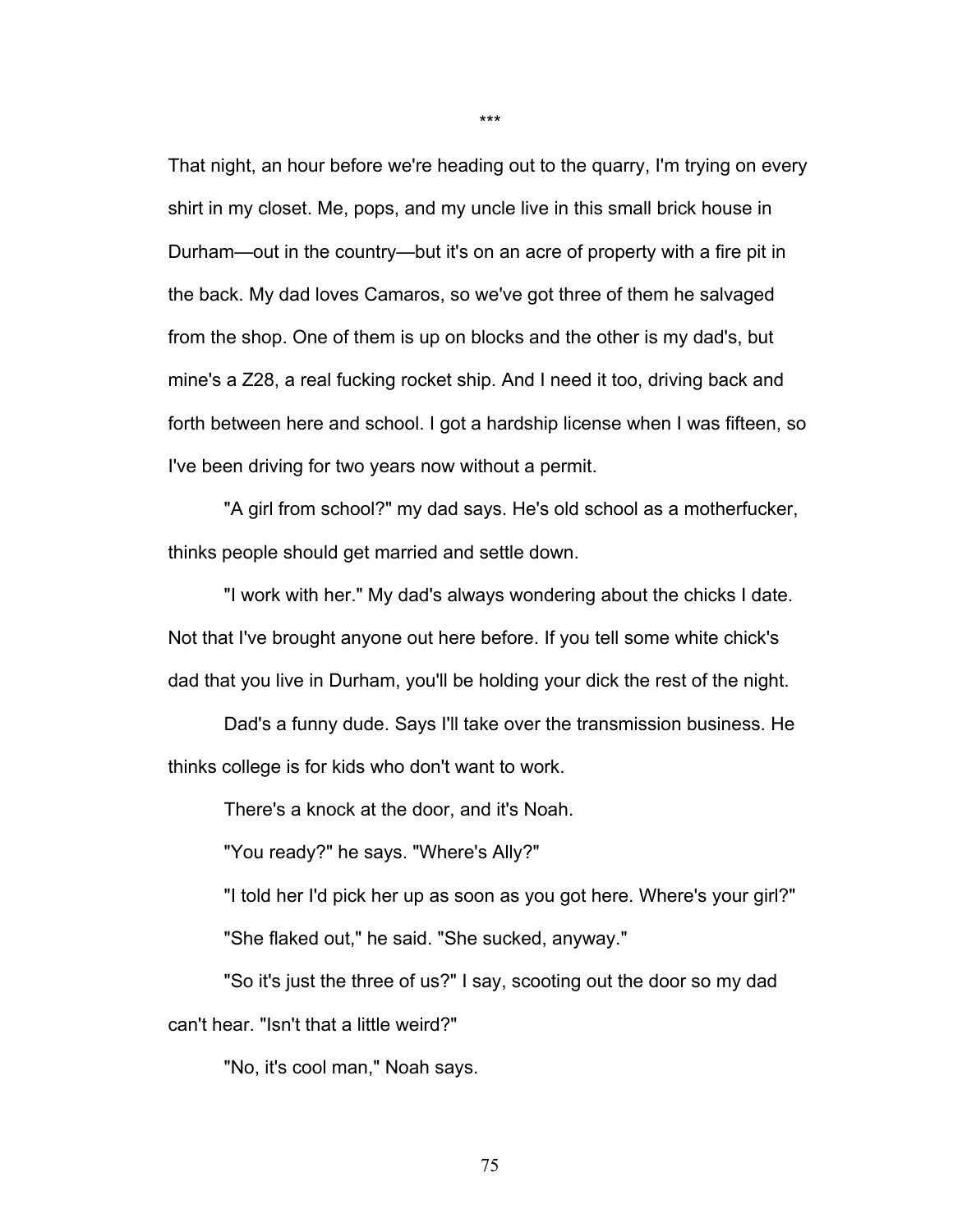"I thought the quarry was where you take girls."

"At least you'll know where it is now." He starts to enter the house, but I block him.

"You need to stop it with Ally," I say. "This isn't what you do to a friend."

"What am I doing?"

Dad's just sitting there watching TV.

"You're alone with her all the time."

"She's the one doing it, man. Am I supposed to ignore her?"

I realize this kind of conversation isn't going anywhere with Noah, but

he knows where I stand. "I'm driving, though," I say.

"That's cool." He keeps looking over my shoulder. "Let me say hi to your dad." He walks inside the house and plops down on the couch near my dad.

"Cesar says you're into cars," Noah says.

"Yeah," the old man says. He screws around with the clicker. "I got the shop down on Glenwood. The one by the Angus Barn."

"I hear you want this guy to take over the garage for you?" Noah points at me.

"*Chingada*," Dad says. "This one doesn't know how to change the oil in the car I give him."

"I'm in school, Dad."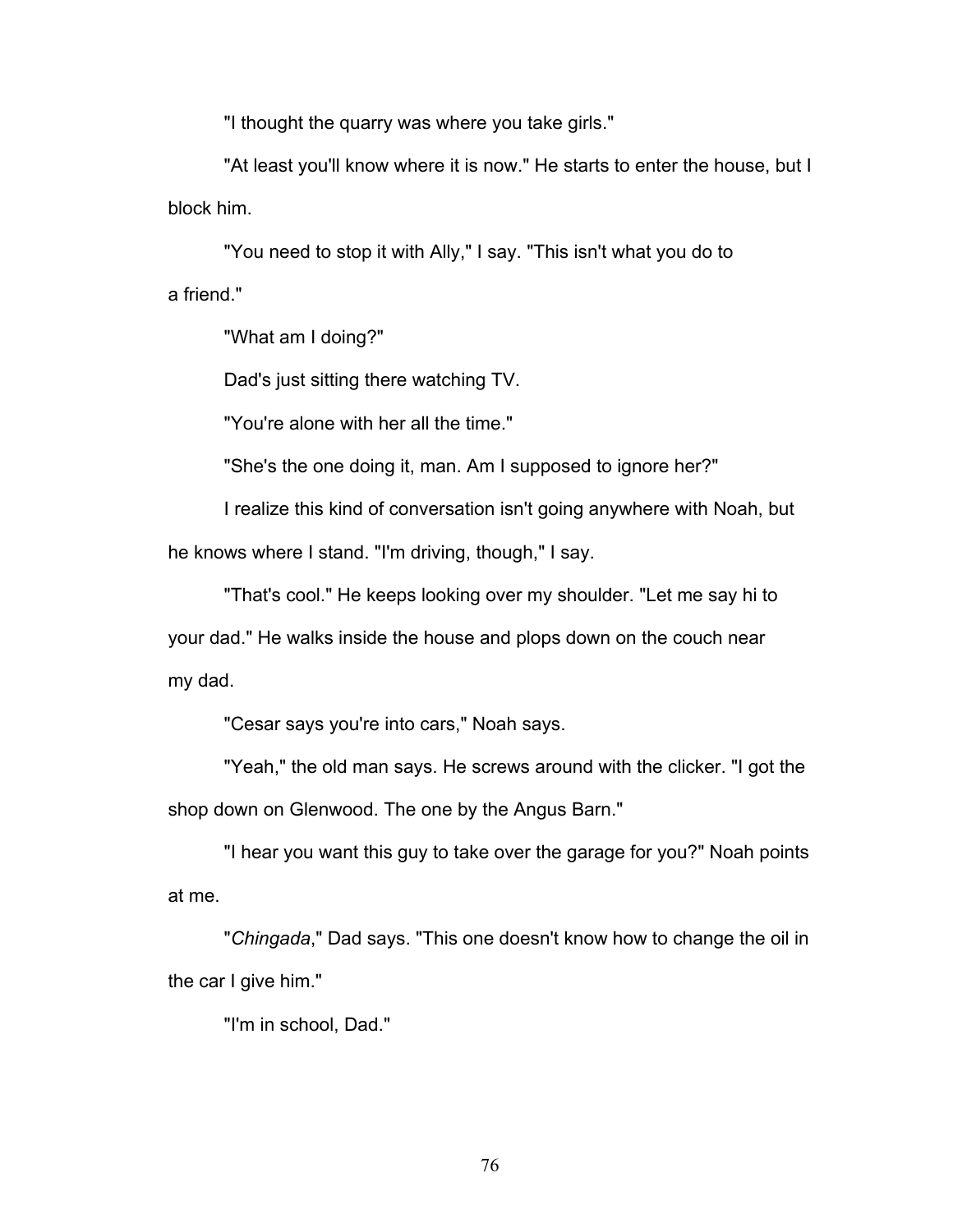"*La puta escuela*." The old man starts swirling his empty beer can and looking at the lid. "They talk about feelings in school."

"School isn't that bad," Noah says.

"I had a family when I was eighteen," Dad says and walks into the kitchen to get another Budweiser.

"Now you see what I'm up against," I say to Noah. "Let's bounce, man." Dad comes back and sits down, but he's happier now, or maybe it's just smugness. "Maybe it's different now," he says and cracks the beer. "Don't you guys need women to go on a date?"

We pick up Ally at her house in North Raleigh. I pull in her driveway, and she comes running down the lawn toward us. Her house is huge. It's hard to see her because I'm looking at the outline of it, trying to find where it ends, thinking, *damn, yo*.

Noah's riding shotgun and stays there, making Ally get in the back of the Camaro. He tells me where to go and we head out way north of town to Falls Lake, and then Noah tells me to slow down after we pass a gas station.

"It's coming up soon," he says, scanning the side of the road. We pass a chapel. "That's it." He pats me on the shoulder.

I park behind the church. Clicking on the brights, I light up a patch of woods behind it, where some headstones come up from the ground.

"This ain't that scary, bro," I say.

"It's the real deal," Noah said. "It's just through those woods." "I don't like messing with churches."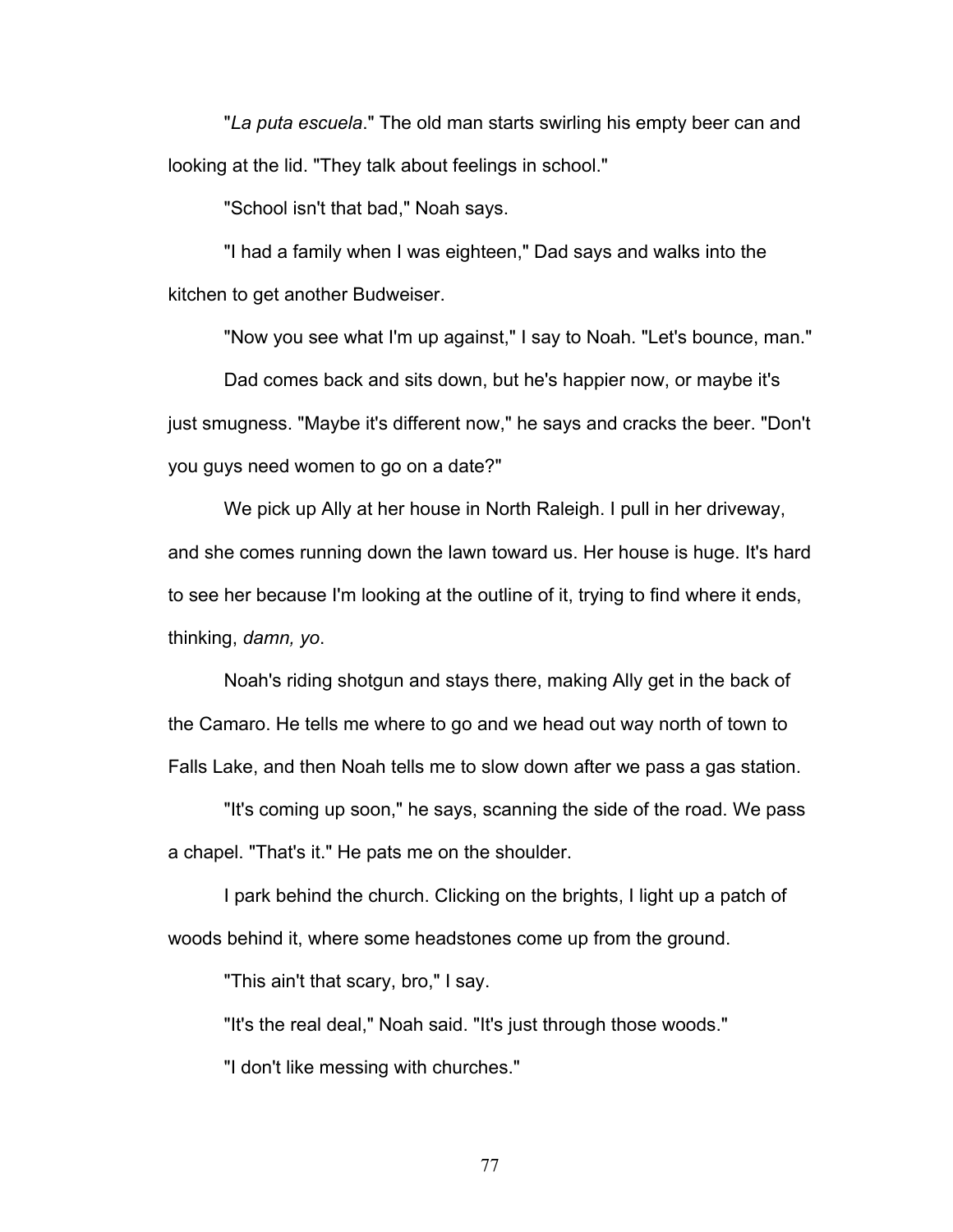"We should have a séance here," Ally says.

I leave the headlights on until everyone is out of the car. Ally hugs her pad and a fistful of colored pencils, as if they might blow away. Once we're on foot, we click on the flashlight and wander through the graveyard. Beyond it, there's a small trail that leads back into the woods.

Taking the path, it's hard to imagine there's anything out here.The woods end at a chain-link fence with barbed wire. There's a sign that reads, *Restricted Area, No Trespassing*. Below it in the weeds there are empty beer bottles and a torn condom wrapper. Just off the path someone's tunneled under the barrier.

We follow Noah under the fence and get back on our feet. The ground turns to rock, and then, suddenly, it opens up to a cliff over the water. Even though I'm ten feet from the ledge, I squat to get closer to the ground. You quickly start imagining all the things that happen if you fall.

With the moon all bright like it is, you can see a long ways over the lake, clear out to the dam. Couples' names are scrawled all over the rock. In bright orange, someone's written, *Jump Here!* 

"From here?" I ask. We must be a hundred feet up.

"Hell yeah," Noah says. "You gotta do it. It's your first time."

Ally lays down a blanket and puts her supplies on top of it. I sit down next to her.

"No way," Noah says. "Get up. You're jumping, dude. We're not leaving until you do."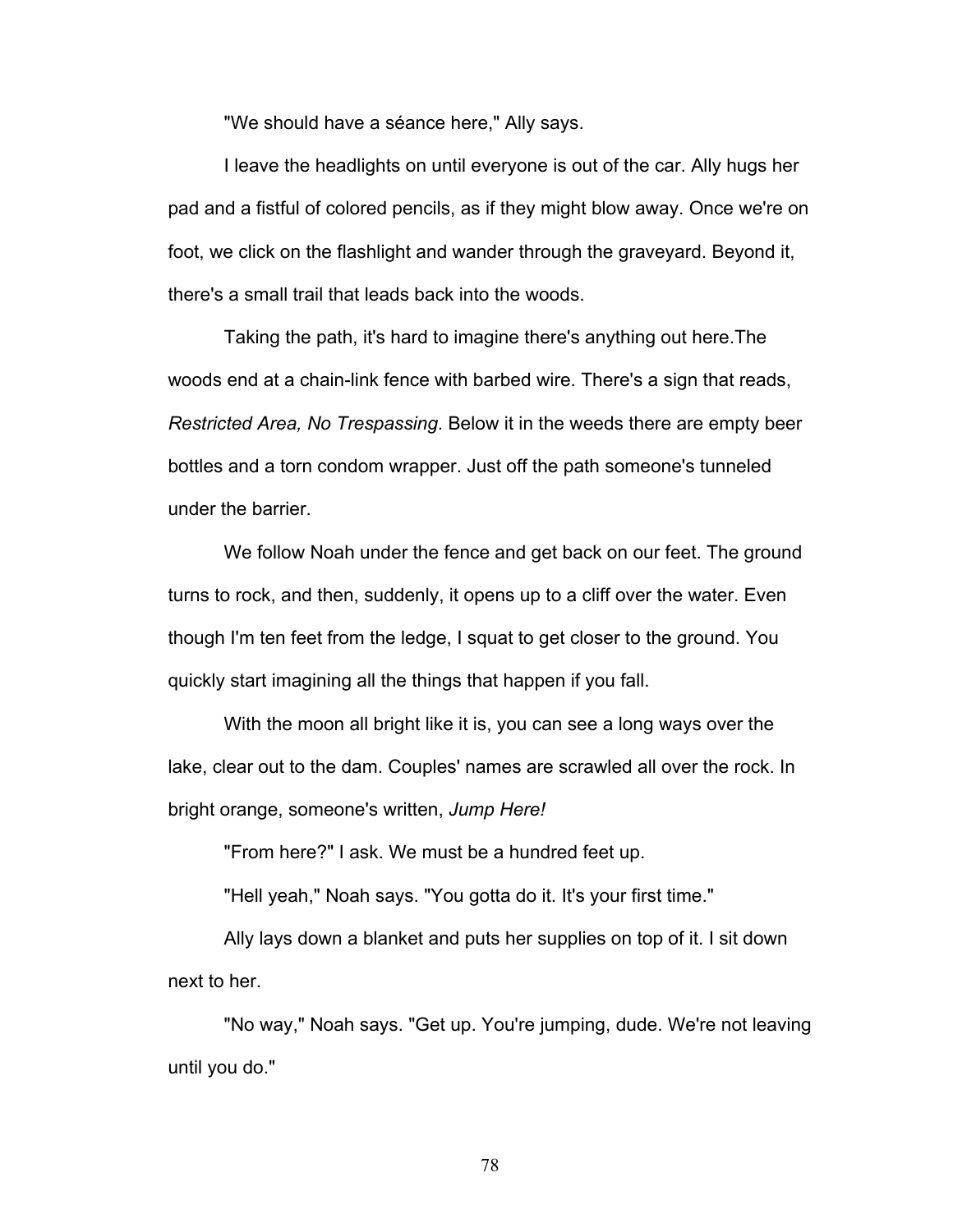"Come on, man," I say.

Ally shrugs. "You can't come to the quarry and not jump."

Even though this is by far the dumbest thing I've ever done, I strip down to my boxers and creep to the edge.

"Don't look, Cesar," Noah says. "Just jump."

I look anyway. It might as well be the distance from where we are to my house.

"The only way to do it is to get a running start."

So, I come back a few feet.

"I wouldn't tell you to jump if it wasn't safe," Noah says and takes a seat next to Ally. What I'm pissed off about is this guy putting all these ideas in my head. He's the one telling me I should go out with Ally. He's the one telling me to jump, and instead of getting the girl, I'm watching him take her instead.

I sprint hard to the water, until it's too late to pull up. Launching off the top of the cliff, I push hard off my right foot to clear the rocks. For a second I'm flying away from them, but then I start coming down and all I see is the black of the water rushing up to me. I crash way down into the water until I bottom out. When I swim to the surface. Noah is whistling and cheering.

"That was awesome," Ally shouts.

\*\*\*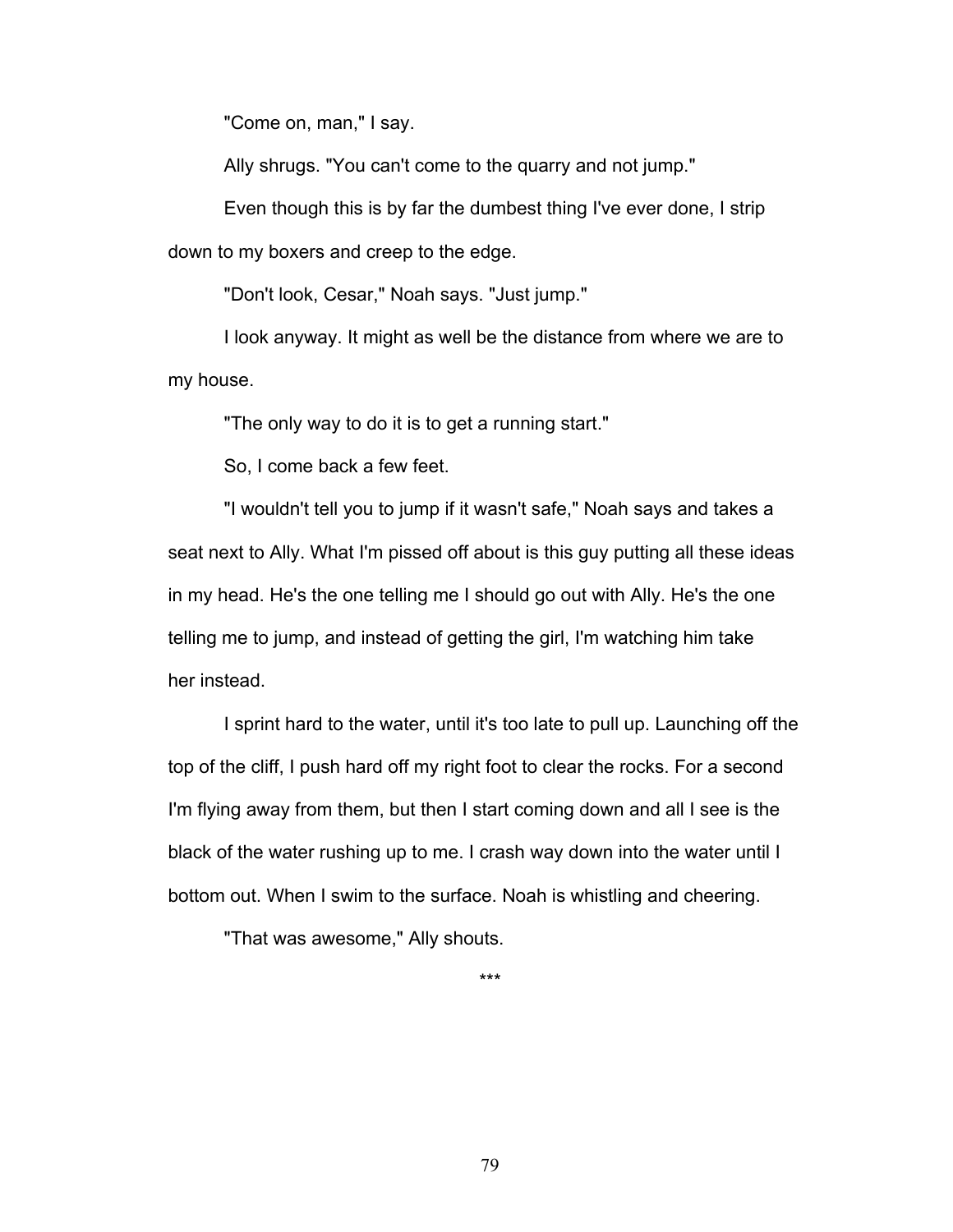*Jurassic Park* just hit the theater, and shit is out of control. Lines run out the building. Grown-ass women try to sneak into the theater because we're sold out, and we have to shoo them away like raccoons.

Noah and I clean One before the midnight showing. It's been a long night. I've never seen the late movie sell out. We watch the first twenty minutes of it with our backs up against the wall.

"You ever been up in the projection room?" Noah says.

"No."

"Come on."

We climb the tiny staircase up to the projectionist's where it's dark, except for the light the projectors push into the theaters.

We're looking out into the Theater One. Tyrannosaurus Rex is eating a guy on the shitter.

I haven't talked to Ally since the night at the quarry, and everyone at work says she's fucking around with Noah. She's got black hair now, but I hear she's going platinum blonde.

I think about bringing it up with Noah but decide not to. T-Rex bares its teeth. The film rolls click clack click clack.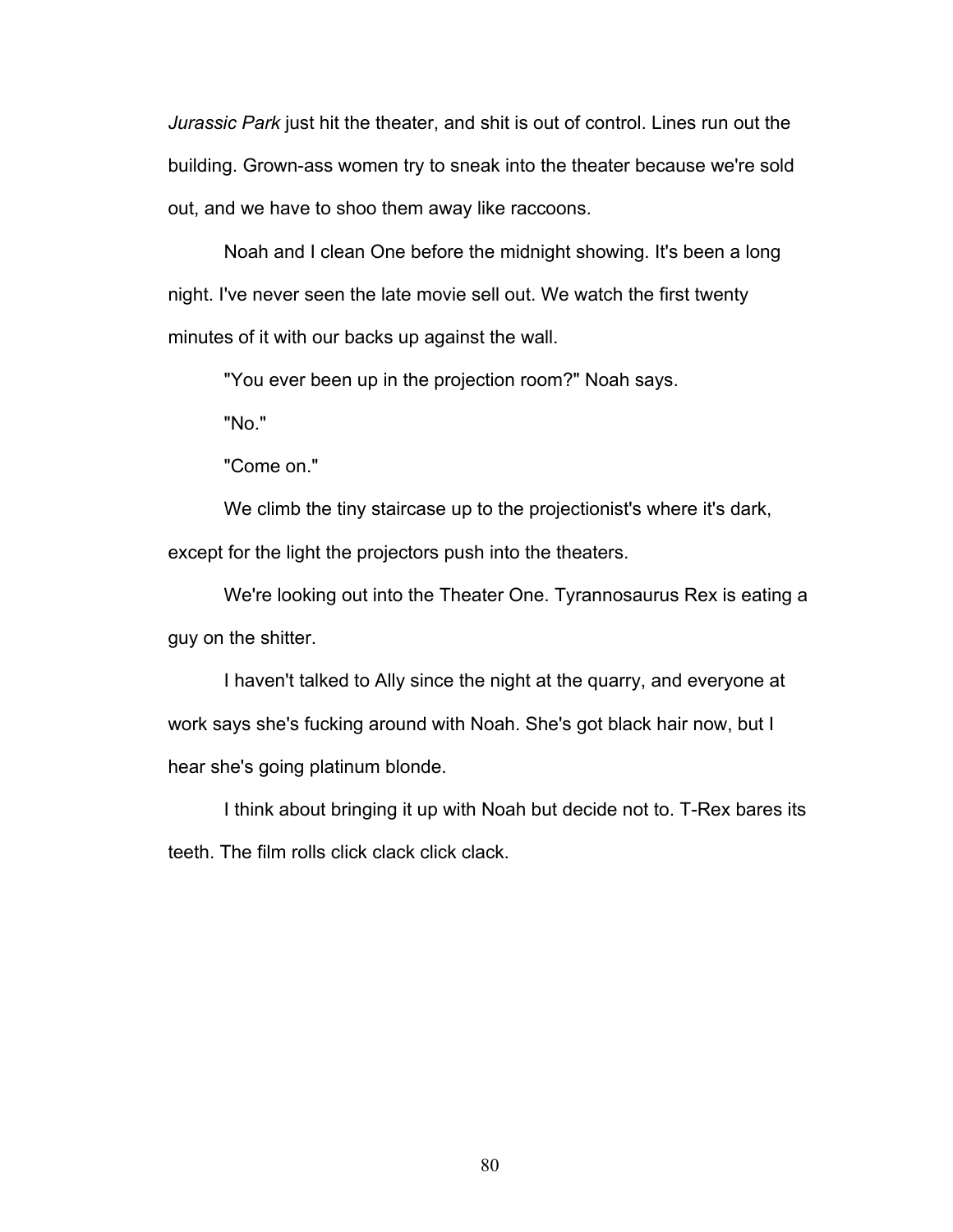## MISSING PERSONS

Dr. Olivia Crane had a fibula and a pair of tibiae up on the table from a find just south of Los Lunas. She felt like she'd spent more time pleading for a good parking spot and sending out requisition emails for equipment than running her lab. Not a good start to her new job.

"You're not going to believe this." That was Conrad Waters, a first-year technician. "The police found more bones at the site in West Mesa. They think it could be a mass grave."

Olivia jotted down notes on her specimen. "Let's wait and see ourselves. We don't even know if the first find is human." A few days before, a woman walking her dog in a new development near 118<sup>th</sup> Street and Dennis Chavez had found a rib sticking out of the sand. As soon as the remains came in Olivia would verify them. The first responders would sometimes count two femurs as two bodies. Policemen had a terrible habit of creating crime scenes, especially when it came to skeletal remains. It usually started when someone found mule deer bones in the foothills of the Sandia Mountains and called the forensics lab to start a homicide investigation.

She had intended to study medicine but discovered the frail human body disgusted her—all its odors and moisture. Flesh was temporary. It drooped after a few decades and then shriveled to nothing if you were unlucky enough to live that long. Being dead wasn't as bad as people made it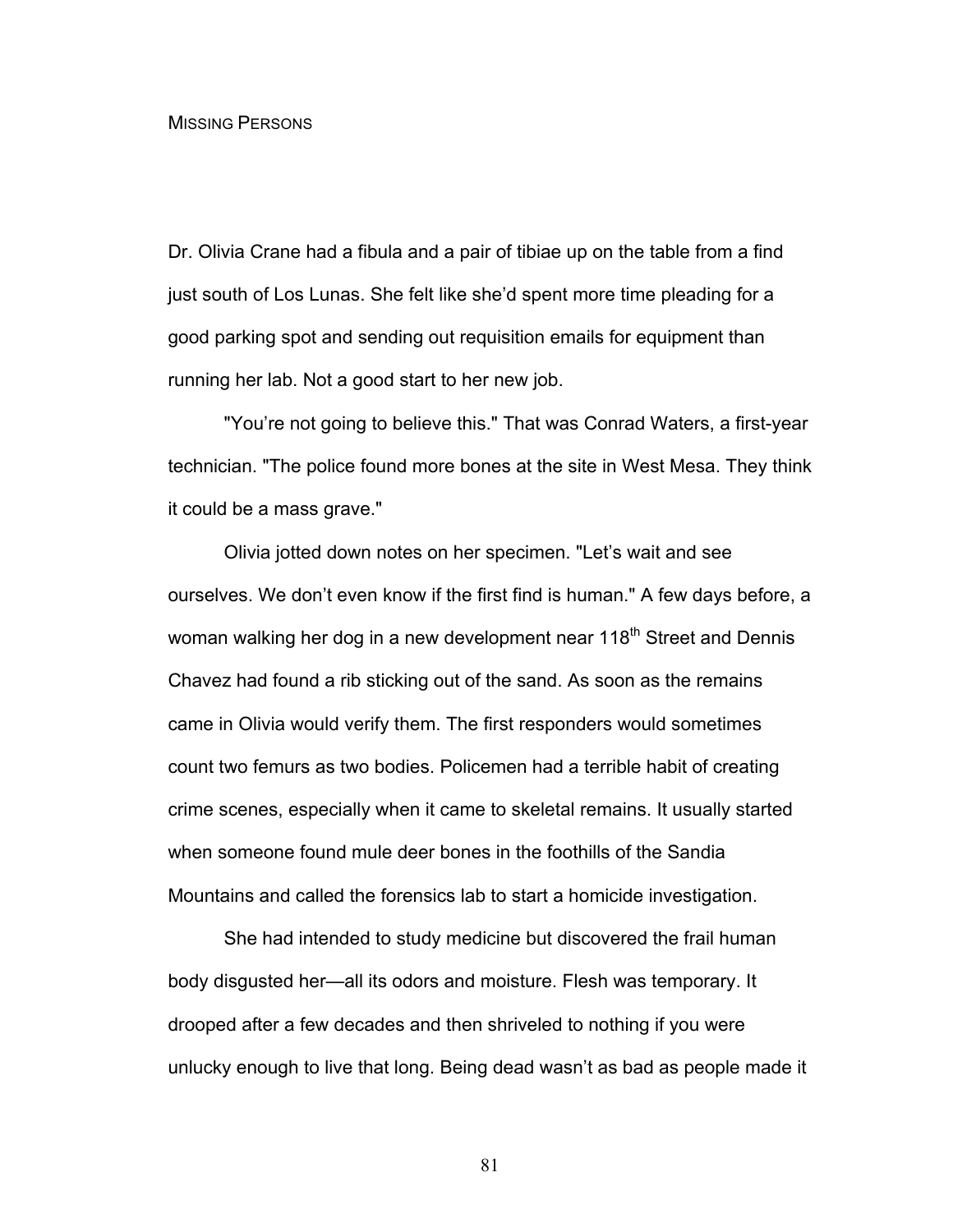out to be. Inevitability was by definition not random. That meant it was reliable, safe. Consider death as the law of conservation of energy: *energy is neither created nor destroyed*. The flesh became the yucca, the prickly pear and the lavender in the garden. It swirled in with the dust carpeting the desert.

She'd even taken a stab at archeology. That was a phase many of her colleagues fessed up to. They all wanted to find buried treasure and mummies. Digs were tedious, though—too much time brushing away dirt to find shards of pottery.

As a forensic anthropologist in the lab she could feel the bones in her hands. The visceral things she loved as a child: the cemeteries, Halloween ghouls and the Mexican holiday, Day of the Dead—those things manifested in her work. Cataloguing bones was elegant work. Skeletons lasted millions of years in the right conditions. A body in advanced decay had no maggots.

Merciless study weeded out many of her classmates—so did the incessant begging for grants, the scarcity of jobs, and low pay. Olivia was methodical and unwavering. Through school she worked as a forensic technician for the state, determining ages and genders and causes of death on skeletonized remains. That work lined her up to run the lab with the recent retirement her mentor.

\*\*\*

Olivia had containers of bones pouring in from West Mesa, and they were human: six complete bodies. She'd only read about findings like that. Her experience had told her not to expect much. Now she had the case of a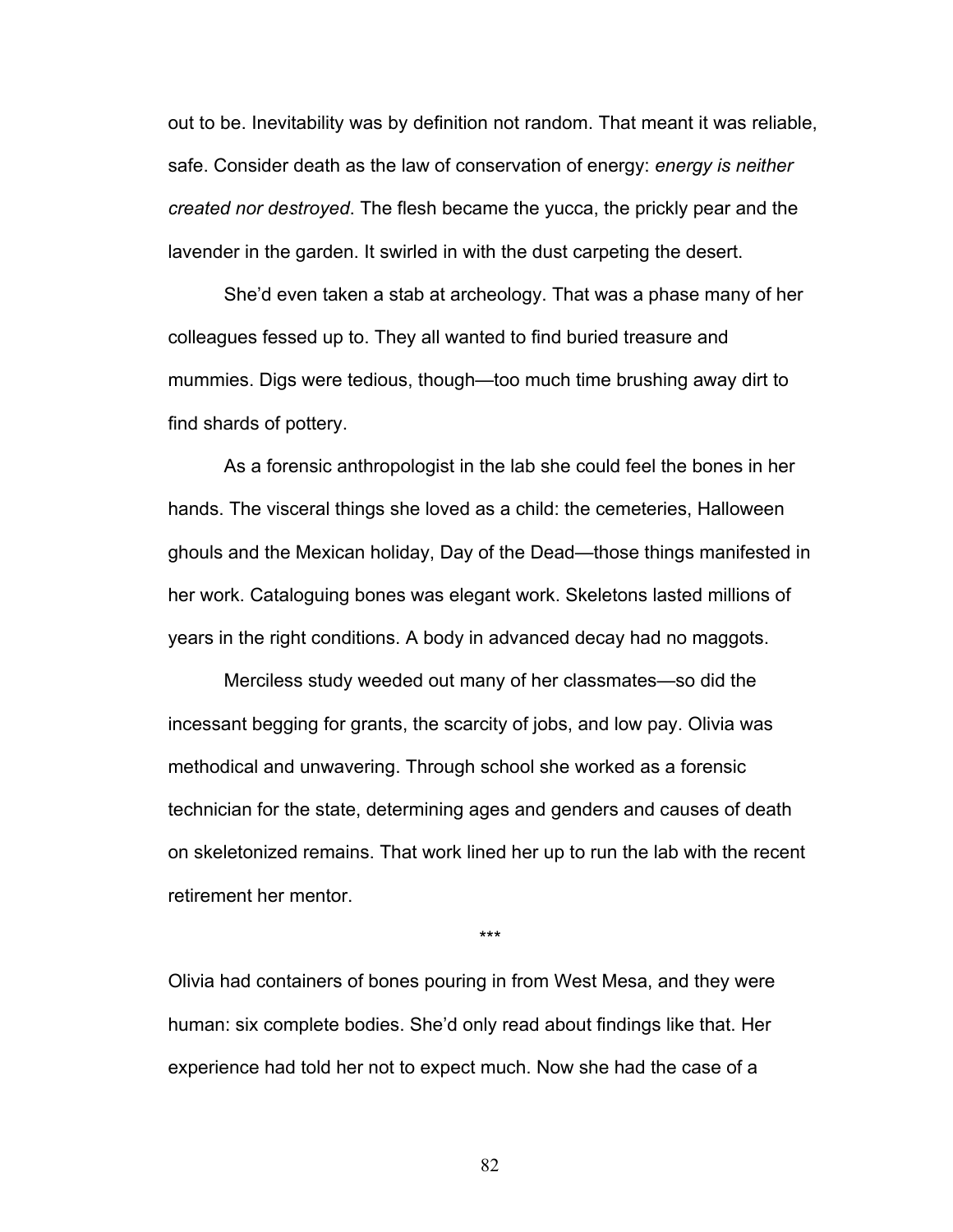lifetime. Local news stations reported that a serial killer was to blame. Camera crews arrived to film the burial site. A media fiasco brewed out in the desert. National outlets would soon be all over it.

Then word came down that Dr. Gil Needham, a man of enormous talents but questionable substance, was driving down from Santa Fe to help with the case.

The odds of such a find were infinitesimal. Was that Murphy's Law? *Anything that can go wrong, will go wrong.* She never liked Murphy. Maybe that's why she craved the searing dry climate of New Mexico whenever she left home. The desert behaved, it didn't allow for changes.

She felt an urgency to get information before Dr. Needham arrived. The techs organized the first body head-to-toe on a stainless steel gurney. Conrad washed off the dirt that had caked in the crevices of the bones. They had to scoop out the pebbles from the drain when it clogged up with desert sand. The pelvis was wide. Certainly a woman. She was young, too: maybe early twenties. You could see it in the teeth. They'd first want to get an idea of the postmortem interval and let the police know how long the bodies had been sitting there. There was no soft tissue left. That meant she'd been dead over a year, but she couldn't get an exact time until the techs ran a few more tests.

\*\*\*

"I know you have this research under control," Dr. Needham told her when he finally arrived. He walked around the lab in denim and cowboy boots, while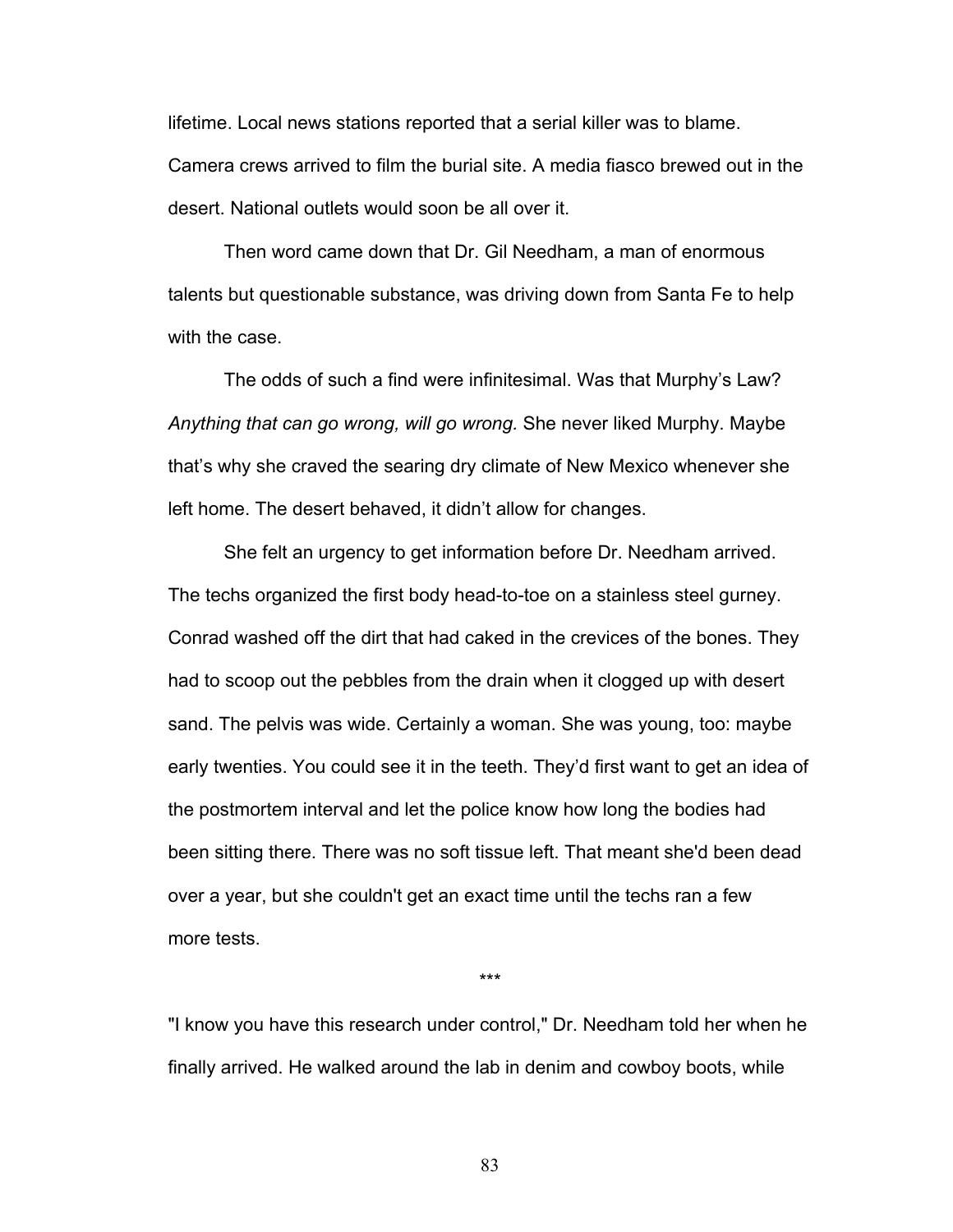the rest of the staff wore lab coats. "The powers that be feel more comfortable with me around."

"Do you want to go over what we've found?"

"This is your rodeo, Dr. Crane. I'm going to go catch an early lunch. I figure you don't need me looking over your shoulder."

"I don't have time to leave. I'm taking my lunch here."

"I like to get away for lunch. You know it's good to get away from your work. Don't worry, I'll find a place. I know Albuquerque well. I used to come down for the festival every year. My brother flies a balloon."

"Do you want to set up a meeting with the staff?"

"Yes. Happy hour starts at five. I expect the whole crew to be out."

Olivia's thesis had been on the fallacies of creating subspecies in human skeletal remains. Every day you could pick up a scientific journal and some new glory-seeker had identified the next missing link, the newest ancient relative of *Homo sapiens*. Dr. Needham was one of these men. It was all defended—misguidedly—by bone fragments. In her thesis she sought to attack the reductionists who would relegate one human because of the irregularities of mandibles or the size of the cranium. What really made a person human?

After work, Gil—he insisted she call him that—led the staff down the street to a Mexican Restaurant. Gil ordered a round of margaritas and enough appetizers that no one would want a main course.

\*\*\*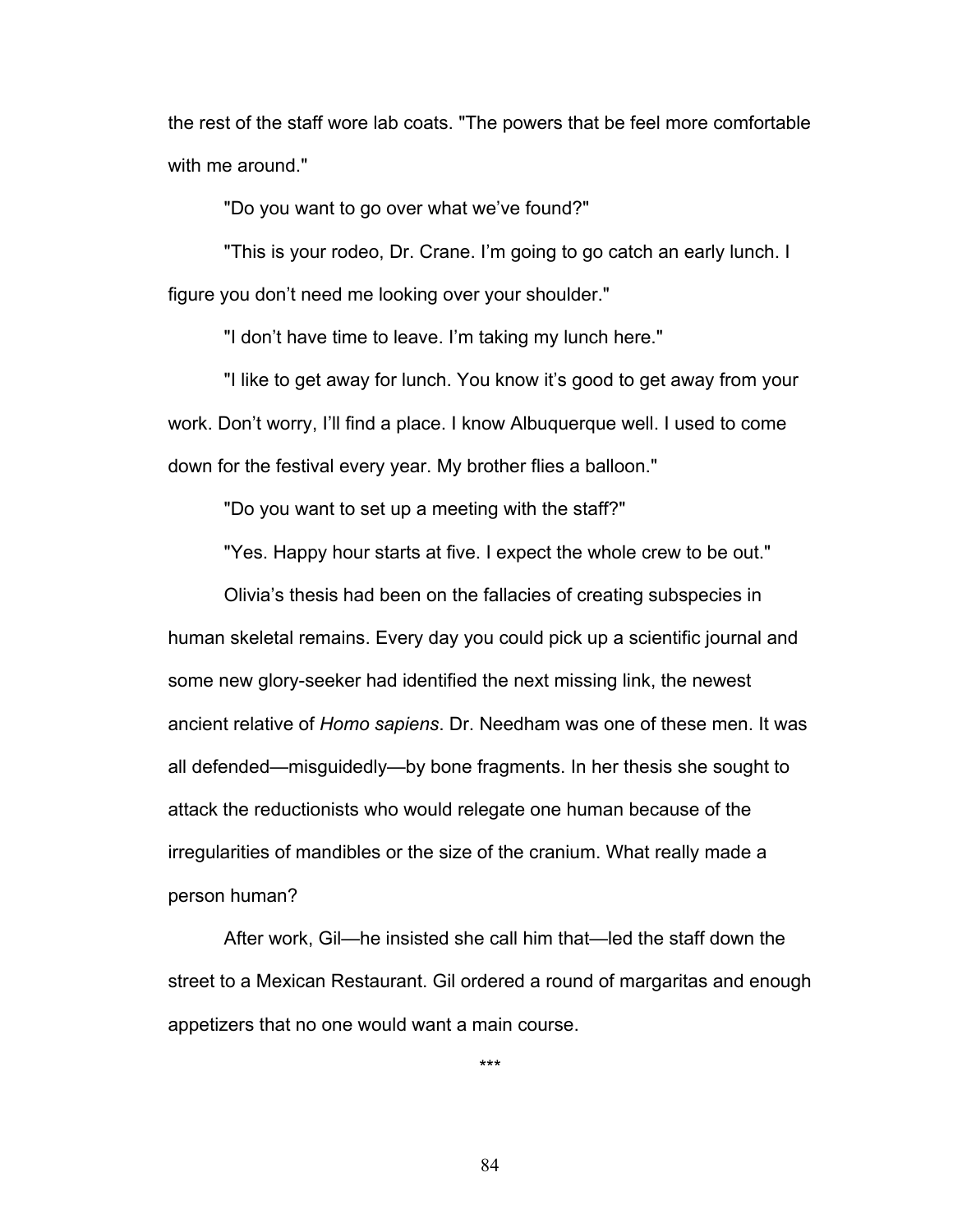Down at the dig site in West Mesa, nearly a hundred volunteers were raking for more remains. Others swept sensitive areas with dustpans and shovels. They used screens to sieve bones out of the soil. The land ran flat for long stretches with just scrub and sand until it hit the white hills. It was a sinister place to be left. Four more bodies had been found in the past two weeks. One of the bodies was an unborn fetus. That was an unpleasant first.

"Valuable experience for your staff," Gil said. He insisted on meeting all the volunteers there, shaking hands. Before they'd started digging, he'd sought out the camera crews and the policemen. He'd sweet-talked a cup of coffee from a woman's thermos.

"I don't know if I'll ever be of much use in the field," Olivia said.

"I lined up an interview for you."

"I'm not talking to anyone. You know they'd rather talk to you."

"It's all set up. Somebody has to do it and it's not going to be me," he said. "You need to practice this stuff. You're going to have to talk in court some day. The media needs to hear from you."

Fluff. That's what Olivia thought of putting on makeup and giving interviews. Seeking glory out on digs. Talking to the media. It was the paradox of enrichment. You fed an animal population too much and the whole ecosystem turned on its head. Equilibrium destabilized. She wanted to keep her footprint small, her ego small.

A woman in a blazer prepped her while two others discussed lighting and angles.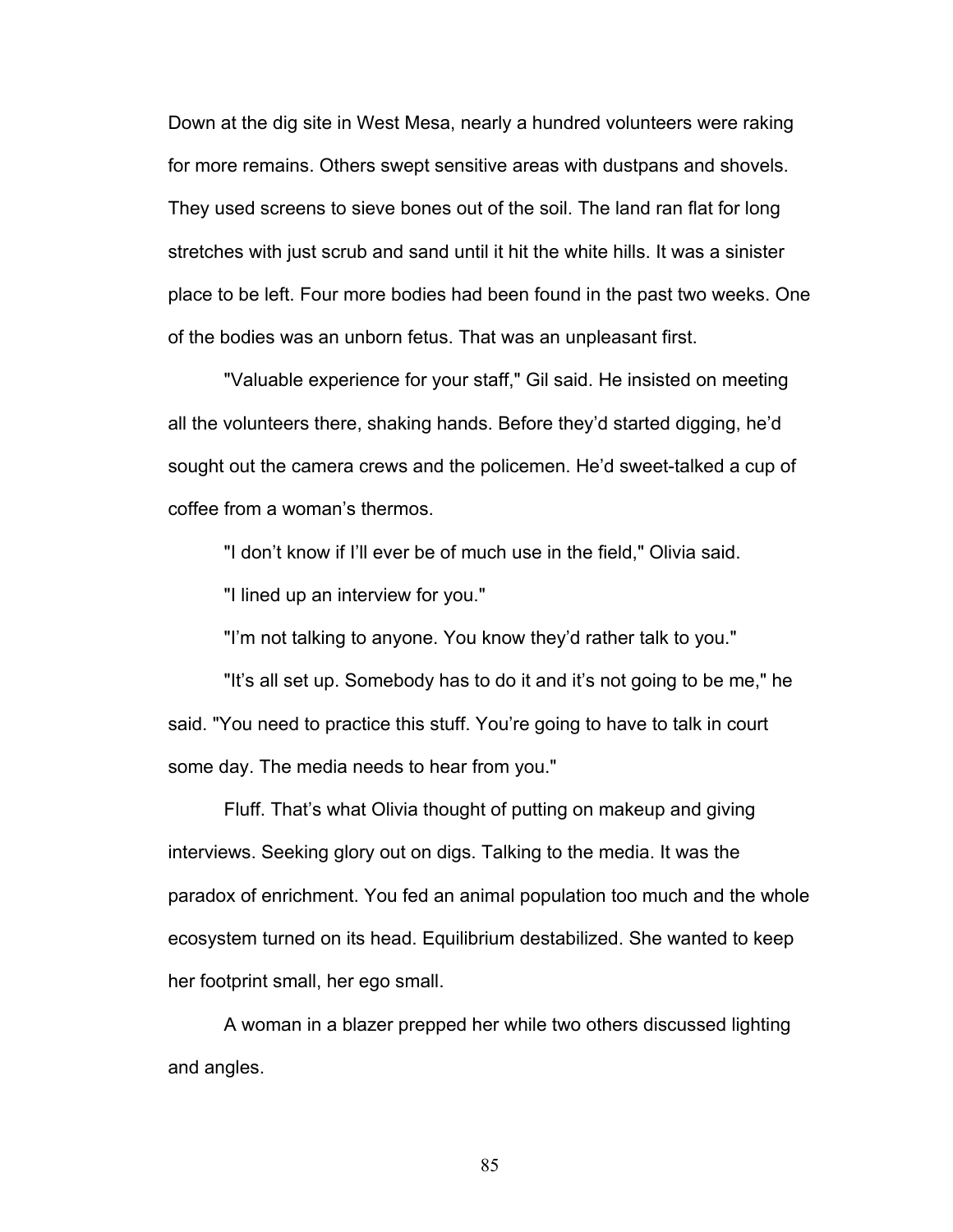"Ready, one, two…" The interviewer held up three fingers. "It has been nearly a month since APD uncovered human remains in West Mesa. We are standing here with Dr. Olivia Crane, a forensic anthropologist with the New Mexico office of the medical investigator."

Less than a year before, Olivia had been unsure that her committee would accept her thesis. She was still a tech. Now she had a national audience, a woman addressing her as Doctor—an expert.

"What information has your lab been able to gather on the remains?"

"We know all the adult victims were female," Olivia said. She could see Gil behind the camera clapping his hands in pantomime. It was encouragement. "We believe the remains were placed here four years ago. Sometime in 2005."

"Can you tell us about the age of the victims?"

"That's much harder to be certain about. They were probably in their twenties at the time of death."

"So there is a pattern for the type of women the killer sought out?"

"I can only tell you what we've found."

"What about the race of the victims?"

"We know one of the women is of African descent," Olivia said. " The others are most likely Hispanic. We believe the DNA evidence will confirm our findings."

"Could you tell us about the cause of death?"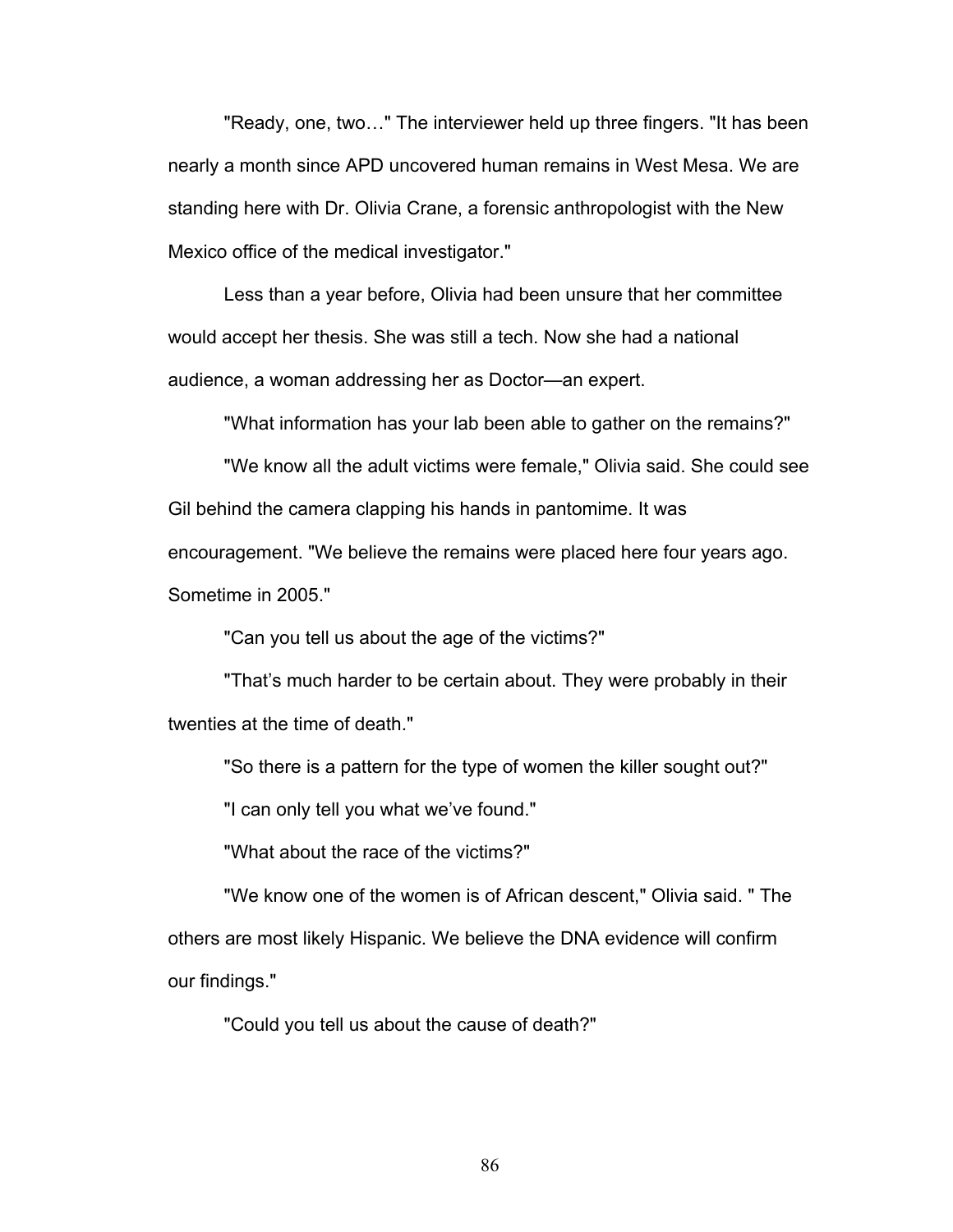"It can be very difficult with skeletal remains. We don't have anything concrete."

She went home that night and watched herself on television before she went to bed. It was a terrible performance.

\*\*\*

Gil dragged the staff out to the field at least once a week. He treated office hours like the enemy. He would travel back and forth to Santa Fe frequently without warning.

"I need sunshine," he told her.

The site yielded one more body. By then they'd gone through every bone. When he was around, Gil worked closely with the younger graduate students. She recalled coming in one morning and finding him after he'd been up all night wearing the same clothes he'd had on the day before. In those moments he seemed otherworldly.

One Monday he came to her in the lab. "I have great news," he said. "I'm getting out of your hair. The medical examiner wants us to send the remains up to my facilities in Santa Fe." He sat up on a stool and his legs jiggled, an energetic tick he had that annoyed Olivia.

"I'm not done with the investigation," she said.

"You've done loads of work. I'm going to make sure your name goes right next to mine on the report I publish."

That's how it would be. She'd be a footnote on her own project. "You're taking the work away from me."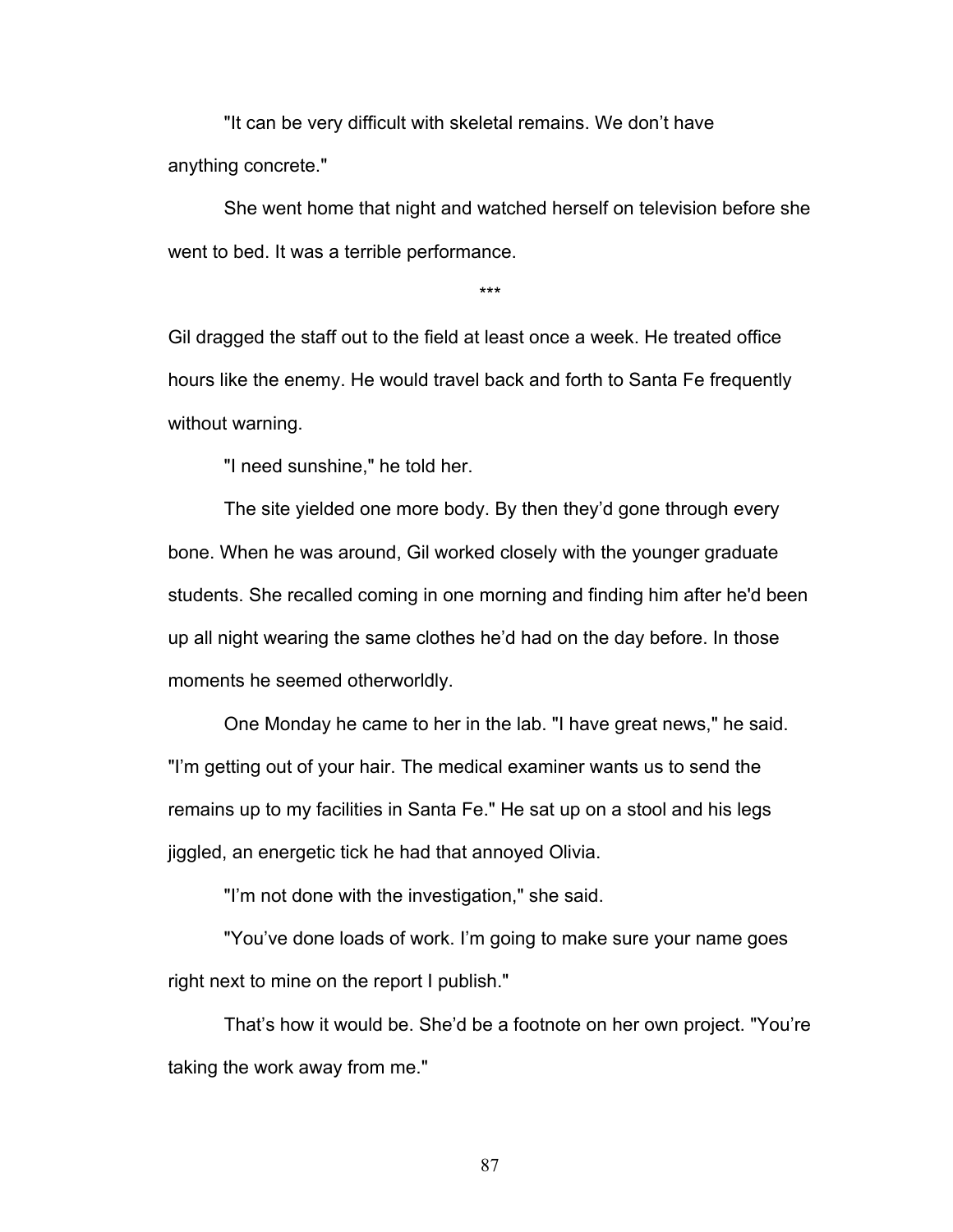"You can come work with me anytime. You have no restrictions."

Then he called off the workday at noon and made everyone go out drinking with him. Olivia went out of professional courtesy. He pounded the table and offered cheers to the group. He invited everyone to his home in Santa Fe. A story was repeated about a dig in Egypt to the same raucous appreciation.

She left early. "Promise me," he told her, with gin on his breath, "that you'll come to the balloon festival in October with me. I don't want there to be any hard feelings."

"Just a few," she said.

\*\*\*

Out of some fascination with Gil, she attended the balloon festival in Albuquerque that year and ran into him while he was spread out on a picnic blanket and looking through binoculars. The balloons floated into the atmosphere one-by-one like dandelion fluff taking flight with the breeze.

"You made it," he said, "let's go check out my brother's balloon."

The two of them were in a sprawling field and balloons were taking flight one after another. He led her a short way to where a basket lay on its side, and they stood watching the crew fill the envelope with heated air. The men tipped it up and lit the great flame of the burner. The fabric filled up like a parachute opening on a free fall.

"Do you want to take a ride?" Gil asked.

"I'm terrified of heights," she said.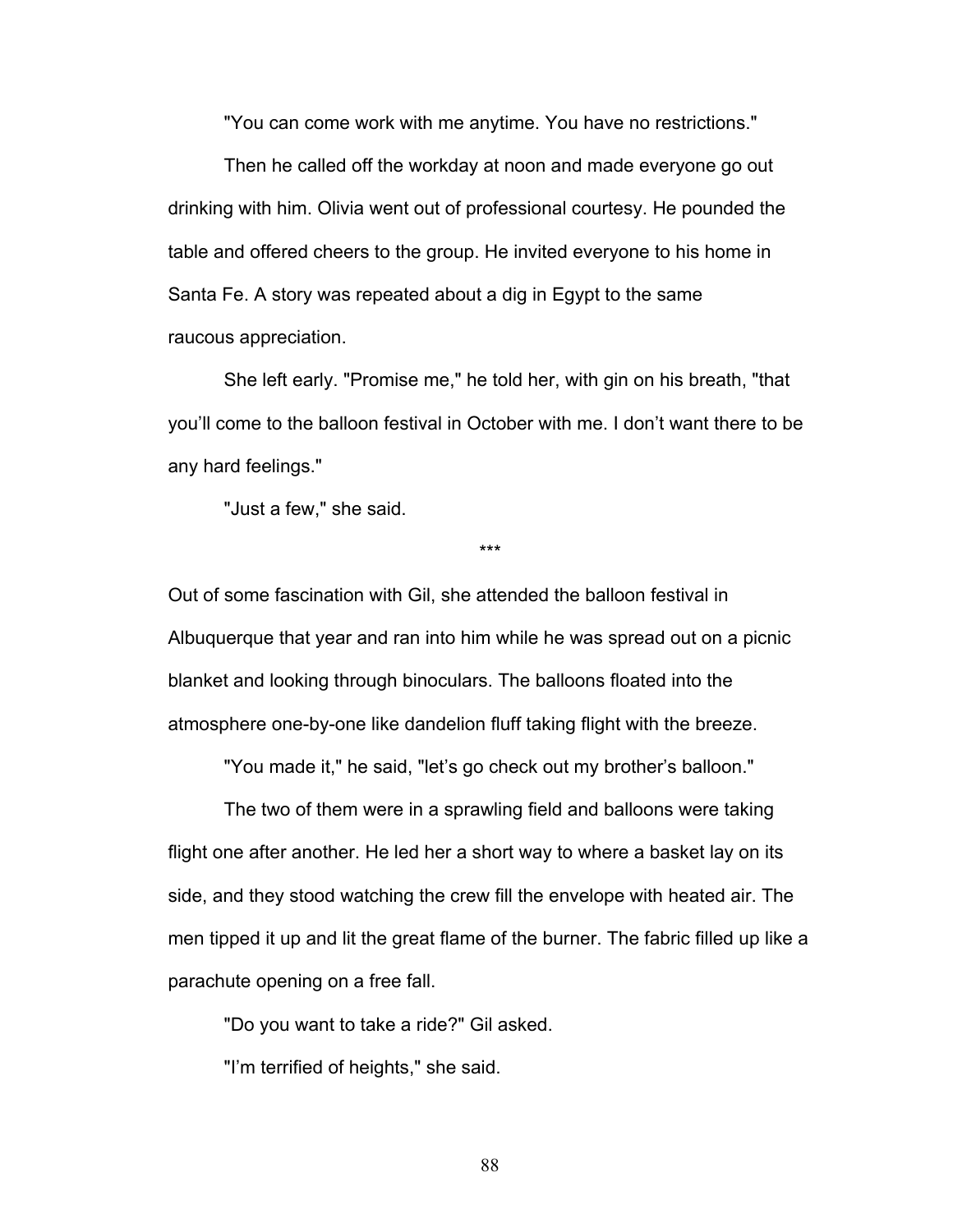"Don't think, just hop in," he said. "Come on, we're tethered. We can't go but so far."

Fear of heights was natural. Trying to not look weak proved a more powerful motivation. Gil jumped in the basket and pushed a button to lower it closer the ground. He offered her a hand and she climbed inside. He fired up the burner and they ascended thirty feet. It felt like five thousand. From this height, she saw the field rolling out for miles and the slow rise of balloons as they sucked in air and took flight.

Gil popped open a bottle of champagne from a cooler on the floor and handed it to her. "Drink."

She slurped the bubbles out of the bottle.

"Hurry up, now. Drink fast. You're going to need it," he said. He took the tether and threw it to the ground. "I forgot to tell you something important: I don't know how to get down."

She gauged the distance to the ground as if to jump.

"We're in big trouble now." He laughed. "We're going to have to take

off. It's the only way. I guess we'll come down when we run out of gas."

She let loose a childish half-scream. "You're insane."

"You have to enjoy the moment."

The balloon sped higher, until the ground seemed to be descending from them. They had defied gravity's pull. *9.8 meters per second squared.*  The hot air in the balloon was less dense than the earth's atmosphere. In that sense there was nothing wrong with flight—it fell within the laws of physics.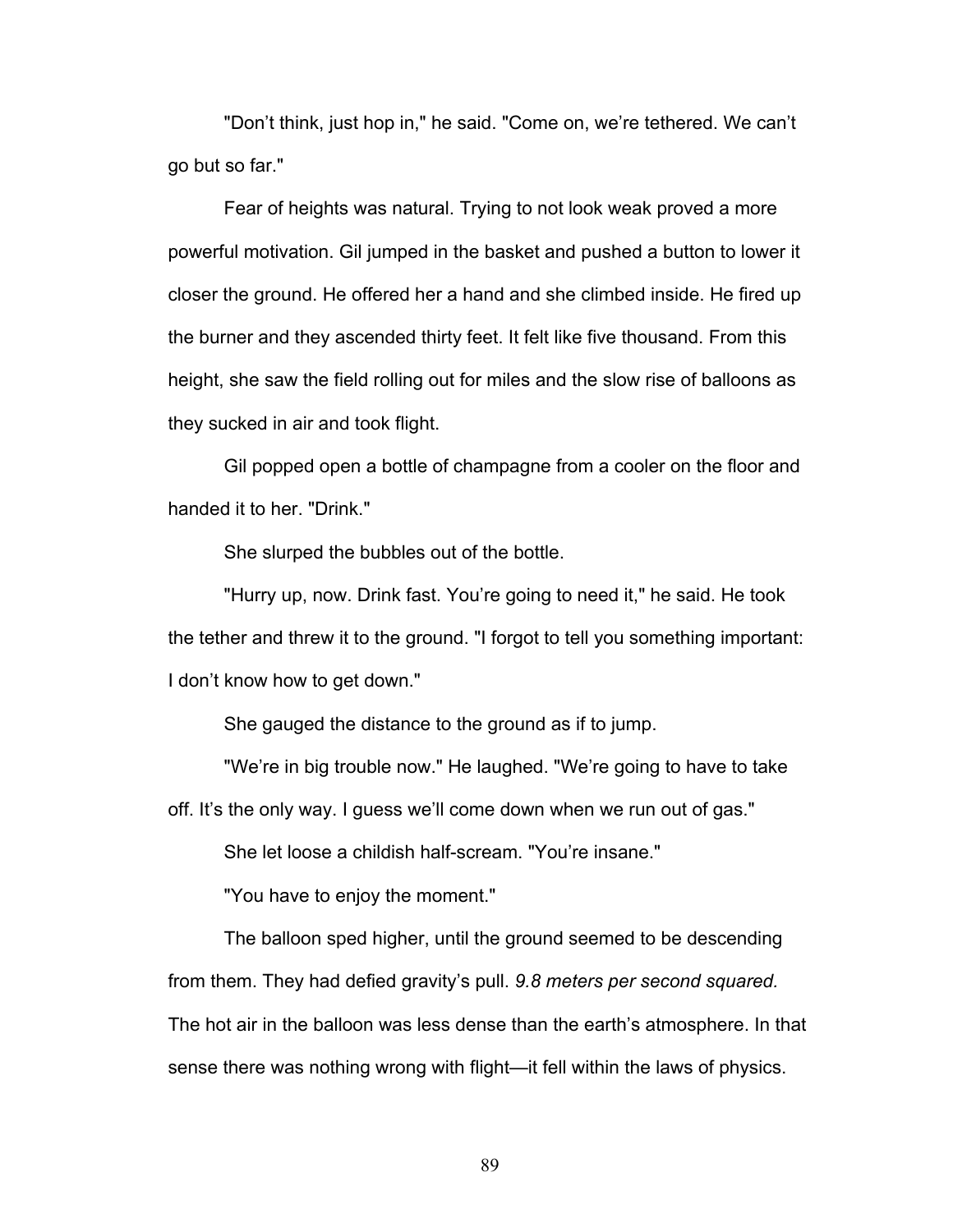When the world got too far away from her, she slumped down in the basket.

"Oh, come on, get up," he said. "You're not making this any fun. I know what I'm doing."

"You tricked me."

"What if I told you there's the prettiest view in the world out here. All you have to do is stand up."

Being this high was abnormal. Thrill seeking was unique to the human species. No other animal had been found to self-induce fear.

"You're going to love this, sweetheart. Stand up."

"An object in motion stays in motion," Gil said, channeling Newton. She came to her feet and saw bright, colorful balloons across the air, hundreds of them, like bees in a garden. That high up, when the ground seemed cartoonish and staged like a model train set, you could trick the mind into thinking gravity had no domain over you.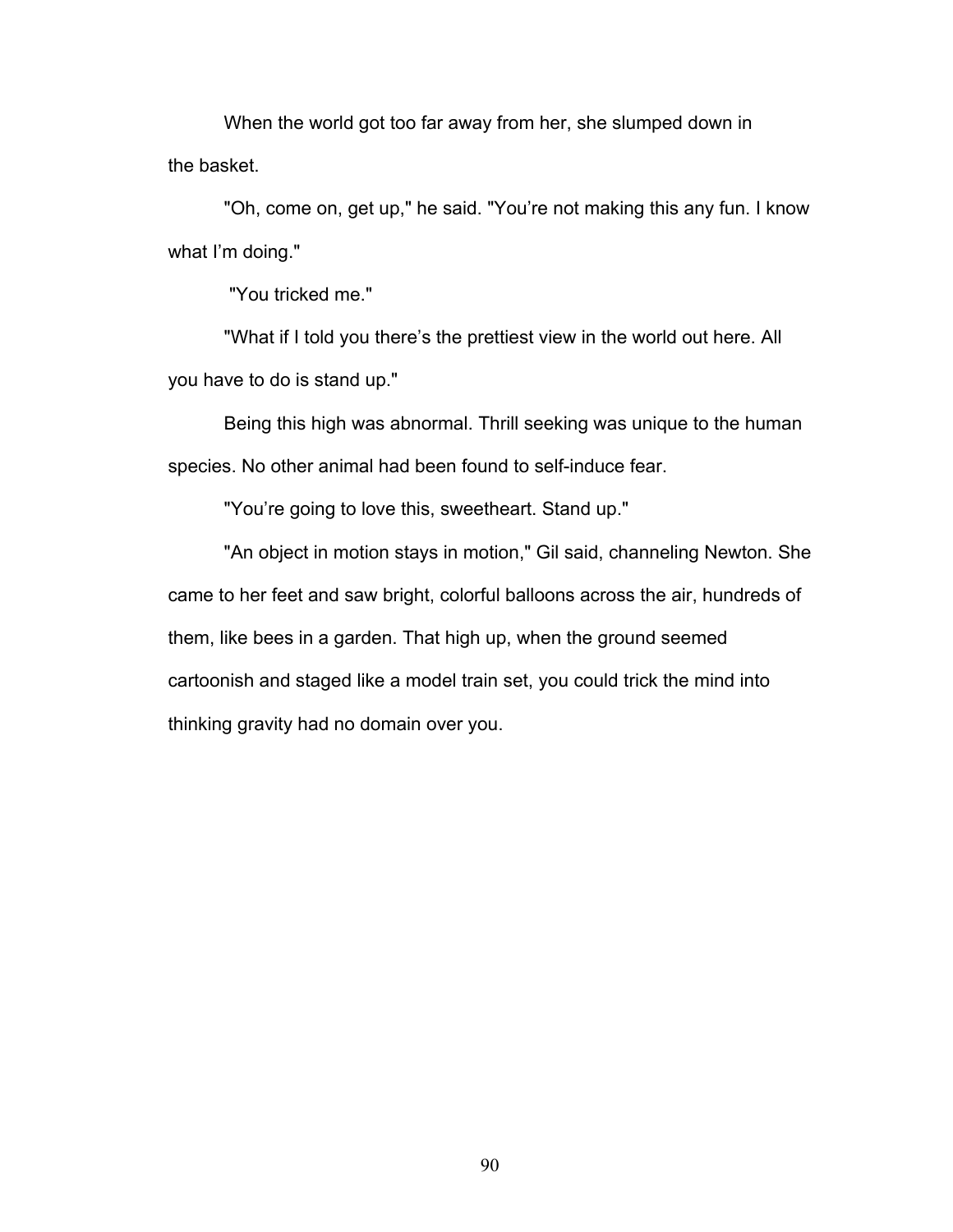## SUNDAY BRUNCH

Miles needed to quit the restaurant business and get off this Mickey Mouse island. As he spread the checkbook out on a waterfront table, pen in hand, the Jamaicans pulled in the forty-foot catamaran they used to take tourists out to feed the stingrays and slurp mudslides from Rum Point.

The restaurant he managed was still exquisite and new—built in 2010 and named Camp—all crisp white, muted wood furniture, and a marbled, open-air bar the size of a studio apartment. His boss, the owner, Jonathan, was stuck somewhere in the mid-1980s (he had many friends from the Reagan administration, including a Brit with an eye patch). It was to be an oceanside Le Cirque in the Cayman Islands—a dining experience not to rival, but to outshine, Blue, Eric Ripert's restaurant at the Ritz-Carlton.

Jonathan had admitted to Miles he didn't want any poor people coming here. As the manager, Miles thought it was a fair request since no one came to the restaurant anyway.

Miles dialed Cayman National Bank on his Blackberry.

The smell of gasoline blew in from the fishing boats coming into Morgan's Harbour. A few men drifted on their jet skis. The waiters would be here in a few hours to wrap the dining room in white linen.

He walked up to the water with the Blackberry.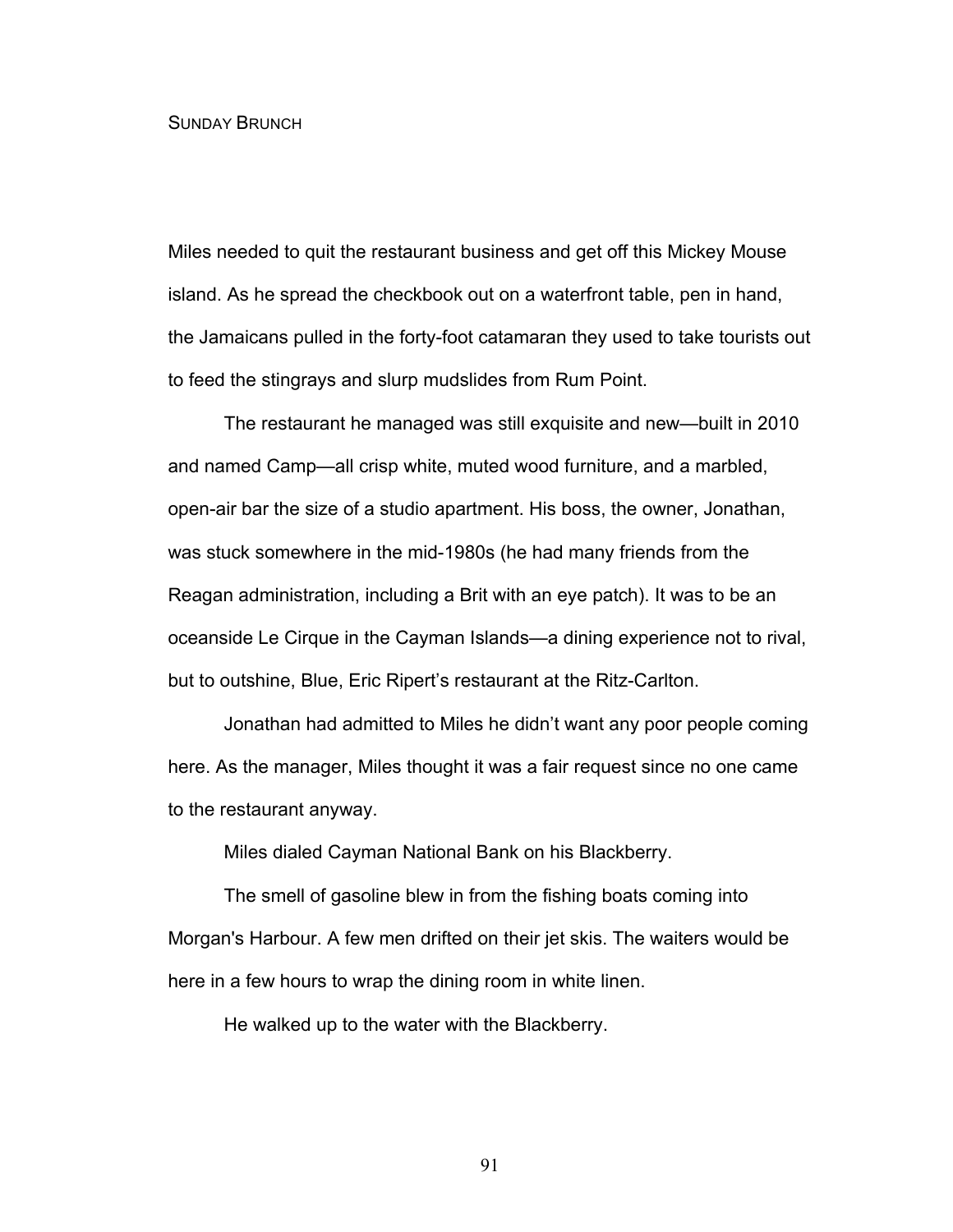A big, silvery-iridescent tarpon swam by in the shallow water. Way out above the far-stretching ocean, out beyond the harbor, the frigate birds glided in the air like pterodactyls.

A woman answered on the other end.

"Yes," Miles said. He gave the account information and password. "What's the limit for a single check against our account?" She transferred him to a supervisor.

He sat down at the best table in the entire restaurant, right on the waterfront. Miles drummed the table with his thumbs, his phone cradled into his shoulder, until someone important-sounding responded. She asked his name. "Jonathan Thorpe," Miles told her, imitating a white Jamaican accent.

"I understand you want to know the limit for writing a check against the account."

"Yes, for a Christmas party." The accent was getting spotty.

Miles heard the supervisor punching the keyboard. "Ten thousand CI," she said.

"Hmm."

"I can raise the limit but I'll need you to come down and sign on the account," she said.

"That should be enough," Miles said. "Bye now."

Miles hung up and kept his eyes on the entrance to the restaurant. Still no one. He made out a check for CI\$9,574.59. Jonathan had already signed it—he always left a few signed for Miles, who then siphoned them off one at a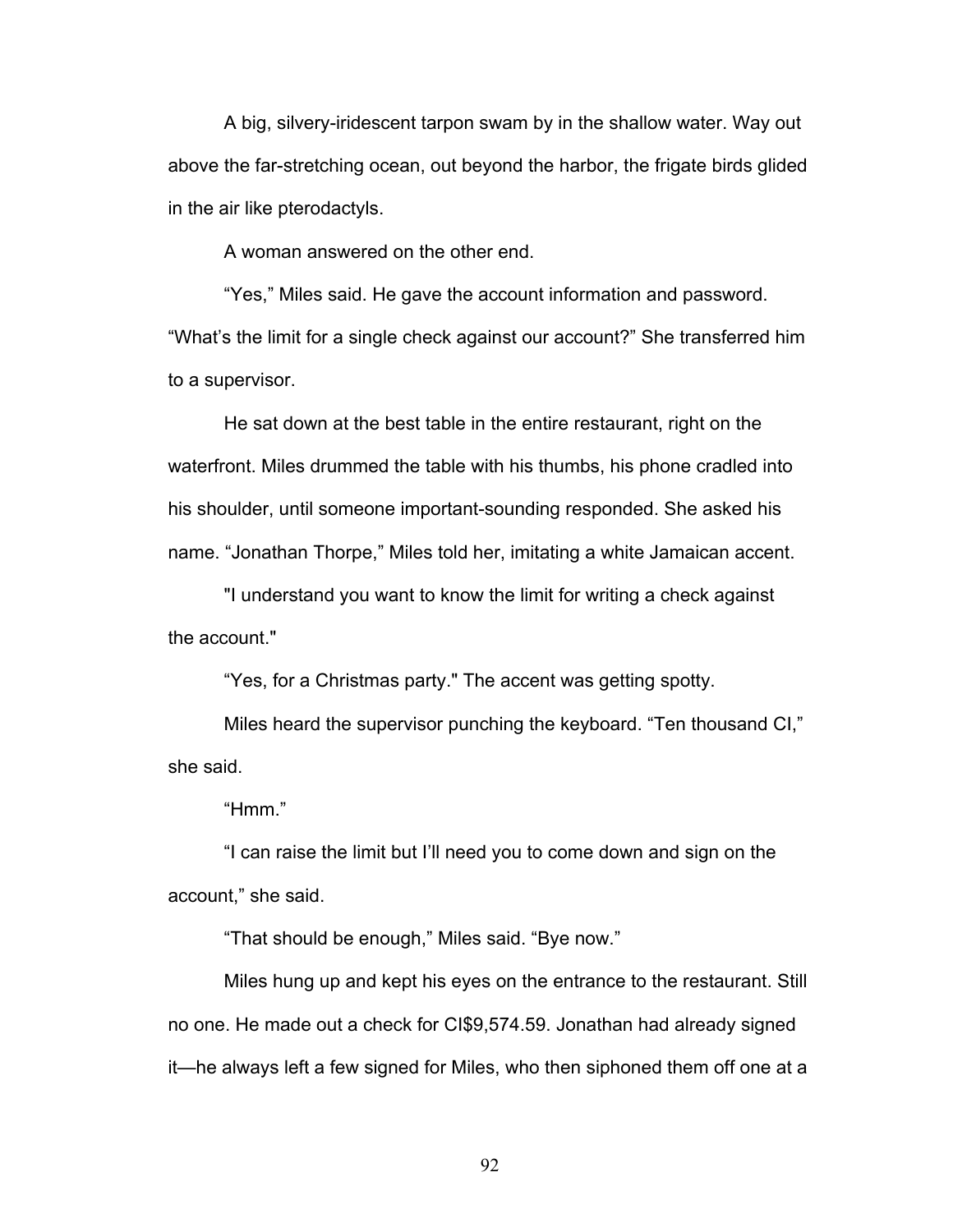time to avoid detection. In the notes section he wrote *Christmas Party*, tucked the check into his pocket, left behind the ocean, and went inside to get ready for service.

\*\*\*

"Pass me those invoices please, Nadine," Miles told the stupid brat back in the office.

She wasn't listening. He considered slamming his fist against the wall while she sucked on her skinny cigarette.

The cold air poured out of the air conditioner and ruffled her sundress. She didn't respond. It was a hot Christmas in the northern hemisphere.

"Nadine, can you pass me the invoices?"

"Hold on," Nadine said. "I'm doing something right now." She was on Facebook messaging a friend. Her tits were always in your face too, pushed up or out or both. Every time she caught Miles' eyes on her chest it meant one gold star. If someone flirted with her and stared at her cleavage it was two gold stars. She was keeping score.

Anything Nadine wanted—a better salary or permission to work a fivehour day—was taken directly over his head to Jonathan. Every pissed off customer and every mistake Miles made was relayed to Jonathan through phone calls. Miles had spent too much time trying to assert to this child that he was in charge. He accepted now, finally, that he wasn't.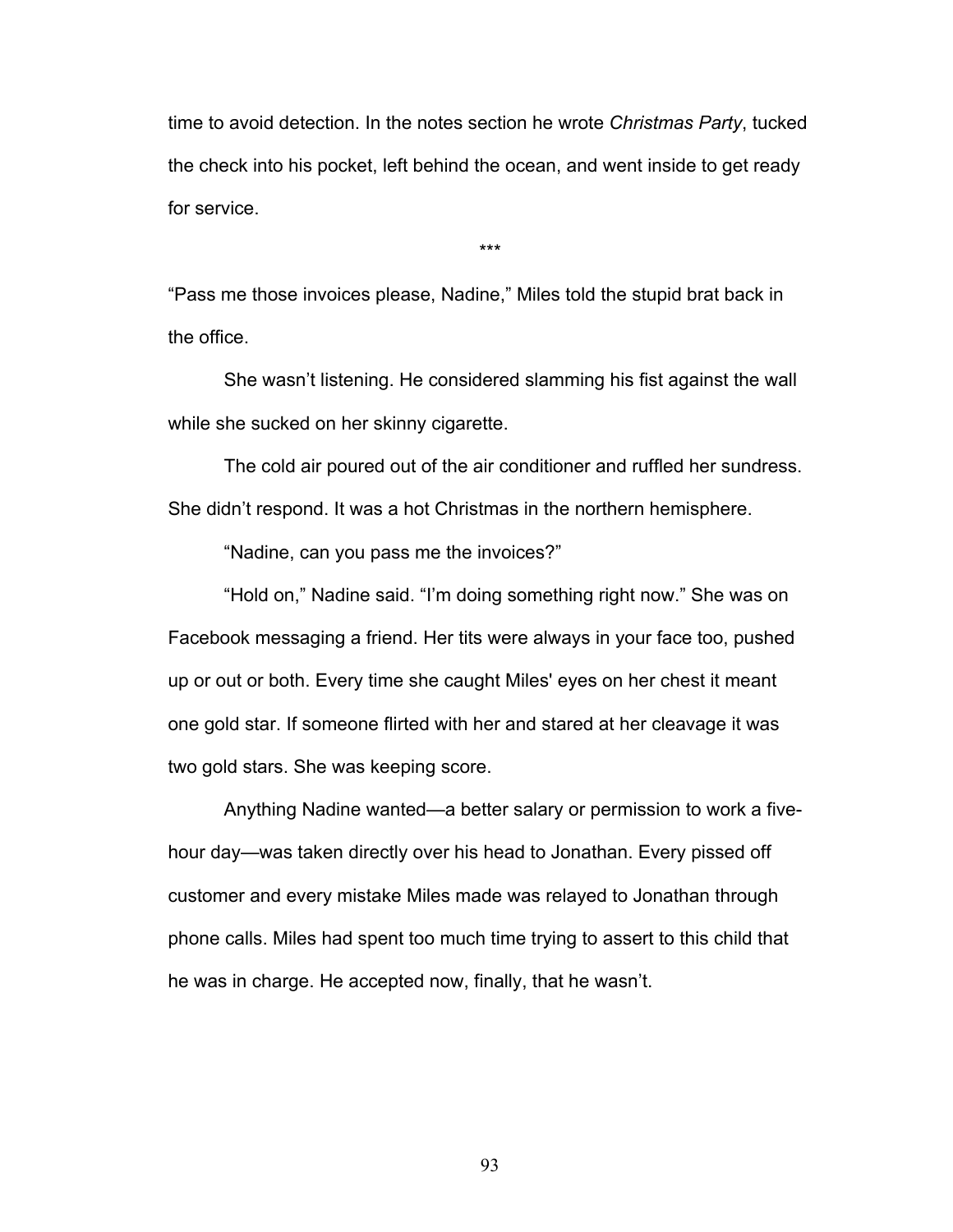"The only guy you can't replace is the guy with the money," Miles' Dad had told him when they talked about having to fire people. Well, the guy with the money and the teenager that's fucking him.

"Quit treating me like a child," she told him.

The office, the engine room for this chickenshit outfit, was nothing but drywall.

"You're nineteen years-old," he said, wrapping a rubber band around some two thousand dollars. *No more payroll for her. No more anything for the whiny child*. Miles had once given Jonathan an ultimatum: it was either him or Nadine. But it was too late, because she'd already gotten on her knees for Jonathan. Miles would have loved nothing more than to lock her in the office that very minute and snuff her out over the holiday. But starvation wasn't much of threat to someone who lived on mixed greens, double espressos, and panic attacks.

He had wondered for a long time why the brat was untouchable. Jonathan's wife called Miles weekly to complain about Nadine and demanded to know of some infraction she committed so he would fire her. Miles begged Jonathan's wife to fire her, but he needed Jonathan's permission. He had millions of infractions to report.

"I can't believe I still work here," she said.

"Shut up, I'm counting," Miles said and then grabbed the checkbook to look busy. He saw that Nadine had received Jonathan's signature for a few more checks.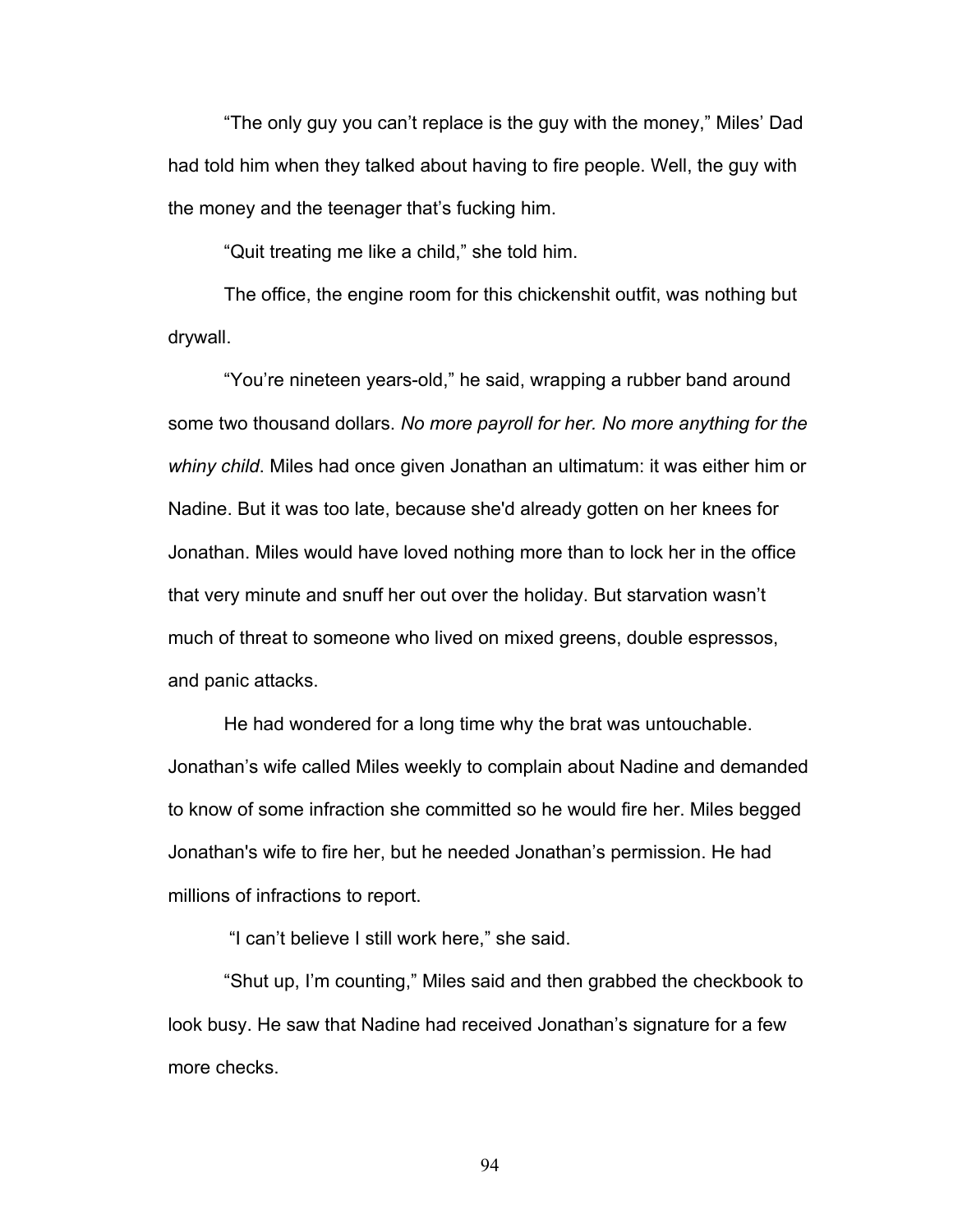The Saturday morning Miles found out Nadine was sleeping with Jonathan, he'd stepped out of the office and gone into the kitchen to make a cappuccino. He'd heard a noise in the dining room, poked his head out of the swinging doors, and saw her sitting on his lap. He watched until the end, and then some, before he snuck back into the office.

Later, she talked openly to Miles about the arrangement—Nadine was proud of it.

It was a typical island fling. It didn't even matter that Jonathan was almost sixty and married, and Nadine had a boyfriend somewhere that no one had ever seen in public. From what he'd experienced, sleeping with the boss was the smallest breach of her character.

"It's almost Christmas," she said, "Why don't we go catch lunch next door and call it a day?"

"I have to work."

"Oh, *come* on."

"Are you still coming to the employee Christmas brunch?"

"I haven't heard much about it. I don't know," she said.

"I'm not surprised. It is for people who work."

"Hey," she said. "Why did you take that check yesterday?"

Miles made sure not to freeze. "The check?"

"Jonathan had to sign those new ones for me since you took it," she said. "I needed it for payroll."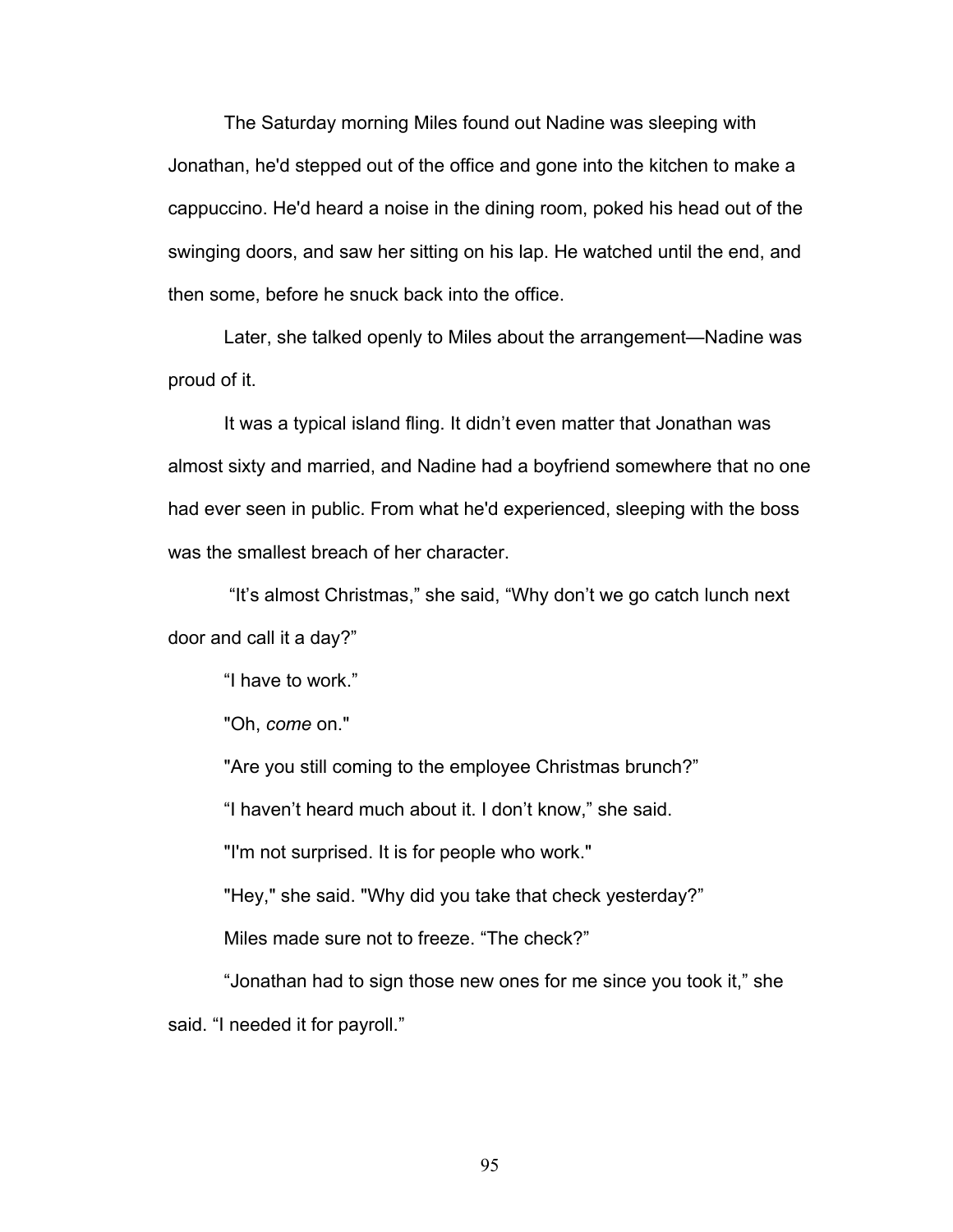"Here's the thing—" he said in a stage-whisper, "Jonathan wants to give everyone a bonus. You can't tell him you know, though. He wanted it to be a surprise at the Christmas party."

"Jonathan is off the island all week on holiday." Nadine should have managed a nail salon. It was the only work she was qualified for.

"I know. He wants me to give them out at the Ritz-Carlton." Miles took the check from his pocket and flashed it to her. "Look, you can't tell anyone. Including Jonathan. He wants it to be a surprise." He stuffed it back in his pocket.

"He didn't mention anything," she said.

"Just make sure no one knows about it." Miles reconsidered locking her up. He could set a trap at his place with a cage over a carton of Virginia Slims.

"Wait till you see how much it's for," he added.

"Really?"

"Let's go eat next door," Miles said. "I'll finish up later."

After lunch they ended up at Miles' apartment for coffee. He wanted to make nice, and he'd promised her a ride home. They sat at his kitchen table sipping out of big white mugs.

\*\*\*

"I need to shower, I'm a mess right now, and I have to get back to work soon," he said. "Are you ready to head home?"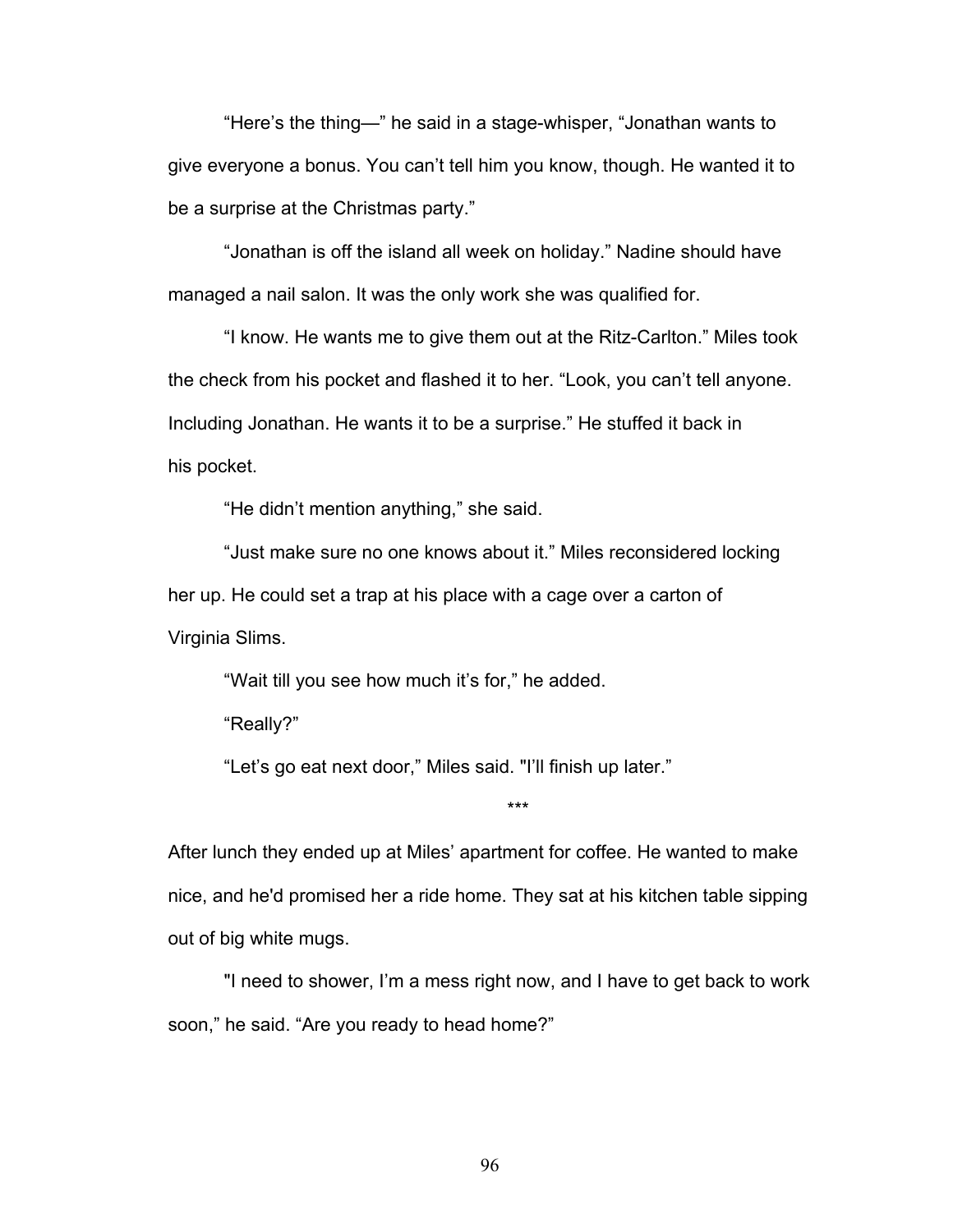"Your place is really cute," she said. Dishes stacked to the crown molding. Footprints and mud stains all over the white tile. His bedroom a quarantine.

She leaned back at his kitchen table, tussled her hair, made herself obvious. He glanced at her, and her face flushed. Miles ground his teeth, grabbed her by the wrist, led her out of the chair, and pushed her against the wall. Miles bit her earlobes, and she stabbed her nails into him. A few minutes later, they were in his shower. Sex. Water. Noise. Climax.

He handed her a damp towel. He'd almost thrown his back out trying to lift her up in the shower and wasn't in the mood for chitchat.

"I can drop you off now," he said. Just as well—he had to pick up gifts for the Christmas party before service started.

They got in the car and she mumbled something about her aunt's house as they drove away. Her hair was still wet when she got out of the car.

"Why do you live with your aunt?" he said.

She got out of the car and slammed the door.

He rolled down the passenger side window. "I'll pick you up for the party tomorrow. The dress code is festive. Maybe a little casual dressy."

He swung the Jeep across the street towards town, but then he slammed on the brakes and screamed out the window, "Festive, don't forget."

\*\*\*

The day of the Christmas party, Nadine came out of her aunt's house in a purple sequin dress and got in his car.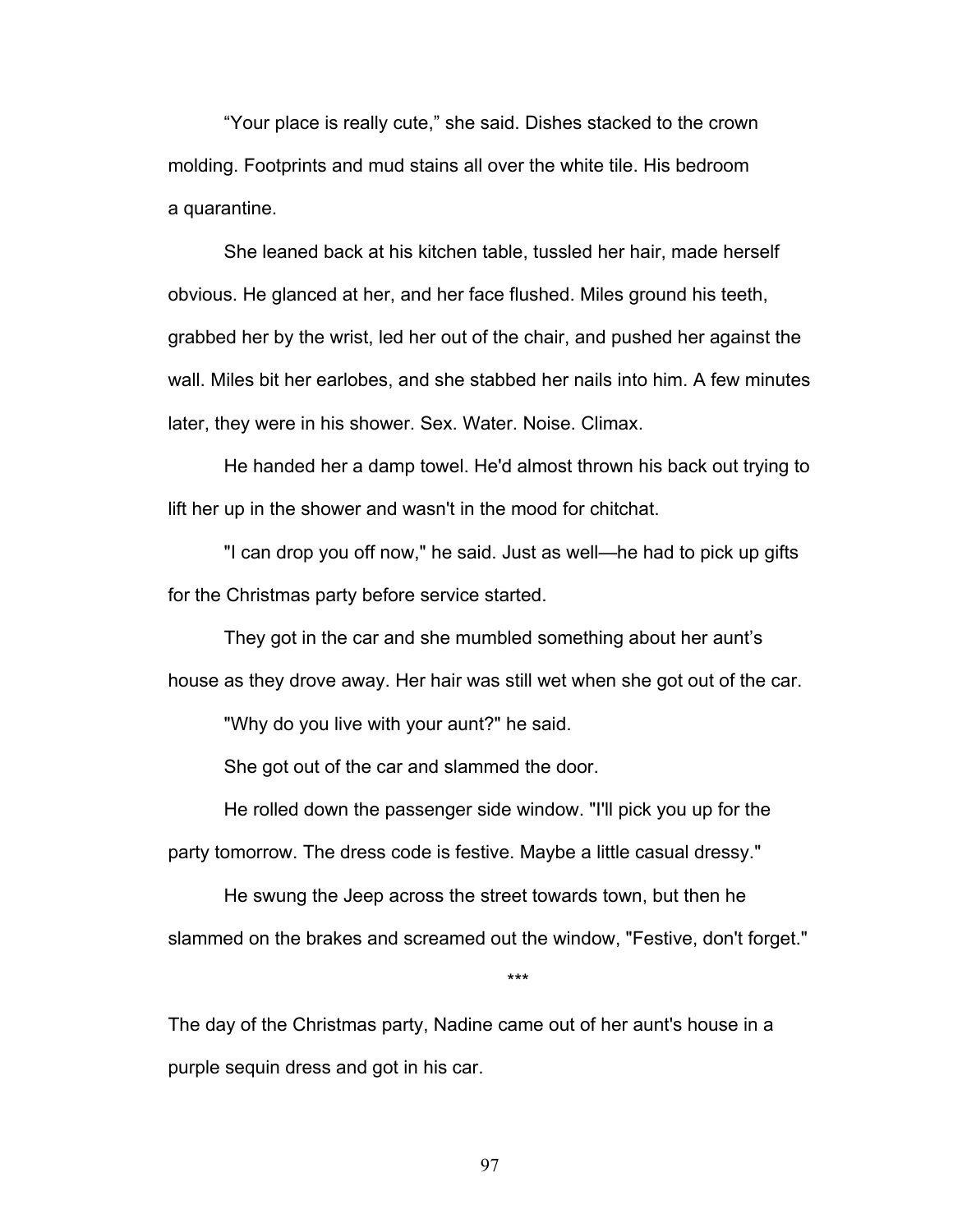"You look amazing," he said. He went to kiss her and she turned her head so far to the side, his lips ended up on the back of her neck. "It's great to see you."

"How much am I getting for my bonus?" she asked.

"Oh, quite a lot." They left West Bay and drove towards Seven Mile Beach.

When they arrived at the Ritz-Carlton, Nadine threw open the car door and stood off to the side.

Miles handed the valet ten dollars and asked, "Would you please help me carry some gifts inside for our table?" He opened the trunk and it was stuffed with teddy bears.

He and the valet carried the stuffed animals inside, and the hostess showed them to the table.

"Good afternoon, sir," said the waiter. His nametag read *Luca*.

"Thanks, yeah."

He instructed Luca and the valet to put a bear in every chair at the table, with an envelope and a handwritten name for all of Miles' employees. He thanked the valet, tipped him again, and sent him off. Then Miles put a hundred-dollar bill in Luca's hand.

The restaurant safe was empty now. As was the bank account. The only thing left was Jonathan's credit card, the one Miles used to make the reservation.

Nadine found the bear with her name.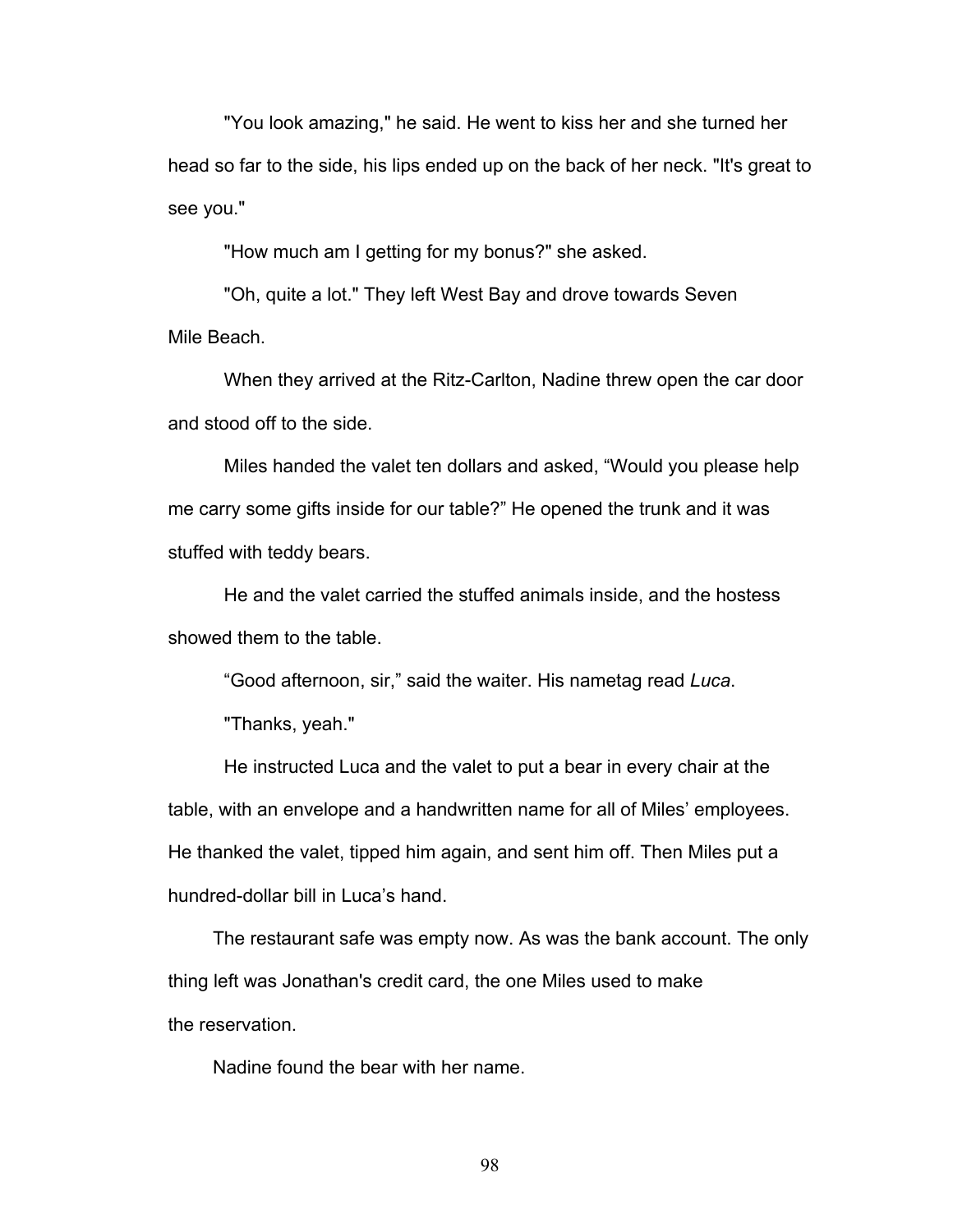"Don't open the envelope until everyone gets here," he said.

She sat down, put the bear in her lap, and hid behind the menu.

Miles picked up the wine menu, grabbed Luca, and found the second most expensive bottle of champagne. "Just bring six bottles of La Grande Dame and fresh squeezed orange juice."

"Of course, sir," Luca said and headed off towards the kitchen. It was the Ritz-Carlton way.

When Luca returned with the champagne, Miles reached for the wine menu. "Four bottles of this." He pointed to an Italian wine. Maybe Spanish. He went mid-grade, a 100-dollar bottle.

"Jonathan is going to kill you," she said out of the side of her mouth.

It was almost one now. The staff began trickling into the restaurant.

Gwen, one of the bartenders from Camp, came in first. She spotted Miles and belted out, "Sweetheart, it's so good to see you." She hugged Miles, and he gave her a kiss that lingered a little too long on each cheek.

"I showed up early," he said.

"Did you do this?" She was pointing at a bear wrapped in a pink bow with an envelope on its lap that read "Gwen."

"Please don't open it just yet. We're waiting for everyone to get here."

Luca arrived with the champagne. The kitchen workers, the chef, and the sous chef all came in next.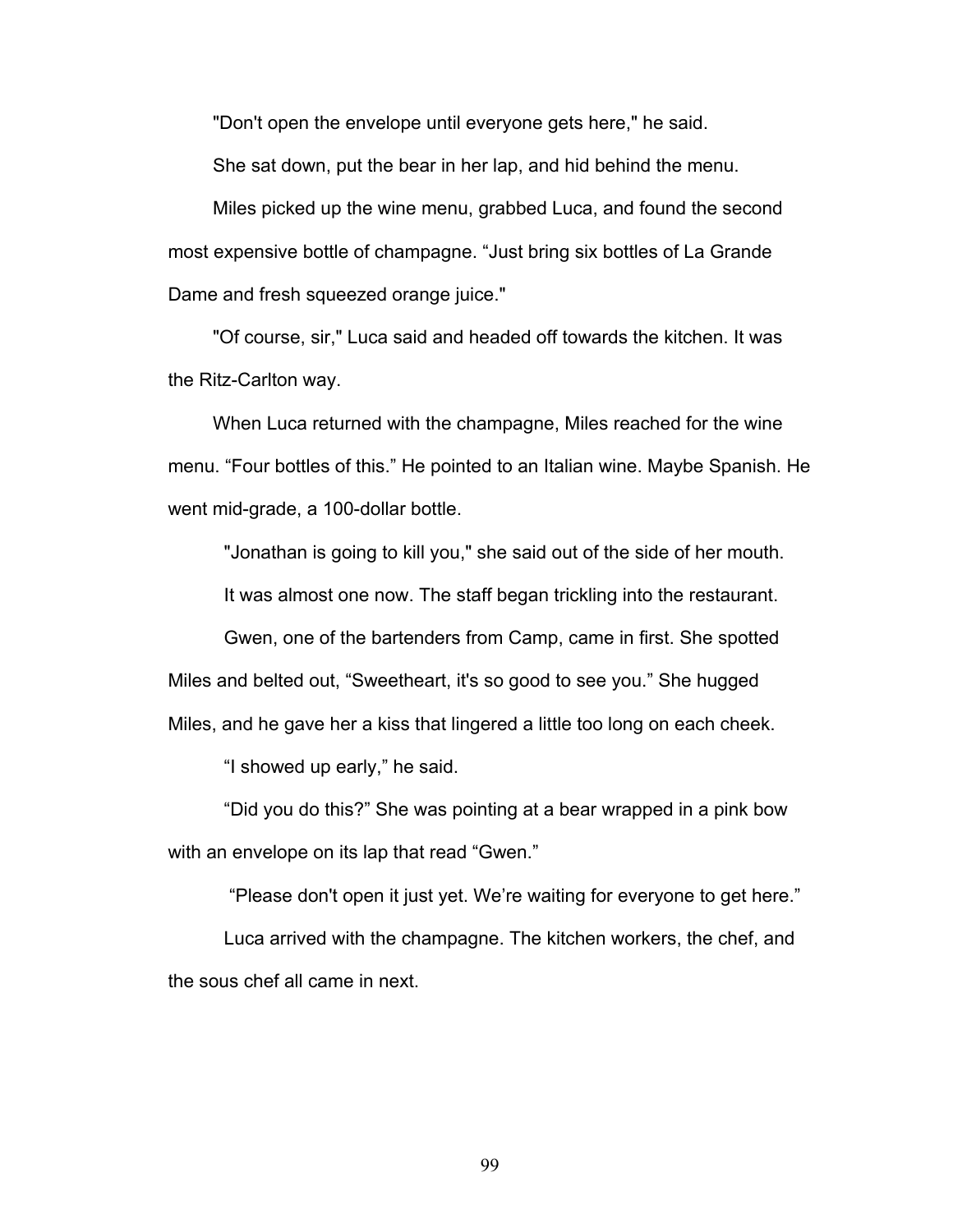"Mimosas for everyone," Miles told Luca, and he made a circular motion around the table with his index finger. His Blackberry started going crazy in his pocket, and he pulled it out to take a look.

Jonathan.

Miles excused himself to go to the bathroom, cut out front, and answered the phone.

"I hear you are all acting like animals at the Ritz," Jonathan said.

"Hi, Jonathan."

"Animals."

"We're just celebrating."

"How are the women looking? What's Gwen wearing?"

"Everything's fine. The women are fine."

"I've been talking with Nadine."

"Now why would you do that?"

"We need to take a look at how much you're spending on this party."

"I'm following the budget you gave me." Miles flagged down the valet

and handed him the stub.

"I heard something about bonuses."

"Well, not exactly." The checks he left in the envelopes were all going to bounce. "We can discuss all of this when you're on island. I'm happy to sit down with you."

"I'm coming home soon."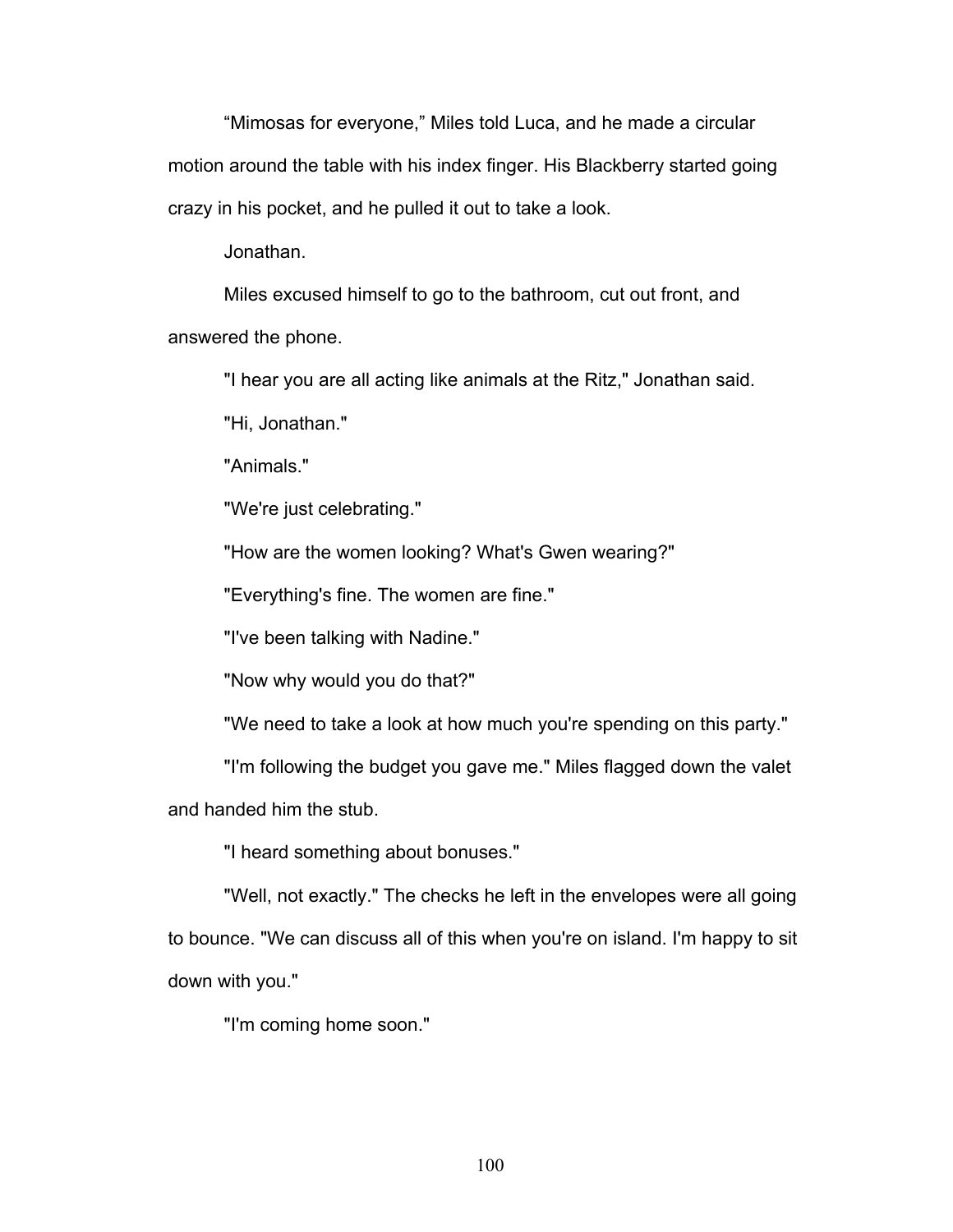"Great. Call me when you make it back. Safe travels." He hung up the phone while Jonathan was still talking. He put the phone on silent.

Earlier that morning he'd driven to Cayman National Bank down the street. He'd handed one of Jonathan's checks to the teller and asked for the cash in American dollars and stood patiently while she counted out the bills. Then he drove to three other branches on the island, and they cashed the checks and he stuffed the bills haphazardly into his carryon luggage. Finally, he emptied his own thinning account and crammed it into a sock.

The valet returned his car, Miles tipped him generously, and he was at the airport in ten minutes. He left the Jeep unlocked in the short term parking with the keys on the driver's seat. The car was beautiful—the first payment was most likely due any day now.

He looked up at the airport, a thing like a backwater post office, its tiny strip of runaway stretching straight out to Miami, and tried to ignore the scorching heartburn in his chest.

Miles was funneled through immigration, where the official looked at his work visa and asked when he'd be returning. Miles explained that he just had a few things to do back home, and she stamped his passport. "I love visiting Miami," she said. "It must be so nice to live in America."

"Oh yeah, it's great," Miles said. He looked at the passport. It read *Cayman Islands* with the date, and below that, *Exit*.

"Have a wonderful trip," she said. "See you soon."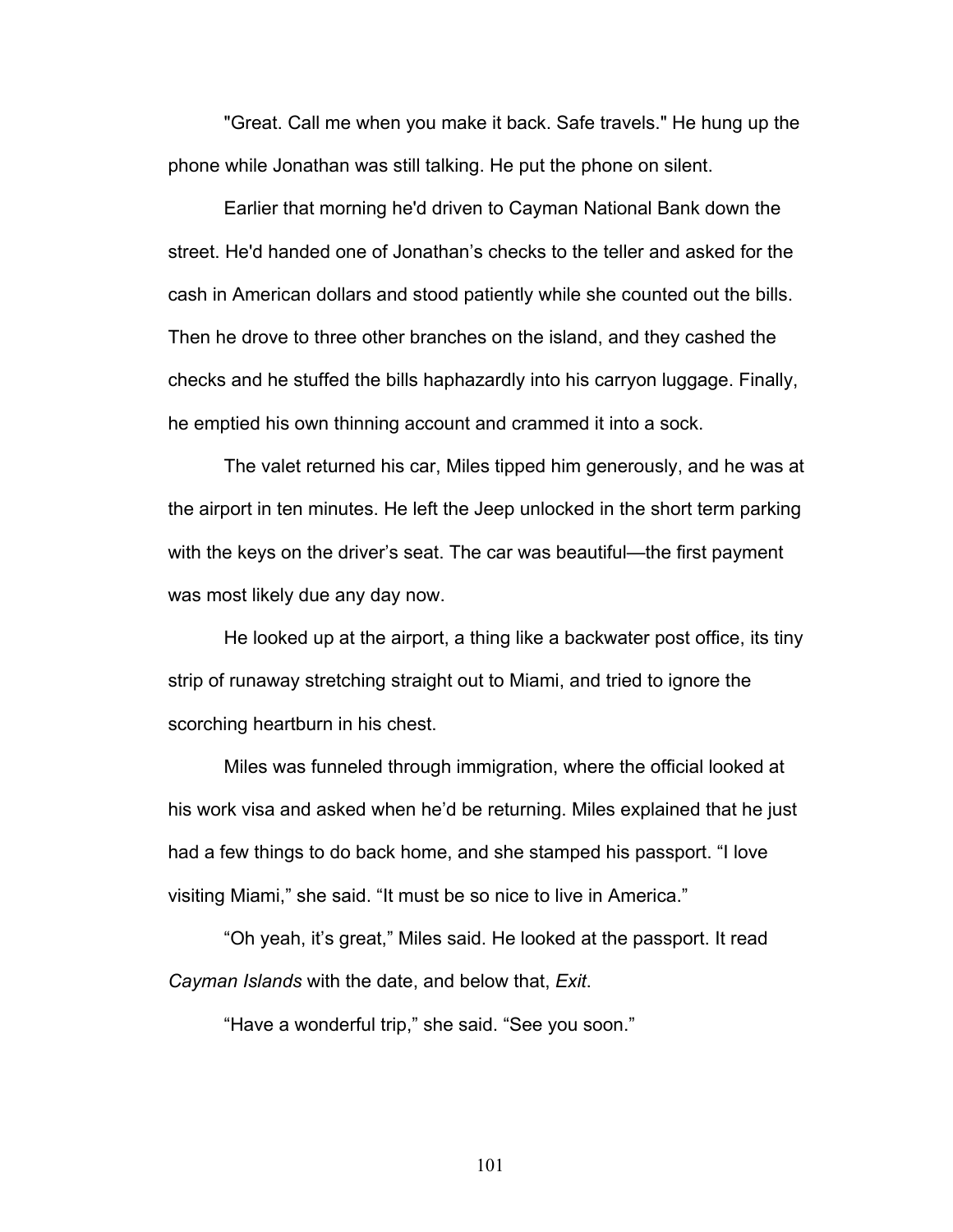On the runway, waiting to board the plane, a policeman at a makeshift desk snatched his ticket and said he needed to search Miles' bag. The official frisked him lightly and began leisurely searching his luggage. Inside the bag, it was as if someone had taken dirty laundry and a pile of cash and tumbled it through a cement mixer.

"Sorry about that," Miles said. His chest burned. His heart was in there, somewhere inside the burn, kicking.

"No problem," the official said. "Just be careful when you touch down in the States with all that cash. They may not be so understanding." The man smiled. "You're all clear to board."

"You beautiful man," Miles said and boarded the plane. He found his seat in first-class next to a silver-haired man in a fine suit and red silk tie. The man started talking to him before his ass hit the seat.

"Where you headed?" He was Australian.

"America."

The flight attendent came by. The man tugged at her sleeve. "I'll take a bloody Mary." He made eye contact with Miles. "You want one too? Yeah, you want one. Make it two. I wish I were going to America. I'm on my way to Sydney to settle some business."

"I'm between jobs," said Miles.

"What do you do?"

"I invest in restaurants."

"You do well?"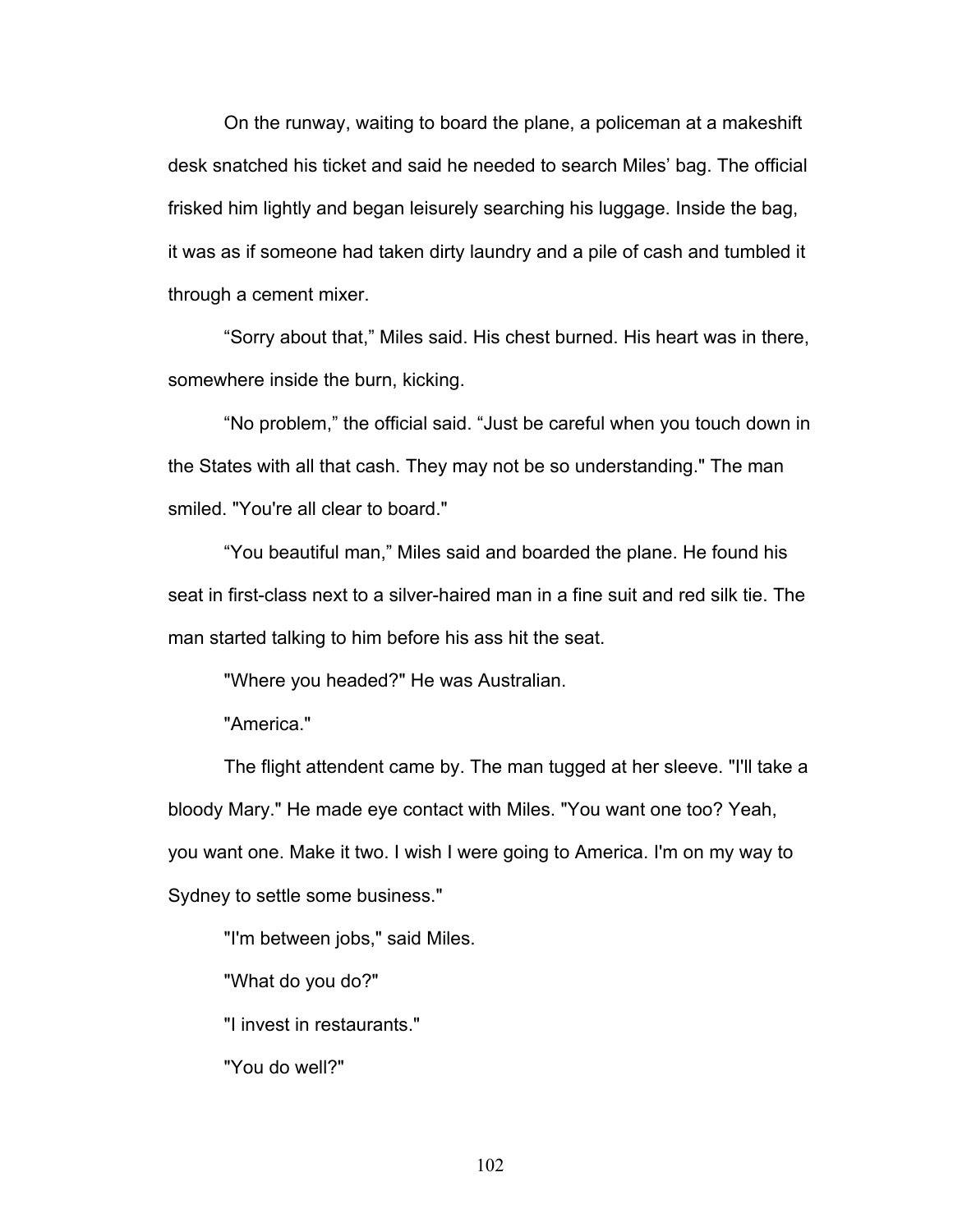"I had a good week."

"Make sure you keep it. That's the problem. You make all this money, and every goddamn person wants to take it. The government, kids—hell, take my son's fiancée. She won't sign a prenup. I didn't make all this money just to give it to some big-titted waitress who married into the family." The man took out one of those airplane pillows and put it around his neck. The pilot fired up the engines. "I worked too hard for it."

The flight attendent brought the drinks and asked them to put their seat belts on.

"I know exactly what you mean," Miles said sipping his bloody Mary. *These* were the conversations he always wanted to have when he had money. He spent the next ten minutes hiding behind the inflight magazine and looking out the window. His was working up a good sweat now waiting for takeoff. It was time to leave.

At last, the plane lurched and began to taxi out toward the runway.

"I told my son he's out of the will if she doesn't sign the prenup."

Abruptly, joltingly, the plane braked to a stop, and a few people spilled their drinks on the floor.

"Oh great," the man said, peering out his window. "Just what I need right now." He scratched his face.

"What's that?" Miles said. The heartburn was insufferable now.

"They're taking the plane out of position for takeoff."

"What?" Miles said. "How do you know that?"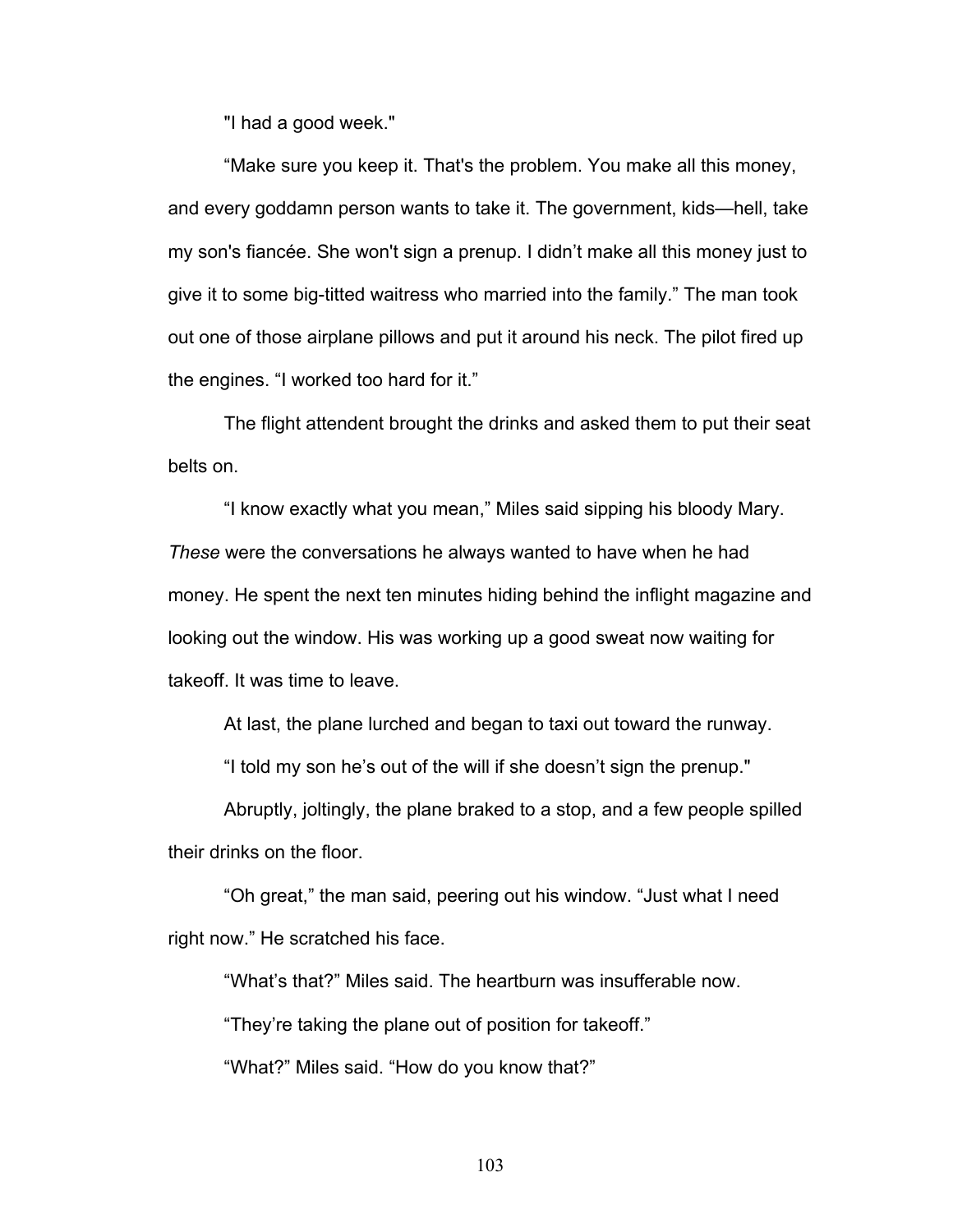"I fly quite a bit myself. I own a little Cessna." The man pointed to

policemen who had gathered by the desk where Miles had his bags searched.

"God," Miles said. "Who are they?"

"Looks like they're after someone," the man said.

Miles pulled out his phone. It had been on silent since he left the Ritz.

He had nine missed calls from Jonathan. Immediately, the heartburn seemed

to drain from his chest. He took a deep, cool breath.

"One more minute and I might have made it," Miles said.

"Oh," the man said, "all this is for you, then?"

"You could say that."

"You must have done a number on somebody."

"There is a woman, yeah."

"Did you cheat on her?"

Miles squeezed the knuckle on his right forefinger until it popped loudly. "It's about money," Miles said.

"It's always about money," the Australian said.

Then Miles took the final sip of his bloody Mary, and unbuckled his seatbelt.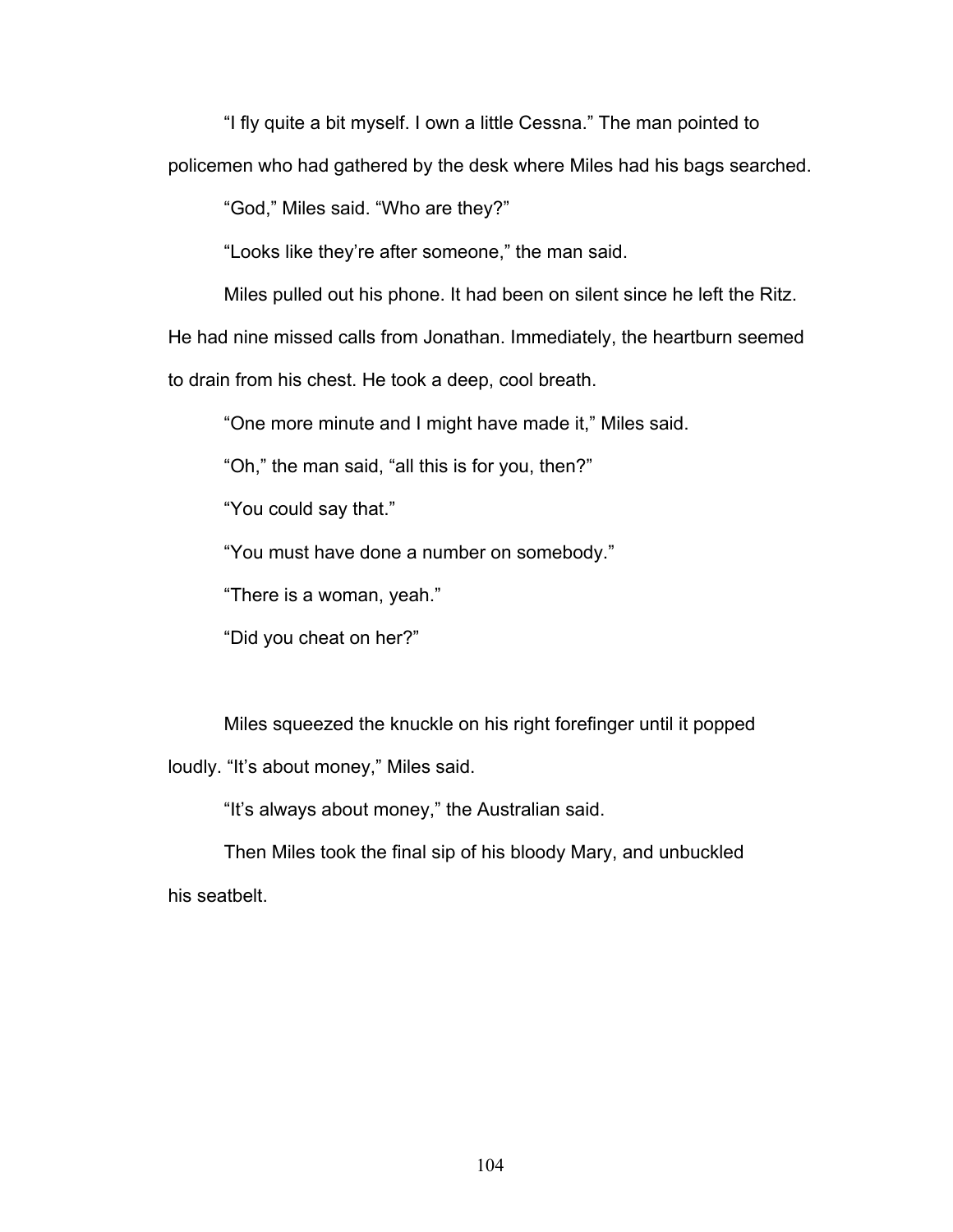**HIGHWAYMEN** 

It was the last day of his junior year of high school, June 29, 1962, and Christopher Garvin was playing hooky to work at the garage with his father. He had just celebrated his 16<sup>th</sup> birthday. Just before lunchtime, a New York City policeman carrying a notebook marched into the shop—the Mobil station they had there at  $90<sup>th</sup>$  Street and 1<sup>st</sup> Avenue. Christopher and his dad were rotating tires on a Ford. His dad

hated policemen.

Most of the men who came to the garage wanted fluids checked, cars topped off with gasoline, carburetors replaced, and engines rebuilt, and damn near every one of them wanted to make small talk, even though his father only spoke three things: horses, cars, and sports. When it came to baseball and horses, everything came down to numbers. His dad was a bookie, and he took his customers to the back and wrote down numbers in a big, green book the size a priest's lectionary.

In the repair business he said little but was fair. If the transmission was shot, he sent them elsewhere, to someone who did really good work. If it couldn't be done right, like bodywork, his old man recommended a guy.

"Mickey," the cop said. "Do you have a collection for the department?"

His dad, a short man, turned around, walked to the office, and shut the door. Through the glass, Christopher watched the shadow of his father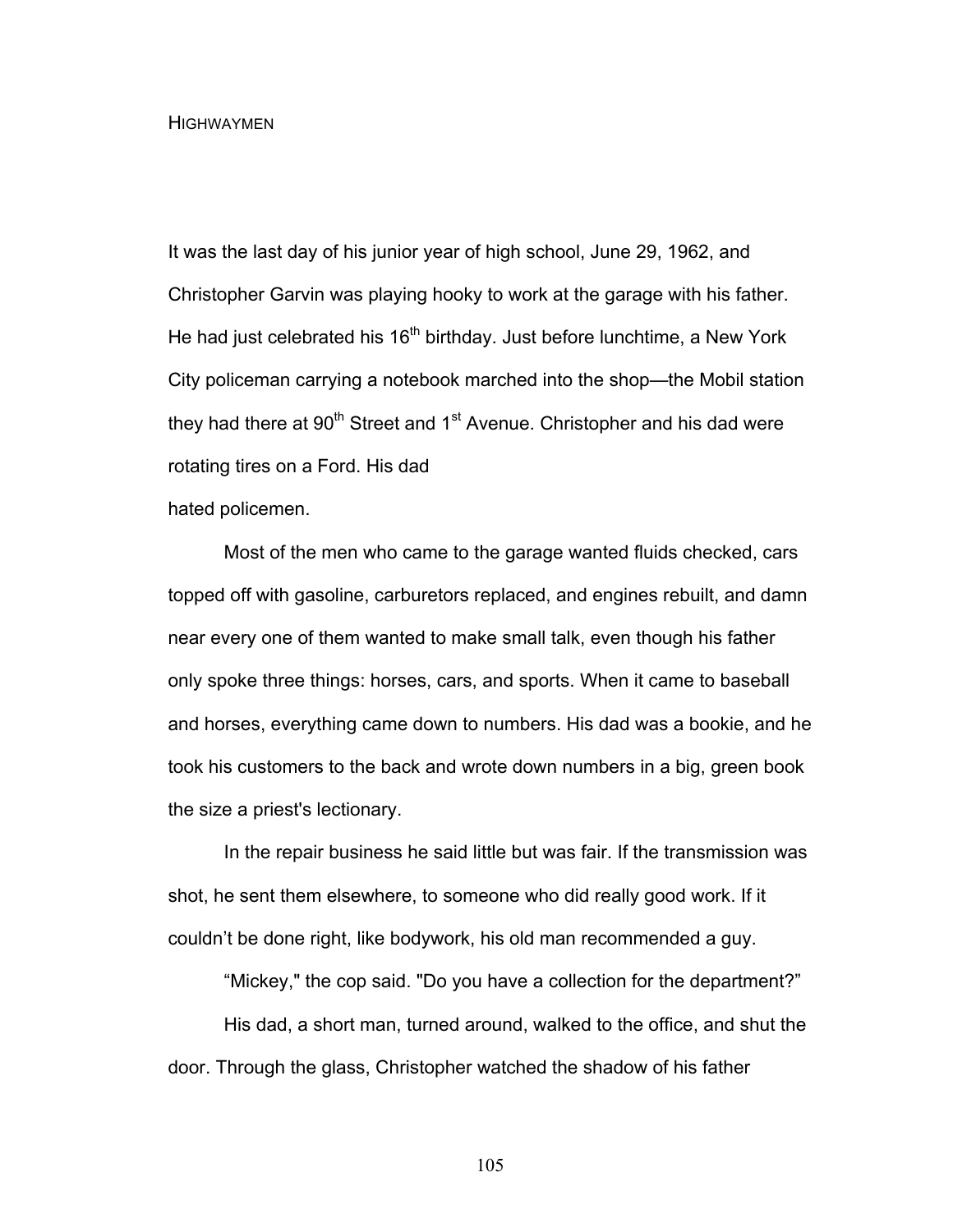kneeling before the safe. The cop looked at him and Christopher looked at the lug nuts in his hand as if he were counting the change from his pockets. His dad came out a few minutes later with an envelope, walked over and gave it to the cop.

"What's that?" Christopher asked.

"It keeps the bad guys away," the policeman said and then turned to his father. "Thanks, Mickey."

"No, the pad in your hand," Christopher said.

The cop smiled. "It's a list of friends of the department. If I don't write it down, I forget." He pulled a pencil from behind his ear, jotted something down, and headed for the door. "Later, kid."

Once the cop was gone his dad said, "Don't ever talk to those guys. It's a disgrace, these people. They are supposed to protect you, and all they do is shake you down."

The shakedowns came from all sides, though. A few days later, Jackie Ruggieri came in to talk. Christopher went to school with his son, Johnny.

Jackie walked right up to his father and said, "How's business?" Then he practically swallowed his dad with a hug, squeezing him like a python.

Jackie didn't ask him for money. His father just walked into the office and returned with a small, brown bag, stuffed full, and handed it over.

Jackie landed a big kiss on his father's face and said, "I'll keep sending them your way, Mickey." Before he left, he took a few bills out of the bag and handed them to Christopher. "Kid, go buy yourself a real glove. It's a child's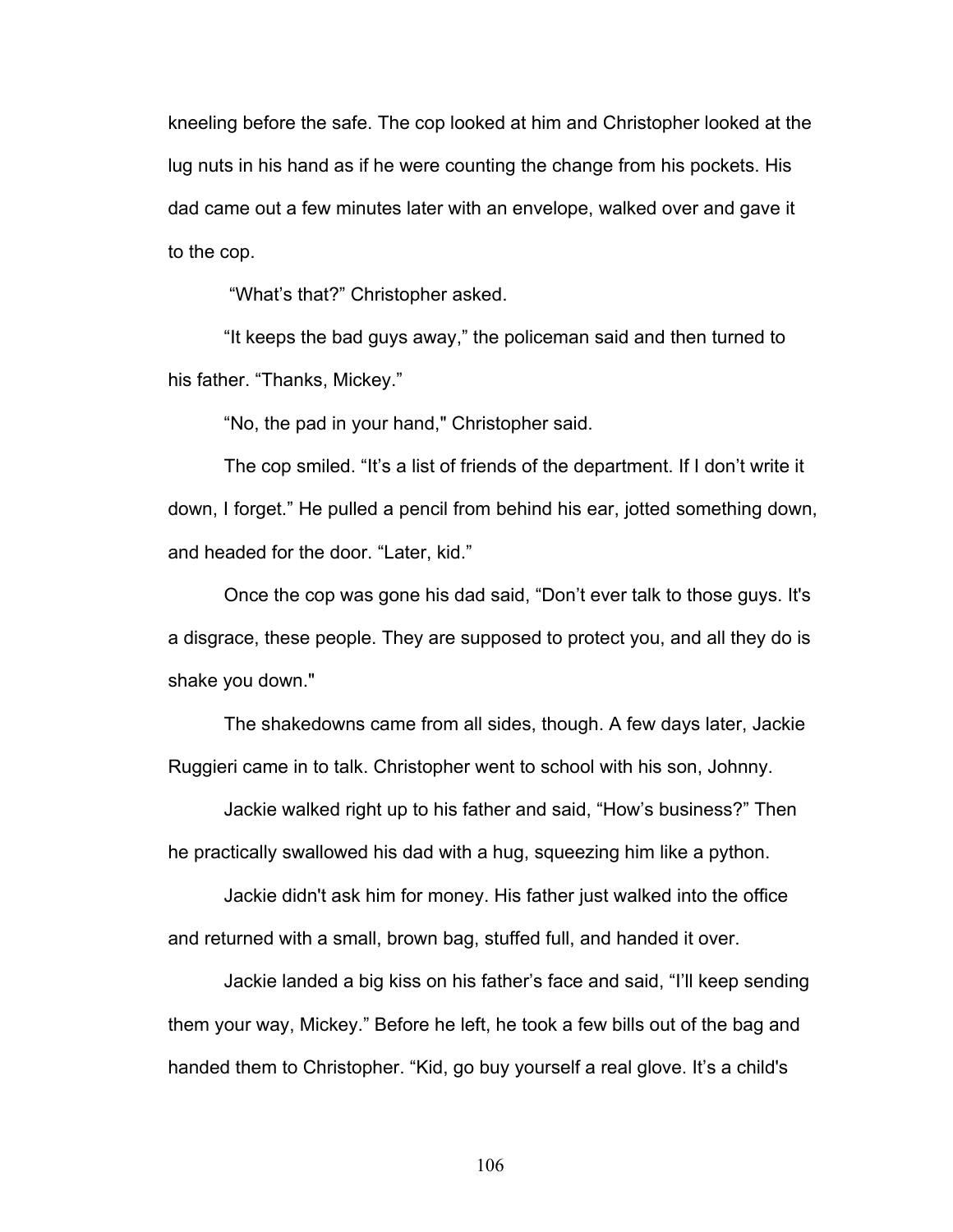glove, the one you use. And you," Jackie said pointing at Mickey, "do you ever come see your kid pitch? He's got a left arm that comes around once every fifty years." Jackie pressed his hands together like he was praying. "Jesus Christ, come see Christopher play. You and the missus never come down. I gotta watch him strike out my Johnny four times a game."

"Sounds like Johnny hits like his father," his dad said and then broke into a rare smile.

Jackie laughed big. His father and Jackie had grown up together in the neighborhood, but Christopher knew that Jackie had a hair-trigger temper. "If you won't watch him play ball, why don't you come down to the track? I never see you anymore. You got yourself another girlfriend I don't know about?"

His dad rubbed his jaw. "I don't know. I've been taking a break from the ponies."

"Come on. I'll make your money back," Jackie said.

"Well, I do have to meet a guy in Queens," his dad said.

"This Saturday. I'll be waiting for you."

Christopher took the money and bought a new left-handed Spalding and began breaking it in on the street. He didn't believe in oiling, not when you could play it in. When he wasn't pitching he played left field, and he liked the challenge of catching a ball with stiff leather. By the end of July, the mitt creased and pinched shut as easily as a wallet. His father went down to Aqueduct with a tip from Jackie and won \$1,000 on a pair of stallions from Pennsylvania. Christopher always knew when his father won because he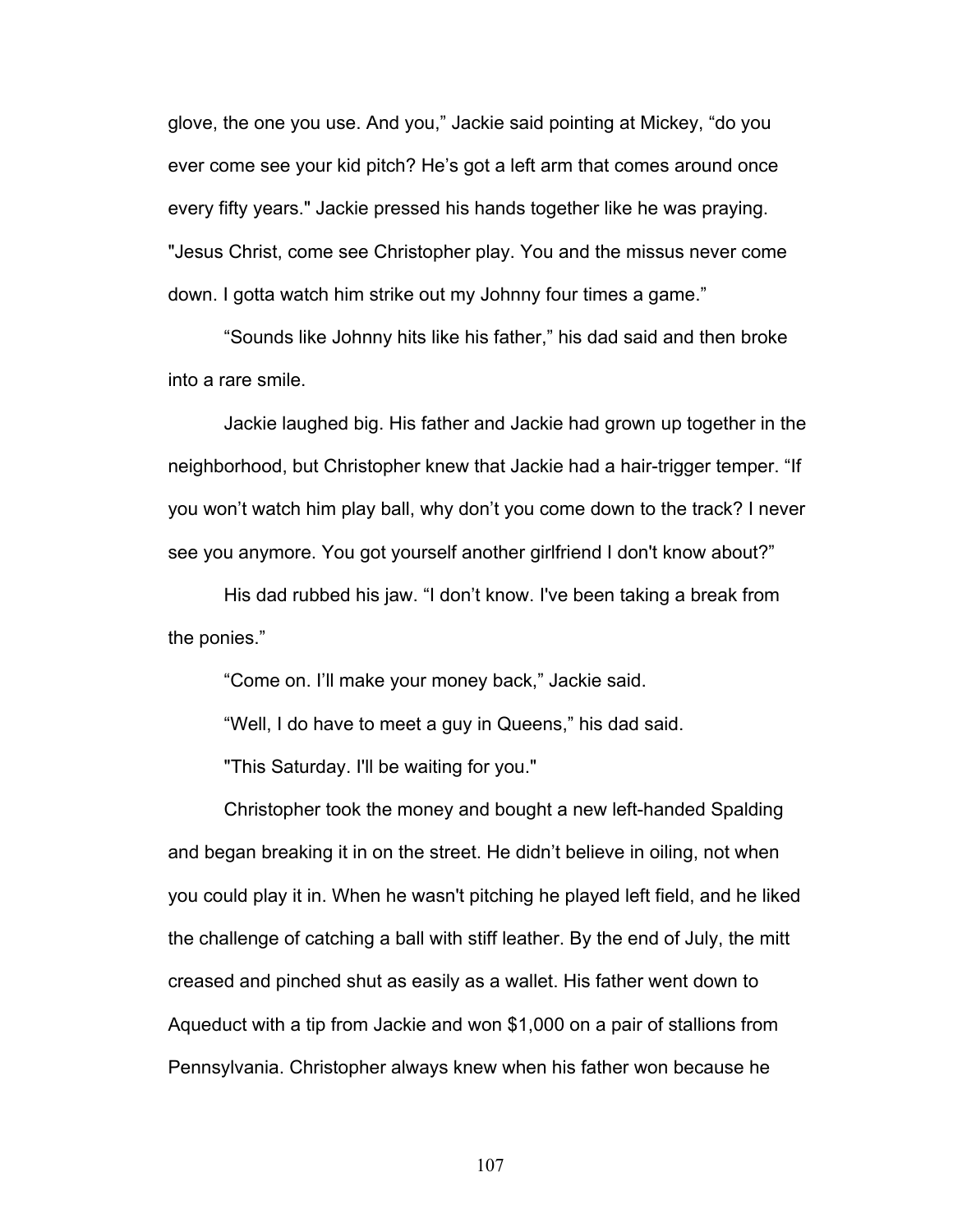didn't come home for a few days, and then when he did, he'd buy lilies for his mom and take her out for spaghetti and meatballs.

All that summer, when he wasn't playing ball, Christopher lived under the cars in the garage. His father taught him to replace brake drums on a jalopy, a 1941 Chrysler Saratoga, and change oil for the regulars.

One morning, in late August, just before school was about to start back up, his father told him, "You're not embarrassing yourself around here, anymore. Maybe I can teach you something for real." And that weekend his father left him alone at the shop for a few hours, and came back with an engine in the bed of a truck. It looked like a heart pulled from a man's body.

Over the next two weeks, after school and on Saturdays, Christopher learned how to rebuild an engine from a 1951 Chevy Deluxe coupe, with a stock inline six. They went down to the machinist to bore out the cylinders, and they replaced the rings with oversized ones. When they finished, his father rattled the keys in front of his face and said, "This is going to be yours one day, because you worked for it."

The more time he spent with mechanics, the more he took to their greasy way of talking, and as he learned, he noticed his father left him alone to talk to the men in their clunkers lining up outside the garage every morning. They didn't mind coming to him now, if his father was busy. They managed to remember Christopher's name, stop calling him kid.

\*\*\*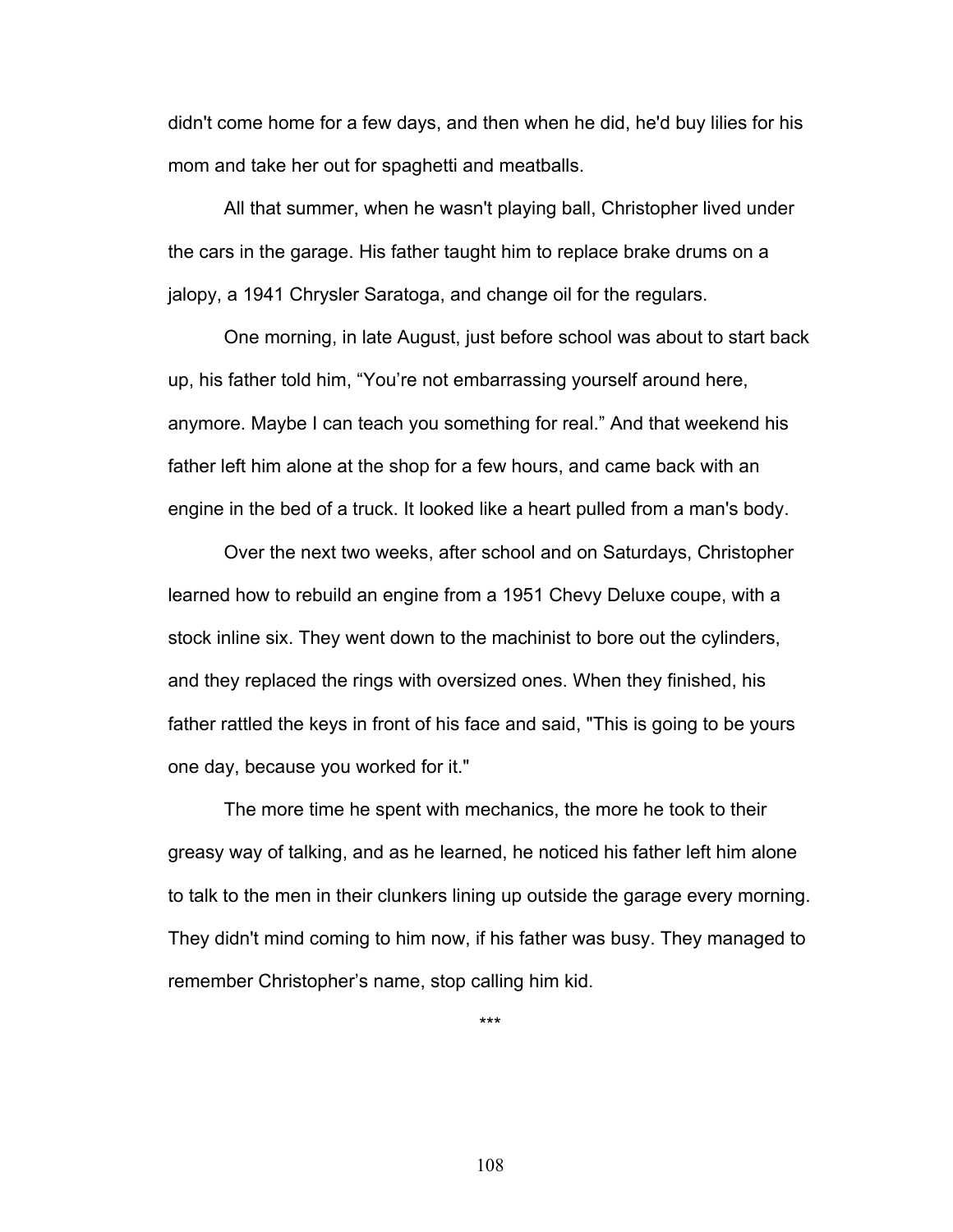"Where's your father?" his mom asked one night after he'd walked in the front door of their apartment. He came home after closing down the shop. She had a box of crackers on her lap and was watching *Bonanza*. His mom was a dead ringer for his sister Barbara, who left one night for good a few years back and was now living with a Puerto Rican guy in Queens. At least, that's what he knew of it from what his parents said.

"He's out somewhere, Ma."

They had moved into a walk up a year ago when his father took over the gas station, and since they signed the lease on this new apartment, his mom didn't have to work anymore, so all she did was watch the television like some kind of zombie.

"What are you doing with your friends? I never see them around no more. All the sudden, we have this new place, and you don't bring anyone over."

"You know how it is with work."

"You don't look so busy right now. Why don't you go to the supermarket and get some groceries and cigarettes for me?"

"Sure, Ma."

"There's a list on a the fridge."

He grabbed the list and ran down both flights of stairs. The streets were full of people, probably going out to dinner, and it was hot and humid. It was not quite dark.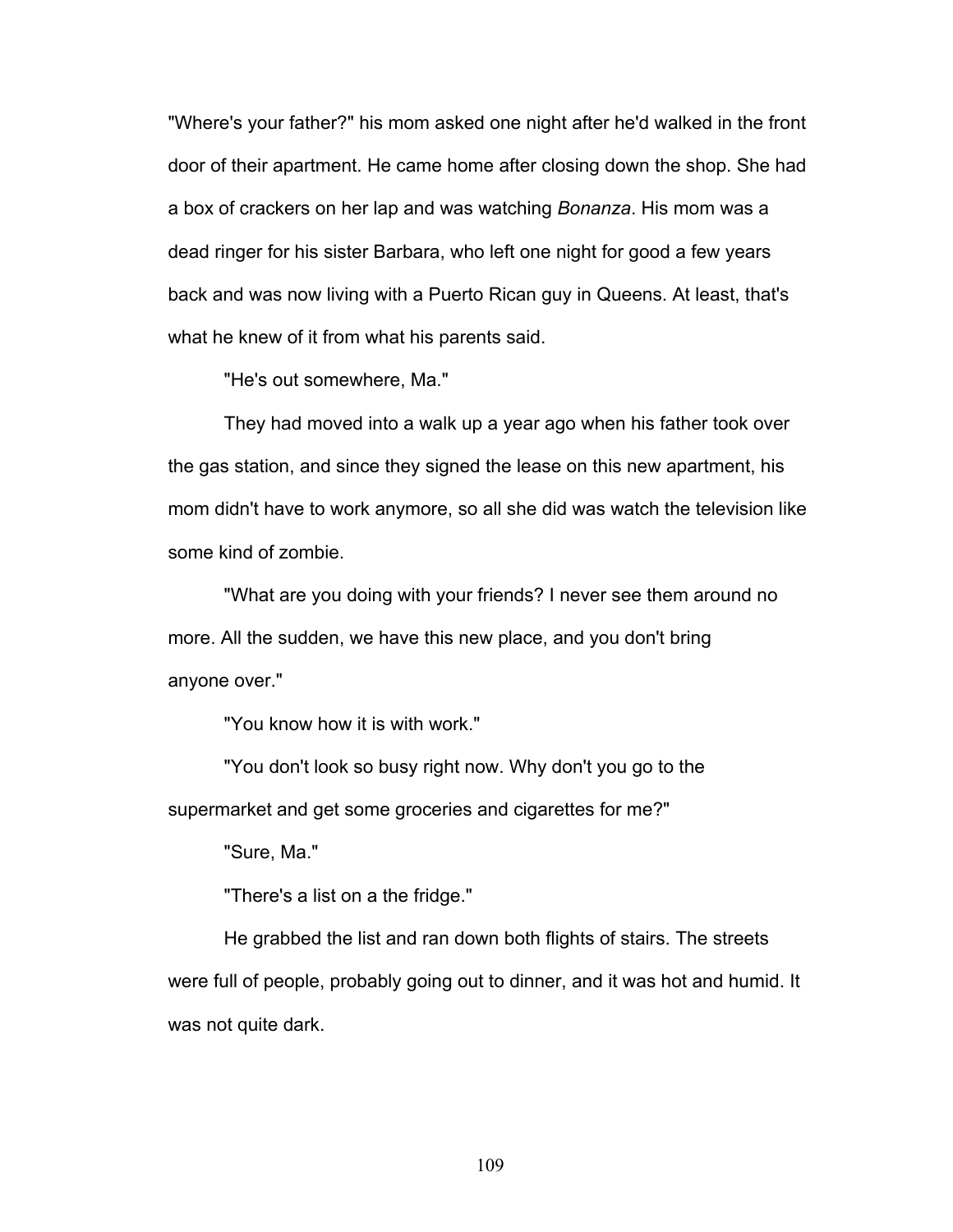On the way to the store, he walked past Adelman's Deli just as Mr. Adelman was locking up. The old man waved to him and Christopher walked on. There was a bodega close by that sold everything they needed, but his mom insisted on going to McClary's. She said she'd rather pay the Irish than a bunch of immigrants and Jews.

Whenever he ran errands for his mother, he liked to make it into a full adventure, and so, rather than go straight to McClary's, he cut up north a few blocks out of his way, just to see what he could see. He took  $3<sup>rd</sup>$  Avenue up to 96<sup>th</sup>, right up to where things started to get dicey in the neighborhood. A few trees were turning red and gold for the season, and he figured it would only look this beautiful for another week or so, so he'd just take in a few more city blocks. He kept walking around—always aware of where he was going, yet making sure to walk past the buildings he didn't know—and later, when he saw a couple kissing on their stoop, he stopped to watch them groping each other in the porch light.

He ducked down 1<sup>st</sup> Avenue to check on the Mobil station and headed towards the marquee of The Ambassador, which lit up the whole block. But halfway down the block he saw that the lights were on at their garage, and when he got there, his father's car was parked in front of the pumps, with the engine running. Christopher ran up to the front door of the station and pushed his head against the glass and he saw the silhouette of his father digging through drawers in the office.

"It's closed," someone said to him.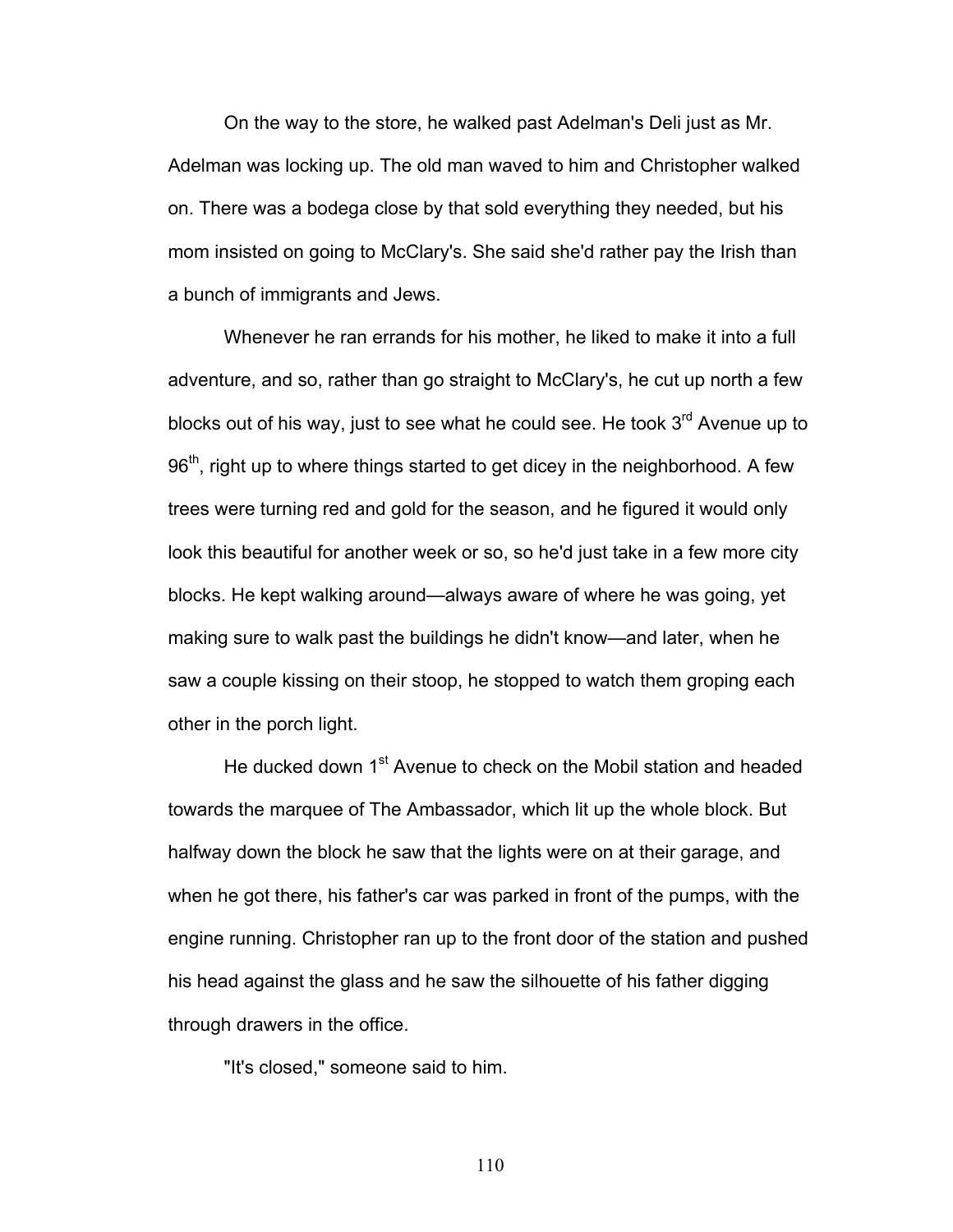He turned toward the voice, and there was a young woman in the passenger seat of his father's car. He didn't know how he could have missed her. She was young, very nearly his age.

"He just forgot something," she said.

When he didn't move, she scooted over behind the steering wheel and stuck her head out into the light. "It'll be open tomorrow morning."

"Oh," he said. Part of him was convinced he knew her from somewhere. Light skin, freckles, and blonde hair.

"I'll come back tomorrow," he told her.

She waved goodbye to him.

He turned his back to her, and then he walked away as quickly as he could before he got caught by his father. Practically at a run after he turned the corner, he headed towards McClary's to get groceries before they closed up for the night. His mom was going to be mad as hell he was late.

\*\*\*

One morning a few days later, his dad came into his room while it was still dark and shook him awake to tell him he had to open the shop. His dad was drunk, and he wobbled out of his room and disappeared down the hall. Christopher got out of bed, took a shower, and rode his bike down to open up. He unlocked the door, turned on the lights, and put on two pots of coffee for the early regulars.

By nine he was swamped, because they only had one guy to pump gas and another to help in the garage. Christopher was underneath a car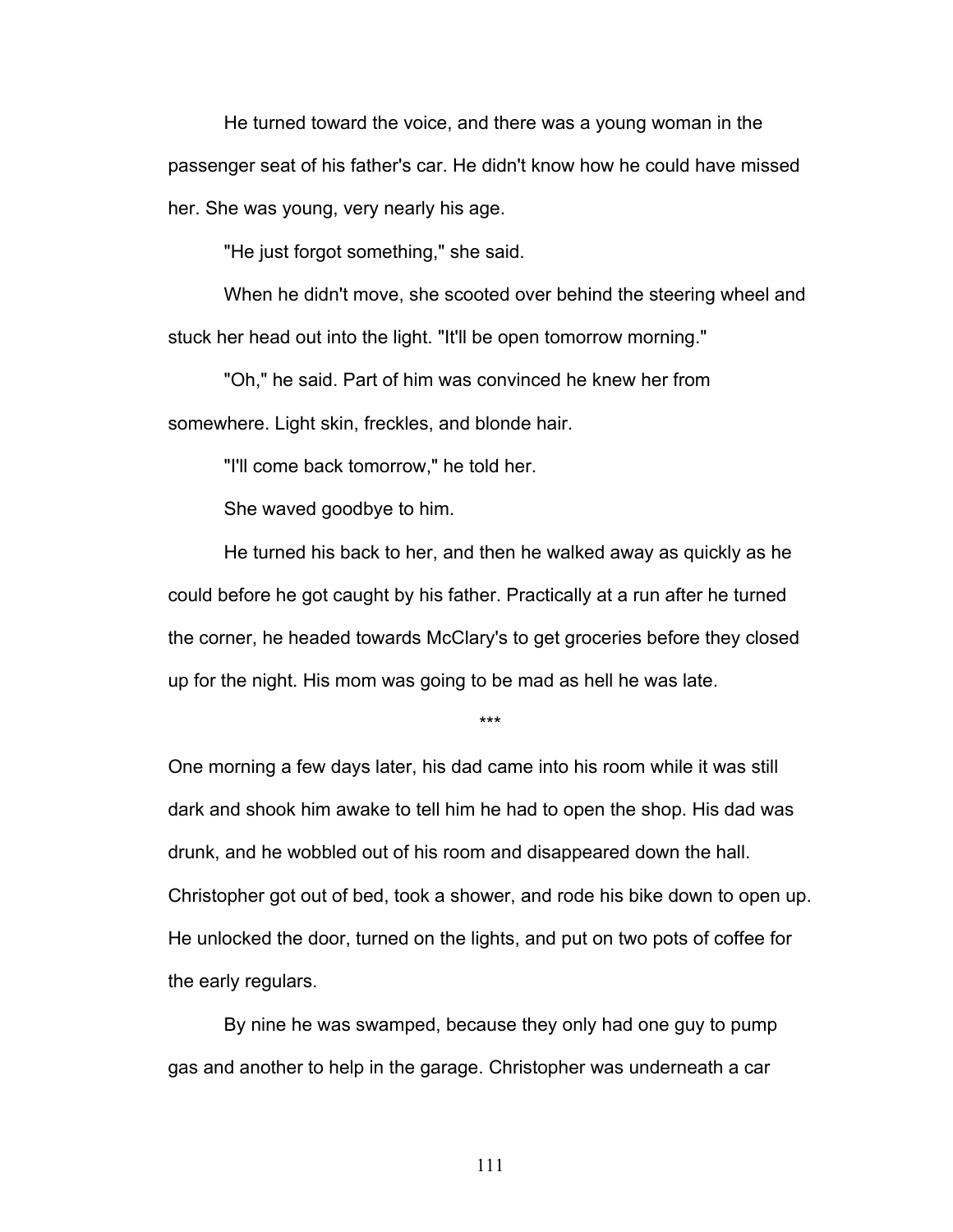when, in the middle of all the chaos, the bell rang, and in walked Jackie. He wiped the grease off his hands and met him at the front door.

Jackie didn't look so happy. "Christopher, what's with you?"

"I'm sorry. We're really busy."

"Johnny says you barely show up for school anymore."

"I had to miss a few days," he said.

"Where's the old man?"

"He's off today."

"Where is he?"

"Don't know."

"Well, he owes me something," Jackie said. "I'm going to need to see him."

"I can get the money for you."

"Shh, Christopher." Jackie put his finger up to his lips. "Let's go in the office there."

They walked over to the office, and Jackie shut the door behind him.

"For real, now." Jackie put his arm around him. "Where's your father?"

"I got no idea," he said, "but I can pay you whatever he owes you."

"Just because you're speaking my language, I'm going to let this slide."

Jackie sharpened up. "It was three hundred for the month, but now it's five."

Christopher went to the safe and opened it up. He counted up the money. There was around \$200 in there. "Let me get the rest out front." He left Jackie behind and went out to the register, where people were standing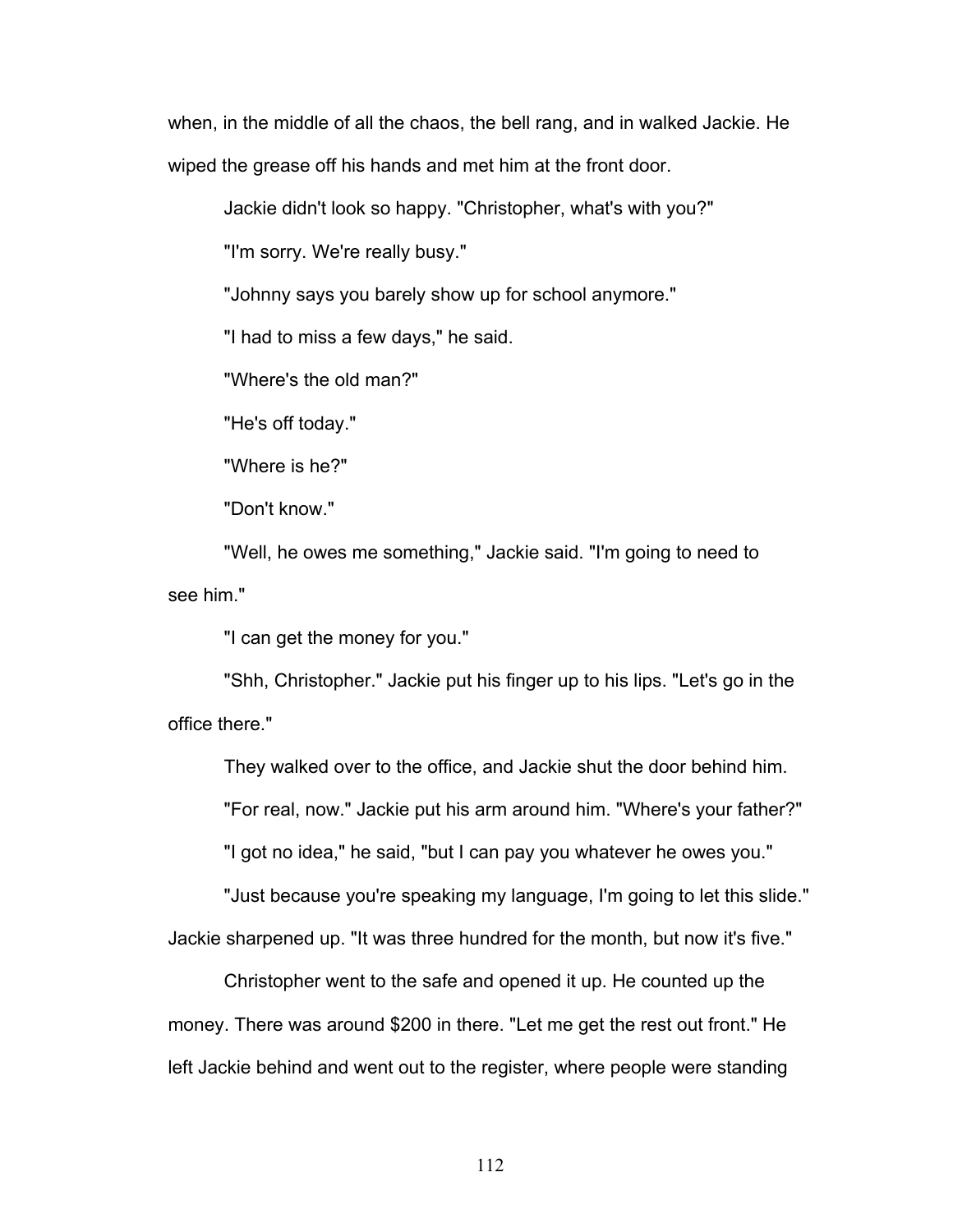around with coffee looking for a cashier. He cashed them out, got them out the door, and then took out the last \$50 for Jackie. There was barely two bucks left in the place, and he was still short.

Jackie came out to the front and was picking out a soda from the cooler.

"It's not all there." Christopher handed the money to him, and Jackie rolled it up and put it in his pocket.

"You know I used to own this place, Christopher?"

He didn't know anything about the garage before his dad got it. "No."

"I sold it to him so he could take care of his family." Jackie popped the top off a bottle of Coke using the corner of the countertop. "But I am part of that family. Think of me like uncle Jackie. I need to eat too."

"We'll get you the money from now on."

"Your father ain't one for being a grease monkey. He likes to gamble too much. This betting shit? It's worse than drugs for some people."

A car pulled up to the garage. "I better get back to work."

"You, on the other hand, you take to this kind of thing, "Jackie said. He chugged the rest of the Coke and tossed the empty bottle at him. "Don't make me wait for you to count it next time, either."

\*\*\*

Since he kept cutting class, he had to get creative to make practice.

Sometimes, after working all day, he'd change into his grass-stained uniform in the bathroom, take the bus on Second Avenue down toward midtown to his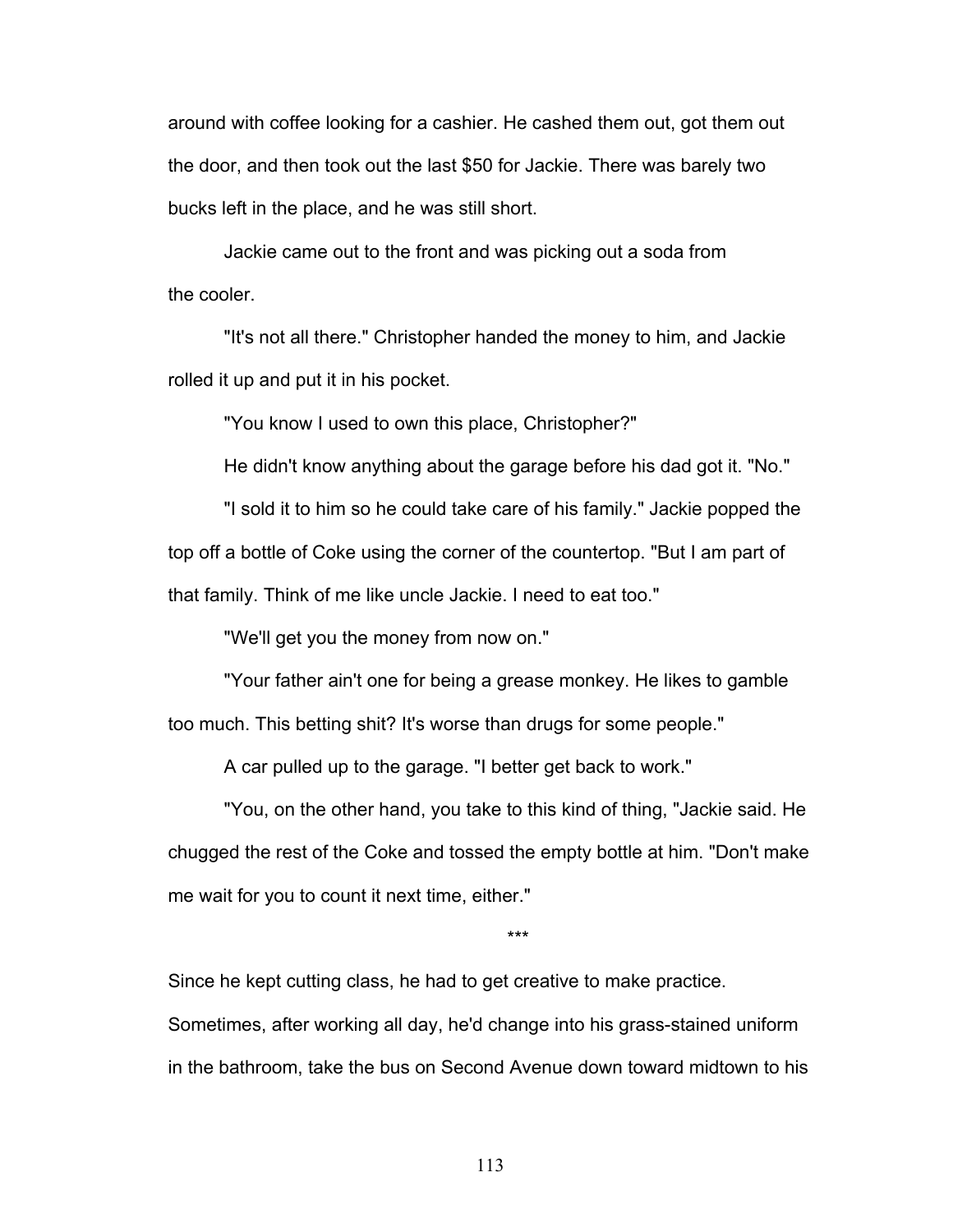high school, and sneak over the outfield fence. No way Coach would let him skip school and practice, and no way the teachers would let him in the front door of the building after missing about a thousand days of school.

That kept him out of trouble until June when his report card came home in the mail just after his  $17<sup>th</sup>$  birthday. His mom put it on the corner of the kitchen table where she was sitting. Standing next to him with his fingers on his chin, his father turned back and forth between his mom and him like he was trying to see who would crumble first.

"What should I do about this?" she asked.

He'd failed English, which meant he couldn't pass to the next grade. Not that the rest of his grades were much better.

"It's okay, Ma." He walked over and hugged her while she sat, but she didn't move her arms. "I'll pass next year."

"There might not be a next year for you." She crumpled up the report card and threw it across the room. "What do you do when you're not here?" She was going after him good, and her anger was coming up from her gut now. "Do you even go to school?"

"You know, Ma, with the work and all I do, it's hard to make it every day."

His father made a move for the door.

"Are you going to say anything to your son?" his mom asked.

"I'll fix him tomorrow." Dad was halfway out the door now.

"He can't work at the shop anymore, Mickey," she said.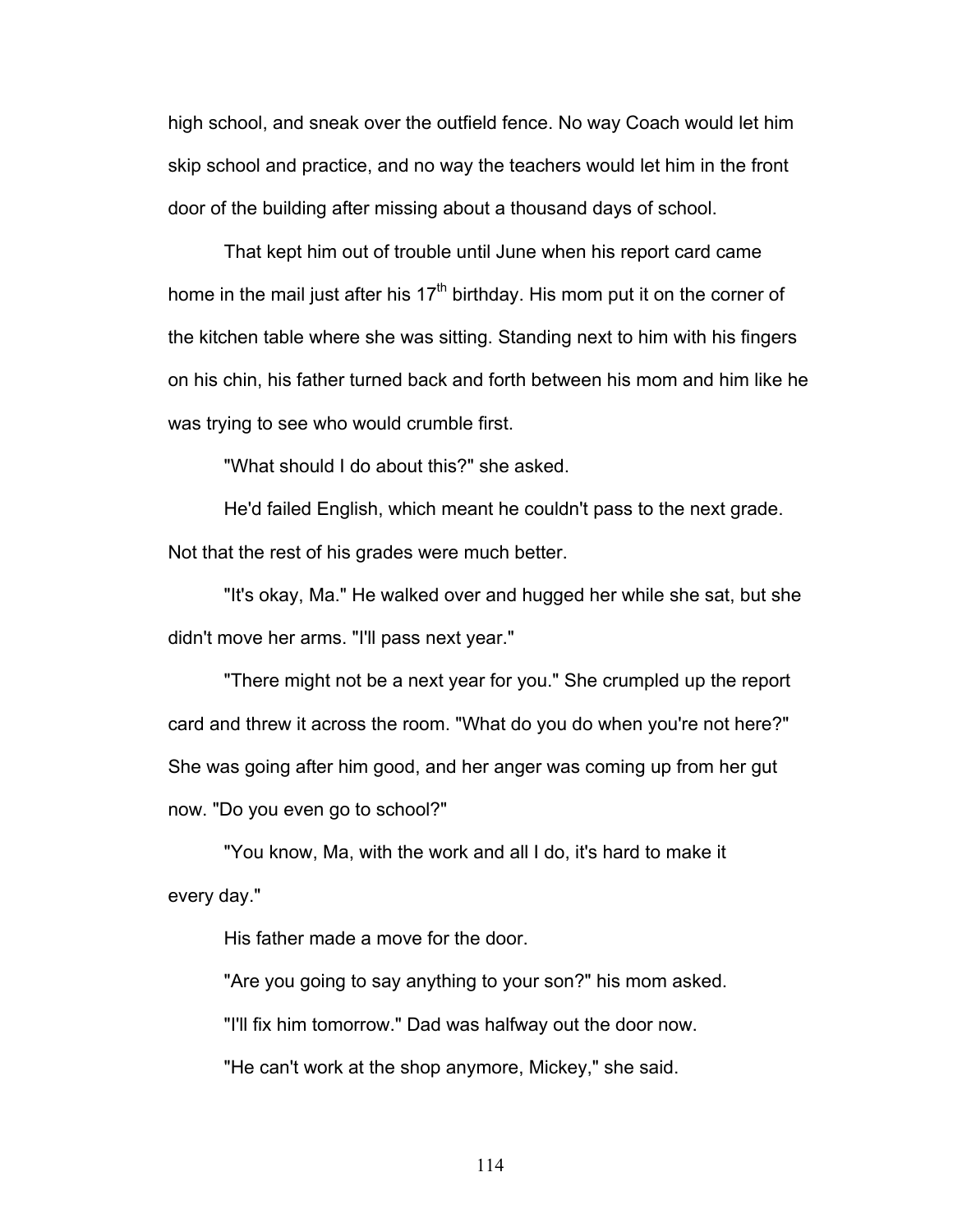"I have some errands I have to run right now, but we'll make sure he gets to school."

After his father left, his mom lost the tough guy act and got all choked up. He walked over to her and wrapped his arms around her again, but this time she let him.

"What are you all sad about, Ma?"

She was sniffling hard against him. The pain was coming somewhere deeper than a few lousy missed classes and some bad grades. He thought about his sister. "Do you ever talk to Barbara anymore?"

She removed her face from his chest and wiped it dry with the tablecloth. "No, do you see her?"

"Why would I see her?"

"You take these walks." Her tears were mostly cleaned up now. "I

thought maybe you saw something.

He had no idea how she knew about his crazy walks. "I don't leave

Manhattan, Ma. God's honest truth. If I saw her, I'd tell you."

"I know she'll come home eventually."

"I mean," he said, "she really likes this guy."

His mom pounded the table and snapped up like a jack in the box.

"Don't talk about that old grease ball."

"Who am I?" He touched his chest. "I didn't make the rules. These older men like younger women. You see it all over the place. Barbara's too nice to know better."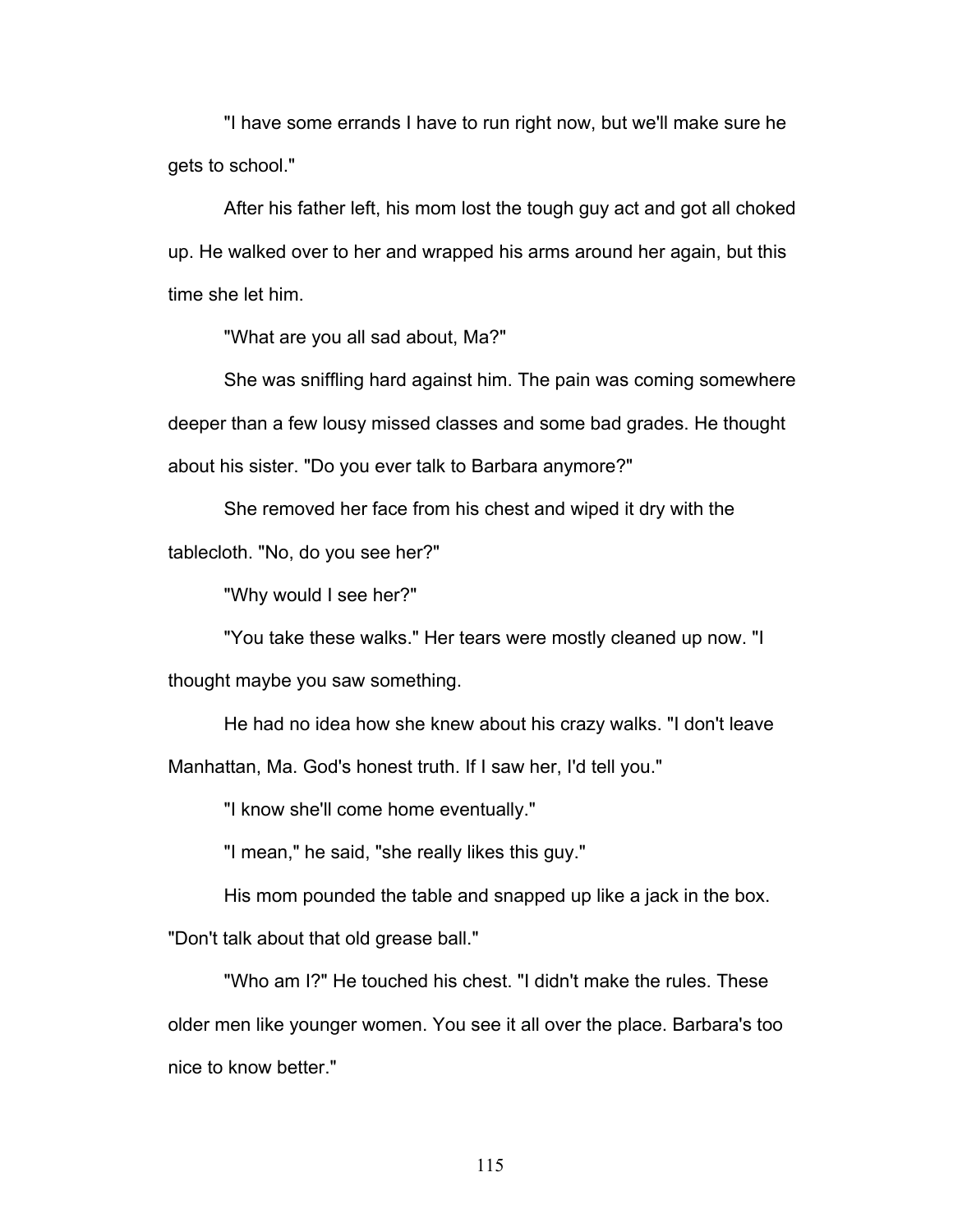"I hope you have enough respect to find someone you grew up with, someone from the neighborhood," she said.

He went in close to her and squeezed her one more time.

\*\*\*

Before Barbara left the house a few years ago, Christopher had gotten stuck in the car with her and her boyfriend, Victor. They were supposed to take him home after he played in a baseball game across town. Instead, they told him they had to go over to Victor's apartment first.

"You cool back there, big man?" Victor said to him. The guy said it several times during the drive, almost like a mantra, and he always looked in the rearview mirror when he said it. Christopher was mashed in the back seat of a two-door Pontiac, and Victor had a grip on his sister's leg in the front as if it were the only thing keeping him in the car.

Victor had black hair with a few grey lines, and he wore a leather jacket and scarf. His cologne, which smelled like cedar chips, came at you from ten feet away. His mom didn't like them hanging out with a guy like Victor—which meant they would never tell her about it—but he still got a thrill out of being out with his sister. And Victor liked him well enough, so things could have been worse.

They drove over the 59<sup>th</sup> Street Bridge into Queens, and he lost track of where they were going, but even then, before he had hiked all over New York, he obsessed over the contours of buildings, the patterns in sidewalks, and the colors of the awnings over restaurants. He was freaking out a little bit,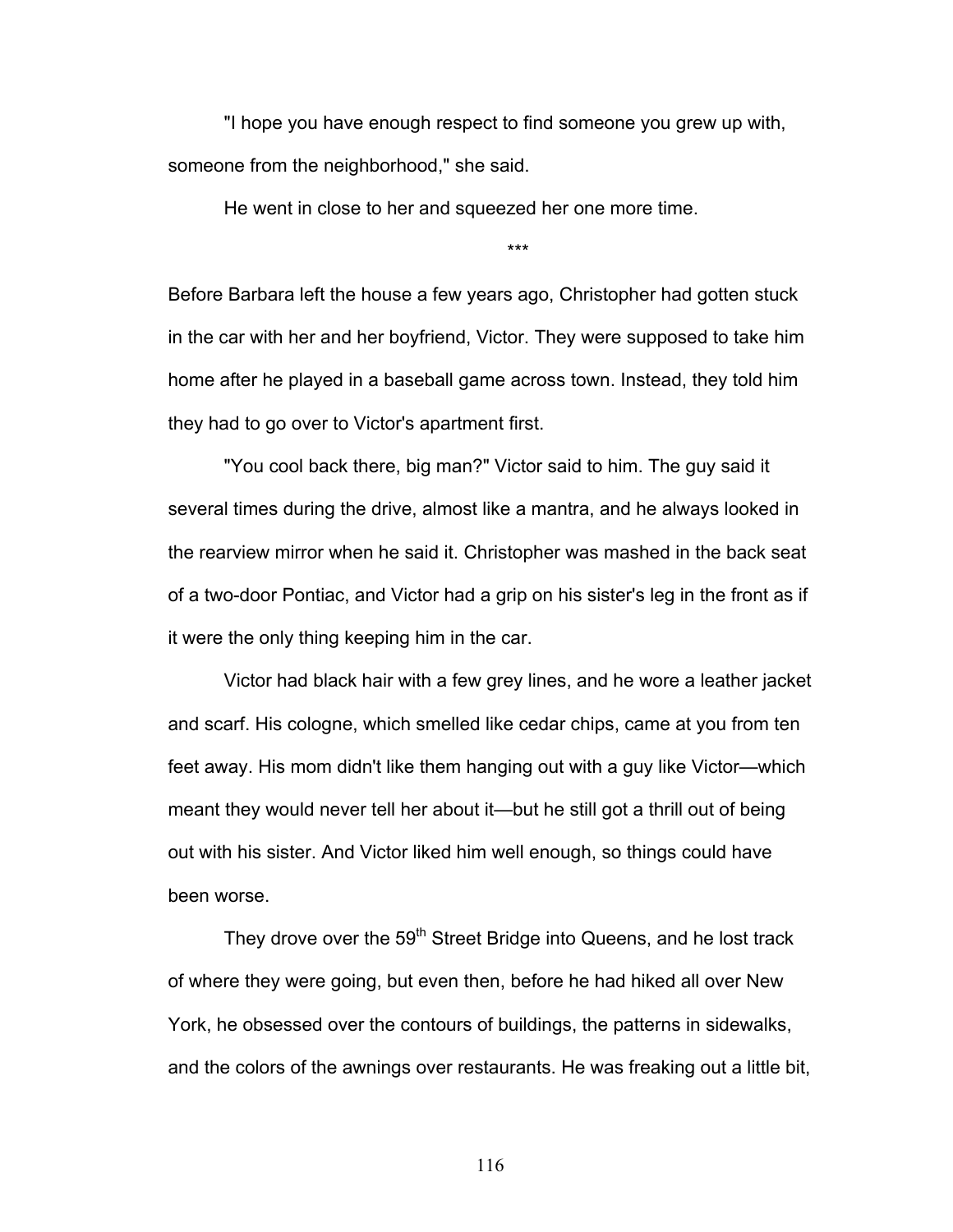but he calmed himself down by staring out at the streets as Victor, who drove faster than any person he'd ever known, sped through the neighborhood.

"Christopher," Barbara said, "guess what I got this week?"

"I don't know."

"A job—can you believe that? At the jewelry department in Macy's."

"Oh, wow," Christopher said. His sister was the smartest person he knew. She used to pass classes without ever studying.

"When are you going to get out of that godforsaken house?" she said.

"When I play baseball for the New York Yankees," Christopher said.

"Besides, you're still at home, so don't look at me."

"Not for long," she said. "Mom married Dad when she was sixteen, and he's been walking all over her ever since. Our father has poisoned the well. I can't stand it anymore."

"You any good at baseball?" Victor said.

"He's the best kid on his team," Barbara said. A second later, when Victor veered into oncoming traffic to pass a car, she screamed. "Victor, oh my God, slow down, you asshole."

"We're fine, baby, calm down," Victor said.

They pulled up to the curb in front of a discount store, and they all got out of the car. "We're right there, big man," Victor said and pointed to his apartment. "Bet you never been inside of public housing."

"Stop trying to scare him, Victor," his sister said.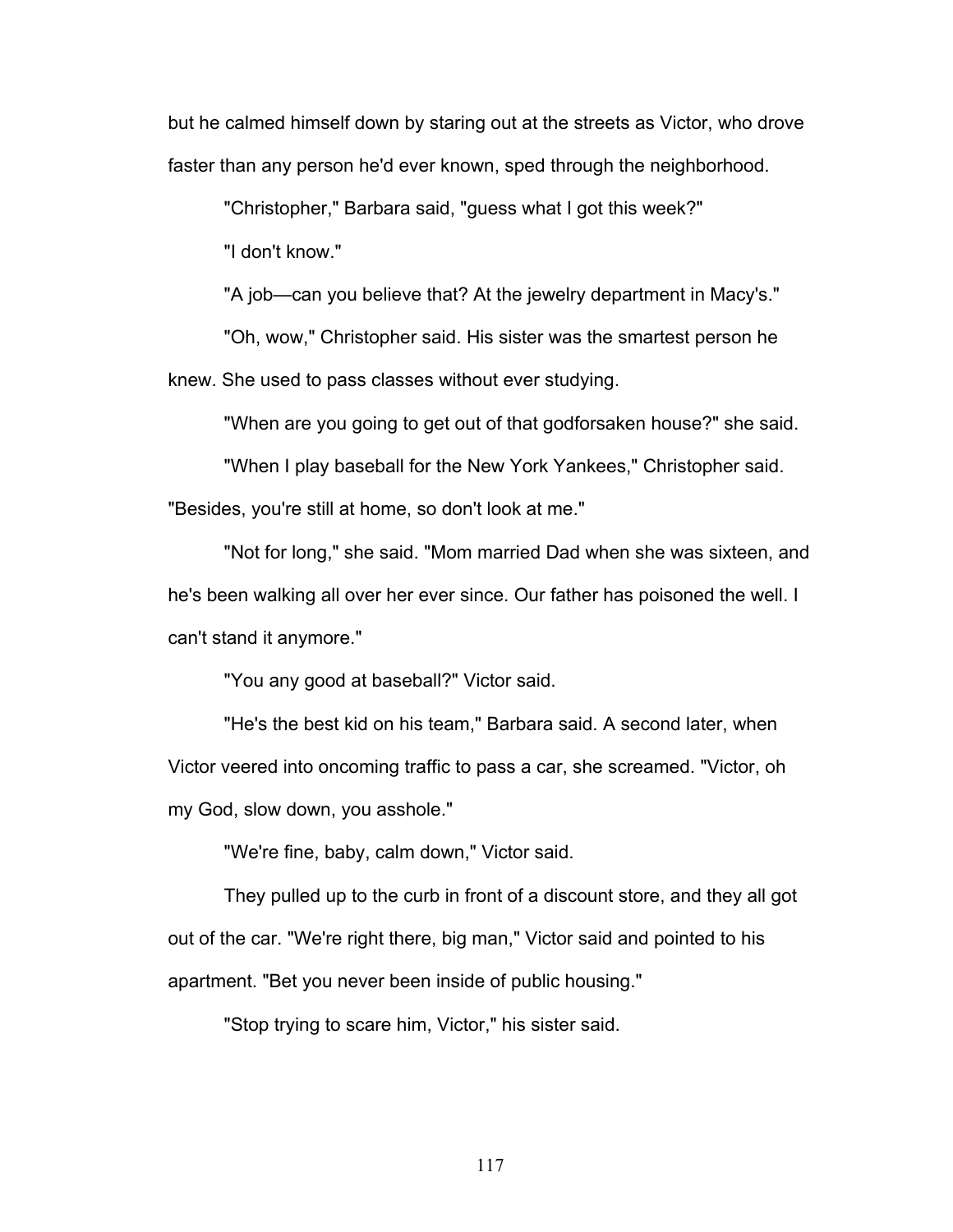The building Victor lived in was brown, and it must have been forty stories high. It was just like the public housing he'd seen on their side of the bridge, not that he knew anything about it.

They went inside, and it was quieter than he thought. There was no hollering, but voices could be heard through the doorways. The apartments were packed tight here. They went up four flights of stairs, and Victor took them inside his place, and they all sat down on a couch, and Victor put the television on.

Victor pointed to a chair near the set. "Why don't you go sit up there. You can put the television on whatever you want. We'll just be a minute."

Christopher went up to the television and flicked it on. He scanned a few channels until he found the Yankees game. When he turned back, Victor was kissing his sister, and they were spread out on the couch.

Victor pulled away from her face and smiled at him. "You want to watch this instead, big man?"

\*\*\*

The first break-in at the Mobil station came a few days after he flunked the  $11<sup>th</sup>$  grade. Nothing too bad, really. Just a few broken windows and some stock shelves pushed on the ground. Nobody even called the cops.

A few months later though, not long after his father was a week behind getting caught up with Jackie, the entire place was turned inside out, and they got a call from a detective in the middle of the night.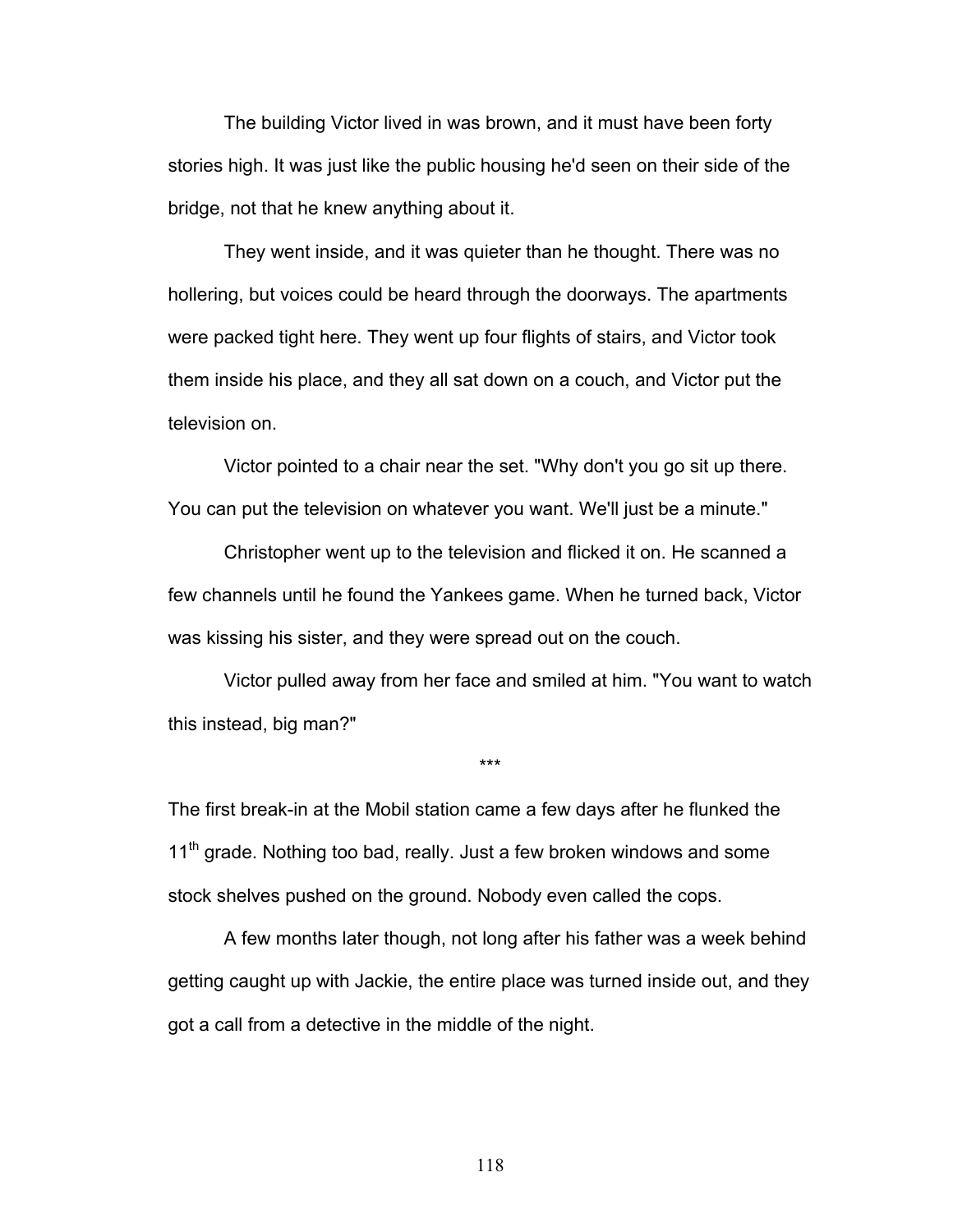His mom begged them not to go down until the morning, but his dad, who was home for a change, insisted. "We need to get this cleaned up for tomorrow and let them know we're not a bunch of cowards."

"We can't stay here," she said. "You know what happens when you get on the wrong side of these men."

"Enough," his dad said. "We're not going anywhere. Come on, Christopher. Get dressed."

By the time they made it down to the garage, it was raining hard. The police were finishing up their paperwork inside, and they told his dad there was nothing they could do, but they'd get back to him later in the day with their findings.

"Do you have any idea who did this?" an older cop asked.

"That's the dumbest question I ever heard," his dad said.

"What kind of jerkoff are you?" the cop said.

"It must have been vandals, then," his dad said. "I got these teenage boys that are always hustling me."

The cop shook his head.

"I'm sure you'll find them," his dad said, and the cop gave him a long look.

Once the policemen got back in their cars and drove away, his dad kicked the counter as hard as he could.

Inside the shop, everything was ass over teakettle. There was little left but smashed glass and emptied cans of oil and brake fluid bleeding all over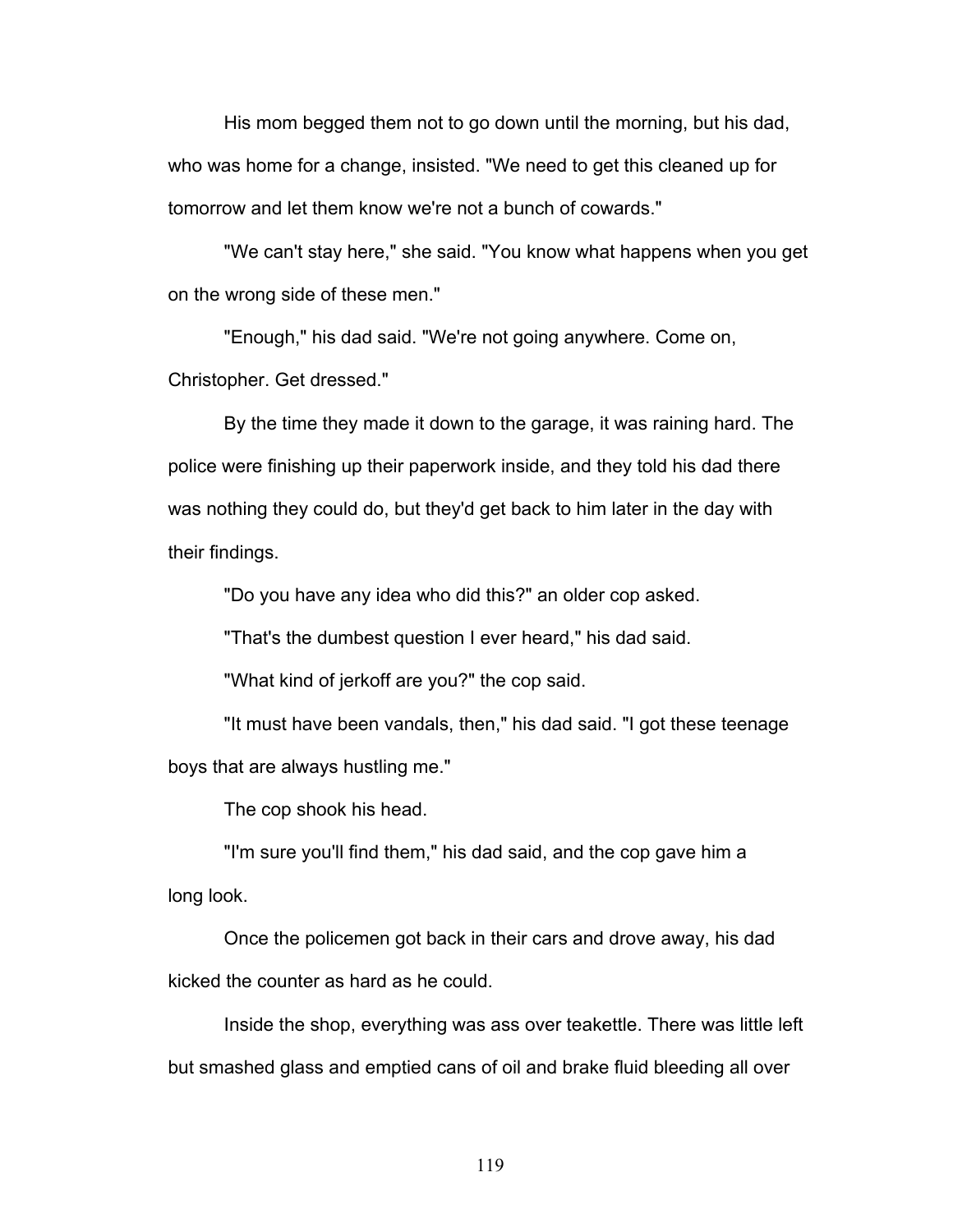the floor. Whoever trashed the place stole all the tools, compressors, and jacks, but when Christopher looked to the corner, to the office, everything there was still tucked away nice and tidy and clean. They walked inside and the ledger was sitting on the desk like some medieval warning, a head on a pike.

"Jackie's guys are going to put me out of business," his dad said. "Only next time this place is going to be on fire."

They couldn't reopen for a full day, and he and his father worked fifteen hours straight to get the shop in order. When they finally got the report the cops filled out, it said the cause of the accident was "storm damage."

\*\*\*

One afternoon a few months later Christopher heard the phone ringing at their apartment. It was just before dinner, and his mom had meat thawing on the countertop. The oven was on and leaking heat into the rest of the kitchen.

Christopher answered the phone. "Hello?"

"Christopher, it's your father." His dad was worked up. "Has your mom started cooking yet?"

"Yeah." He walked over and peaked in the oven. "Looks like steak and baked potatoes."

"Stop making dinner," he said.

"What?"

"Put the steak back in the fridge."

"What for?"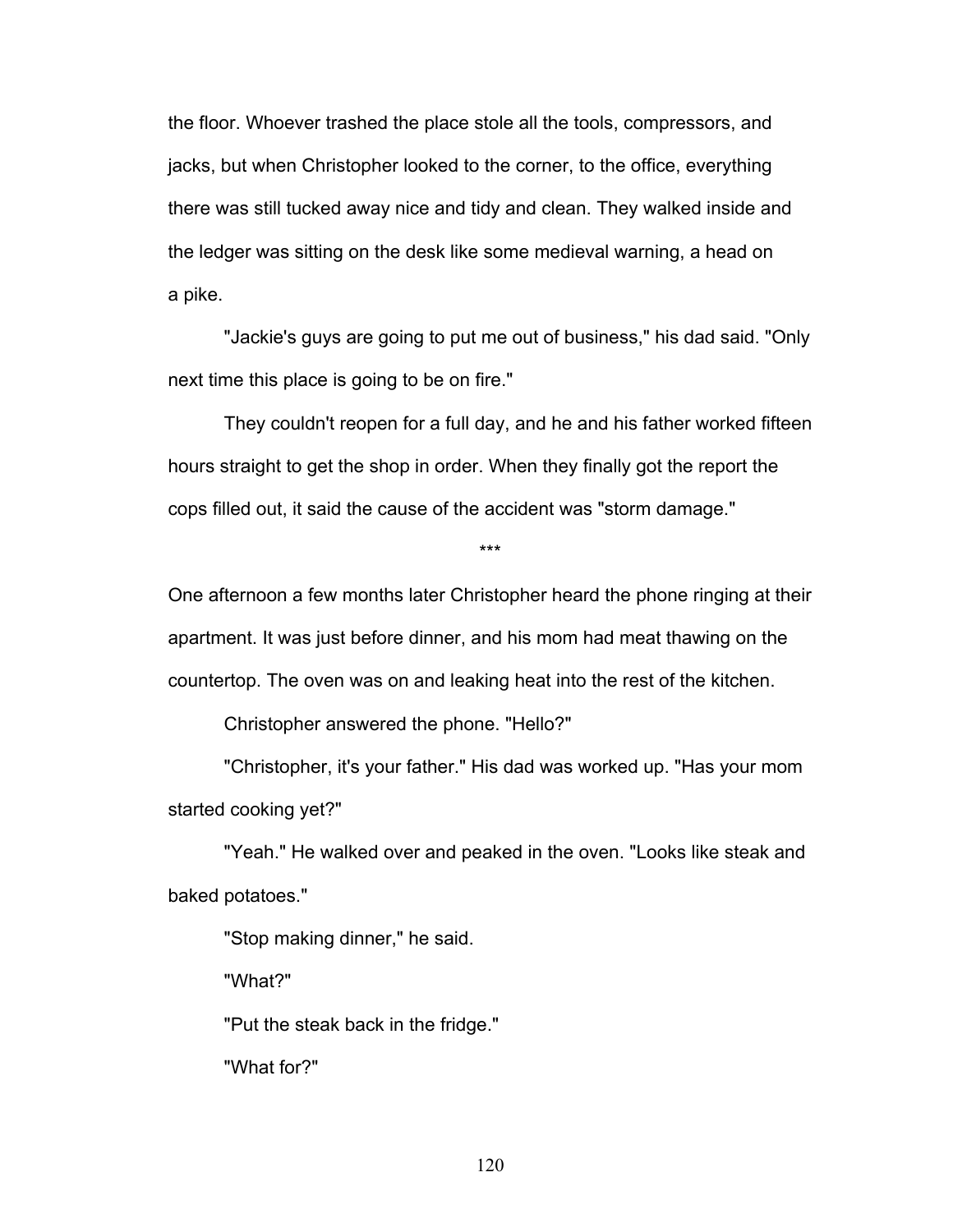"I'm coming home right now. Tell your mom to get dressed. We're going out for dinner." Then his father hung up the phone.

Christopher went over to the couch and sat next to his mom. She was watching *Gunsmoke* and cradling a cigarette over an ashtray in her lap. "Come on, Ma. We got to get dressed."

Almost an hour later, his father came bursting in the door. "Come on," he shouted at them from the kitchen. "Come downstairs. I got a surprise."

His father must have gone on one of his runs at the racetrack. They didn't happen often, but when they did his old man went from Ebenezer Scrooge to Merry Christmas, Hallelujah, really quick. It was one of the few times you'd catch his father smiling. Right then he looked like one of the crazy bums he'd run into at Penn Station, the ones that would tell you a dirty joke for a nickel.

His father all but dragged them down the steps, and when they made it to the street, there it was, a new two-door Oldsmobile Cutlass.

"Is this ours?" his mother asked.

His dad made his lips pop. "Until we want a new one."

"And," he added, "Christopher is going to drive."

"He doesn't even have his driver's license," his mom said.

"Ah, he's been driving around in these cars for months." His dad went over and grabbed his mother by the shoulders. "Don't worry, you got a bigger present coming."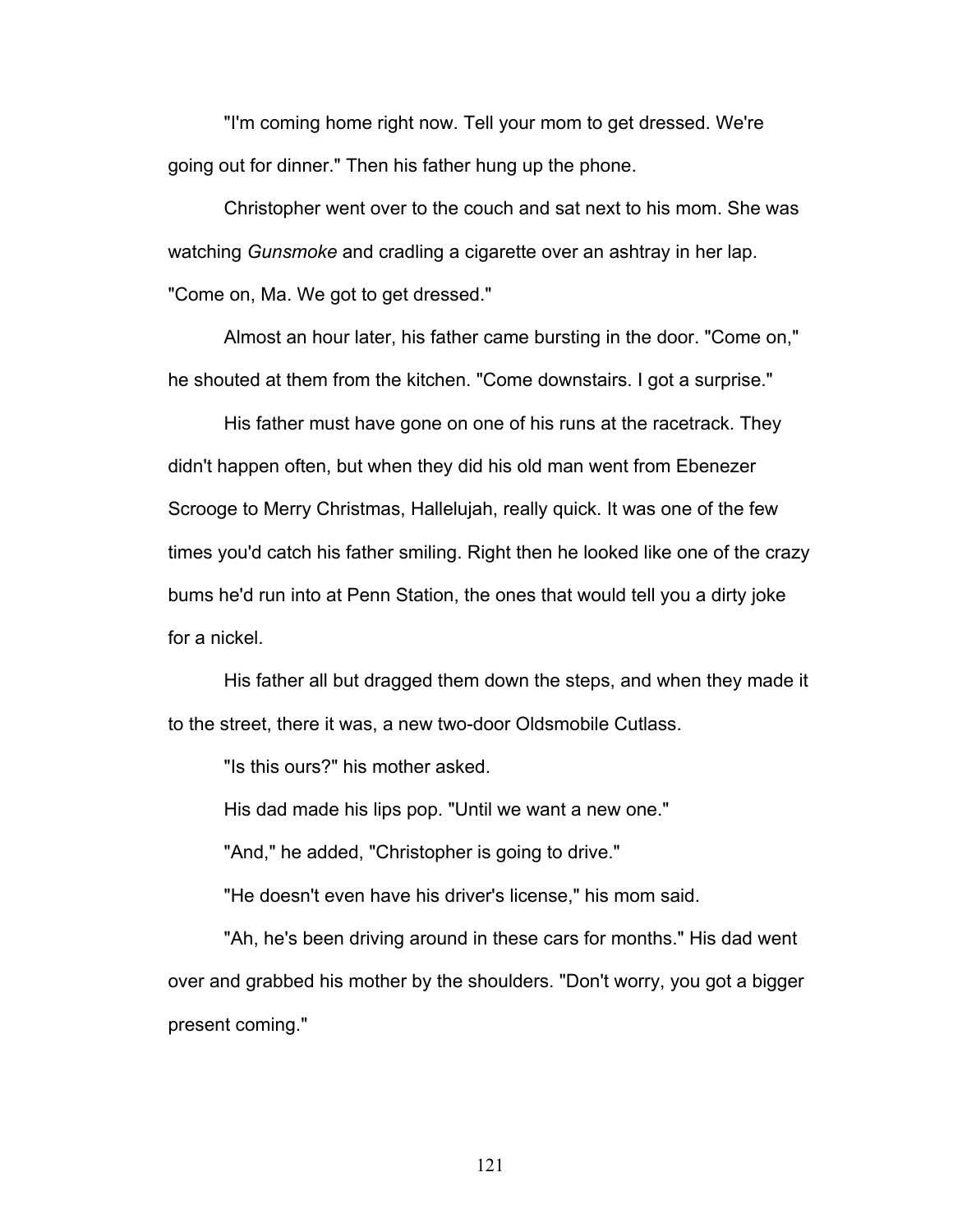"Dad," he said. "What am I going to do with this?" He imagined wrecking the thing two blocks from the apartment, running into a fire hydrant.

"You're going to take us out to eat, that's what you're going to do. This thing," Dad said, holding his hands out so wide he might as well have been Jesus Christ on the cross, "is a man's car."

His mother opened the passenger side door.

"Honey," his dad said, "you sit in the back. I'm going to ride up front and navigate." His dad opened the door, jacked forward the seat, and helped his mom into the car.

The Oldsmobile stayed in the family for about a week—long enough for them to have one dinner together—and then his father sold it to pay off a bad run at the track.

The day his dad got rid of the Olds, he came into the garage rubbing his face and trying to pulling his hair. He threw a set of keys at Christopher.

"For the Chevy," his dad said. "It's yours now."

The guilt had gotten to his father, and now Christopher had a car. His dad must have felt terrible about losing all that dough and giving up the Oldsmobile. Christopher had imagined getting it for his birthday instead, or maybe high school graduation, but the Chevy would do.

\*\*\*

Christopher was a no show for the first day back at school. Instead, he went to every Macy's he could find in the phonebook. At each store, he'd ask a cashier where the jewelry counter was, and then he'd make his way over to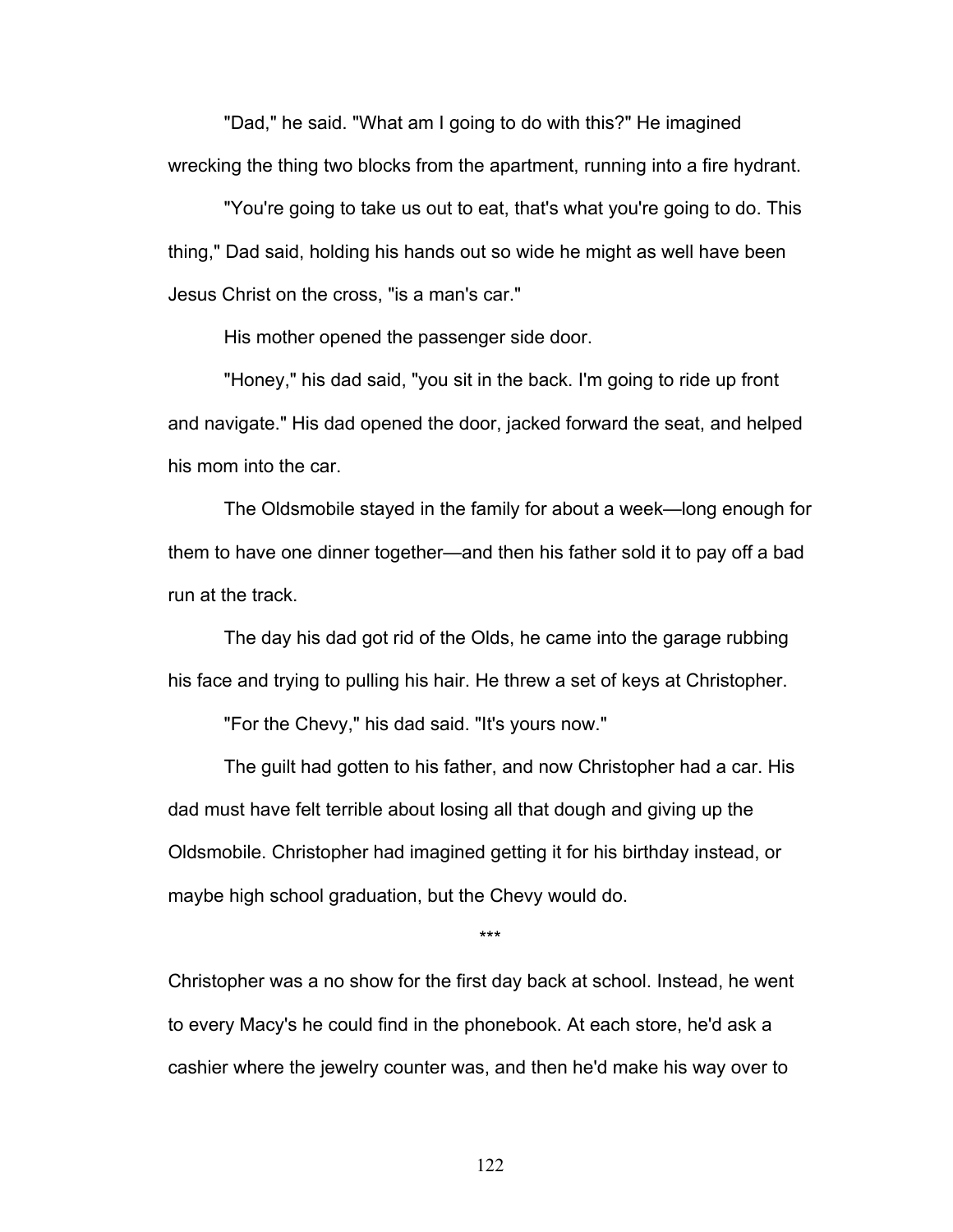her department, but it was the same story every time: nobody knew his sister, and no one named Barbara worked there.

On the second Saturday of October, he took the Chevy out from the garage and drove down to the 59<sup>th</sup> Street Bridge and headed east out to Long Island. He followed the markers he'd remembered from when Victor had taken them to his place a few years back. When he found the discount store, he parked in the same spot Victor had.

He took his time going up the front steps of the building, found the stairwell inside, and climbed up three stories to the apartment. Knocking, and then really knocking, he put his face right in front of the peephole so she'd know who it was.

He heard footsteps up to the door and then a man's voice. "Who the fuck are you?"

"Barbara's brother, Christopher."

Victor opened the door in a pair of shorts and no shirt. He had remembered Victor as a big guy, but he was short and skinny.

"What do you want?"

"Is my sister here?"

"Which one is your sister?" Victor said and scratched his balls.

"Barbara. You remember."

"It's been awhile, big man, but I live alone. Always have."

Victor started to close the door, and Christopher grabbed his wrist.

"She's not working at Macy's. Where is she?"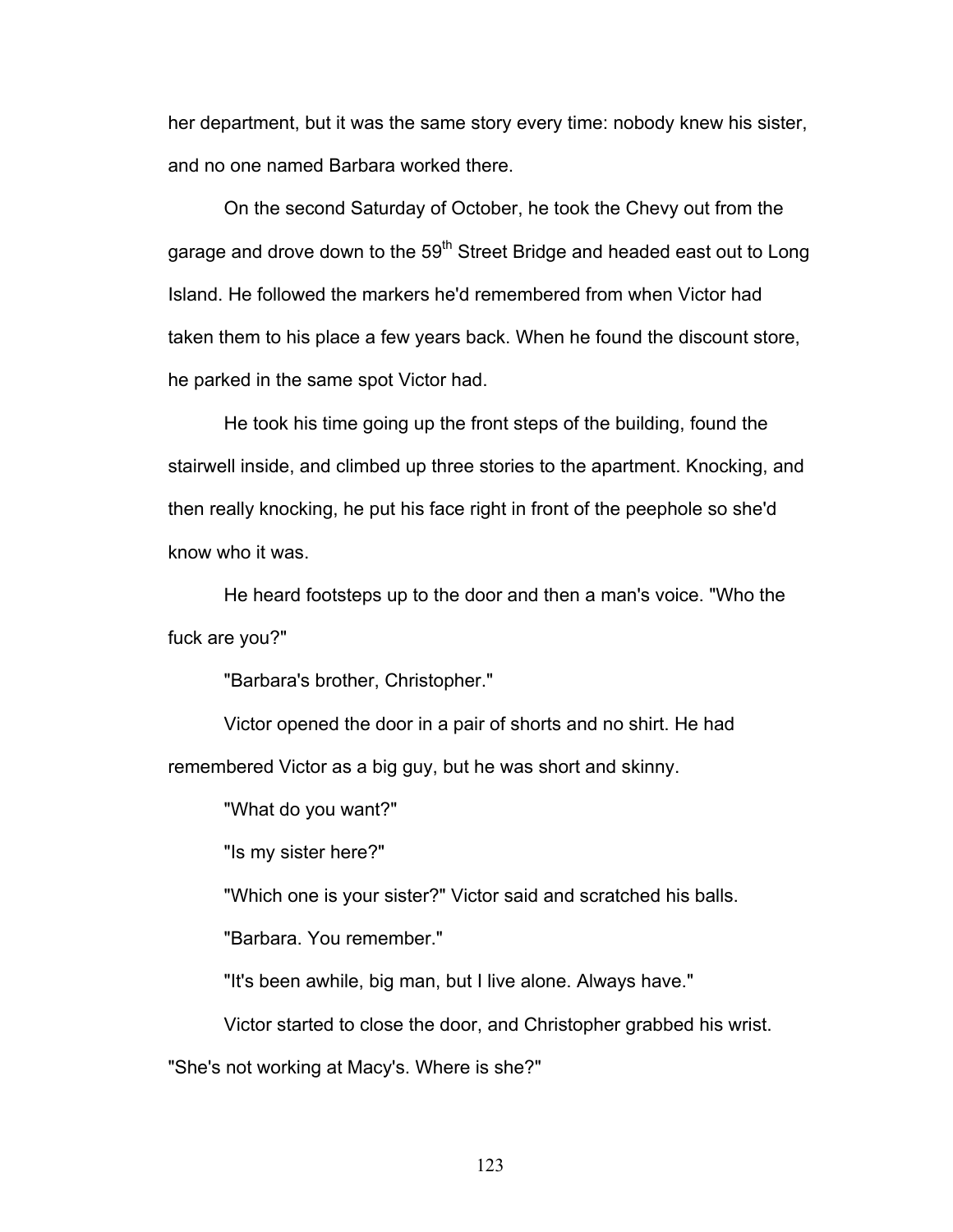Victor freed his wrist and came out into the hallway to grab him. Christopher shoved him as hard as he could, and Victor fell on his back into the apartment.

"You don't get it," Victor said from the floor. "I don't know where she went." He stood up as if to dust himself off and then charged Christopher. Christopher sidestepped Victor, put him in a headlock, and then muscled him to the floor. He buried a knee in his chest to keep him still. Christopher was trembling now and pushing hard to keep the older man still.

"Big man," Victor choked out. "I haven't seen her in years. I heard she left town."

\*\*\*

When he made it back to the car, he had to sit down behind the steering wheel for fifteen minutes until his hands stopped shaking enough to drive. People were walking up and down the sidewalk now, and he kept looking at all the faces. But that was pointless. She wasn't here.

On the way back to Manhattan, there was a Cadillac in front of him with New Jersey plates, and he thought about what it would be like to follow it out of the city. And when he got to New Jersey he'd follow another and then another until he was halfway across America. When his exit came up, he stayed in the middle lane. There were a thousand exits on the road, and he could take any one of them.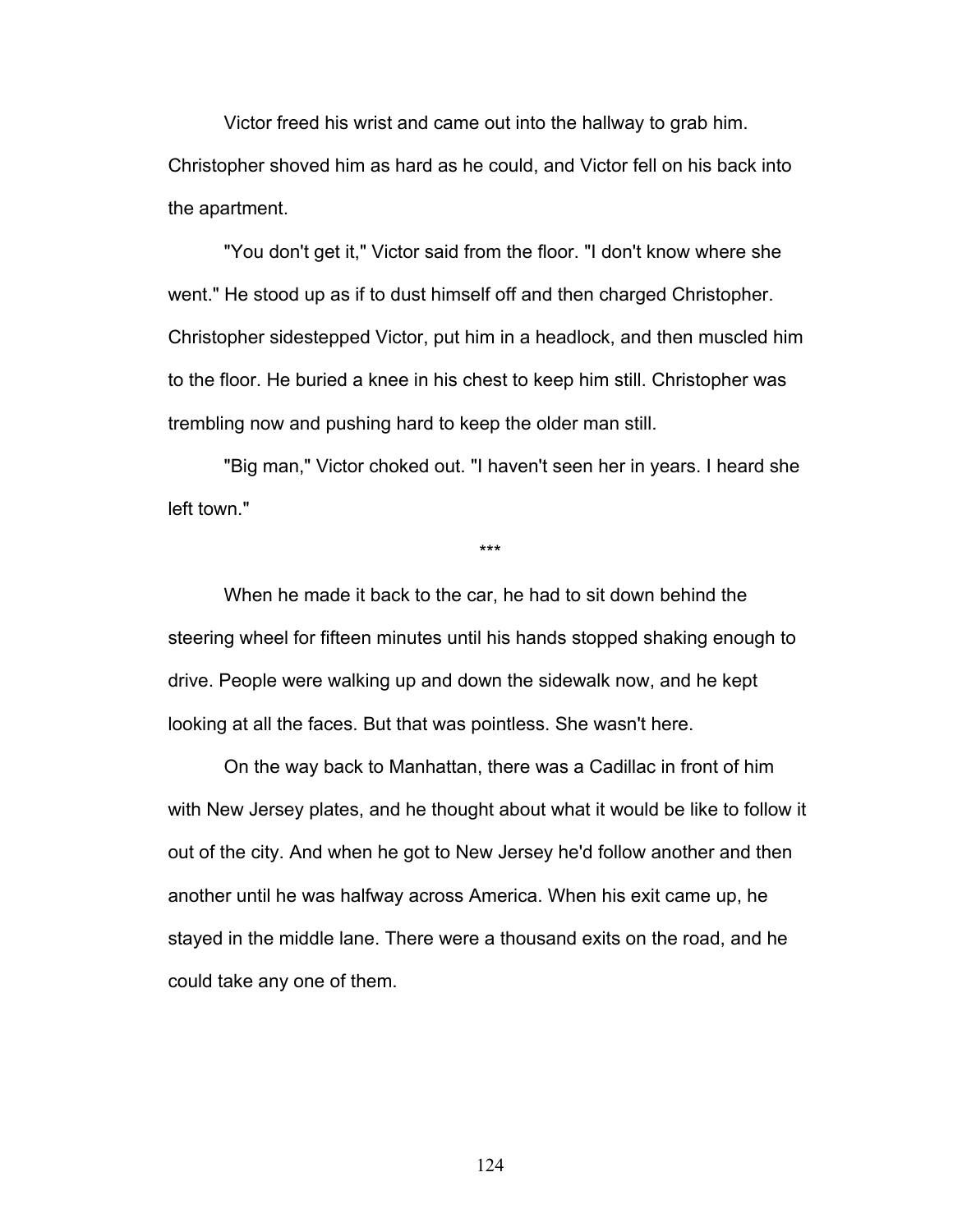## EARLY ONSET MIDDLE AGE

Gretchen Brubaker never missed the exotic persons auction in Atlanta.

A fat man in front of her kept wiping his sweat with layers of paper towels that lay in the chair next to him. Between slurps of coffee he pealed off a sheaf and wiped his cheeks. When the auctioneer's assistant brought out the nineteen year-old female, the fat man leaned back and complained to Gretchen that he was desperate for a nanny. His wife collected antiques full time and contracted out the care of the house and children.

"A ninety percent Norwegian female for a one-year contract," intoned the auctioneer. "Bid starts at one thousand, one thousand, one thousand."

The fat man counterbid every competitor until he'd won the bid. "It will be nice to have the house clean again," he said and labored to his feet and walked away, leaving his wet paper towels behind.

When they introduced the man named Marcus, Gretchen waved her card. She always bid first to get rid of her nerves, like a seminude tennis player hitting volleys before the match.

Another bidder whispered to her that it was ill advised to bid on a stud if you couldn't see his genitals. "The penis of the breeder should be healthy."

"Twelve hundred to start on a twenty-eight year old. We have the DNA papers." The auctioneer waived a laminated document detailing the Austrian's genealogy and contract stipulations. As a thirty-nine year-old attorney, a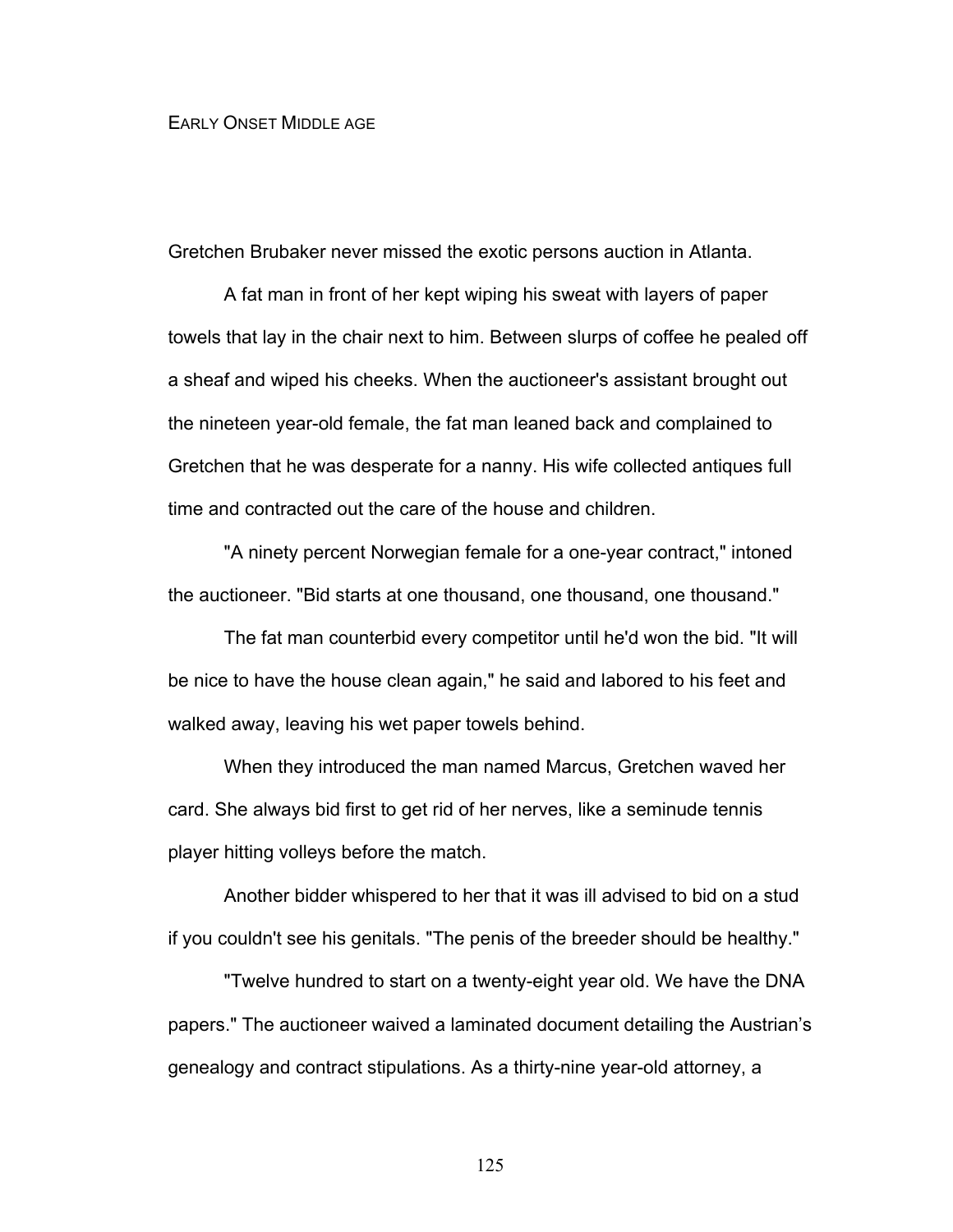senior partner, Gretchen had scoured over the details before arriving. She knew everything down to the last freckle. She rebid.

"Do I hear thirteen?"

Gretchen won the man, and after she signed the documents, she took him to his room at the estate and gave him the German-English translator. She handed him magazines about preconception-prenatal paternal obligations and explained that his contract would be up once she carried to the second trimester. "My cycle says that we need to conceive this Thursday and Friday. Depending on the quality of service, I have no problem keeping you here for a few extra weeks. You can eat from the carrot gardens, play seminude tennis and detox in the honeydew water cellar. Do not eat complex carbohydrates, meats, fructose or vanilla bean until I've conceived. It's in the contract and I can release you."

On Thursday she visited Marcus early and instructed him to shower for the mating. "Especially the pits. Use the honey-lard goat milk shampoo and the moisturizing lotions. Apply them before you dry."

She ogled his runner's legs. "How many children have you donated?" "This is my first time," he said.

She stared at the translator. It never conveyed tone very well. *Was he being funny?* No, he was a true sex professional, she decided—the type that inspired the appendices to the expanded Kama Sutra. There was no reason to wait for the day's herbivore buffet or Pilates boot camp. She could breed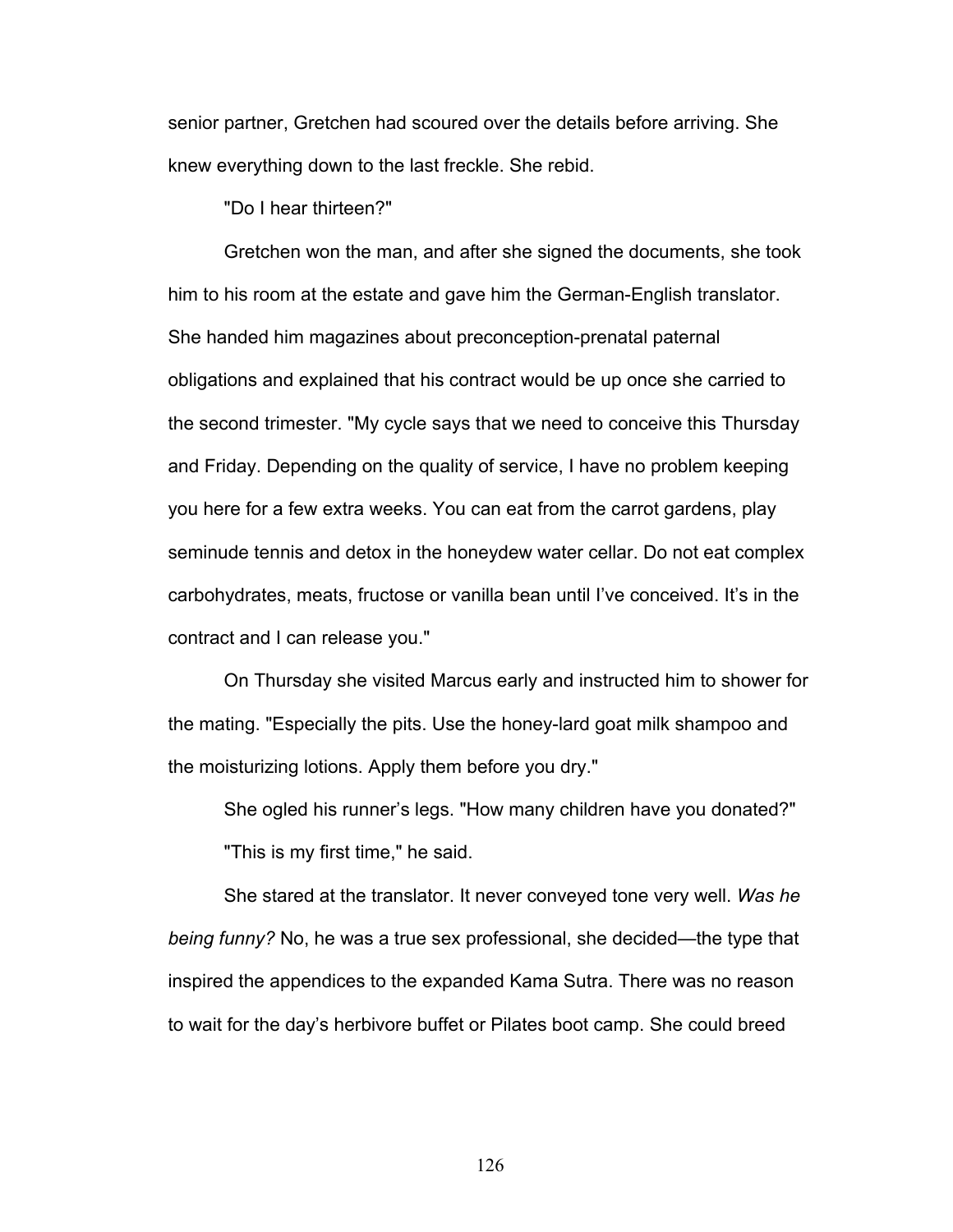now and build up strength for an all-night session. The male pheromones smelled ripe.

"Undress," Gretchen said.

He folded his arms.

She swiped her butt against his hips, like in the stripper pole spinning class, and he backed away.

"I'm not going to do the feline dance if you don't want it. But you are under contract."

"I want to get to know you," the translator droned.

"Bullshit. Did you use to contract for the serial monogamists or something? I'm wearing a tennis skirt. Are you blind? Save your lines for a life-mate. I can shimmy slide and give you the biggest watermelon ice pop of your life."

"I have three months to meet my obligations," he said. "I drew up my demands in the contract. You had yours. I had mine."

"Fine. You don't want the catnip grind? Remember that next cycle when you're getting the Amish dry hump."

"There was no role play," she told Olga, her house-maintenance technician. They were standing out in the gardens, drinking coconut water. "I played a game of seminude tennis to get my hormones in place. I slipped off my tiger thong and tossed it at him."

\*\*\*

"Where did things go wrong? He's so cute."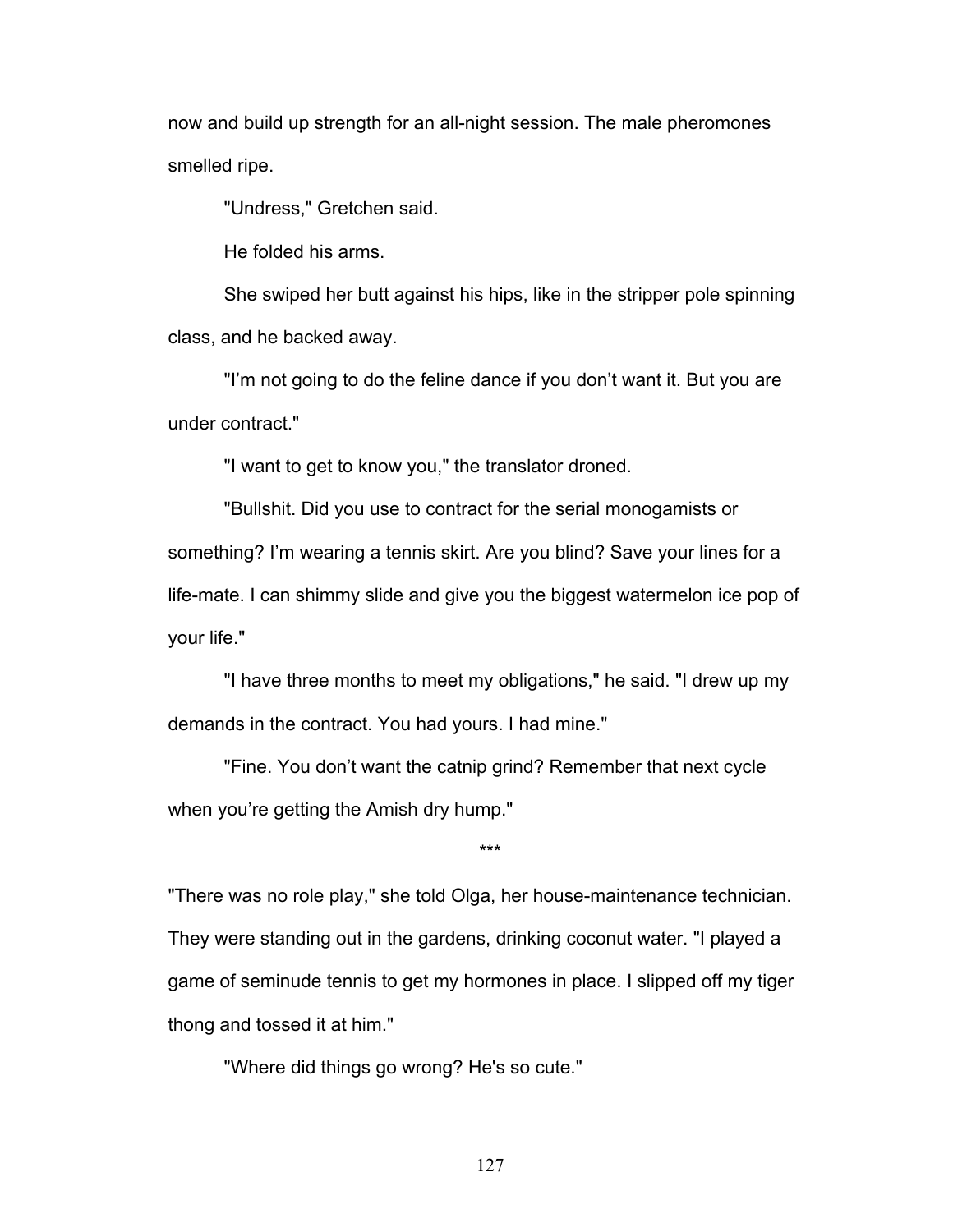"He won't perform."

"Take him to the doctor and give him Flaccid Reduxers," Olga said.

"He refuses to go. I sent his DNA papers over to the doctor

for revaluation."

"When do you hear back?"

She bit her lip. "I already have."

"Well?"

"The doctor says he has a homosexual profile."

"You didn't check this out before buying a man?"

"I don't know how I could have missed it the first time around. Besides, as long as he performs, it isn't willful deception."

"What will you do?" Olga asked.

"I may need to bring another man in the relationship like I did with Oscar. But I won't suffer that indignity. I'll have to give Marcus the leopard runway hips. All the way."

She couldn't release Marcus from his contract until he'd failed to impregnate her. "He won't work as a breeder again if he keeps refusing."

"Yes," said Olga. Her English killed Gretchen. When Olga spoke without a translator, like she was now, her accent was terrible.

"You need to practice your English more. Take Marcus to the English conferences. I want the southeast coast accent. No Yankee shit, either. The last instructor tried to turn Lars into a street jiver and I had to terminate his contract."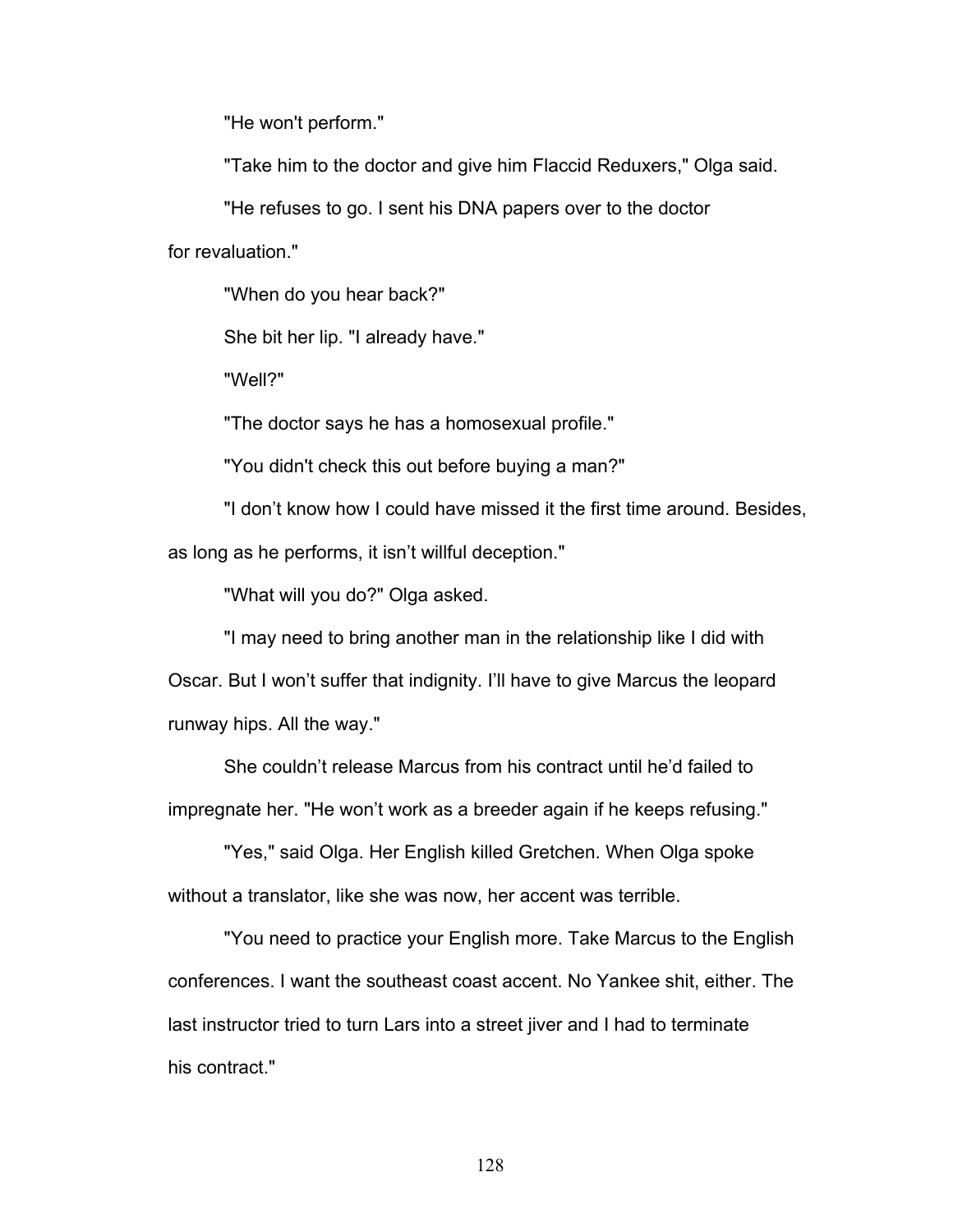Gretchen ran The Fordham Firm in downtown Atlanta, a practice that she'd built from the rubble of a nonprofit that collapsed trying to bring down the auction houses. Morality never paid very well, she knew first hand—she used to work for pocket change trying to bring them down. She tried to break up unfair contracts. She battled with the major auctioneers. Just around the time she'd learned the job, old man Fordham told her that she would fetch a large salary in a private firm. She went down to the employment crowdsource, drew up papers for a five-year contract, put on her beige pantsuit and threw herself on the auction block. Her talents drew a two-million dollar bid.

Gretchen pounded on Marcus's door. She heard him scramble across the room.

"You better be looking for your translator."

The door unlocked.

"What are you doing in there?"

Marcus opened the door. He wore no clothes.

"It's too late for counter-seduction," she said. "My fertile period ended days ago. I wouldn't mind a little friendly sex, but I'm wearing my not-so-fun panties. Get your translator on so we can talk. You can walk around the estate without clothes if that's what you want. It might do Olga some good to see a naked man."

Marcus drew back a muscled arm and smashed his translator against the wall.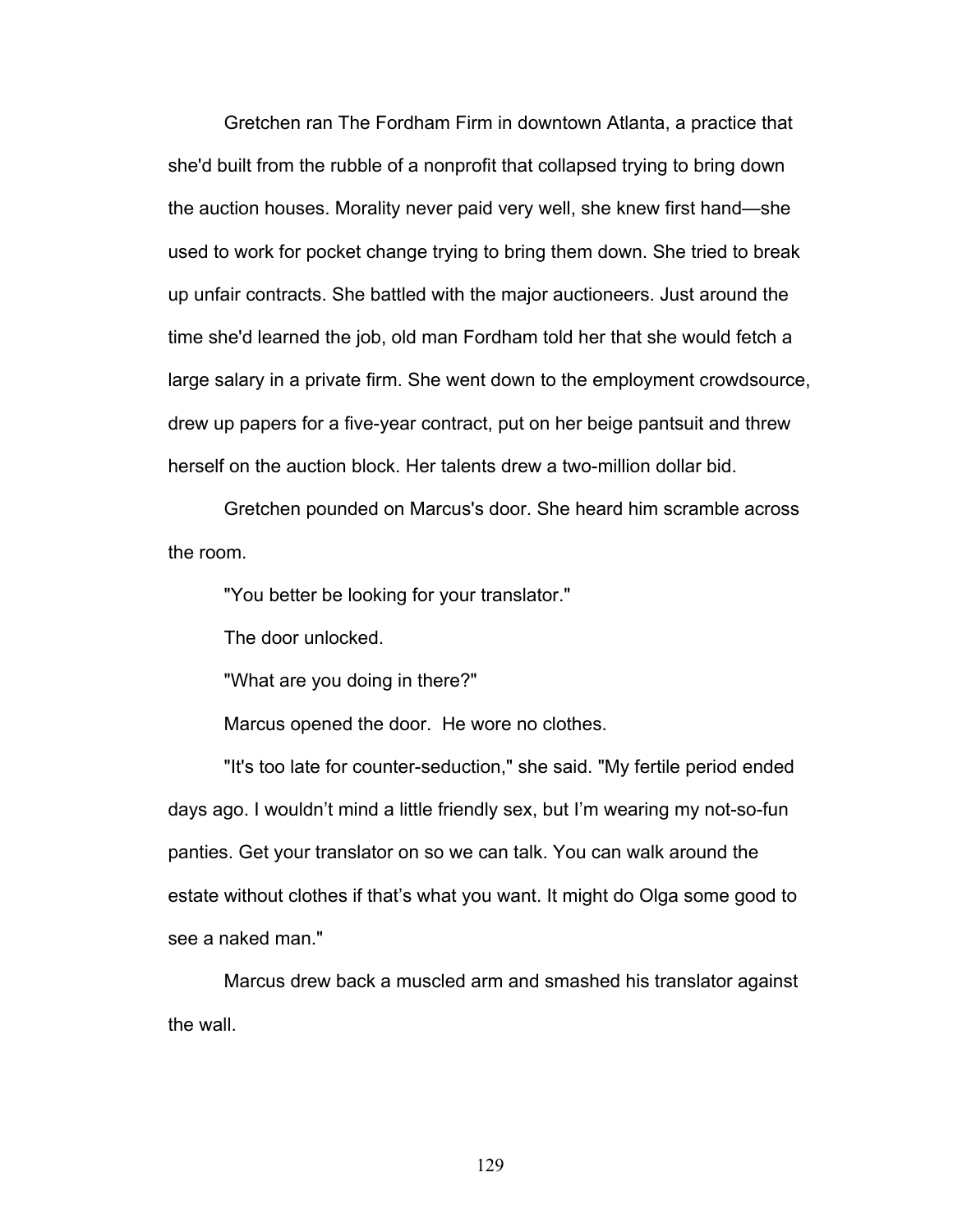Gretchen yanked his wrist hard to stop him. He placed his hands on her and then the tongue touching went to biting and the heavy petting zoo. She kissed his chest and sucked on his nipples.

"Look at my face while I take off my bra and underwear. I didn't wear my seduction pair," she said. The nearly broken translator kept spitting out her words in German. Marcus silenced it with the hard knob on his heel. With one arm he lifted her and carried her over to his bed and got to work. They corkscrewed, fish-lured and finished the thirteenth chapter of the Kama Sutra. He performed the Orange Julius for her and she did the Bird of Paradise. When it was all over and she lay there getting her breath, she saw the boner pills on his nightstand. Marcus might have been worth the fuss, she decided.

With Marcus and Olga taking English conferences all day, she returned to work fulltime. She hadn't even put a dent in her pre-pregnancy rumination holiday leave. In two weeks her gestation window would reopen. She aroused Marcus nightly with the kitty cat saunter.

\*\*\*

Gretchen stepped out of work one afternoon to grab lunch and then go meet with Dr. Hanratty about the pregnancy. The doctor met her in the soundproof room near his office.

She sat down and launched right into it. "He's meeting his duties. Just not at my desired peak optimal times. I don't want to antagonize him. I want a family."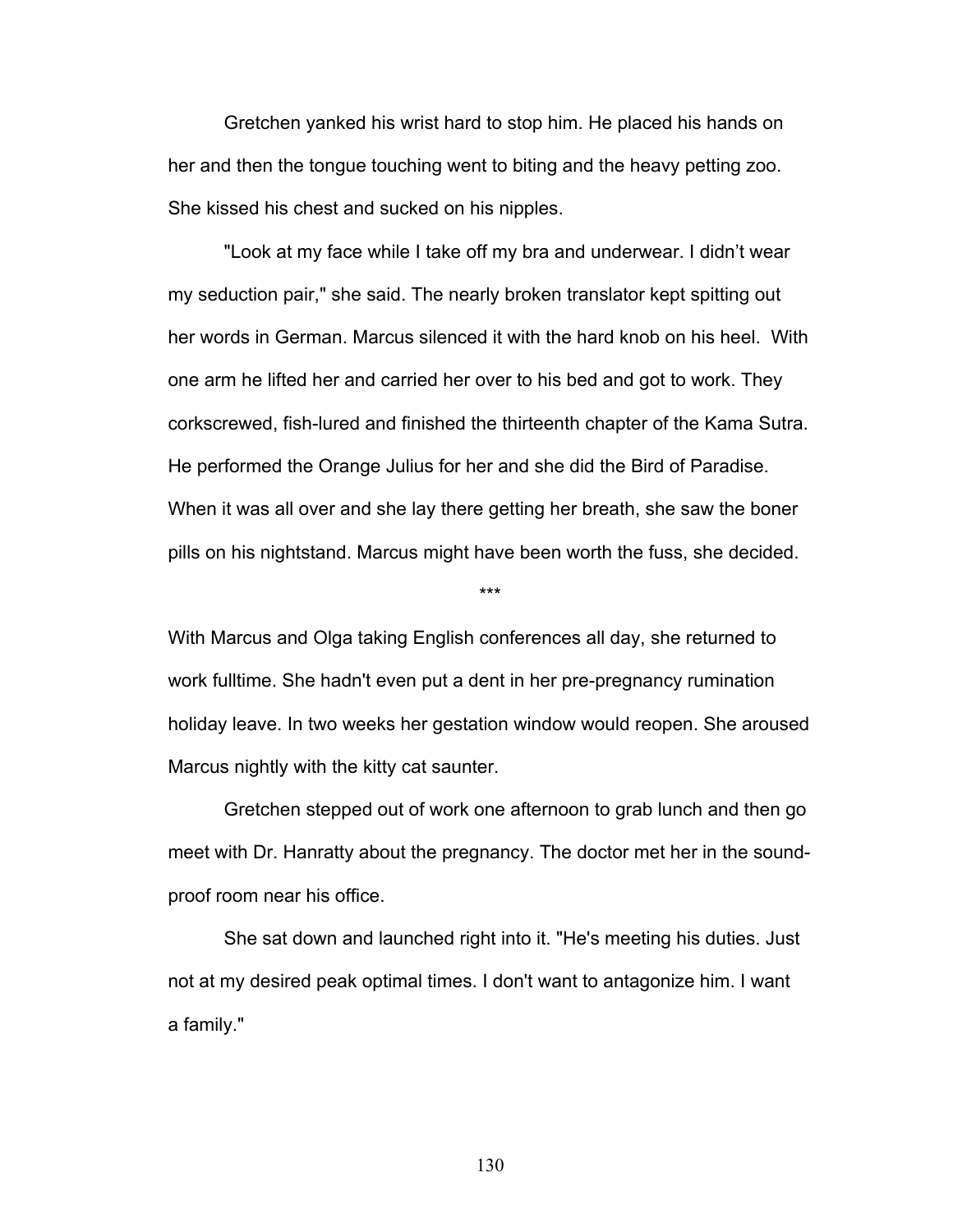"He doesn't like women. This data is clear. Something is odd."

"He performs," she said. "I'm not saying he doesn't perform."

"I want him in for an examination."

"Don't spook him. He excites very easily now. I think it's the kitty cat in heat I gave him."

"Lie to him," Dr. Hanratty said. "Tell him it's a routine exam."

"After the mating, though."

"The sooner the better."

"I'll see what I can do," she said with a hot little flutter in her chest area.

Things couldn't have gone better after her meeting with Hanratty. She passed the time until the next fertility window playing buttered biscuits and pigs-in-the-blankets. She and Marcus larked around the estate, running trails, tanning by the lake. Seminude tennis games—mixed doubles if Olga and the mail carrier were available.

By the time the pregnancy period arrived, he had suddenly disappeared. She ran the grounds in her four-wheeler, looking in all his favorite spots: the Zen rock garden, the firing range, even the hand-fed, Thaimassaged chicken coop.

*Escape. Contract breach*, she raged.

Back at the mansion she tracked down Olga and told her that Marcus had to go. She would hand him over to the auction courts and start over.

"We've become very good friends," Olga said. "Don't turn him in."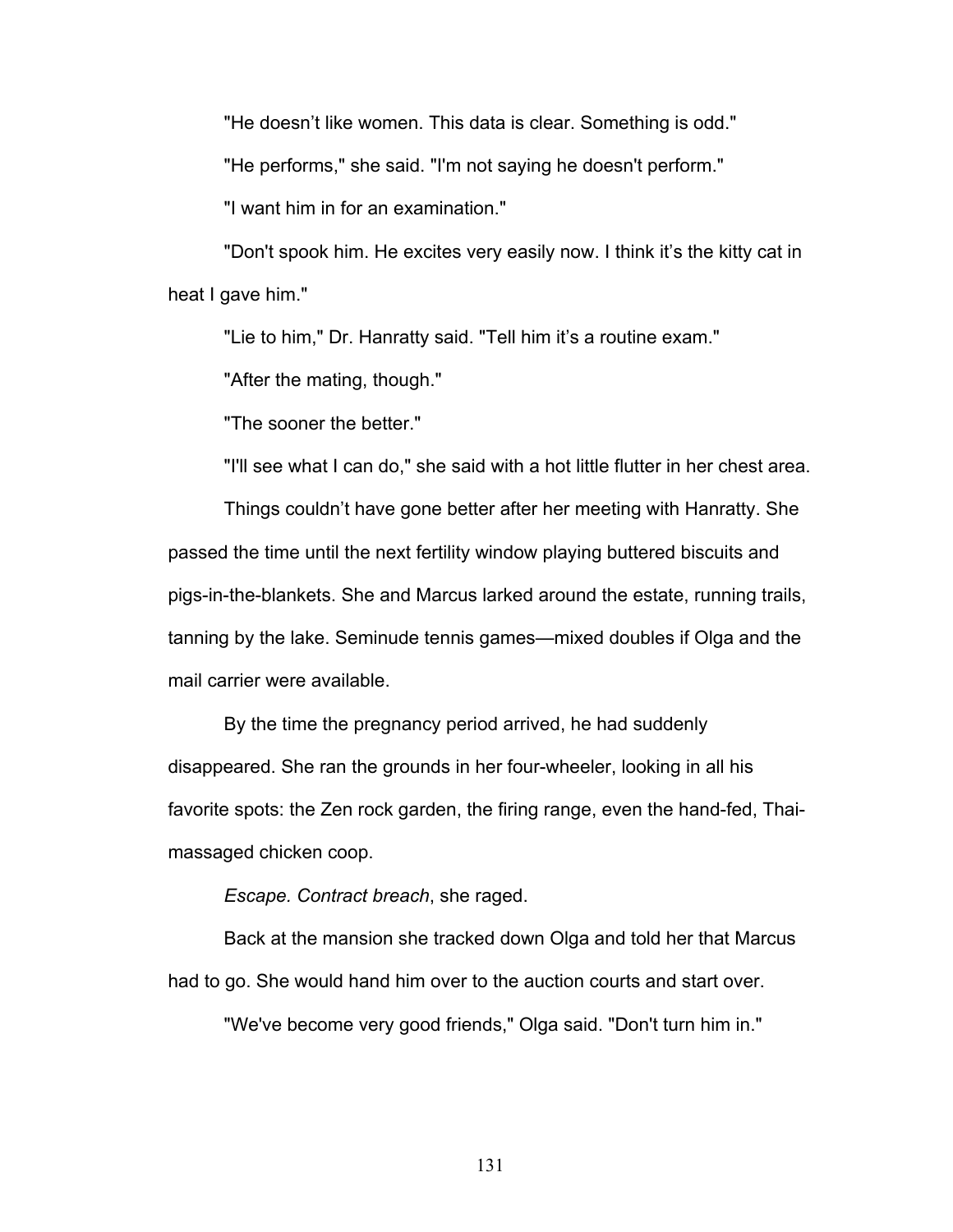"Too late. He's going to the magistrate for a life of garnished wages. I'll find someone else. Plenty of studs at the auction block."

Olga turned off her translator and mumbled in Croatian. Gretchen could tell something was terribly wrong.

"You know where he is, don't you?"

"I loave him," she said with that accent.

"You what? Falling in love with a contract worker—are you insane? I can terminate you, you know. You know romance is forbidden in your contract. And to think I've given you full access to the vibration atrium."

\*\*\*

Marcus had been living on honeydew water and raw almonds for three days when they fished him out of the cellar. His cleanse had left him buff.

"I want to explain myself," he told Gretchen with the translator.

"Your career would be destroyed right now if it wasn't for Olga."

She told him she'd revoked Olga's cinema privileges, and she had to drink once-filtered tap water and non-hand planted vegetables.

"I'll give you the child," Marcus said.

"I'm not asking you to give up your platonic relationship with Olga. No more lies. No more breach of contract. I'm not even asking you to stop dating men. I won't quibble with you—I want your genetic strand. Please don't make me take you to court."

"I never left the grounds. I never broke contract."

"Who do you think they'll believe, a greased up love stud or me?"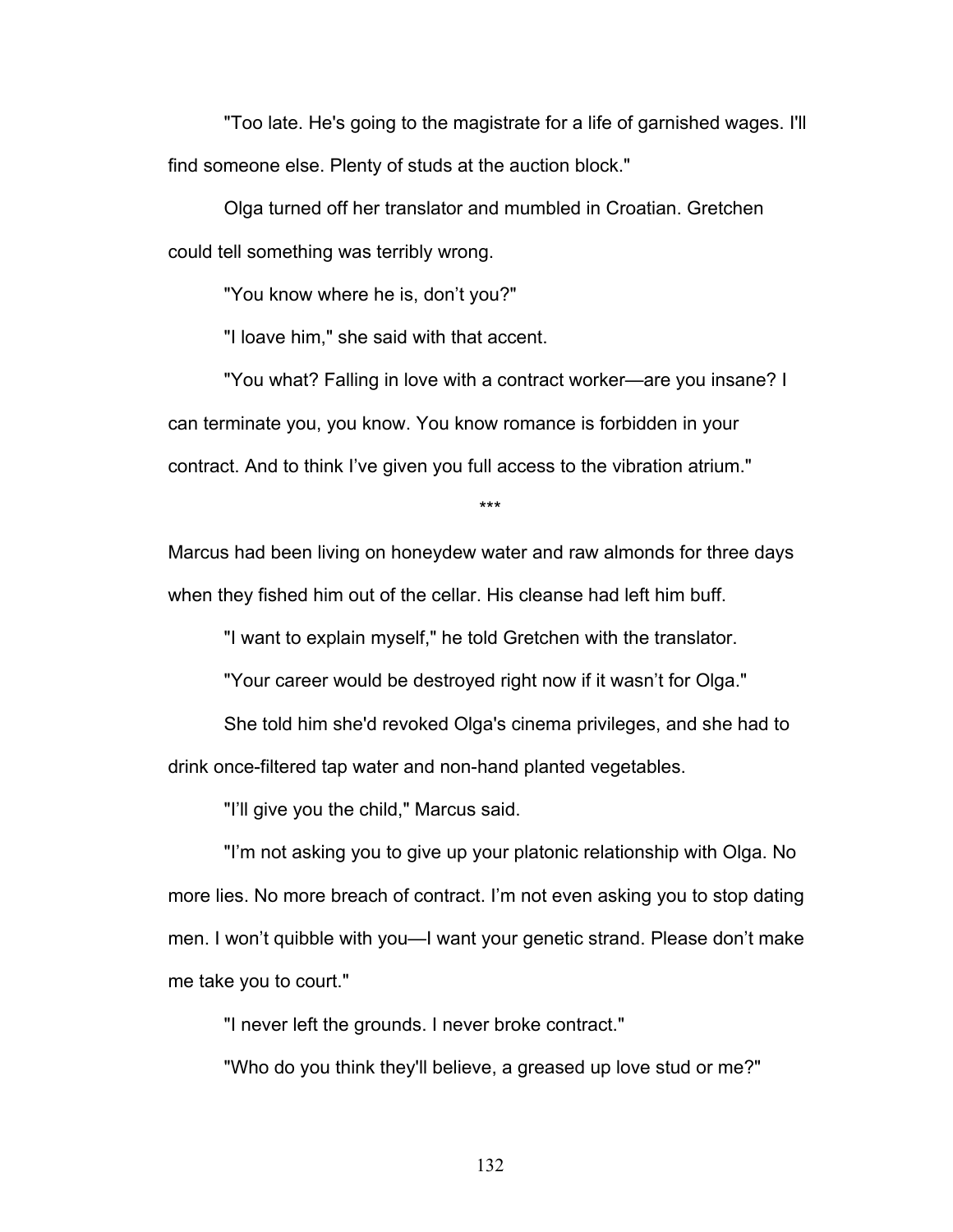Marcus took off his translator. "Do you love me?"

"Did you learn that in the conferences? Your English is pretty good."

Marcus made a fist and shook it. "Can you love?"

"If we drew up the right agreement I could love, yes."

He gritted his teeth and talked into the translator. "I want a

new contract."

"You've already signed one."

"Do you want my baby? I'll go to the garnishment courts. I don't care."

"You are all talk and no hip thrusting. You might be the worst breeder in the whole world."

"I'll have your baby but you have to raise him in the real world."

"With the plebs? What would it do to our baby?"

"I want you to raise our child, together, in the community zone."

"What kind of conferences will our baby go to? Conversational street jive and Yankee bang drums?"

"Then it's straight to the courts." Marcus flung his translator against the door and stomped it so it detonated like a terror bomb under the sole of his new Romanian slip-on loafers.

\*\*\*

Several days passed and Gretchen could find no legal reason to file papers against Marcus. She walked from the koi aquarium to the tennis courts and watched Marcus play seminude tennis with the gardener, Stefan Kuwolski, and his children. Stefan spoke with a provincial model of translator, which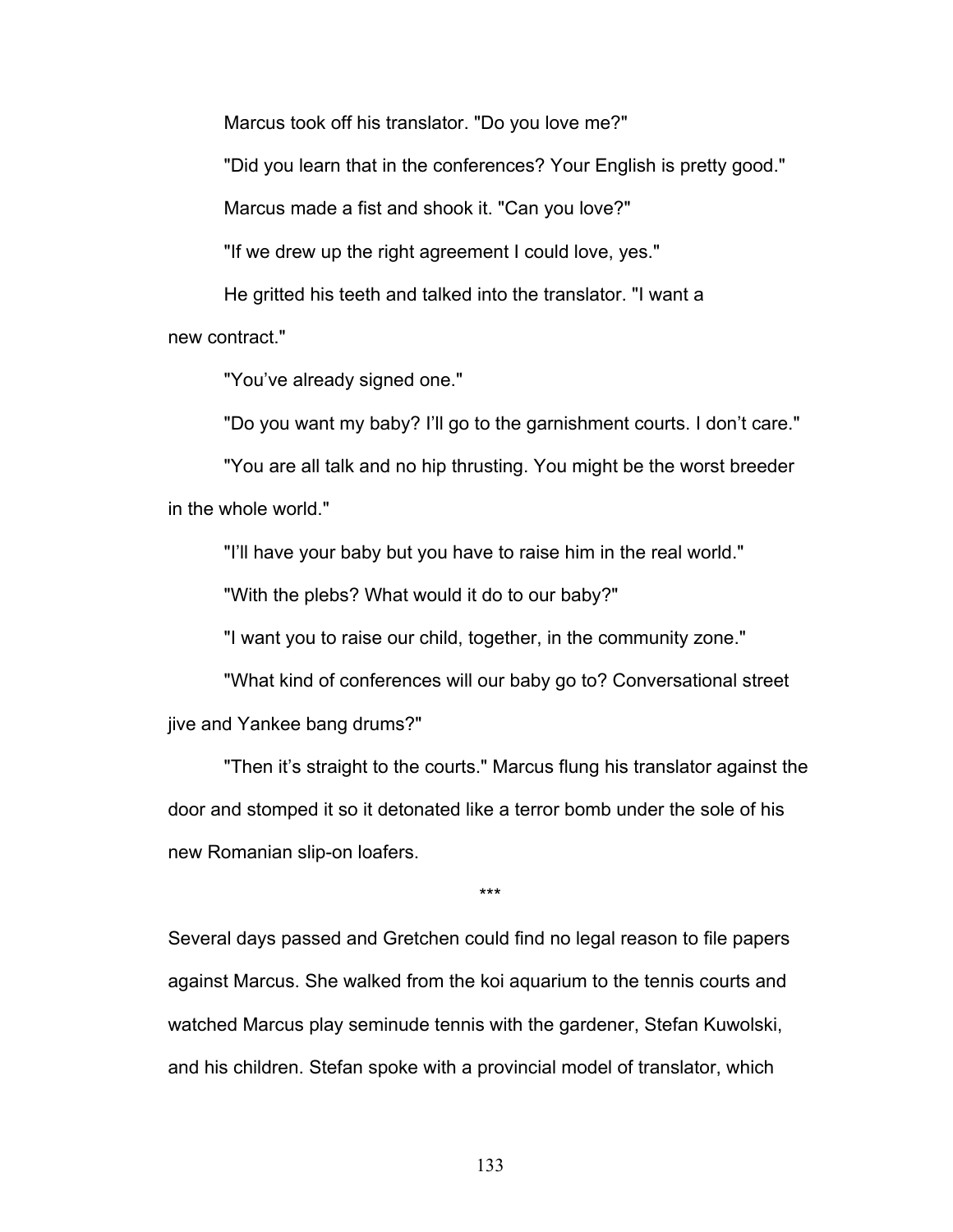meant he spoke pleb German. Marcus—a highly articulate man for a breeder—played set after set with Stefan. Marcus waved at her. She sat in the grass—Stefan kept the grounds greener than algae. She ate the radishes and carrots plucked from the garden, the taste of earth still clinging to the quad-filtered, hose-washed vegetables.

She dosed in the sun and when she was awake, Marcus was sitting next to her. They read electronic pamphlets together. Nearly everything he read excited Gretchen. He devoured politics and free verse electronic poetry. She downloaded seminude tennis guides and crowdsourcing law manuals. Then he read her something in German, a couplet about genocide. A glob of tears rolled down his face.

A contract groundskeeper woke them up in the late evening. Gretchen was so happy Marcus was there that she forgot the egg fertilization period had begun, and it wasn't until she made it back to the manor that she thought to swab her glands for a pregnancy confirmation. The applicator turned turquoise with an emerald green stripe, and she double-checked the code index: a healthy heterosexual male.

\*\*\*

Dr. Hanratty called her after her first gestation-planning visit.

"I'm telling you this outside of contract because I like you," he said. "The baby's genetic material does not match the DNA papers."

"I haven't been kitty-catting around the suburbs if that's what you're getting at."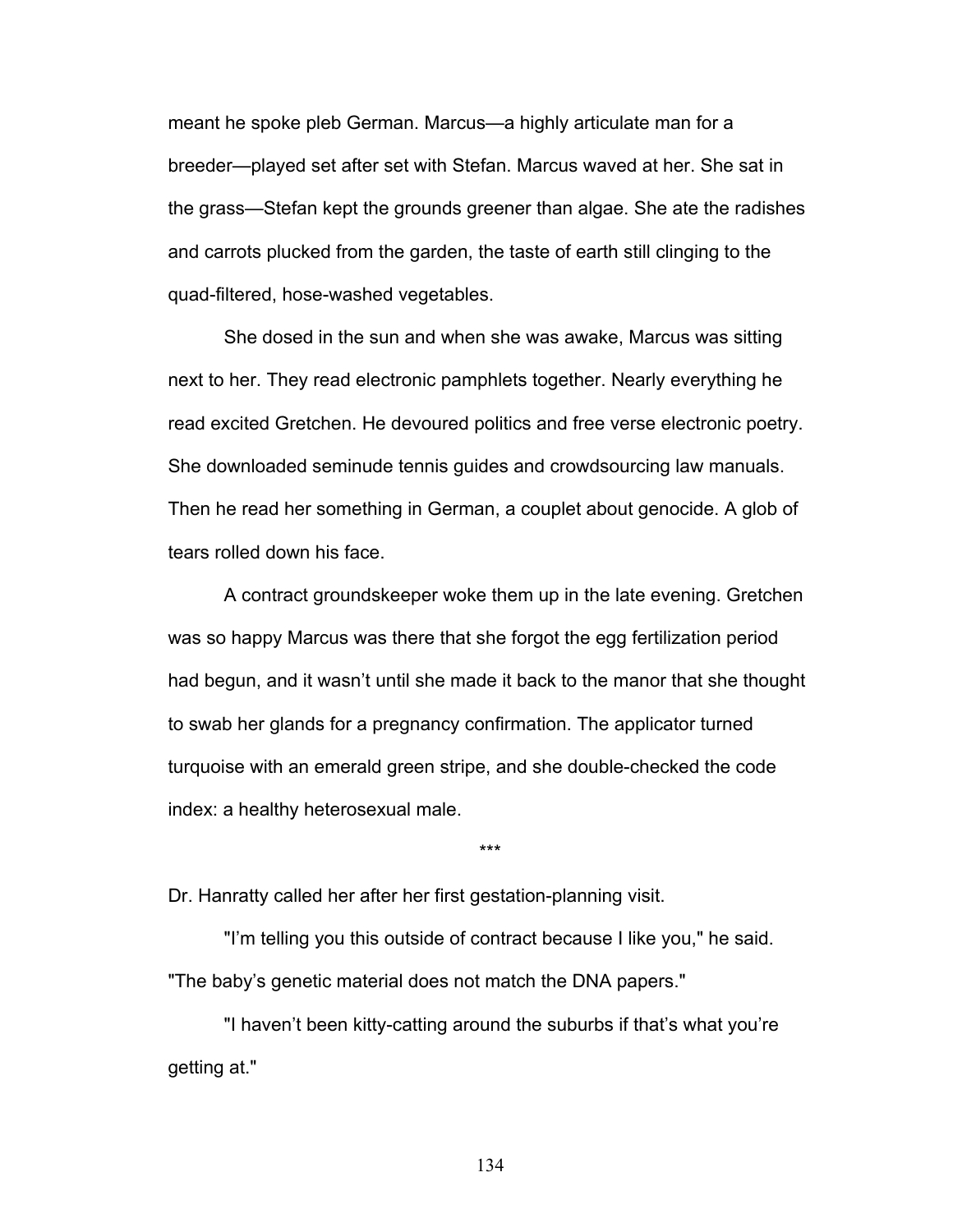"Gretchen, I know that. That's what I'm trying to tell you: he isn't Austrian. He isn't who you think he is. Your baby is thirty-three percent Swedish and seventeen percent French."

A long period of silence passed.

"You need to come in so we can terminate the pregnancy."

"I can't wait for another stud," she said. "I'm almost forty. This is my baby."

"This is rape, Gretchen. A stud falsifying DNA papers—you need to end this now."

"Please don't turn us in."

"I'm calling the contract police as soon as this conversation is over.

You know that. I want to tell you as a courtesy."

Back at the mansion she rushed, her heart pounding, down to

Marcus's room and interrupted his gratification hour. "Who is Marcus?"

"I am."

"Who is he?" she screamed.

"He was my neighbor in Austria."

"Did you kill him?"

"No, he died of natural causes. I wanted to come to America and get my visa so I could sell my body like everyone else."

"You falsified records."

"It was the only way. They wouldn't take me because of my lineage."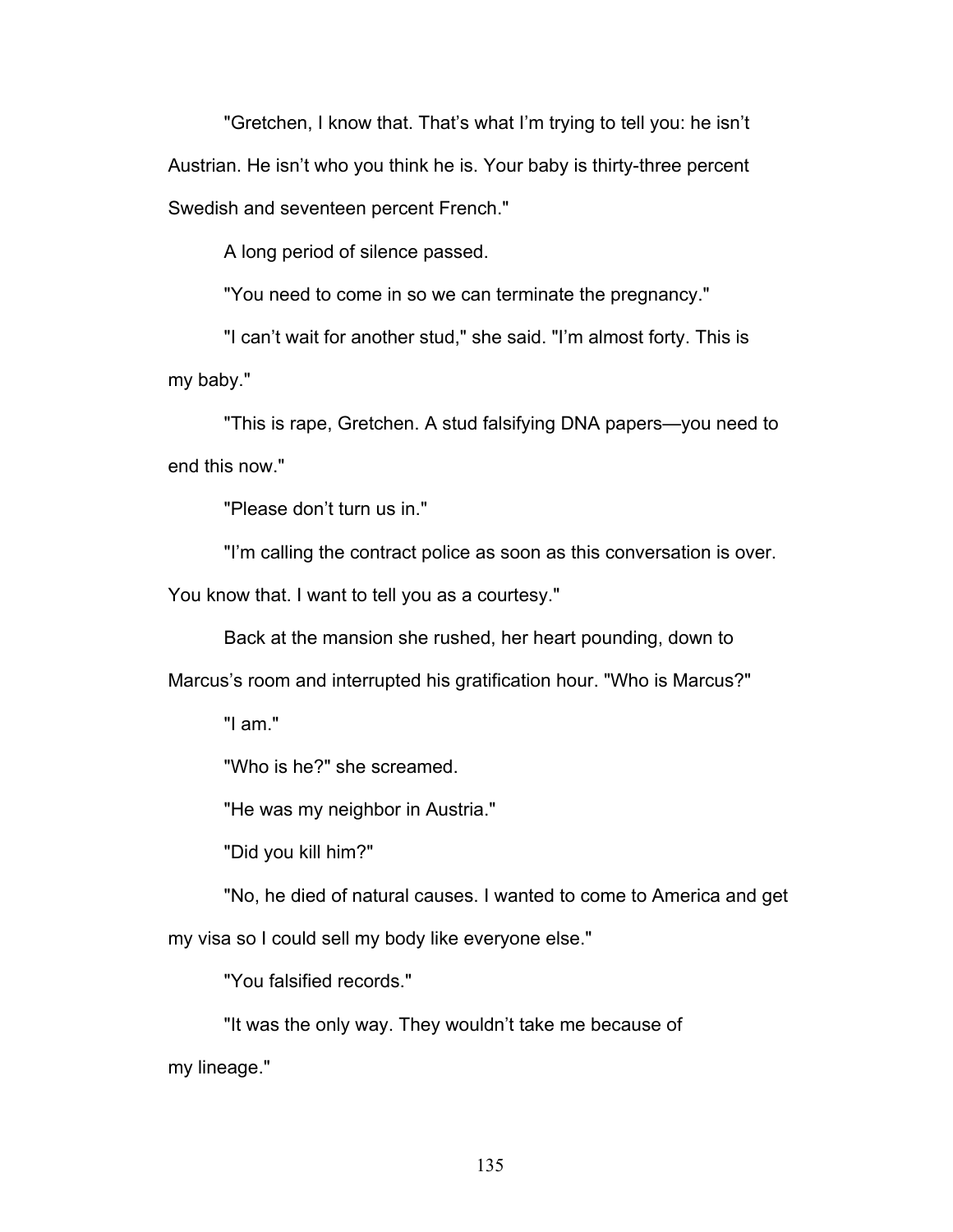"What's your real name?"

"I've taken the name Marcus now. I am reborn."

"You are from the sand zones."

"My mother, yes. My father was French. He was a doctor. We moved to Austria when I was young."

"You lied about your DNA helix. That is rape in this country. I can't register this baby, his genetics will delegitimize him."

He stood and howled at her. "You will not kill our son."

"I won't let them have him."

"We must go, then."

"This is out of contract talk. I've never said anything like this before. We need to run to the plebs. We need to disappear into the community zone where they can't find us."

They ran the cobblestone road to the cellar and gathered everything essential to survival: water purifiers, tooth polishers, camping equipment and bladders of honeydew water. The grounds ran clear to the pleasure forests sandwiched between the estate and the community zone, and to make it before the contract police came they'd have to disappear under the canopy trees, where there were no cameras. Before they left she sought out Olga.

"I'm signing over power of attorney to you," she told Olga. "Do you need a place to stay in the community zone?"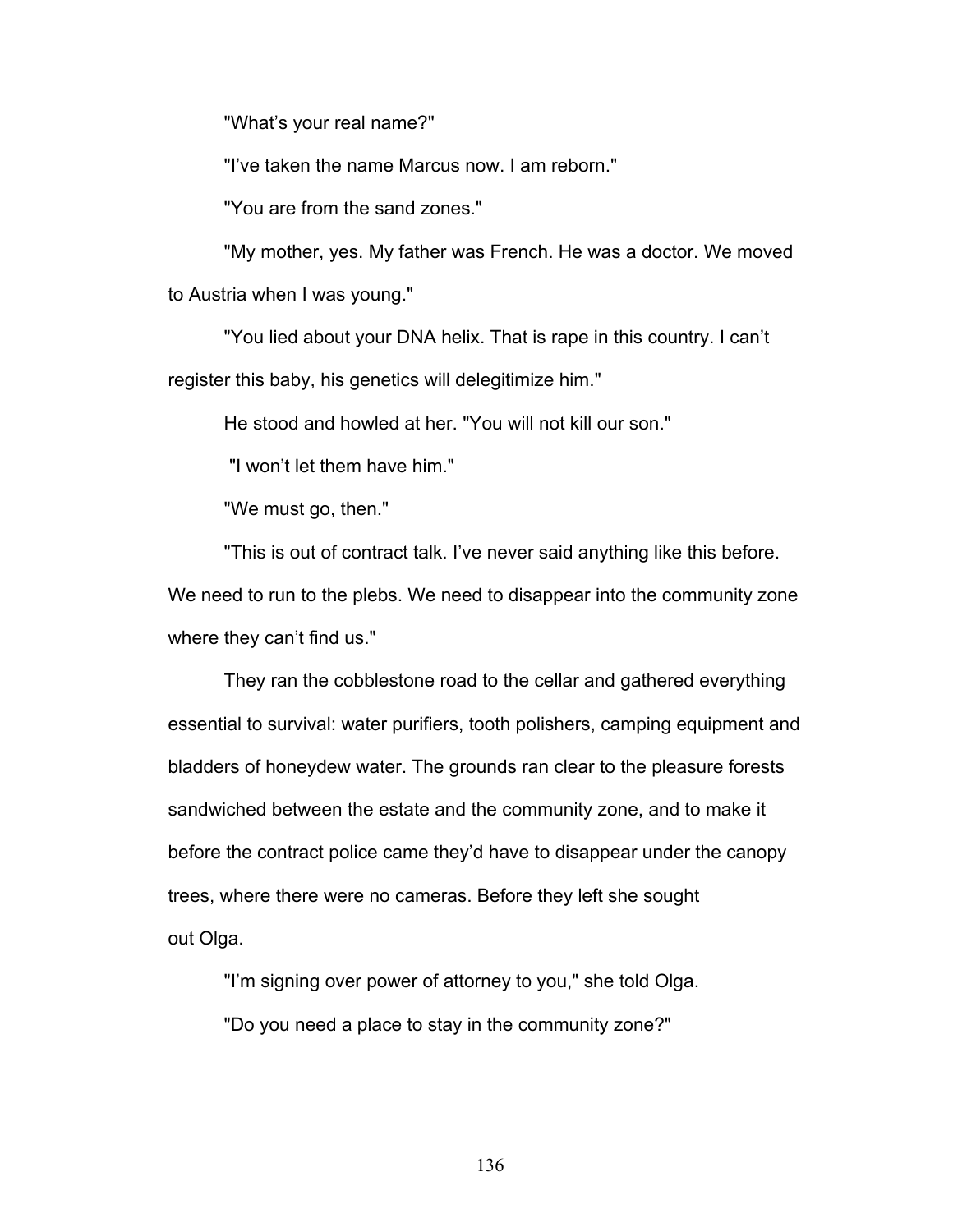"They'll interrogate you, Olga. I can't tell you anything. Run the estate as long as you can. I'll have to fight back like I used to: we need to topple the crowdsourcing power regime."

"I am sad as the caged hippopotamus in our zoo," said Olga's translator.

She handed Olga a year's worth of salary. "It should be enough to buy a condo in the community zone."

Olga took the money. "I learned so much here. I hope Marcus warms your heart. He is a good man. If I had the money I would buy his contract every year.

They gassed the four-wheeler hard to make the forests. A hurricane siren sounded—the police had breached the security gate. In the woods they set the vehicle on autopilot as a decoy and ran on foot through the undergrowth. That first night they walked and did not sleep. Off the roads in the pleasure forests they saw things they'd never seen before: rotted out houses coated in ivy, tent villages full of hippies without contracts, and wildfed deer that fled at the sight of humans. They took shelter in an old chapel on the outskirts of the community zone.

"I know just what we're going to do tonight," Gretchen said.

Marcus went outside to use the portable shower and took the bucket of sanitary supplies. Gretchen took out her touchscreen and began scribbling out an electronic pamphlet.

When Marcus returned she showed him the contract she'd drawn up.